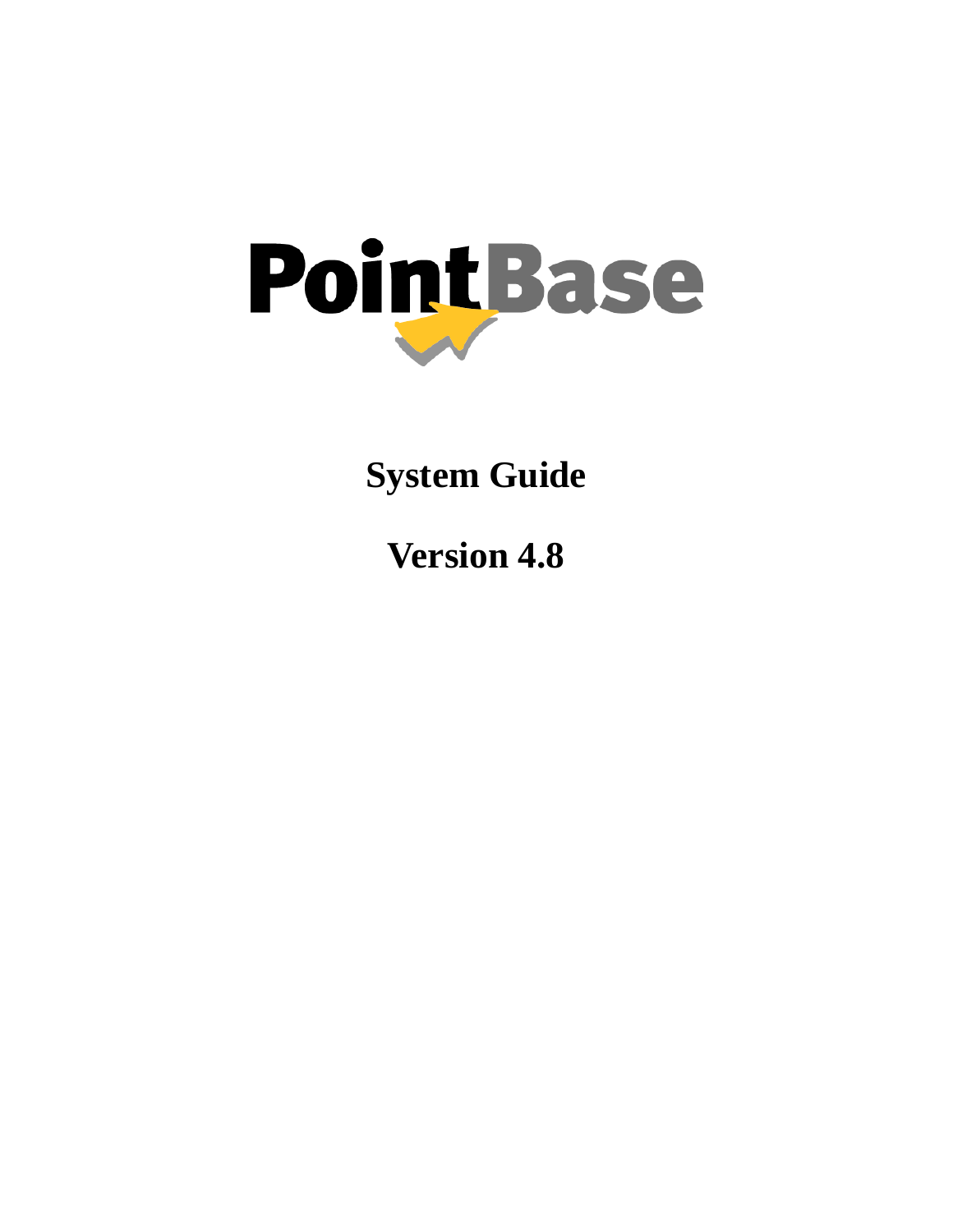# **Proprietary and Trademark Information**

Copyright © 1999-2004, DataMirror Mobile Solutions, Inc.

*All Rights Reserved*

Version 4.8

This product and related documentation are protected by copyright and distributed under license agreement restricting its use, copying, reproduction, distribution, performance, and decompilation. No part of this product, or any other product of DataMirror Mobile Solutions, Inc. or related documentation may be stored, transmitted, reproduced or used in any other manner in any form by any means without prior written authorization from DataMirror Mobile Solutions, Inc.

PointBase™ and UniSync™ are trademarks of DataMirror Mobile Solutions, Inc.

Microsoft, Windows, Windows 95, Windows 98, Windows 2000, and Windows NT are registered trademarks of Microsoft Corporation. Adobe and Acrobat are registered trademarks of Adobe Systems, Inc. Java™ is a registered trademark of Sun Microsystems, Inc. Other brands and products are trademarks of their respective holders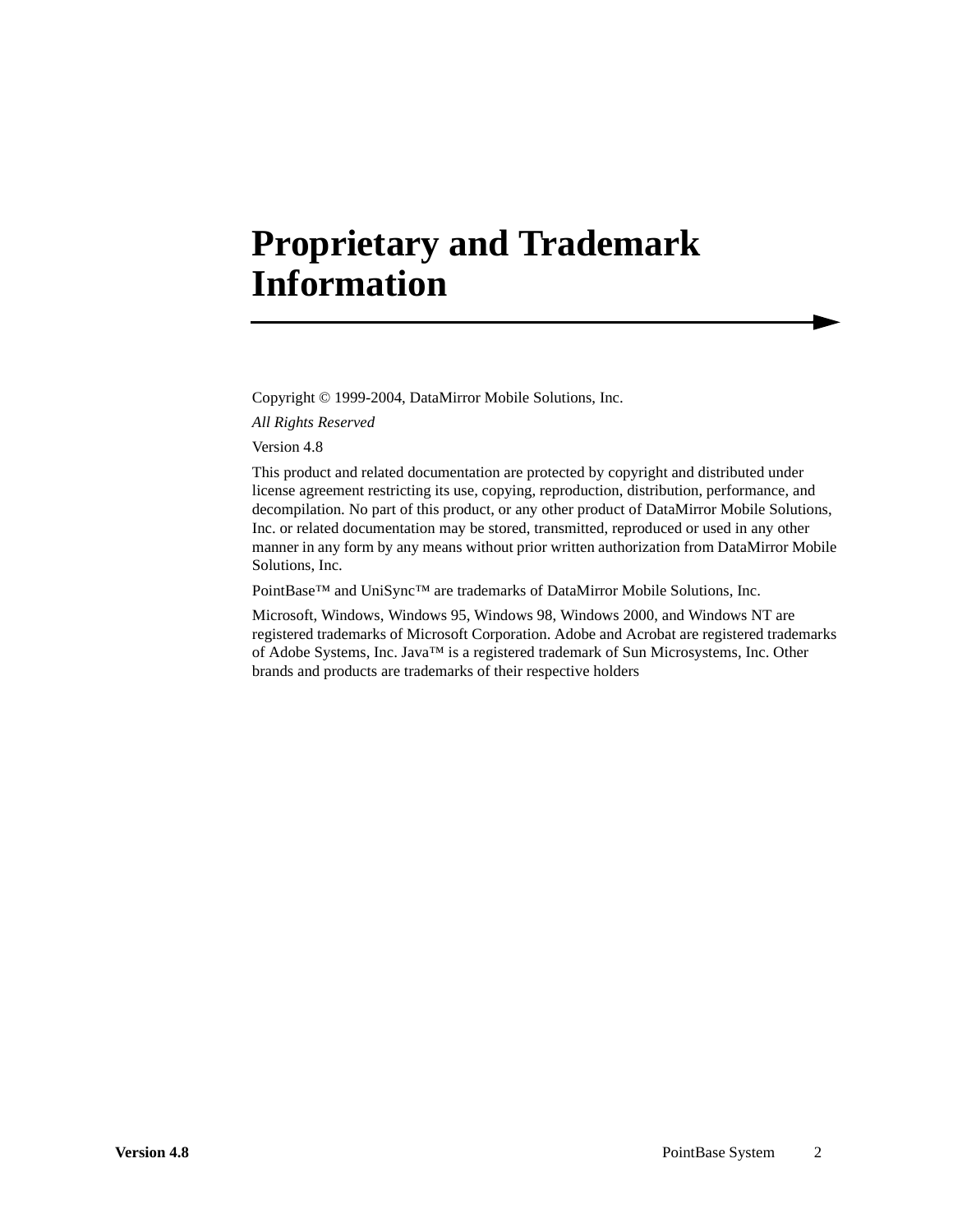# **Table of Contents**

| <b>Preface</b>                                                    | 5              |
|-------------------------------------------------------------------|----------------|
| Purpose                                                           | $\overline{5}$ |
| Audience                                                          | 5              |
| <b>Release Notes</b>                                              | 5              |
| <b>Document Feedback</b>                                          | 6              |
| Document Conventions Used in This Guide                           | 6              |
| <b>Before You Begin</b>                                           | 7              |
| Java Virtual Machine Requirement                                  | 7              |
| PointBase Jar Files                                               | $\overline{7}$ |
| <b>Understanding CLASSPATH</b>                                    | 8              |
| <b>Understanding How CLASSPATH Works</b>                          | 8              |
| Setting the CLASSPATH                                             | 9              |
| Using JAR and ZIP files                                           | 10             |
| <b>Starting PointBase</b>                                         | 11             |
| PointBase Commander and Console                                   | 11             |
| Starting PointBase Commander or Console for the First Time        | 12             |
| <b>Advanced Tips for Starting PointBase</b>                       | 13             |
| Tips for Starting PointBase Server using Embedded - Server Option | 13             |
| Tips for Starting PointBase Embedded or Client                    | 14             |
| <b>Tips for Security Manager</b>                                  | 20             |
| <b>PointBase Supporting Tools</b>                                 | 21             |
| PointBase Commander                                               | 21             |
| PointBase Console                                                 | 23             |
| PointBase Index Consistency Checking Utility                      | 23             |
| <b>Verifying PointBase</b>                                        | 26             |
| PointBase Commander                                               | 26             |
| PointBase Console                                                 | 26             |
| A JDBC Application                                                | 27             |
| PointBase Example                                                 | 27             |
|                                                                   | എ              |

## **[Configuring PointBase 28](#page-27-0)**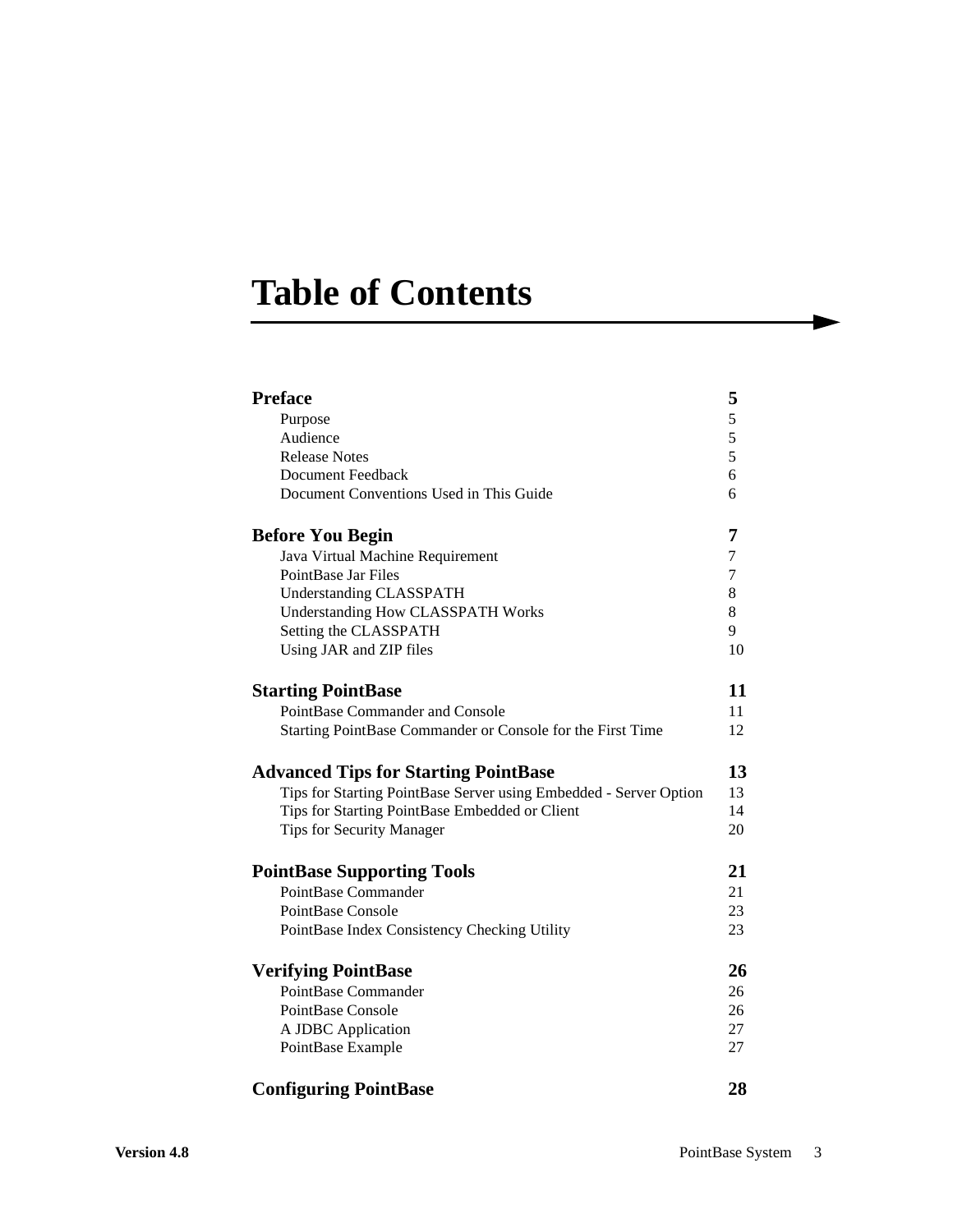| 30<br>37<br>37<br>41<br>42<br>43<br>46 |
|----------------------------------------|
|                                        |
|                                        |
|                                        |
|                                        |
|                                        |
|                                        |
|                                        |
| 46                                     |
| 47                                     |
| 48                                     |
| 49                                     |
| 49                                     |
| 49                                     |
| 50                                     |
| 50                                     |
| 51                                     |
| 52                                     |
| 52                                     |
| 53                                     |
| 54                                     |
| 55                                     |
| 55                                     |
| 55                                     |
| 57                                     |
| 58                                     |
| 58                                     |
| 59                                     |
| 60                                     |
| 60                                     |
| 61                                     |
| 74                                     |
|                                        |
| 90                                     |
| 90                                     |
| 95                                     |
|                                        |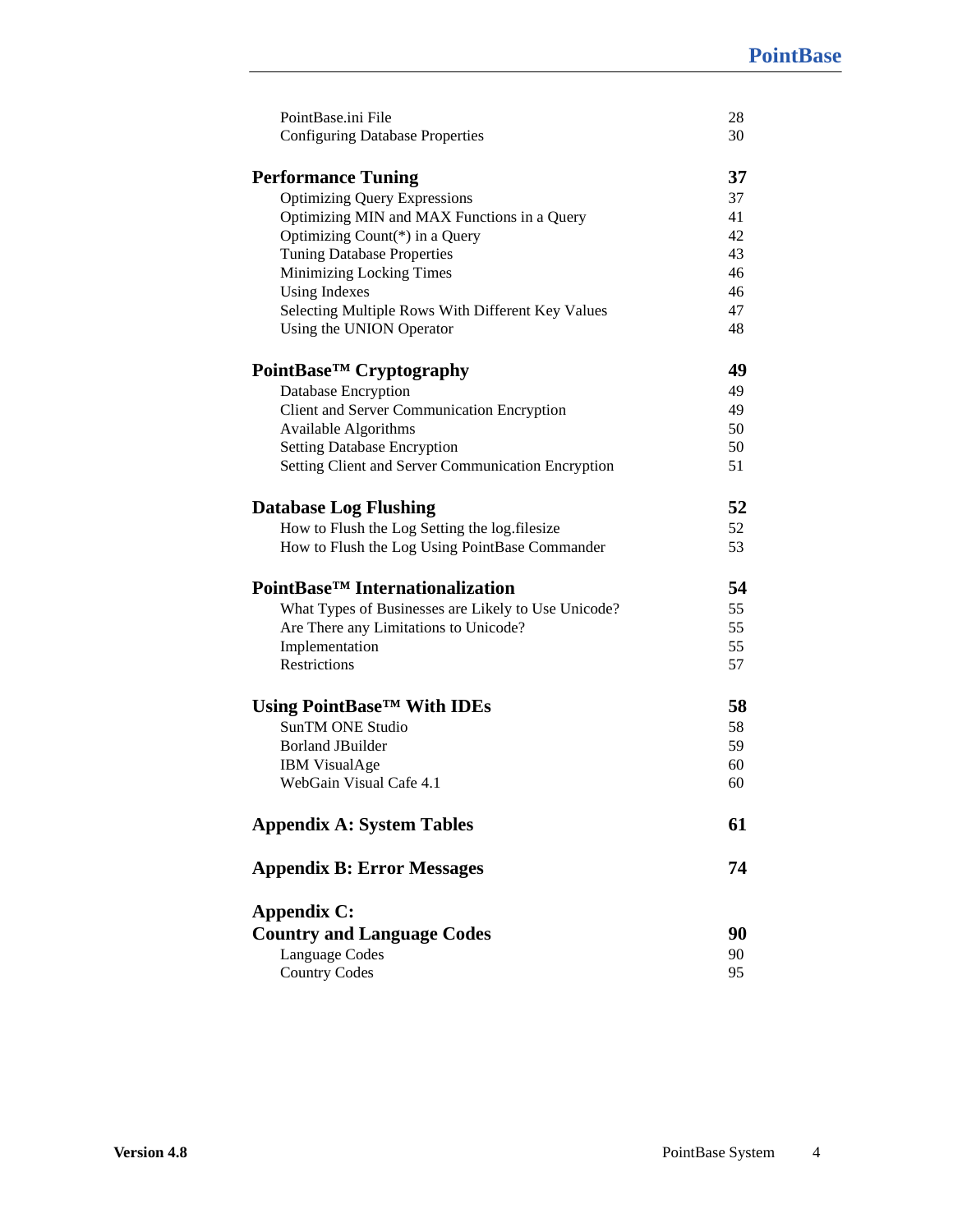# <span id="page-4-0"></span>**Preface**

Thank you for your interest in Version 4.8 of the PointBase product line.

## <span id="page-4-1"></span>**Purpose**

This guide describes how to start and configure your PointBase RDBMS. The following is a list of some things you can expect from this guide.

- How to begin using PointBase Embedded and Embedded Server Option
- A description of PointBase Embedded properties and how to configure
- PointBase Cryptography

## <span id="page-4-2"></span>**Audience**

This guide is geared towards the Java developing community. Because PointBase is a 100% Pure Java Application Database, this guide assumes that you have the following concepts:

- basic knowledge of the Standard Query Language (SQL).
- basic knowledge of the Java programming language.
- basic knowledge of Java Database Connectivity (JDBC).
- basic database concepts.

# <span id="page-4-3"></span>**Release Notes**

The following link displays the most up-to-date information on PointBase products. [www.pointbase.com/support/releasenotes.html](http://www.pointbase.com/support/releasenotes.html)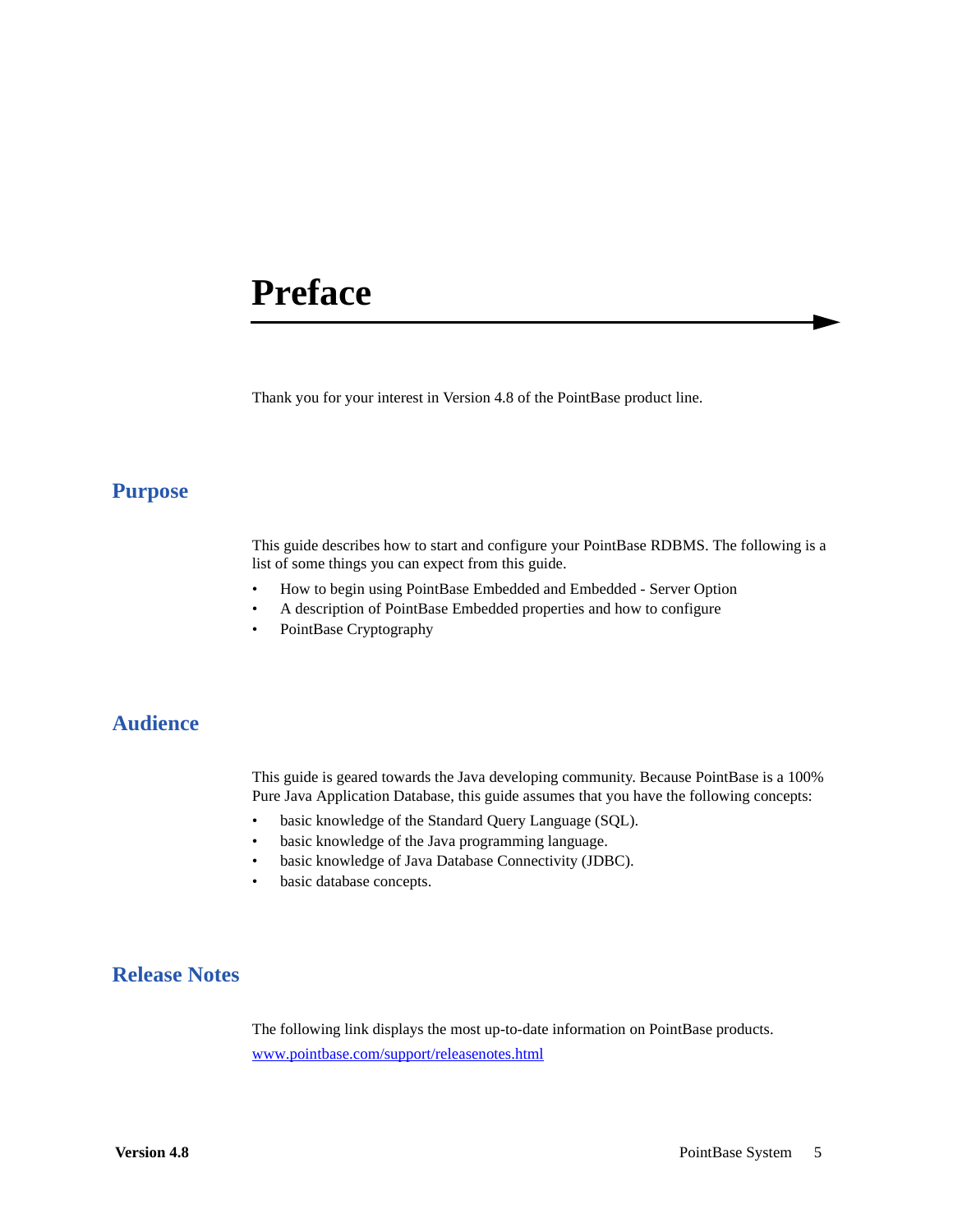# <span id="page-5-0"></span>**Document Feedback**

Please send comments or suggestions for all PointBase documentation to the following email address.

[pbdocfeedback@pointbase.com](mailto:docfeedback@pointbase.com)

# <span id="page-5-1"></span>**Document Conventions Used in This Guide**

| <b>Convention</b>                                | <b>Identifies</b>                                                                                                                                                                    | <b>Examples</b>                                                                                                                                                                                       |
|--------------------------------------------------|--------------------------------------------------------------------------------------------------------------------------------------------------------------------------------------|-------------------------------------------------------------------------------------------------------------------------------------------------------------------------------------------------------|
| <b>ALL</b><br><b>UPPERCASE</b><br><b>LETTERS</b> | Environment variables<br>$\bullet$<br>Database table names<br><b>SQL Keywords</b>                                                                                                    | <b>PATH</b><br>$\bullet$<br>S_LST_OF_VAL<br><b>CREATE TABLE</b>                                                                                                                                       |
| Courier<br>New font                              | Directory, file, folder, and path<br>names<br>Code<br>Data you need to type                                                                                                          | $c:\mathrm{pointbase}\img.\b{bmp}$<br>۰<br>$Set$ PointBase =<br>Type Your Company<br>Name Here                                                                                                        |
| Initial<br>Uppercase<br>Letters                  | PointBase names, objects, properties,<br>windows, screens, dialog boxes,<br>menus, buttons, tabs, applets, fields,<br>and icons                                                      | PointBase Embedded,<br>Business Component object,<br>List Editor window, Main<br>menu, and Cancel button                                                                                              |
| <i><u><b>Italics</b></u></i>                     | <b>Book titles</b><br>Cross references in an index or<br>glossary<br>Variables<br>Arguments to statements of<br>functions<br>First appearance of a new word or<br>phrase<br>Emphasis | User's Guide<br>$\bullet$<br>see also or see<br>٠<br>APPSRVR_4X_ROOT<br>variable, rate, prompt\$<br>٠<br>new word or phrase<br>$\bullet$<br>Do not do this <i>before</i> you<br>$\bullet$<br>do that. |
| $\lceil$                                         | Optional italicized arguments or<br>characters inside angle brackets                                                                                                                 | [caption\$]                                                                                                                                                                                           |
| $\{   \}$                                        | Choice from listed arguments; use OR<br>operator ( ) to separate                                                                                                                     | {Goto <i>label</i>   Resume Next  <br>Goto $0$                                                                                                                                                        |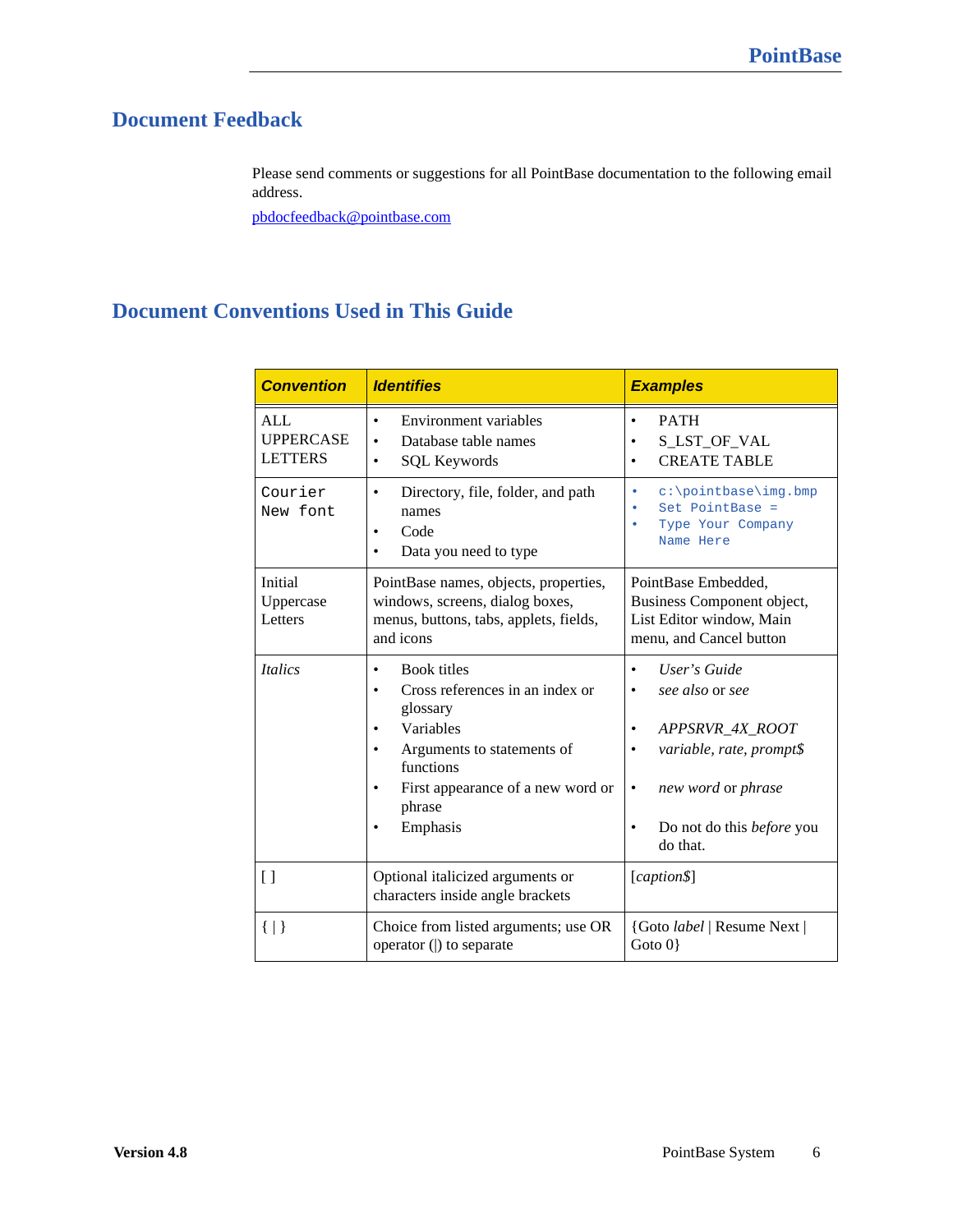# <span id="page-6-0"></span>**Before You Begin**

This section describes important information about the Java Virtual Machine, Jar files and CLASSPATH usage. If you are familiar with Jar files and CLASSPATH usage you can continue to the next chapter. However, it is important to understand the concepts covered in this chapter before you start PointBase.

## <span id="page-6-1"></span>**Java Virtual Machine Requirement**

PointBase Embedded and PointBase Embedded - Server Option require the use of a Java Virtual Machine (JVM) compliant with the JDK 1.2 specification or higher.

PointBase recommends using the latest JVM available in order to be able to use all of the functionality provided by PointBase. For example, if you were to use a JDK 1.2-compliant JVM, PointBase would work, but some JDBC 3.0 methods would not be available.

# <span id="page-6-2"></span>**PointBase Jar Files**

PointBase appends a version number to the end of every PointBase jar file. A version number is two digits. PointBase Embedded contains the pbembedded48ev.jar file. PointBase Embedded is a database that accepts multiple concurrent connections from a "single" client application. It is designed to run in the "same" JVM as the application of the developer. The small footprint of PointBase Embedded makes it ideal for embedding within applications that require built-in database functionality.

PointBase Embedded - Server Option contains both the pbclient48ev.jar file and the pbembedded48ev.jar file. PointBase Embedded - Server Option is a database server that accepts multiple concurrent connections through a network from client applications. It is designed to run in a standalone JVM with the client applications running in separate JVMs, which use the pbclient  $48ev$ , jar. The client applications can reside on the same machine as the server or on different machines on the network.

For more information about the architecture of PointBase Embedded, please refer to the *PointBase Developer's Guide*.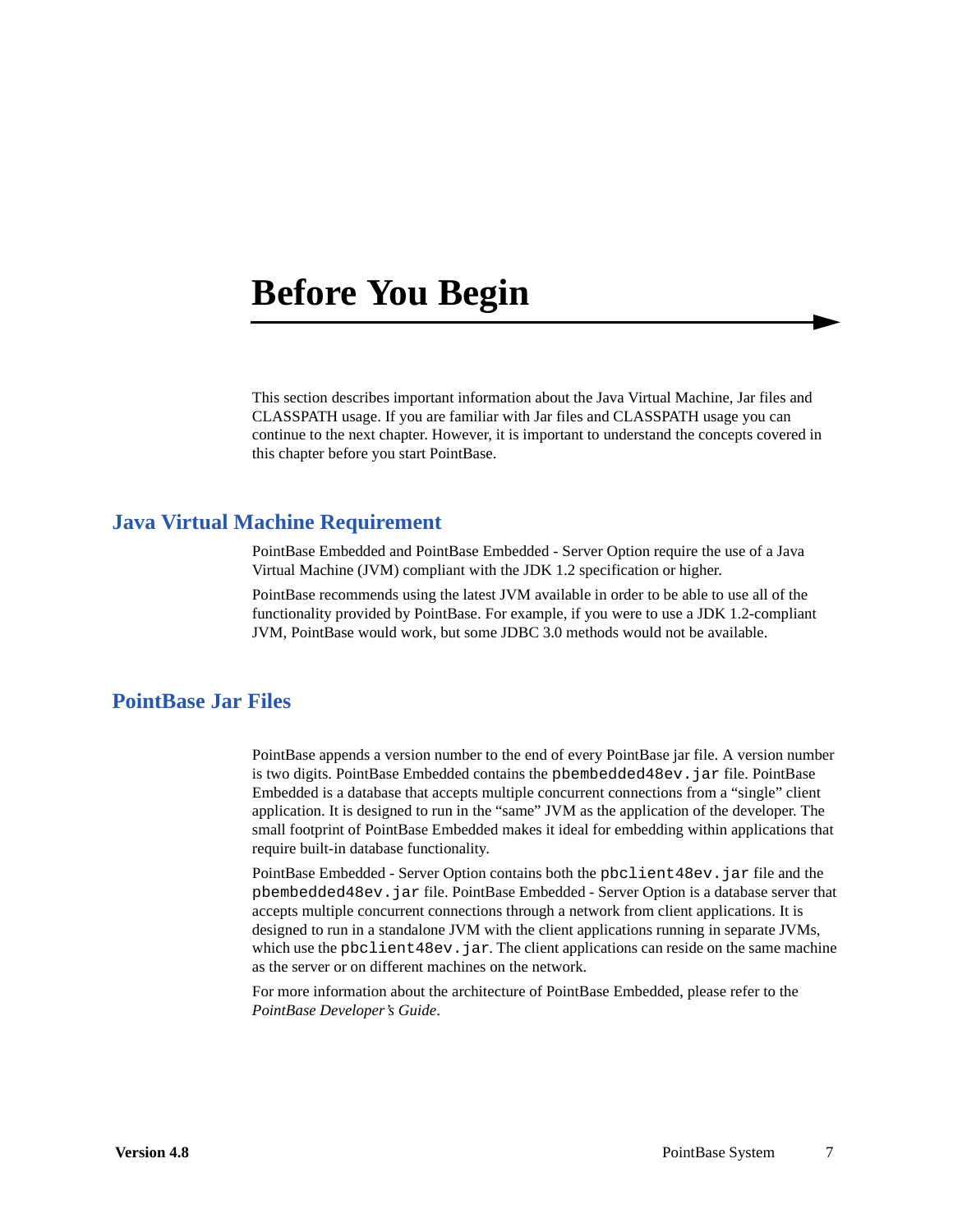# <span id="page-7-0"></span>**Understanding CLASSPATH**

The following sections describe CLASSPATH concepts in PointBase which are essential to using the PointBase jar files. CLASSPATH is either an environment variable or a Java Virtual Machine (JVM) command line option, such as -classpath on Sun JVM. The CLASSPATH tells the JVM where to find the files that it requires on the file system and is similar to the DOS Path variable.

# <span id="page-7-1"></span>**Understanding How CLASSPATH Works**

A Java compiler (e.g. javac or jvc) compiles Java source files into class files, which a JVM is able to interpret and execute. The JVM loads classes based on their name and the location indicated by the CLASSPATH provided. For example, suppose our CLASSPATH is

#### classpath=c:\qa;c:\production

In this example, the system looks at only two directories: "qa" first, and then "production" if the required class files are not found.

When the system becomes too large, developers create packages to group together related code. These packages become part of the class' name. For example, for a given file databaseSample.java, the package statement may be

#### package com.pointbase.samples;

Where the fully qualified class name of the class file is the following:

com.pointbase.samples.databaseSample

The class loader appends ".class" to the class name and replaces the dots with system-specific path delimiters. If you type the following:

java com.pointbase.samples.databaseSample

The JVM adds path delimiters such as the following:

com\pointbase\sample\databaseSample.class

The system runs through the CLASSPATH from left to right in attempting to locate the files. Using the classpath example above, it first searches for:

c:\qa\com\producer\fruits\Banana.class

If successful, the system uses the class files found. If it fails to locate the file, it moves on to the next folder specified in the CLASSPATH. In our example this would be the following:

c:\production\com\producer\fruits\Banana.class

If the class loader cannot find the required class file in any of the directories specified in the classpath, the JVM reports that the class could not be found.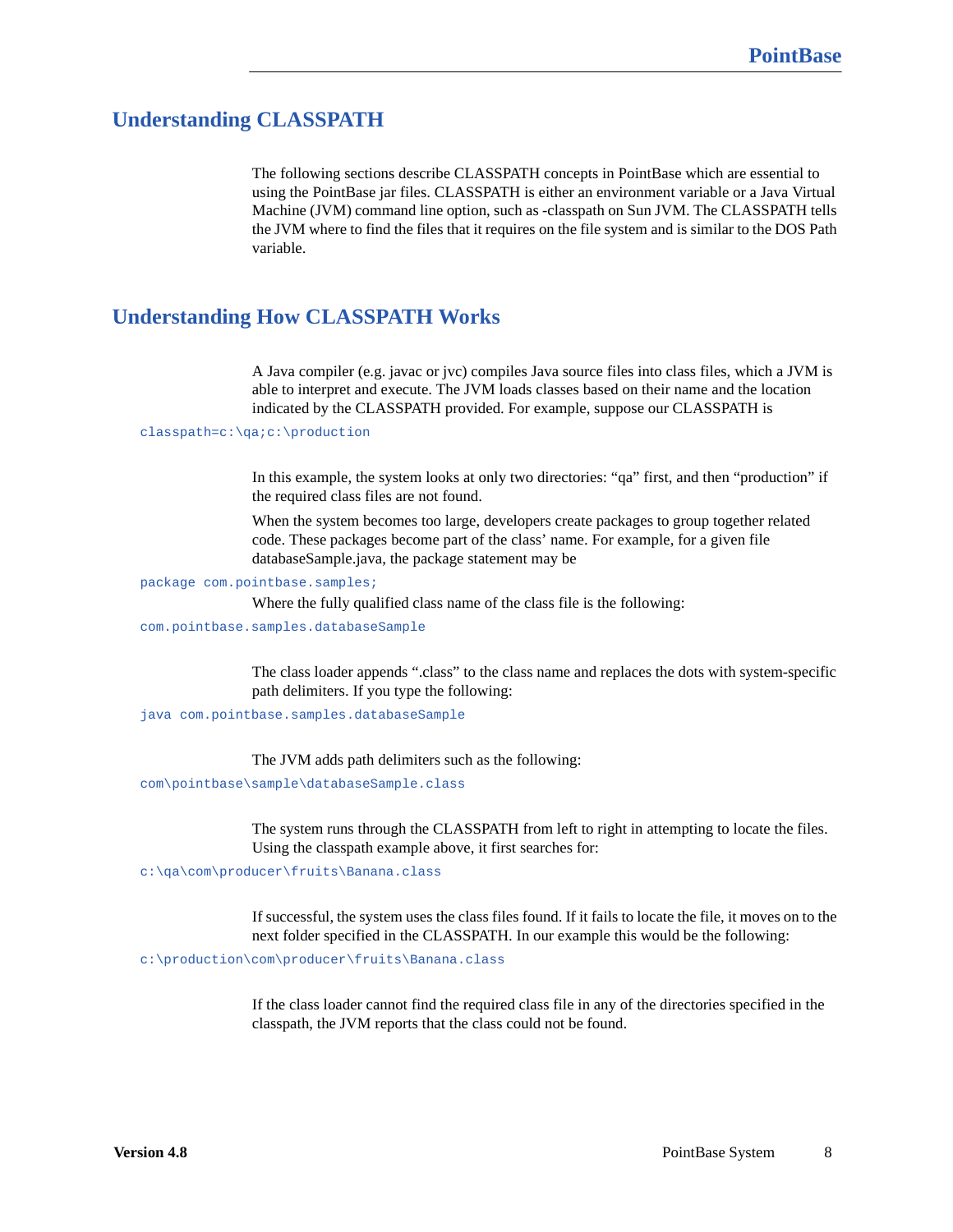# <span id="page-8-0"></span>**Setting the CLASSPATH**

You may set the classpath as an operating system environment variable or as a JVM command line option. The following sections describe how to set the CLASSPATH, both permanently and temporarily, for a number of common operating systems.

### **Using a Java Virtual Machine running Windows NT or Windows 2000**

- Select the Environment tab via the Control Panel. (On windows 2000 you access the Environment Variables through the Advanced tab.)
- Select or create the CLASSPATH variable and modify its value appropriately. Semicolons delimit class path values.
- Click Set (or OK on windows 2000), then Apply to complete the entry.

To temporarily create or update your CLASSPATH environment variable, open a command prompt window and type:

set classpath=path1;path2;

The following is an example:

set classpath=c:\qa;c:\production;

### **Using a Java Virtual Machine running Windows 95/98**

You need to update your autoexec.bat file with the path of the JVM libraries in the CLASSPATH environment variable.

To temporarily create or update your CLASSPATH environment variable, open a command prompt window and type:

set classpath=path1; path2;

The following is an example:

set classpath=c:\qa;c:\production;

### **Using UNIX Java Virtual Machine running Linux, Solaris, etc.**

You need to update your . login or . profile file with the path of the JVM libraries in the CLASSPATH environment variable.

To temporarily create or update your CLASSPATH environment variable, open an operating system window and type:

setenv classpath /path1:/path2

#### The following is an example:

setenv classpath /qa:/production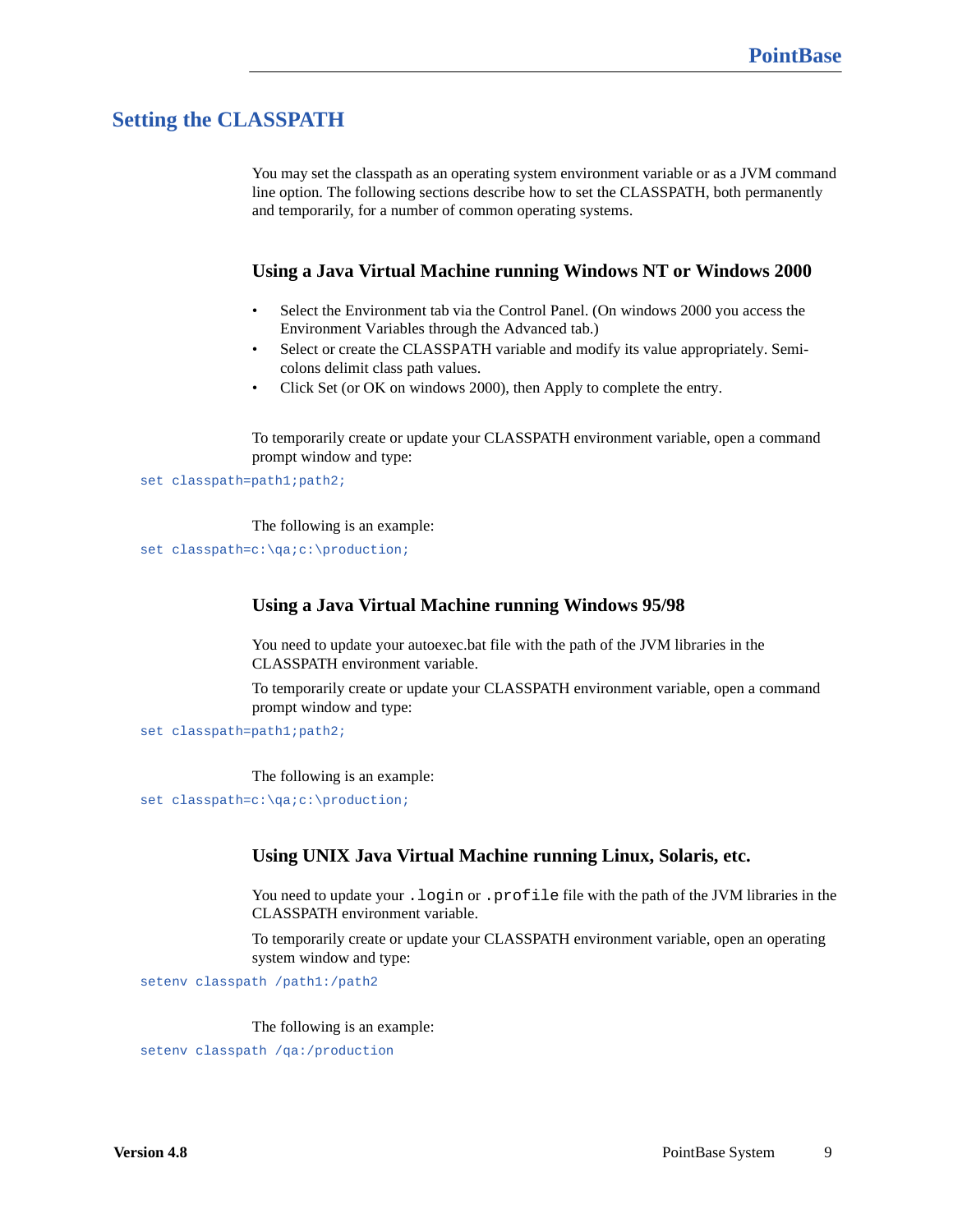# <span id="page-9-0"></span>**Using JAR and ZIP files**

Java Virtual Machines allow you to group together classes into one file, called either a jar file or a zip file. Both file formats may be compressed. In addition, jar files may also contain a certificate that digitally signs the originating location of the jar file.

To use a jar file, you must specify its location to the JVM using the CLASSPATH. Continuing with the example above, if you package the databaseSample class into a file called Pointbase.jar, the previously defined CLASSPATH will not help in finding the class because the JVM does not know about the jar file. You must specify jar files explicitly in the classpath, as in the following example:

classpath=c:\Pointbase.jar

If you have specified the following class:

java com.pointbase.samples.databaseSample

then the JVM now looks at the CLASSPATH and finds the specified jar file. When found, the jar file is opened by the JVM and inspected to verify there is a class inside called:

com.pointbase.samples.databaseSample.

The class is then directly loaded from the jar file.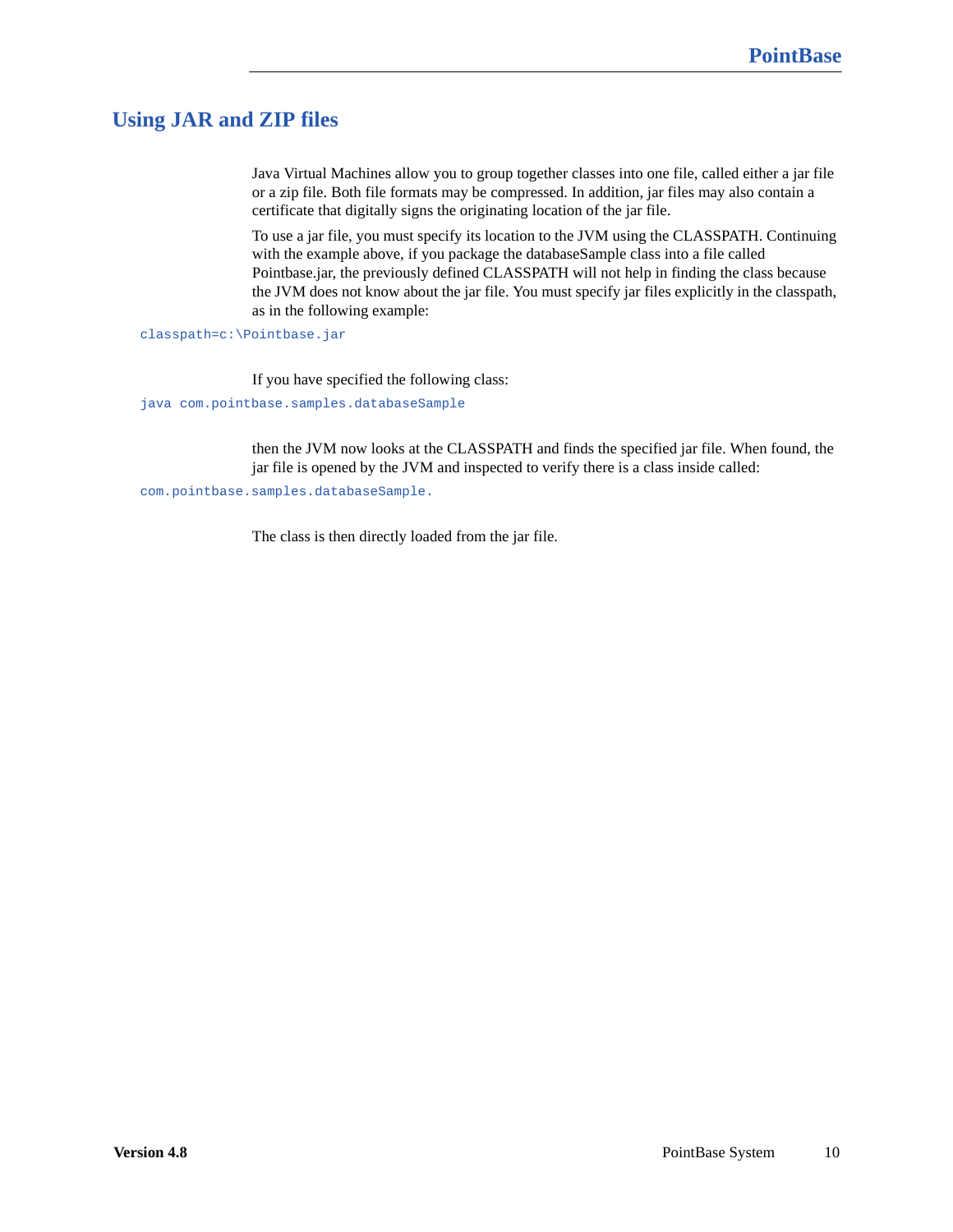# <span id="page-10-0"></span>**Starting PointBase**

The following sections describe how to start PointBase. You can start PointBase in two different ways:

- Using PointBase Commander
- Using PointBase Console

# <span id="page-10-1"></span>**PointBase Commander and Console**

*PointBase Commander* is a command line tool that you can use to perform administration tasks, such as creating tables and running SQL scripts. As a database client, PointBase Commander is oriented towards batch mode operation. Note that every command ends with a semicolon in PointBase Commander.

**NOTE:** Currently, PointBase Commander has not been fully tested on a Macintosh.

*PointBase Console* is a graphical user interface (GUI) tool. With PointBase Console, you can administer your data and perform the following:

- Create new databases.
- Execute, debug, and display the results of SQL commands.
- Create text filters from databases.
- Show the results of SELECT statements graphically.
- Import and export data.

**NOTE:** This application uses Sun's JFC/Swing package which is automatically downloaded when you install PointBase.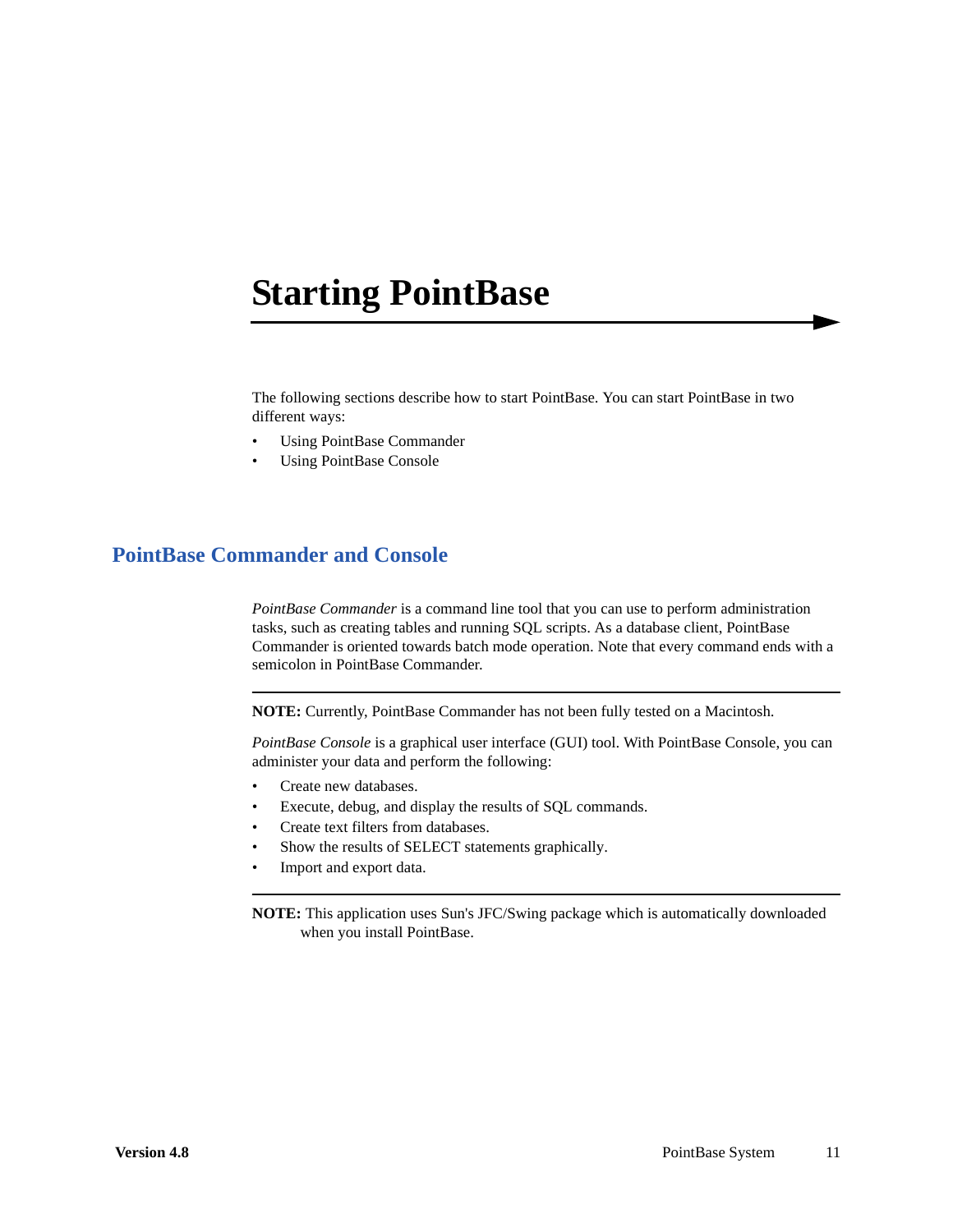# <span id="page-11-0"></span>**Starting PointBase Commander or Console for the First Time**

You can start the Commander or Console tool for PointBase Embedded or the Client by completing the following steps. However, to launch the Commander or Console for the Client, you must first start the PointBase Server to use PointBase Embedded - Server Option.

### **Using Microsoft Windows**

- Click the Start button on the Task bar.
- Navigate to programs, where you will find and select PointBase 4.7.
- Select Tools.
- Select Embedded Commander or Console *or*
- Select Start Server, and then select Server Commander or Console.

## **Using a Command Line Window**

You can start the Commander or Console tool for PointBase Embedded or Server Option by using a command line window and executing one of the PointBase executable files, for example, "embedded\_commander.exe" or "embedded\_console.exe" for the Windows OS. However, you must execute the "start\_server" executable file before you execute the "server\_commander" or "server\_console" files. By default, the location of the executable files are in the directory "<install\_directory>\tools\<pointbase product>." For example, you would navigate to the following file if you are using the Windows OS:

c:\pointbase\tools\embedded\embedded\_commander.exe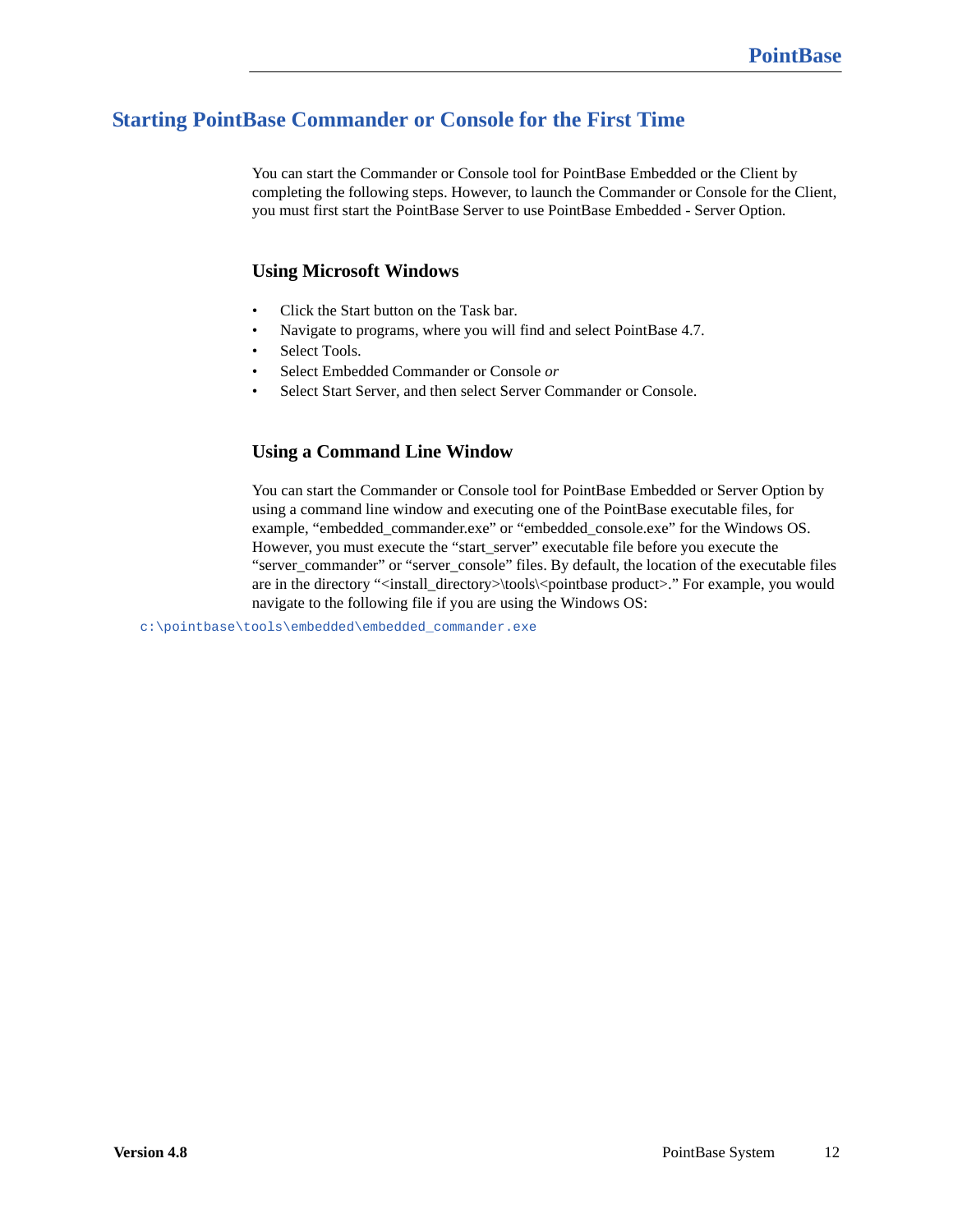# <span id="page-12-0"></span>**Advanced Tips for Starting PointBase**

The following sections describe how you can start PointBase immediately, without having to answer the previous questions every time you launch PointBase. You can use a command line to specify everything you need to start using PointBase, for example, the PointBase product you want to launch (e.g. PointBase Embedded or Embedded - Server Option), what database to access, and which tool (Commander or Console) you want to use. The commands may vary, depending on your JVM.

## <span id="page-12-1"></span>**Tips for Starting PointBase Server using Embedded - Server Option**

You can edit the bat file located in the "<install

directory>\pointbase\samples\server\_embedded\" directory before starting the PointBase Server. By editing the bat file you can add commands at the end of the script (after "com.pointbase.net.netServer"). To edit the bat file, open it in any text editor and append any of the following commands to the end of the script and execute the bat file, for example, enter the following:

java com.pointbase.net.netServer /win

- /win starts the server window. The system brings up a window displaying the server status. Use this window to collect statistical information on usage, to log information, or to shutdown the server.
- $/$ d: < level > displays level (from 0 to 3). The server echoes JDBC API calls. Level 3 displays the most details.
- /database:<name> pre-opens the named database for an efficient first connection.
- $\gamma$  port: < port > specifies the port number to listen on.
- /file:<filename> records the netserver log to the specified filename.
- /pointbase.ini=<path to pointbase.ini> configures the system to search for the "pointbase.ini" file in the path specified.
- /help displays all available command lines.
- /noconsole does not display the netServer window, allowing you to run PointBase Server as a background thread on UNIX and Solaris platforms.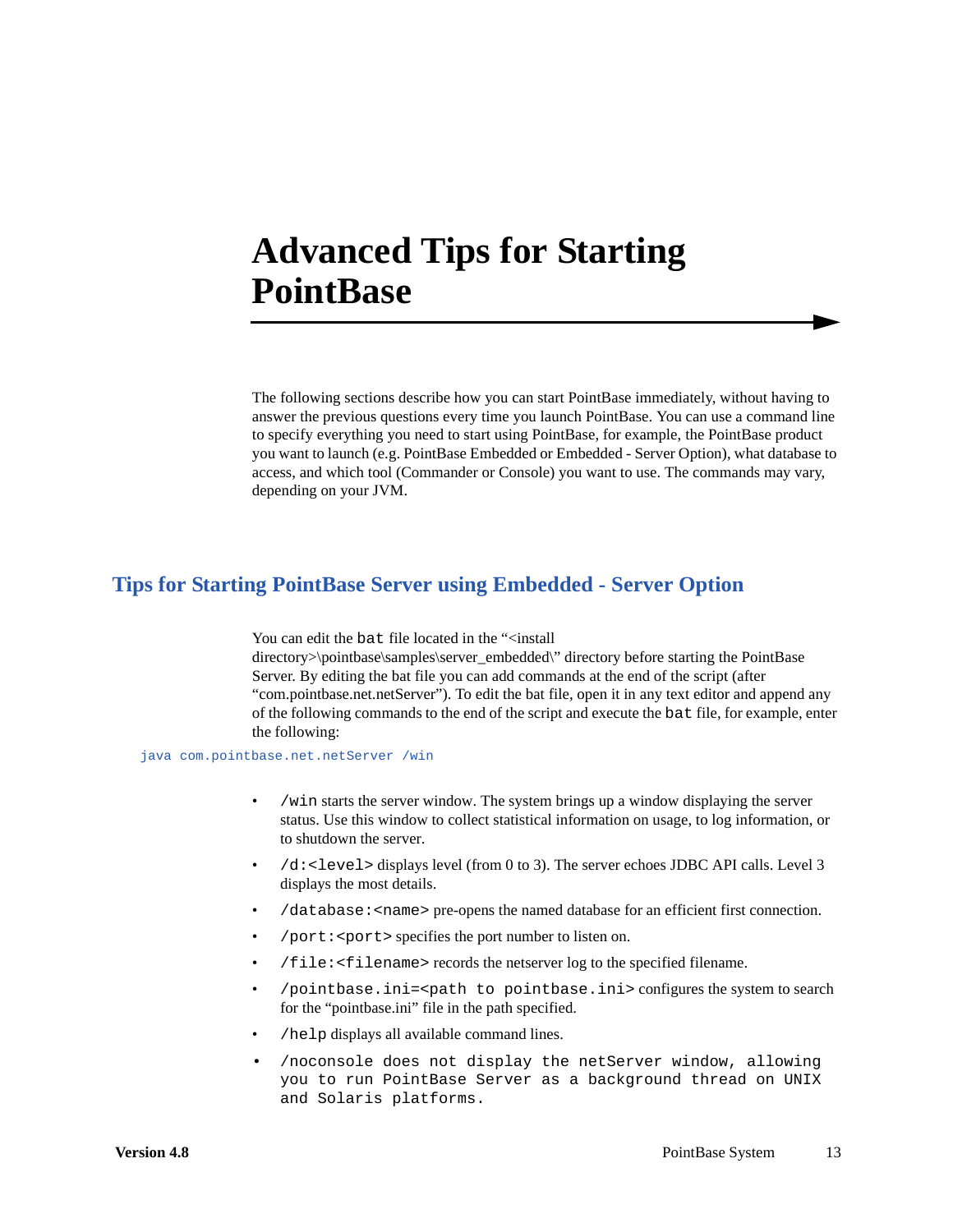You can also enter the following commands in the Server command line window *after* you launch the bat file.

- h or? displays the possible commands for this window.
- $x$  or q shuts down the server.
- 1 displays the locked tables.
- c shows currently active connections, and for each connection shows the active statements, and for each statement shows the actual SQL code.
- v displays the server version number.

## <span id="page-13-0"></span>**Tips for Starting PointBase Embedded or Client**

PointBase recommends that you create an executable file such as a DOS bat file (or UNIX shell script) to launch the product, so you do not have to retype the launch script each time you start the product. You can use, for example, the bat files in the directory: "<install directory>\pointbase\samples\server\_embedded."

In order to create an executable file to launch PointBase, you must know the location of the PointBase JAR files.

#### **Locating Jar Files**

By default the jar files are located in the following directory "\pointbase\lib." For PointBase Embedded, the JAR's are "pbembedded48.jar and pbtools48.jar," and for PointBase Server they are "pbserver48.jar," "pbclient48.jar," and "pbtools48.jar."

#### **Calling Tool Class Files**

To call a specific tool (Commander or Console) in your executable file, you must specify the class at the command line in addition to the jar files, url, driver, etc. You will see in the following examples, PointBase specifies the tool classes by the following entries: com.pointbase.tools.toolsCommander (for Commander) or com.pointbase.tools.toolsConsole (for Console). You may interchange these classes, depending on your preference.

**NOTE:** You must include the swingall.jar file, when you call the Console class, com.pointbase.tools.toolsConsole. For example:

java -classpath pbembeddedxx.jar;pbtoolsxx.jar com.pointbase.tools.toolsConsole [-plugin] driver url [,parameters] username password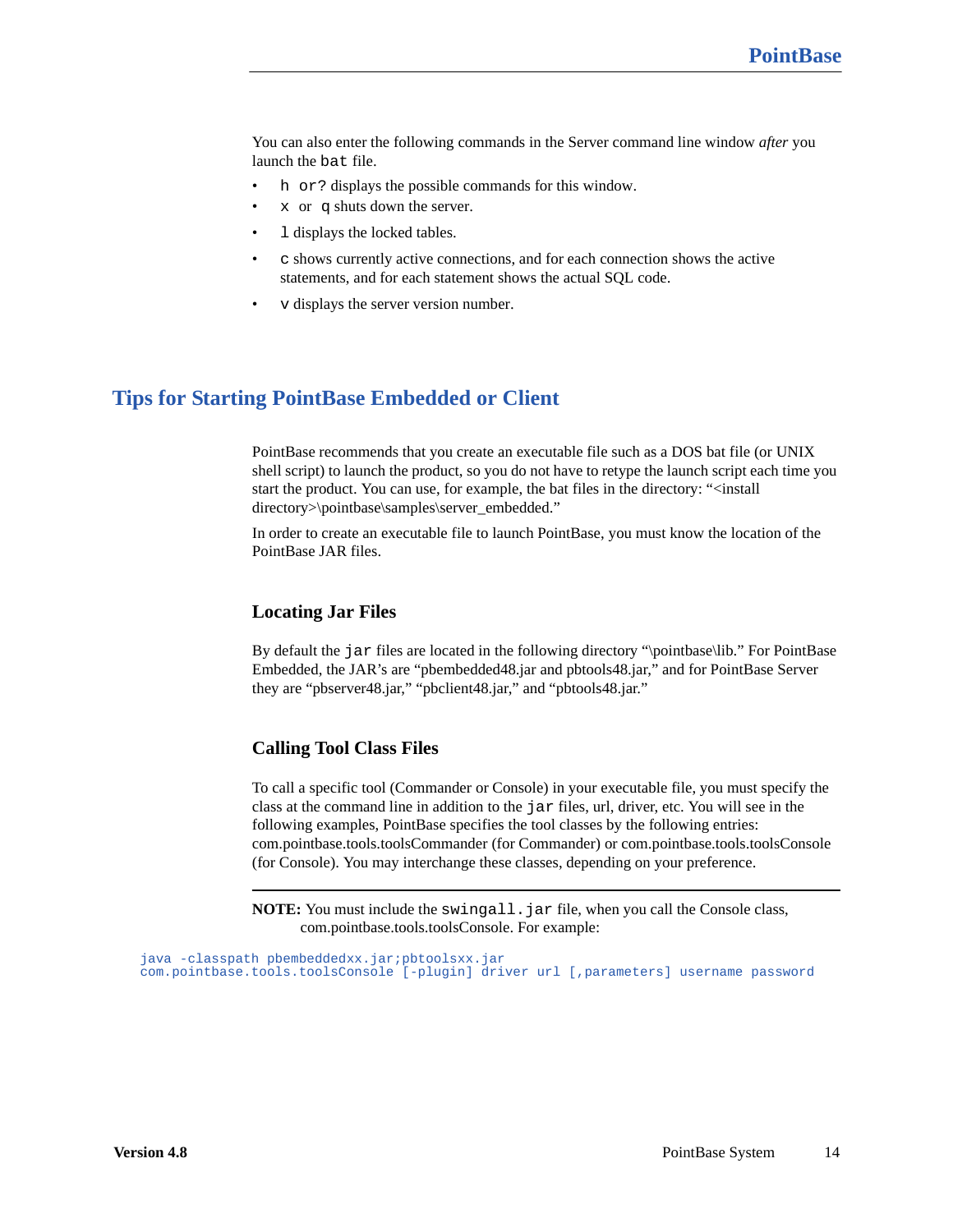# **Variable Descriptions**

The following table describes the variables in the examples to follow.

| Variable                           | <b>Description</b>                                                                                                                                                                                                                                                                                                                                                                                                                                                                                                                                                                                                             |
|------------------------------------|--------------------------------------------------------------------------------------------------------------------------------------------------------------------------------------------------------------------------------------------------------------------------------------------------------------------------------------------------------------------------------------------------------------------------------------------------------------------------------------------------------------------------------------------------------------------------------------------------------------------------------|
| database                           | Embedded, or Client (for example, pbembedded48)                                                                                                                                                                                                                                                                                                                                                                                                                                                                                                                                                                                |
| x x                                | The release number of the product                                                                                                                                                                                                                                                                                                                                                                                                                                                                                                                                                                                              |
| com.pointbase.tools.toolsCommander | The tool class file for Commander                                                                                                                                                                                                                                                                                                                                                                                                                                                                                                                                                                                              |
| com.pointbase.tools.toolsConsole   | The tool class file for Console                                                                                                                                                                                                                                                                                                                                                                                                                                                                                                                                                                                                |
| plugin                             | Used with special operating systems that are embedding<br>the Java Virtual Machine. Specifying this option does not<br>terminate the Java Virtual Machine when closing the<br>Console window. Use this option for Console only.                                                                                                                                                                                                                                                                                                                                                                                                |
| url                                | Describes the location of the database to which you<br>connect. Possible URLs are:<br>PointBase Embedded:<br>jdbc:pointbase:embedded:database_name<br>(PointBase also supports version 3.5 URLs or<br>earlier.)<br>PointBase Embedded - Server Option<br>jdbc:pointbase:server://machine_name<:port>/<br>database_name<br>(PointBase also supports version 3.5 URLs or<br>earlier.)<br>database_name is the name of the database to which you<br>connect. The default <i>port_number</i> is 9092.<br><b>NOTE:</b> If both server and client run on the same network<br>machine, you may use LOCALHOST as the<br>database name. |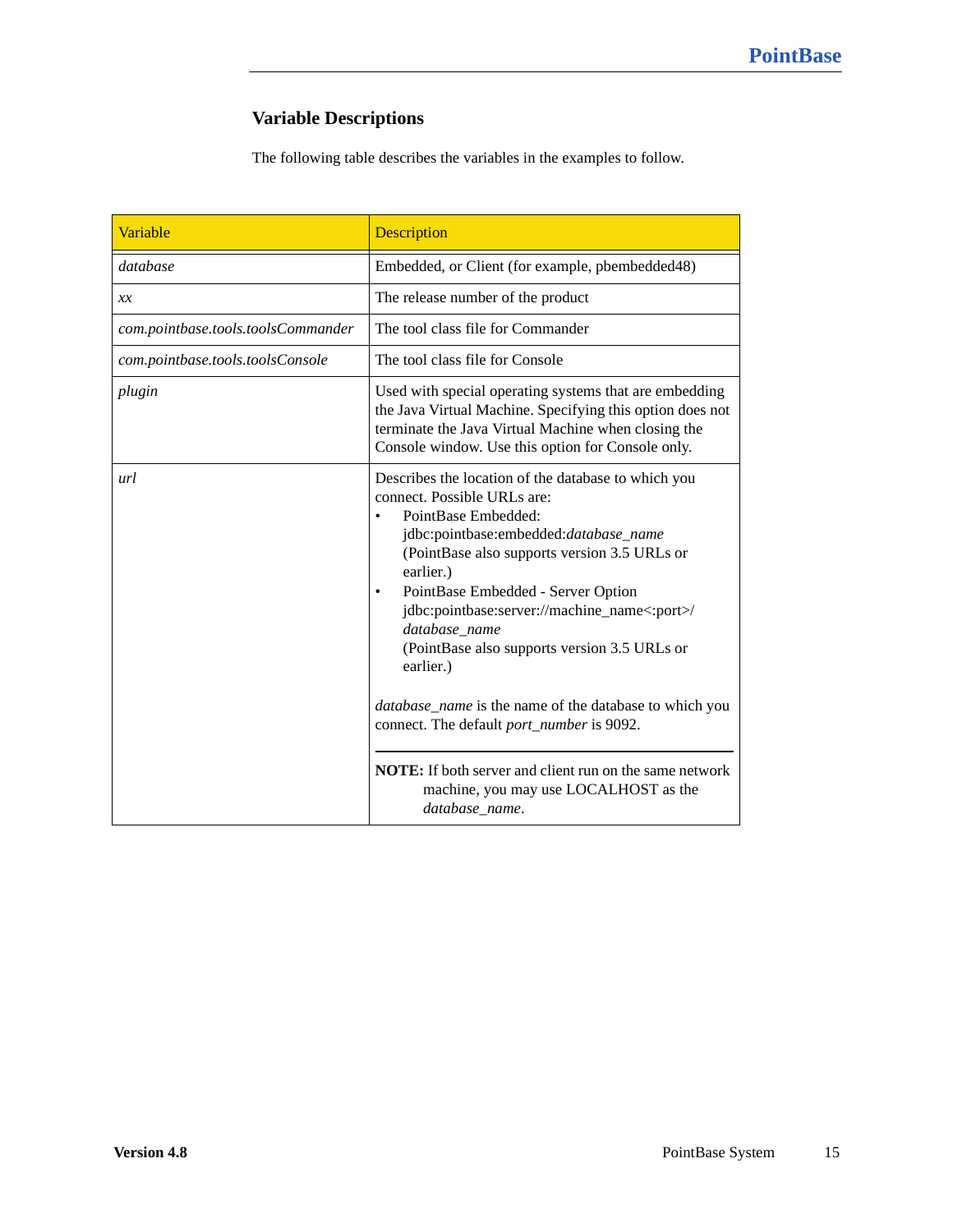| Variable   | Description                                                                                                                                                                                                                                                                                                                                                                                                                                                                                                                                                                                                                                                                                                                                                                                                                                                                                                                                                                                                                                                                                                                                                                                                                                                                                                                               |  |
|------------|-------------------------------------------------------------------------------------------------------------------------------------------------------------------------------------------------------------------------------------------------------------------------------------------------------------------------------------------------------------------------------------------------------------------------------------------------------------------------------------------------------------------------------------------------------------------------------------------------------------------------------------------------------------------------------------------------------------------------------------------------------------------------------------------------------------------------------------------------------------------------------------------------------------------------------------------------------------------------------------------------------------------------------------------------------------------------------------------------------------------------------------------------------------------------------------------------------------------------------------------------------------------------------------------------------------------------------------------|--|
| parameters | Flags to create a new database, to overwrite an existing<br>database, or to connect to an existing database. The<br>following are the supported flags:<br>new-creates a new database and connects to it, or<br>$\bullet$<br>connects to a database if it already exists.<br>create=true-behaves the same as the new flag.<br>$\bullet$<br>create=false-connects to database if it already<br>$\bullet$<br>exists, or throws an exception if the database does<br>not exist.<br>create=force-creates a new database and connects<br>to it, or overwrites the database if it already exists-<br>but only if you have authorization do to so. That is,<br>you must be either the database owner or the<br>PBSYSADMIN user. (See PointBase Developer's<br>Guide for details on PBSYSADMIN predefined<br>user.)<br>If you specify more than one flag, PointBase will<br>recognize the last flag you specify.<br>In addition to, or instead of using one of the previous<br>flags for your parameter, you can also define one or more<br>database properties, for example:<br>database.home=c:\pointbase\myDatabases<br>The above example uses the following syntax:<br>$\langle$ database property $\rangle$ = $\langle$ value $\rangle$<br>Refer to "Database Properties Described" on page 32 for<br>more details about database properties. |  |
| script     | The name of the script to run automatically. Use this<br>option for Commander only.                                                                                                                                                                                                                                                                                                                                                                                                                                                                                                                                                                                                                                                                                                                                                                                                                                                                                                                                                                                                                                                                                                                                                                                                                                                       |  |
| user       | The name of the user logging into the database (default:<br>PBPUBLIC)                                                                                                                                                                                                                                                                                                                                                                                                                                                                                                                                                                                                                                                                                                                                                                                                                                                                                                                                                                                                                                                                                                                                                                                                                                                                     |  |
| password   | The password for the user (default: PBPUBLIC).                                                                                                                                                                                                                                                                                                                                                                                                                                                                                                                                                                                                                                                                                                                                                                                                                                                                                                                                                                                                                                                                                                                                                                                                                                                                                            |  |
| autocommit | The switch command to set autocommit on or off. Enter<br>TRUE to set autocommit on, and enter FALSE to set<br>autocommit off. If you do not define TRUE or FALSE,<br>PointBase defaults to TRUE (autocommit on).                                                                                                                                                                                                                                                                                                                                                                                                                                                                                                                                                                                                                                                                                                                                                                                                                                                                                                                                                                                                                                                                                                                          |  |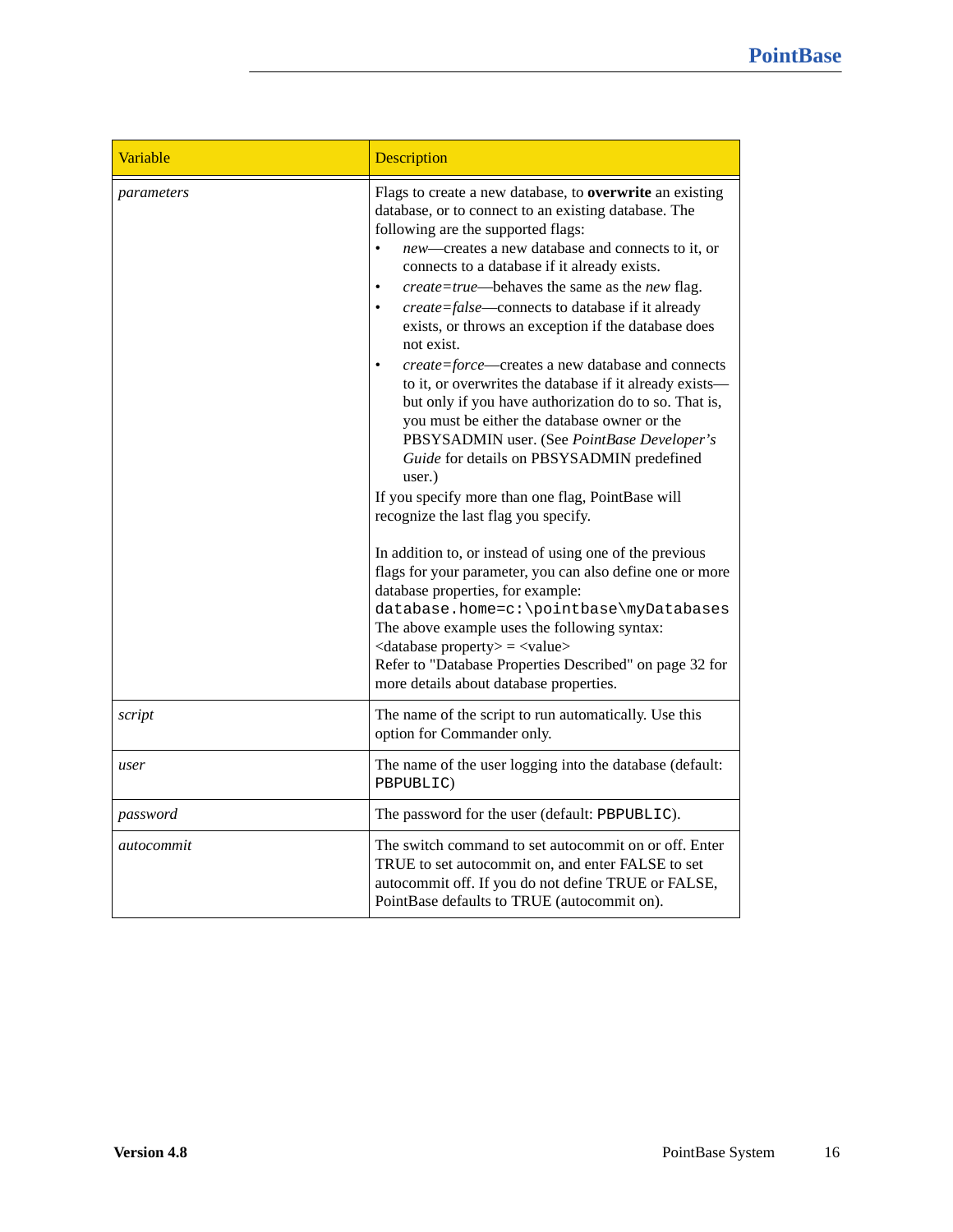### **Using a Sun or IBM Java Virtual Machine**

The following examples present a model for creating an executable batch or script file using a Sun or IBM Java Virtual Machine.

#### *To start Commander*

java -classpath pbembeddedxx.jar;pbtoolsxx.jar com.pointbase.tools.toolsCommander com.pointbase.jdbc.jdbcUniversalDriver url[,parameters][script] user password  $[$ autocommit]

#### *To start Console*

java -classpath pbembeddedxx.jar;pbtoolsxx.jar com.pointbase.tools.toolsConsole com.pointbase.jdbc.jdbcUniversalDriver url[,parameters] user password [autocommit]

#### • To start Commander using PointBase Embedded (for example):

```
java -classpath .\lib\pbtools48.jar;.\lib\pbembedded48.jar 
com.pointbase.tools.toolsCommander com.pointbase.jdbc.jdbcUniversalDriver 
jdbc:pointbase:embedded:sample,create=force pbpublic pbpublic true
```
#### To start PointBase Console using PointBase Embedded (for example):

```
java -classpath .\lib\pbembedded48.jar;.\lib\pbtools48.jar 
com.pointbase.tools.toolsConsole com.pointbase.jdbc.jdbcUniversalDriver 
jdbc:pointbase:embedded:sample,create=false pbpublic pbpublic true
```
#### • To start Commander using the Client (for example):

```
java -classpath .\lib\pbtools48.jar;.\lib\pbclient48.jar 
com.pointbase.tools.toolsCommander com.pointbase.jdbc.jdbcUniversalDriver 
jdbc:pointbase:server://server1/sample,database.home=c:\pointbase\myDatabases pbpublic 
pbpublic false
```
#### To start PointBase Console using the Client (for example):

```
java -classpath .\lib\pbclient48.jar;.\lib\pbtools48.jar 
com.pointbase.tools.toolsConsole com.pointbase.jdbc.jdbcUniversalDriver 
jdbc:pointbase:server://server1:9092/
sample, create=false,database.home=c:\pointbase\myDatabases pbpublic pbpublic false
```
#### **Using a UNIX Java Virtual Machine running Linux, Solaris, etc.**

The following examples present a model of how to create an executable file using a UNIX Java Virtual Machine running Linux, Solaris, or other flavors of UNIX.

#### *To start Commander*

```
/bin/java -classpath pbtoolsxx.jar:pbembeddedxx.jar com.pointbase.tools.toolsCommander 
com.pointbase.jdbc.jdbcUniversalDriver url[,parameters][ script] username password 
[autocommit]
```
#### *To start Console*

java -classpath ./lib/pbembeddedxx:./lib/pbtoolsxx.jar com.pointbase.tools.toolsConsole [-plugin] com.pointbase.jdbc.jdbcUniversalDriver url[,parameters] username password [autocommit]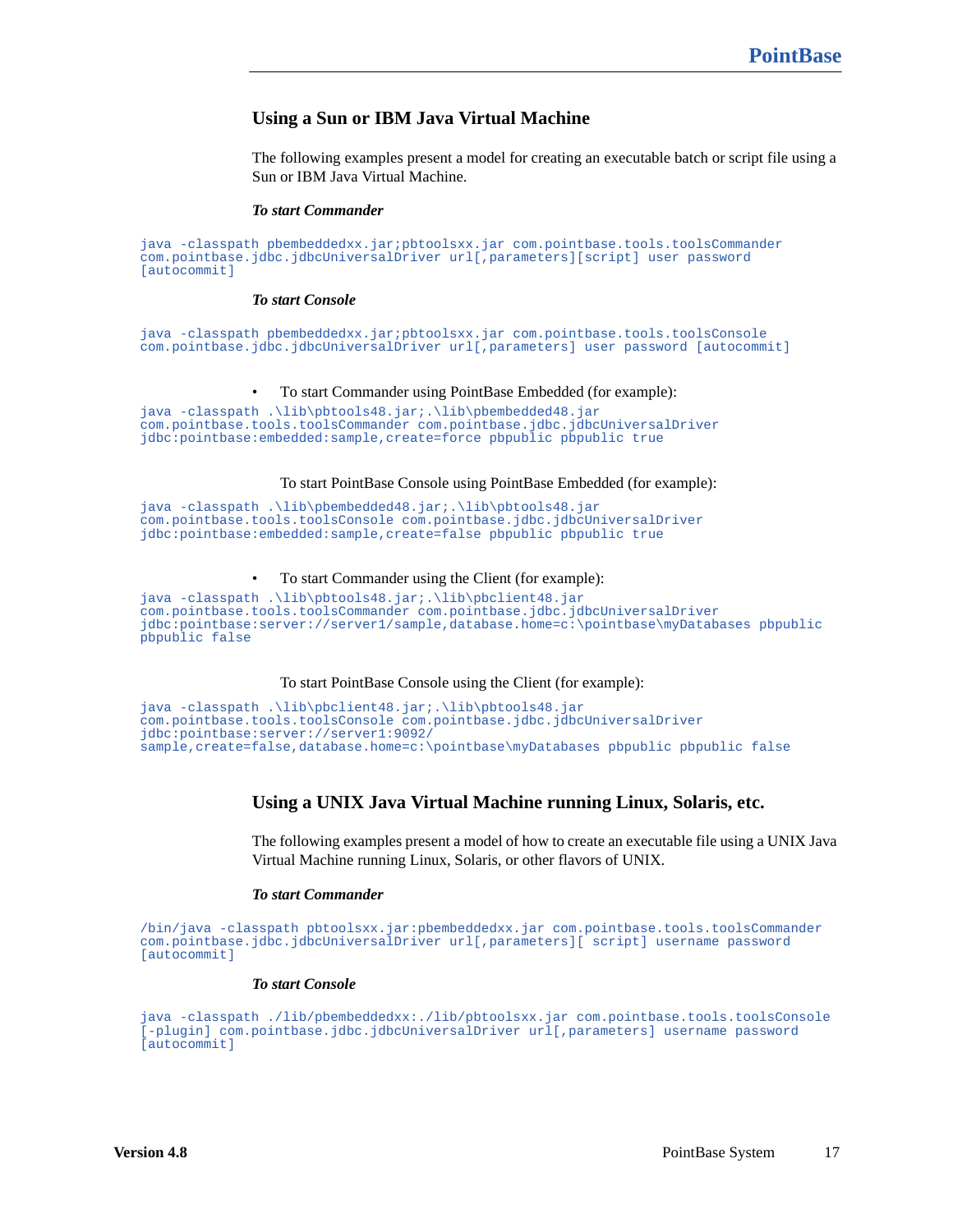• To start PointBase Commander using PointBase Embedded (for example):

/bin/java -classpath ./lib/pbembedded48.jar:./lib/pbtools48.jar com.pointbase.tools.toolsCommander com.pointbase.jdbc.jdbcUniversalDriver jdbc:pointbase:embedded:sample,create=true pbpublic pbpublic true

#### To start PointBase Console using PointBase Embedded (for example):

/bin/java -classpath ./lib/pbembedded48.jar:./lib/pbtools48.jar com.pointbase.tools.toolsConsole com.pointbase.jdbc.jdbcUniversalDriver jdbc:pointbase:embedded:sample,create=true pbpublic pbpublic true

#### • To start PointBase Commander using the Client (for example):

/bin/java -classpath ./lib/pbclient48.jar:./lib/pbtools48.jar com.pointbase.tools.toolsCommander com.pointbase.jdbc.jdbcUniversalDriver jdbc:pointbase:server://server1:9092/sample,create=force pbpublic pbpublic false

#### To start PointBase Console using the Client (for example):

```
java -classpath ./lib/pbclient48.jar:./lib/pbtools48.jar 
com.pointbase.tools.toolsConsole com.pointbase.jdbc.jdbcUniversalDriver 
jdbc:pointbase:server://server1/sample,create=force pbpublic pbpublic false
```
#### **Using a Macintosh OS 9**

To run PointBase Console on a Macintosh running OS X or later, use the steps as given for Unix environments.

To run PointBase Console on a Macintosh running OS 9 or earlier and connect to a PointBase database, use JBindery. Use the following steps to run Console:

#### *Setting the class file to run*

In the JBindery Command window, enter the name of the PointBase Console class file to run. The class file is: com.pointbase.tools.toolsConsole.

#### *Setting the command parameters*

Next, you need to set some command line arguments in the Optional parameters field. The complete set of arguments to pass is:

```
[<-plugin>] <driver> <url>[,<any properties, comma separated>]<userid> <password>
[autocommit]
```
#### For example:

com.pointbase.jdbc.jdbcUniversalDriver jdbc:pointbase:mydb,database.home=MyHD/pointbase/ databases pbpublic pbpublic

> **NOTE:** The arguments are separated by spaces. If you have a space in your drive name or in a folder name, you should delimit the full URL with double quotes.

> PointBase by default looks in \pointbase\databases for a database, which the Mac interprets as <hard drive>/<folder>. The define option used in the Sun JVM has no equivalent in the MRJ. You should pass the database.home property as part of the URL.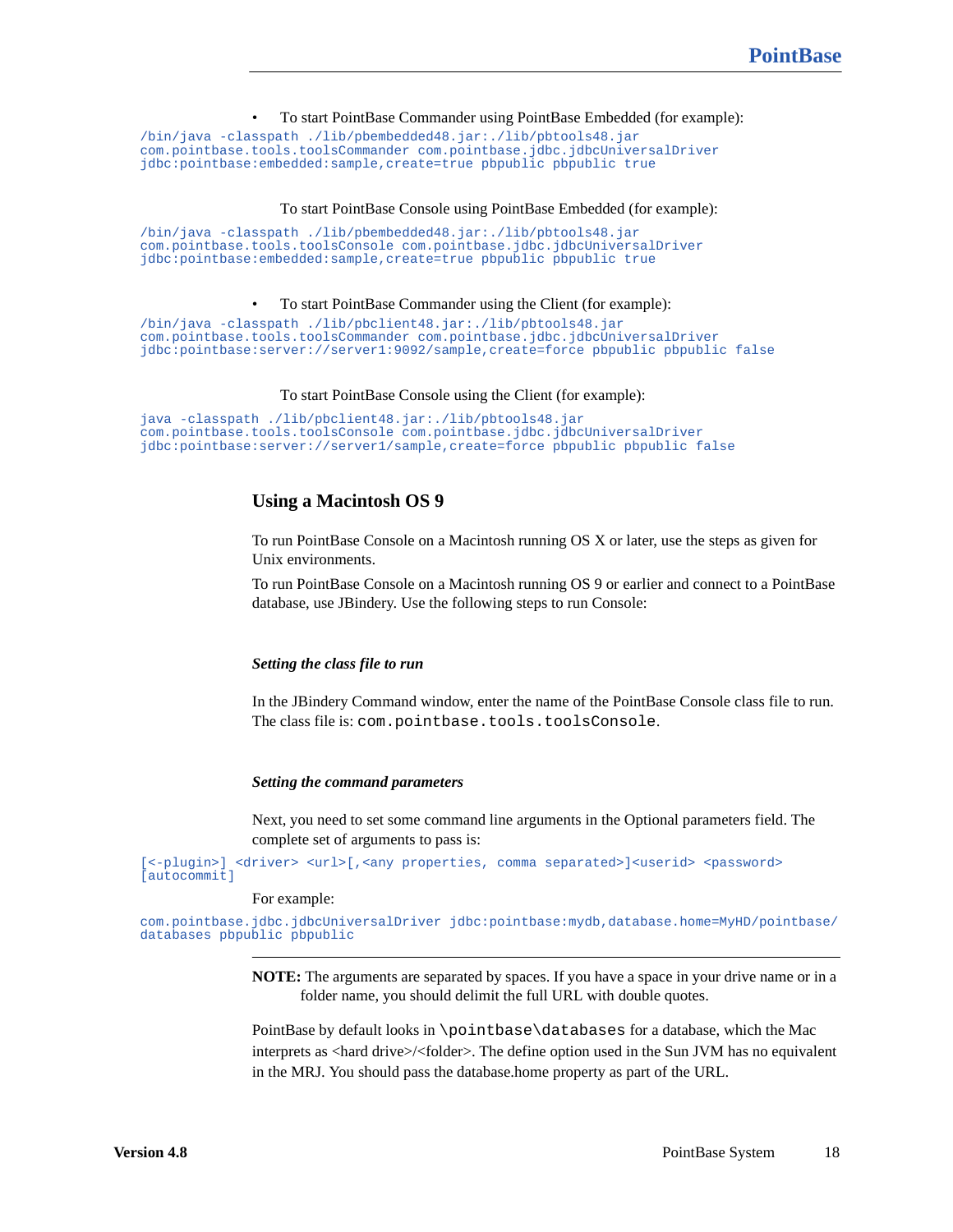Console also has a login dialog that appears if these parameters are not passed on startup. You can specify a URL there.

#### *Setting the CLASSPATH*

Next, you must set a CLASSPATH to the PointBase jar files located in the folder /pointbase/lib. In JBindery Classpath window, push the Add zip File button, then navigate to the location of the PointBase jar files (\pointbase\lib) and select the jar files you need. Here are the PointBase jar files:

- pbtoolsxx.jar: contains the class files for the PointBase Console query tool
- pbembeddedxx.jar: contains the class files for an application to connect to PointBase Embedded, and for the multi-user database network server
- pbclientxx.jar: contains the class files for an application to connect to PointBase server if using the Server option.

You must also set a CLASSPATH to the copy of swingall. jar in the MRJ folder. You should not use the swingall. jar included with PointBase, if using Mac OS 9.x.

#### *Running PointBase Embedded and Client*

#### PointBase Embedded

To run PointBase Console against the PointBase Embedded, you need the file pbembeddedxx.jar, as well as the PointBase Tools pbtoolsxx.jar.

#### PointBase Embedded - Server Option

To run PointBase Console using the PointBase Client tools, you need the files pbclientxx.jar and pbtoolsxx.jar (where *xx* represents the release number. Check the actual name of the jar file to be sure you have the correct name.)

To run your own application that connects to a PointBase database using the Server Option, you only need the file pbclientxx.jar.

#### *Running PointBase Server with Embedded - Server Option*

The class file to run in order to start PointBase Server is com.pointbase.net.netServer. The CLASSPATH must include pbembeddedxx.jar. The command line can accept the argument "/win" in order to have the PointBase Server window appear. If not used, the server will run "headless".

#### *JBindery Tip*

JBindery lets you save your configuration as a JBindery configuration, or as an application. If you save it as a JBindery configuration, you can open it with the same settings and run it. If you save it as an application, you can run it without seeing the JBindery interface.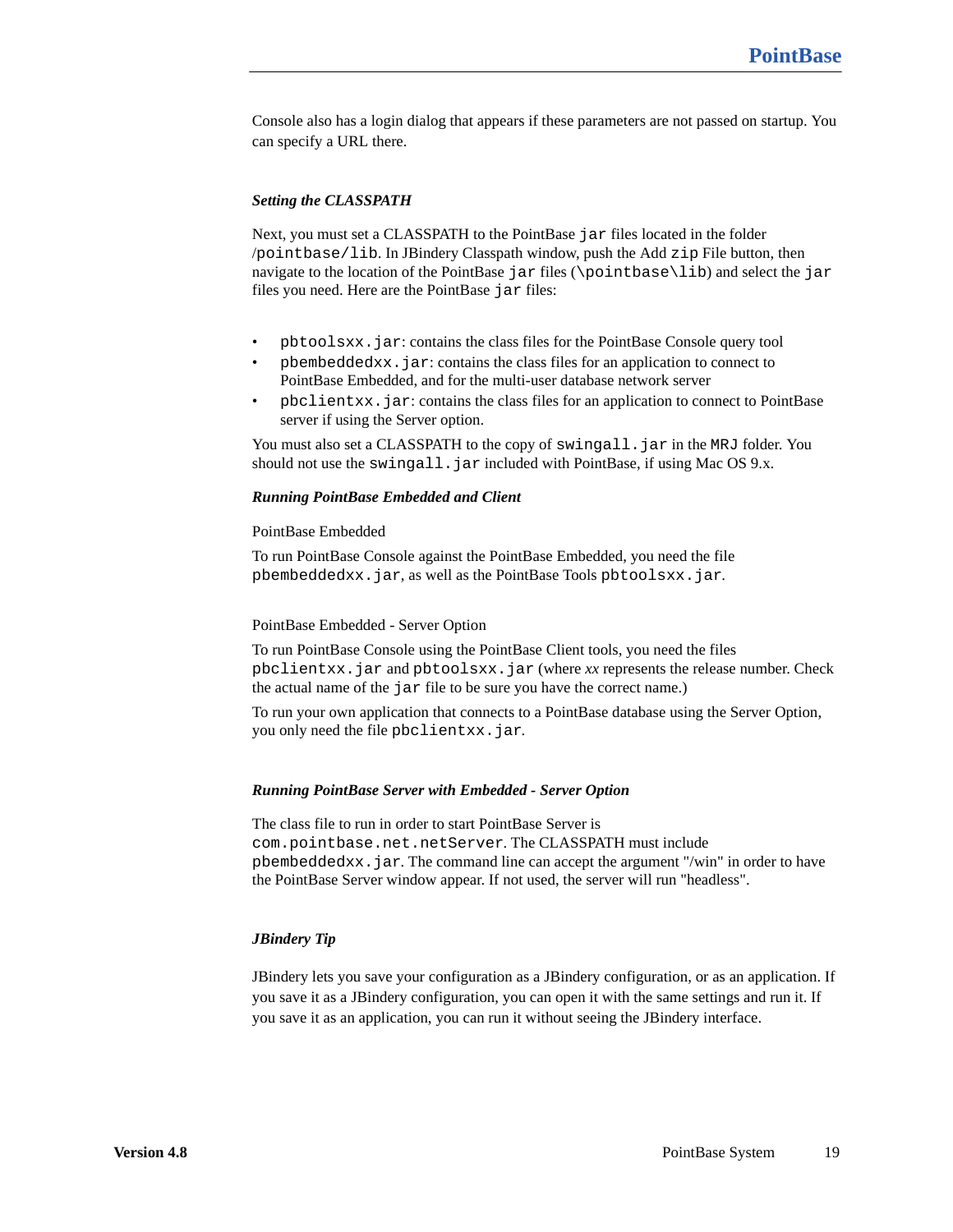# <span id="page-19-0"></span>**Tips for Security Manager**

PointBase also can be run with Java Security Manager. With Java Security Manager enabled, user may need to grant the following permission to PointBase jars.

| java.io.FilePermission        | Read, write, delete permissions on the<br>PointBase database.home directory. For a<br>client process where PointBase<br>database.home directory is on a server<br>machine and not available to the client,<br>permissions on the current working directory,<br>the directory specified by environment<br>variable java.io.tmpdir or the root directory<br>may be required. |
|-------------------------------|----------------------------------------------------------------------------------------------------------------------------------------------------------------------------------------------------------------------------------------------------------------------------------------------------------------------------------------------------------------------------|
| java.net.SocketPermission     | Listen, accept, connect, resolve permissions<br>on server listening port. The default is<br>localhost:9092, and on port localhost:20000 to<br>21000 for PointBase system locks. For clients,<br>permissions on server listening port, for<br>example serverhost:9092, are required.                                                                                        |
| java.util.PropertyPermission  | Read permission on system properties<br>java.version, java.vendor, java.version,<br>user.name, os.name, os.version, os.arch,<br>java.io.tmpdir, file.tmpdir, java.class.path,<br>file.separator, and all PointBase properties<br>listed in PointBase configuration section.                                                                                                |
| com.pointbase.sp.spPermission | on classes used by store procedures or<br>functions                                                                                                                                                                                                                                                                                                                        |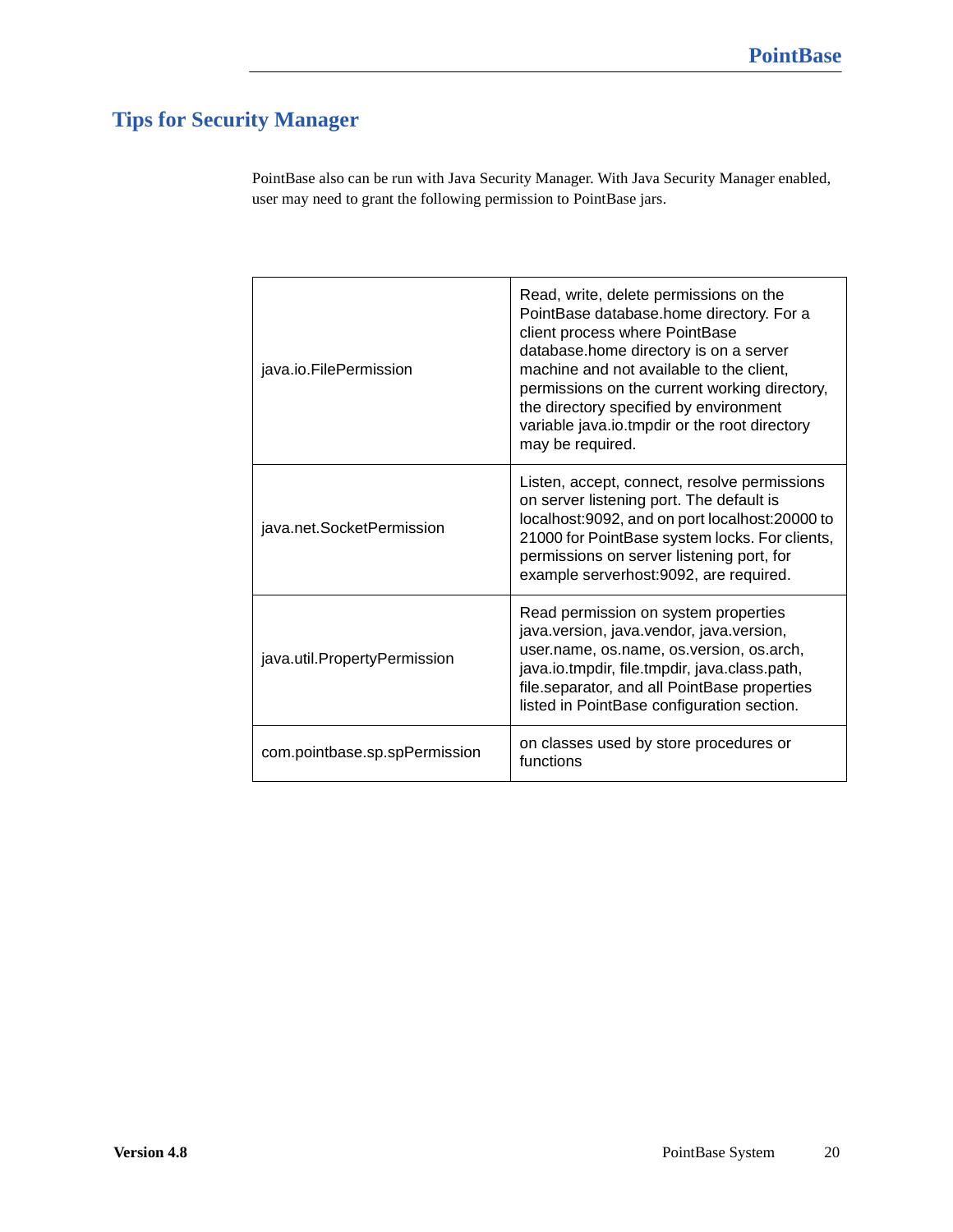# <span id="page-20-0"></span>**PointBase Supporting Tools**

This section describes the PointBase tools, PointBase Commander, PointBase Console and integrity checking tools. You can use the PointBase tools to access and manipulate PointBase, as well as to check database consistency and fix database corruptions.

## <span id="page-20-1"></span>**PointBase Commander**

After you launch the Commander, it prompts you for the following settings. You can choose to accept the default values or enter new ones.

Do you wish to create a "New/Overwrite" Database? [default: N]:

(If you enter Y for yes, make sure to use a name that is different from your existing database, or the existing database(s) will be destroyed and overwritten with no warning by a new empty database.)

```
Select product to connect with: Embedded (E), or Server (S)? [default: E]:
Please enter the driver to use: [default: [com.pointbase.jdbc.jdbcUniversalDriver]:
Please enter the URL to use: [default: [jdbc:pointbase:embedded:sample]
```
(PointBase supports URLS from version 3.5 or earlier.)

User name: [default: PBPUBLIC]:

(The user name must exist in the SYSUSERS table in order to connect to the database.)

Password: [default: PBPUBLIC]:

In addition to standard SQL commands, PointBase Commander supports the following commands, which are specific to PointBase Commander only. When using PointBase Commander you must use only forward slashes (/), where slashes are required.

**NOTE:** Use the following command to view the most up-to-date commands that are specific to PointBase Commander: HELP;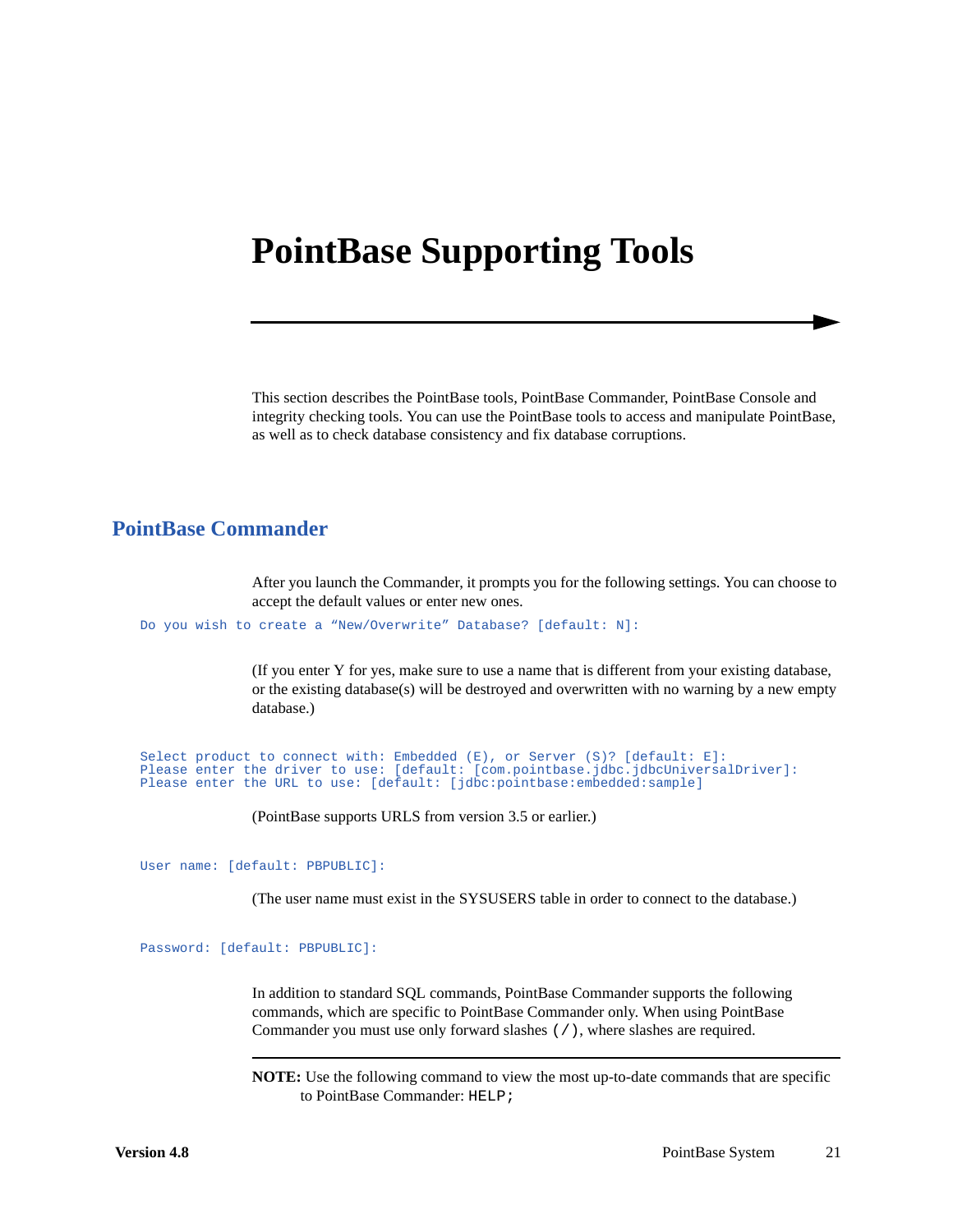| <b>Command Syntax</b>                                                   | <b>Description</b>                                                                                                                                                                                                                                                                                                                    |  |
|-------------------------------------------------------------------------|---------------------------------------------------------------------------------------------------------------------------------------------------------------------------------------------------------------------------------------------------------------------------------------------------------------------------------------|--|
| SET SPOOL ON/OFF<br><file_name></file_name>                             | Direct the output to a file ON/OFF. If the file is not<br>specified than Commander.spl file is created in the current<br>user dir.                                                                                                                                                                                                    |  |
| SET STOP_ON_ERROR ON                                                    | Stop execution of SQL script if error occurs                                                                                                                                                                                                                                                                                          |  |
| SET STOP_ON_ERROR OFF                                                   | Do not stop execution of SQL script if error occurs                                                                                                                                                                                                                                                                                   |  |
| SET AUTOCOMMIT ON/OFF                                                   | Set the autocommit mode to TRUE or FALSE.                                                                                                                                                                                                                                                                                             |  |
| <b>SET TIMING ON</b>                                                    | Begin showing timing for commands.                                                                                                                                                                                                                                                                                                    |  |
| <b>SET TIMING OFF</b>                                                   | End showing timing for commands.                                                                                                                                                                                                                                                                                                      |  |
| <b>SET SCREENHEIGHT <value></value></b>                                 | Set the number of lines per page.                                                                                                                                                                                                                                                                                                     |  |
| SET SCREENWIDTH <value></value>                                         | Set the number of characters per line.                                                                                                                                                                                                                                                                                                |  |
| <b>SET PAUSE ON</b>                                                     | Turn ON pause after every command.                                                                                                                                                                                                                                                                                                    |  |
| <b>SET PAUSE OFF</b>                                                    | Turn OFF pause after every command.                                                                                                                                                                                                                                                                                                   |  |
| <b>SET DATA ON/OFF</b>                                                  | Turn ON/OFF the display of result set data.                                                                                                                                                                                                                                                                                           |  |
| SET NULLS <value></value>                                               | Set NULL value display.                                                                                                                                                                                                                                                                                                               |  |
| <b>SHOW SYSTEM</b>                                                      | Report Database Meta Information.                                                                                                                                                                                                                                                                                                     |  |
| <b>SWITCHLOGFILE</b>                                                    | Switch to a new database log file.                                                                                                                                                                                                                                                                                                    |  |
| DESCRIBE <table></table>                                                | Report Table Information.                                                                                                                                                                                                                                                                                                             |  |
| UNLOAD TABLE <table><br/><math>&lt;</math>file<math>&gt;</math></table> | Unload a table in SQL format. <table> is the name of the<br/>table to unload. <file> is the .sql file that you want to<br/>receive the scripts.</file></table>                                                                                                                                                                        |  |
| UNLOAD DATABASE <file><br/>[PRESERVE]</file>                            | Unload a database in SQL format. <file> is the .sql file<br/>that you want to receive the scripts. [PRESERVE]<br/>preserves the ownership of schemas, grantors in GRANT<br/>statements, and create ROLE owners.<br/>NOTE: It does not preserve the DATABASE OWNER.<br/>Whoever creates the new database is the database owner.</file> |  |
| <b>SHOW MEMORY</b>                                                      | Report memory used by the Java virtual machine.                                                                                                                                                                                                                                                                                       |  |
| RUN <sub>file</sub>                                                     | Run a SQL script from the .sql file.                                                                                                                                                                                                                                                                                                  |  |
| <b>RUNJDBCMETA</b><br><methodname>(args)</methodname>                   | Run a method in the JDBC database meta data.                                                                                                                                                                                                                                                                                          |  |
| $\qquad \qquad -$                                                       | Comment out a single line, outside any SQL statement.                                                                                                                                                                                                                                                                                 |  |
| $/* \dots */$                                                           | Comment out multiple lines, inside or outside, any SQL<br>statement.                                                                                                                                                                                                                                                                  |  |

**Table 1: Commands for PointBase Commander Only**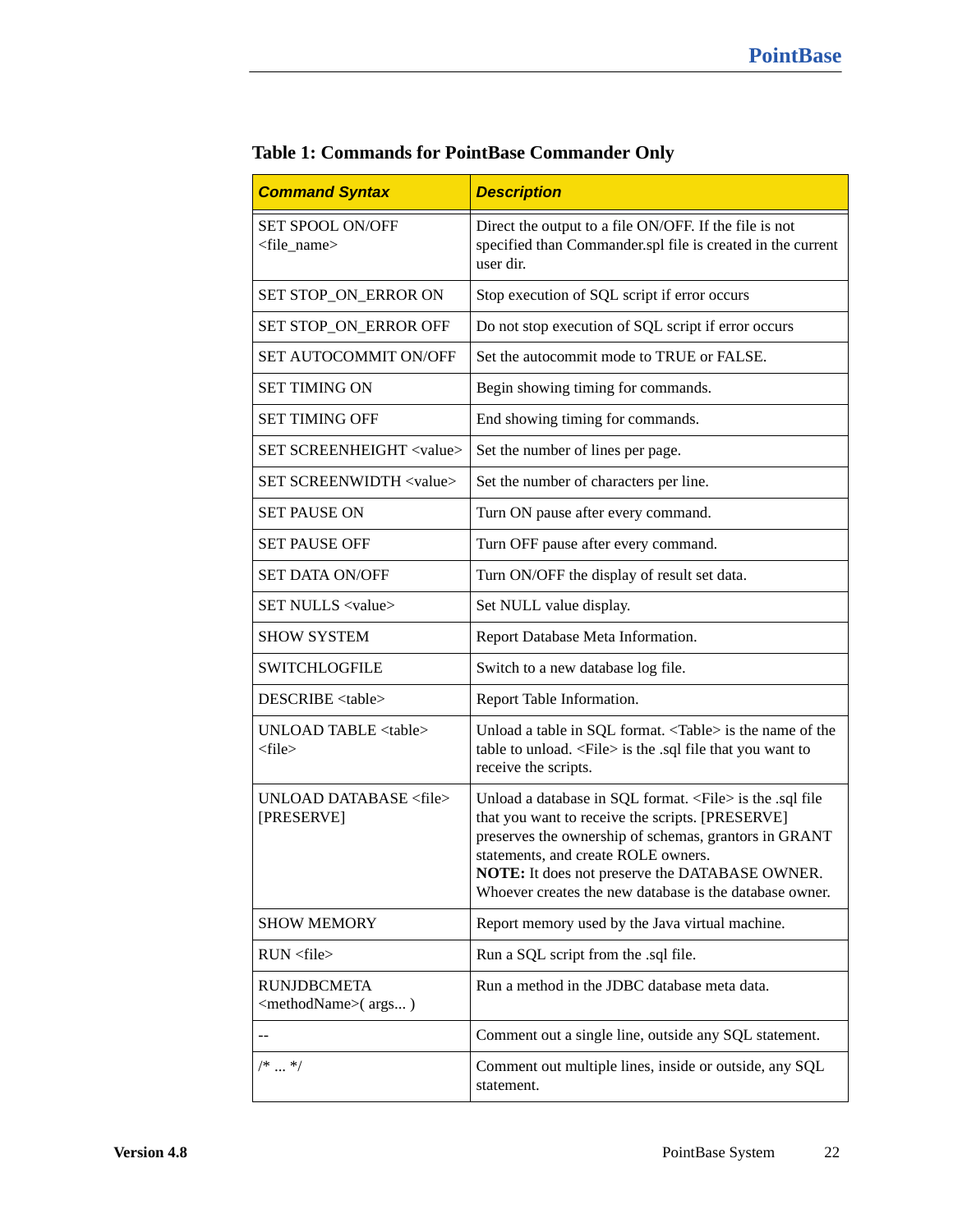**NOTE:** Please see ["Optimizing Query Expressions" on page 37](#page-36-2) for additional commands.

# <span id="page-22-0"></span>**PointBase Console**

Please refer to the *PointBase Console Guide* for information about using the PointBase Console tool.

## <span id="page-22-1"></span>**PointBase Index Consistency Checking Utility**

This utility is used to check index consistency. It checks index structural consistency and is able to dump detail index page information. To understand these page dumps requires some knowledge of Pointbase internal and btree structure. This utility also provides a fix option to recreate the index if it happened to be corrupted. This utility must be run alone on a quiescent database, otherwise unexpected result may occur.

#### **Utility Syntax**

java com.pointbase.util.utilCheckIndex dbname {-n [schemaName.][tableName.]indexName | -p controlPageId} [-d] [-toString] [-level n] [-fix] [-userId userid] [-password password]

#### **Parameters:**

**dbName:**

Name of database.

#### **-all**

Check all indexes.

#### **-n [schemaName.][tableName.]indexName:**

Using index name to specify the index to be checked.

#### **-p controlPageId:**

Using control page id to specify the index to be checked. This page id can be obtained from sysindexes entries, column indexFirstPage.

#### **-d:**

Dumping detail index page contents. This will dump index key entries in both vertical and horizontal order, otherwise only vertical order will be shown.

#### **-toString:**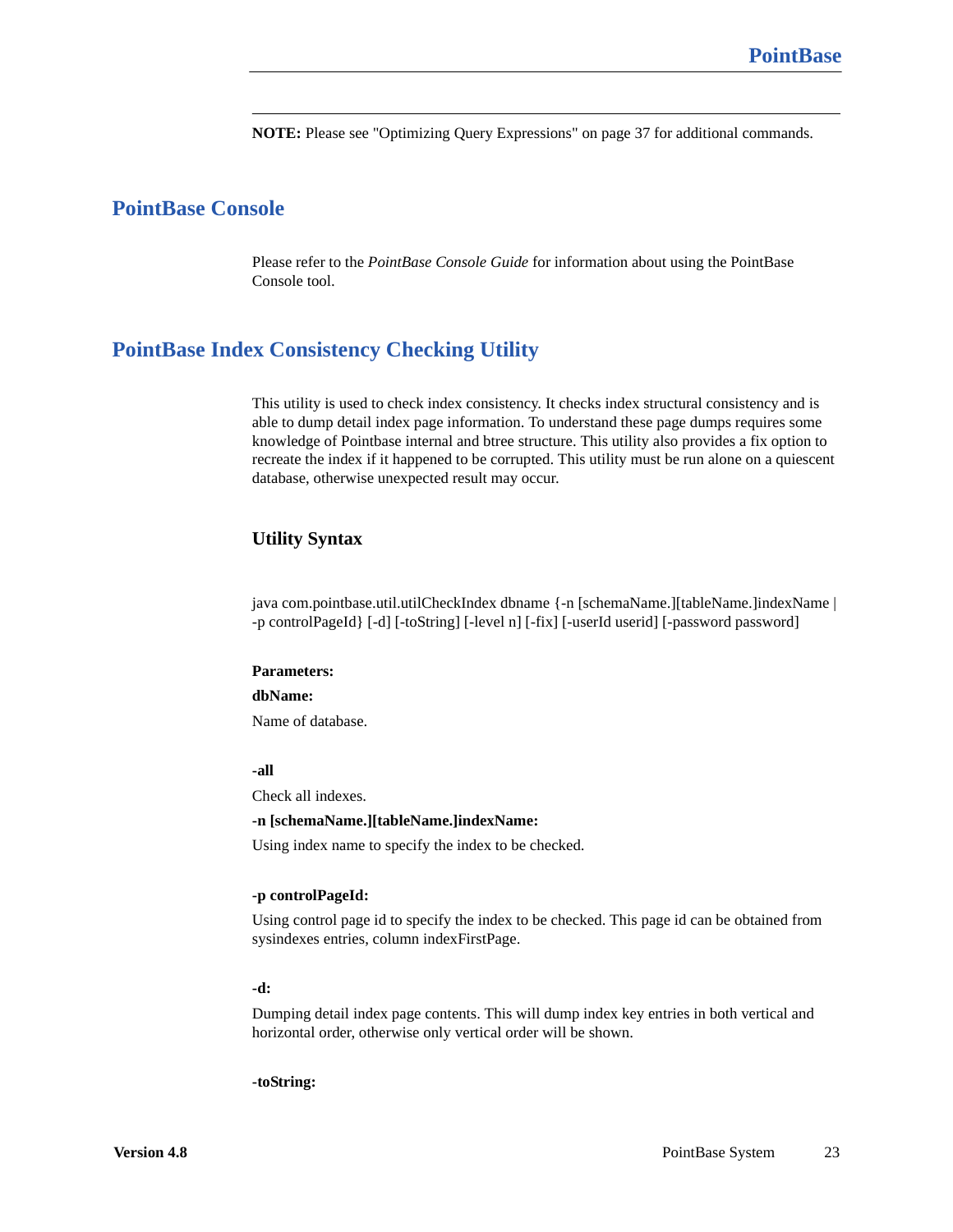Working with -d option to dump index key entries as string instead of bytes.

#### **-level n:**

Checking level. Level1 checks index page links and key order consistency. Level 2 checks row pointers in index key entries and crosses checking with table entries in addition to level 1 checking.

#### **-fix:**

Fixing the index. This option will fix a corrupted index. It does check the index first, if the index checking passes, this option is no-op.

#### **-userId userid**

Specifying connection userid. Default is "pbpublic" if this parameter is not specified.

#### **-password password:**

Specifying connection password. Default is "pbpublic" if this parameter is not specified.

#### **API Syntax**

Connection must be established before calling these api's.

Imported class:

import com.Pointbase.util.utilCheckIndex;

#### APIs:

public static boolean check( int p\_ControlPageId, int p\_Level, PrintWriter p\_Out ) Parameters: p\_ControlPageId: index control page(or first page) id. p\_Level: checking level. p\_Out: output stream. Return: true for consistent, false for inconsistent. public static boolean check( String p\_IndexName, int p\_Level, PrintWriter p\_Out ) Parameters: p\_IndexName: index name. p\_Level: checking level.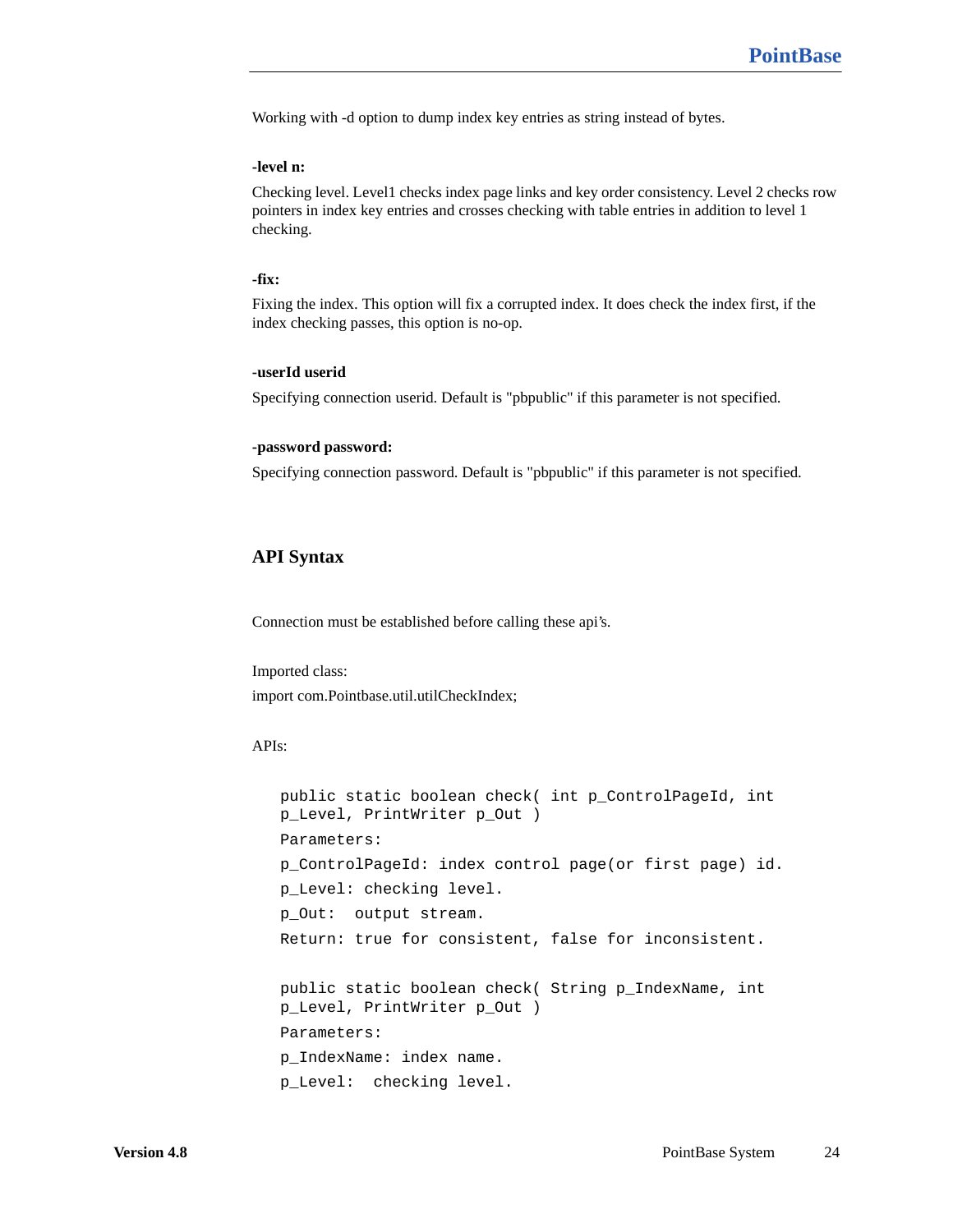p\_Out: output stream. Return: true for consistent, false for inconsistent.

public static void fix(Connection p\_Con, String p\_IndexName) Parameters:

p\_IndexName: index name.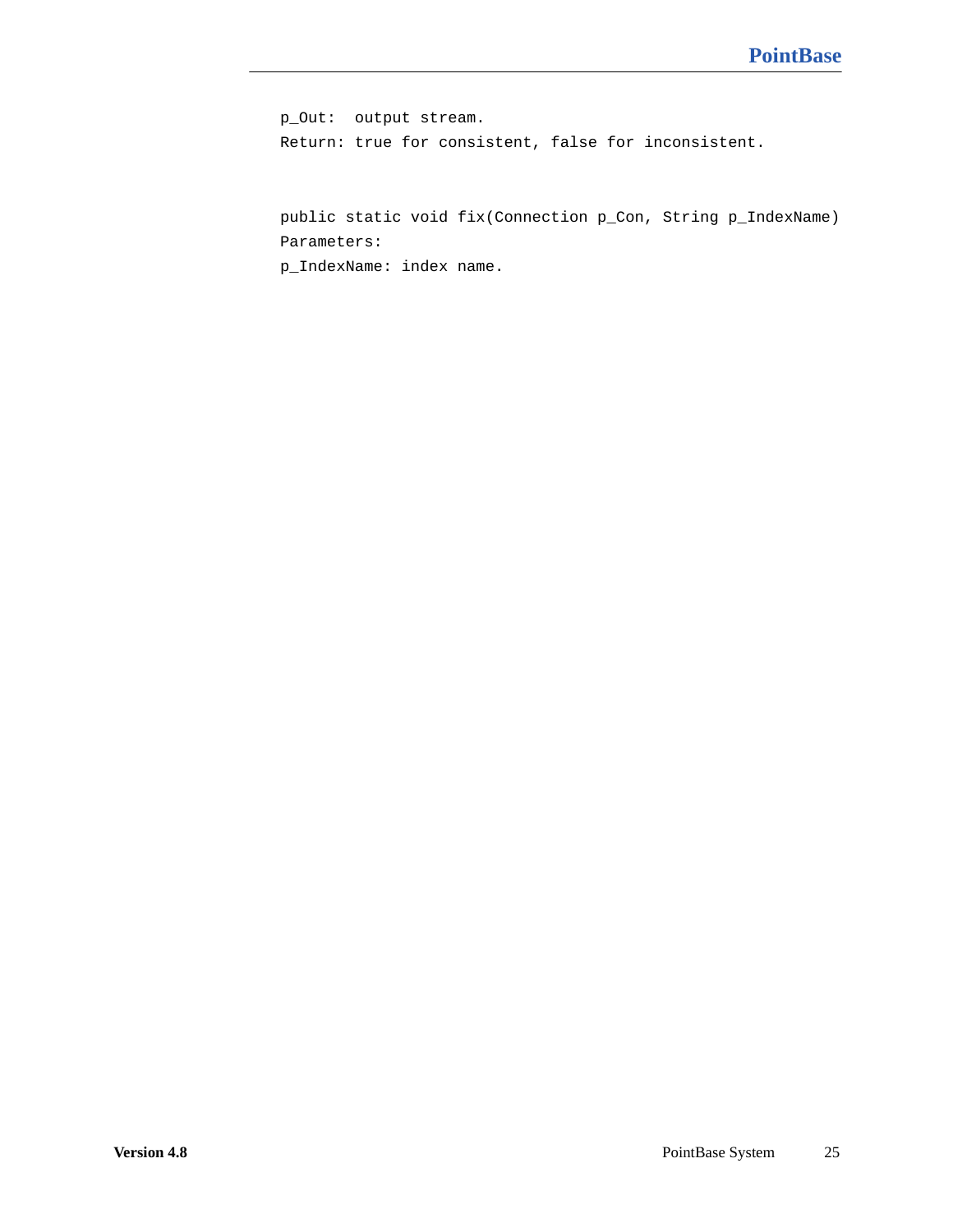# <span id="page-25-0"></span>**Verifying PointBase**

You can verify PointBase in the following four ways:

- "PointBase Commander"
- "PointBase Console"
- "A JDBC Application"
- "PointBase Examples"

## <span id="page-25-1"></span>**PointBase Commander**

To verify PointBase using PointBase Commander, proceed as follows:

- 1. Start PointBase Commander.
- 2. Type the following SQL Statement:
- > select tablename from systables;

The system returns a list of system tables and catalogs, such as SYSSCHEMATA, SYSUSERS, SYSTABLES. If the list is missing, please contact your PointBase Support representative at<http://pointbase.custhelp.com>.

## <span id="page-25-2"></span>**PointBase Console**

To verify PointBase using PointBase Console, perform the following:

- 1. Start PointBase Console.
- 2. Deselect "User Only Tables" from the Catalog menu.
- 3. Click the Catalog button from the Catalog menu.
- 4. Extend the Schemas icon to display the PointBase icon.
- 5. Extend the PointBase icon to display the Tables icon.
- 6. Extend the Tables icon.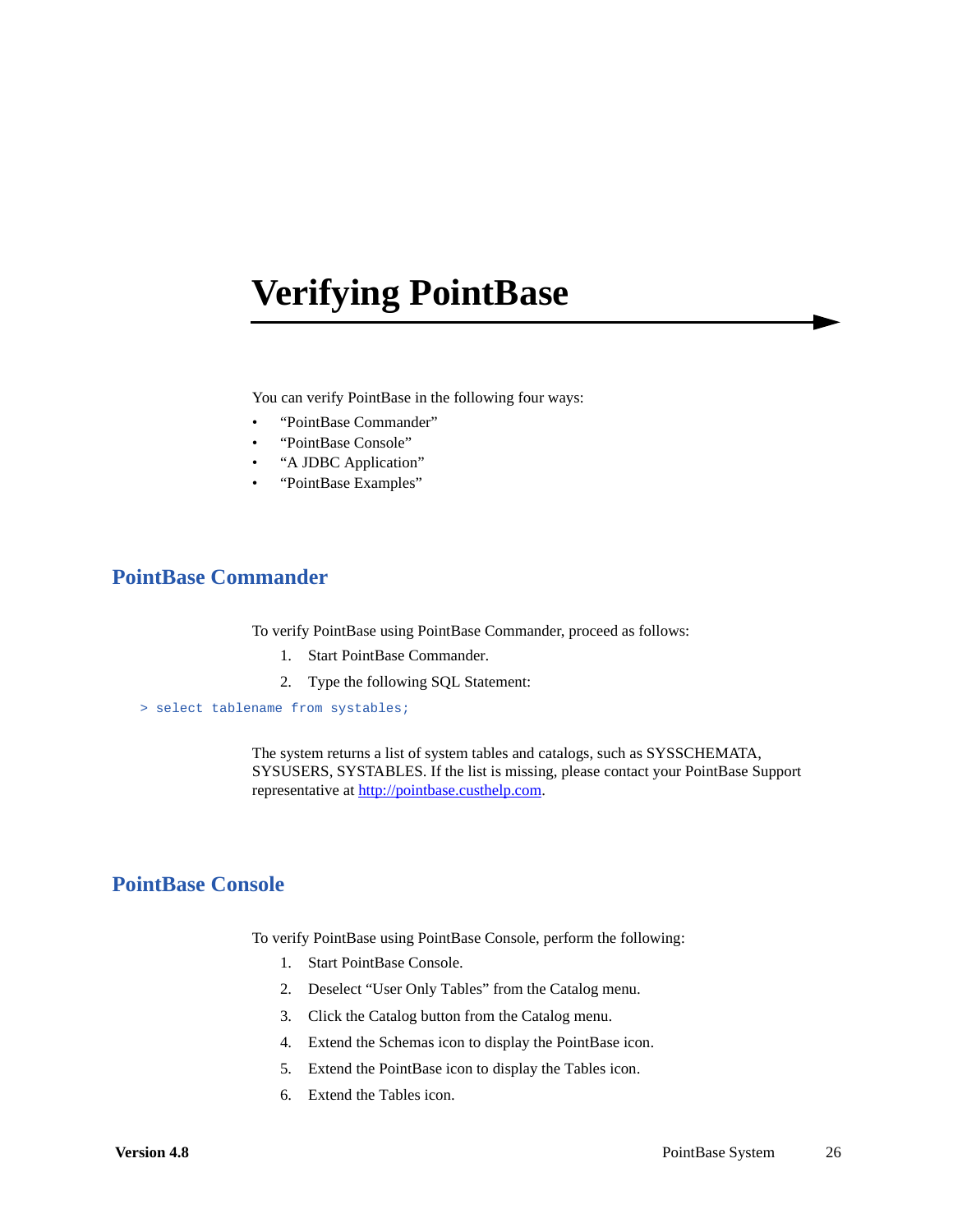A list of system tables and catalogs display, such as SYSSCHEMATA, SYSUSERS, SYSTABLES. If the list is missing, please contact your PointBase Support representative at [http://pointbase.custhelp.com.](http://pointbase.custhelp.com)

# <span id="page-26-0"></span>**A JDBC Application**

To verify PointBase using JDBC APIs, proceed as follows:

Create a sample program that executes a SELECT SQL statement to retrieve the system catalogs or you can refer to the JDBC Tutorial chapters of the *PointBase Developer's Guide* that uses the PointBase Sample Database Application. An example of the SELECT statement is as follows:

> select tablename from systables;

Once you have retrieved the system catalogs correctly, the system displays a list of system tables and catalogs, such as SYSSCHEMATA, SYSUSERS, SYSTABLES, etc...If the list is incomplete or missing, please contact your PointBase Support representative at [http://](http://pointbase.custhelp.com) [pointbase.custhelp.com.](http://pointbase.custhelp.com)

# <span id="page-26-1"></span>**PointBase Example**

You can verify PointBase with the example located in the "\pointbase\samples\embedded\_server folder." It provides you with the following:

- Sample Database Application: this illustrates the basics of connecting, inserting some data into the database and selecting it for output. It also describes more advanced JDBC operations using PointBase, for example, batch operations and scrollable result sets.
- Example Batch files: these files give an example of batch files that start PointBase Commander or Console. By viewing and editing these files in a text editor you can see how batch files start PointBase.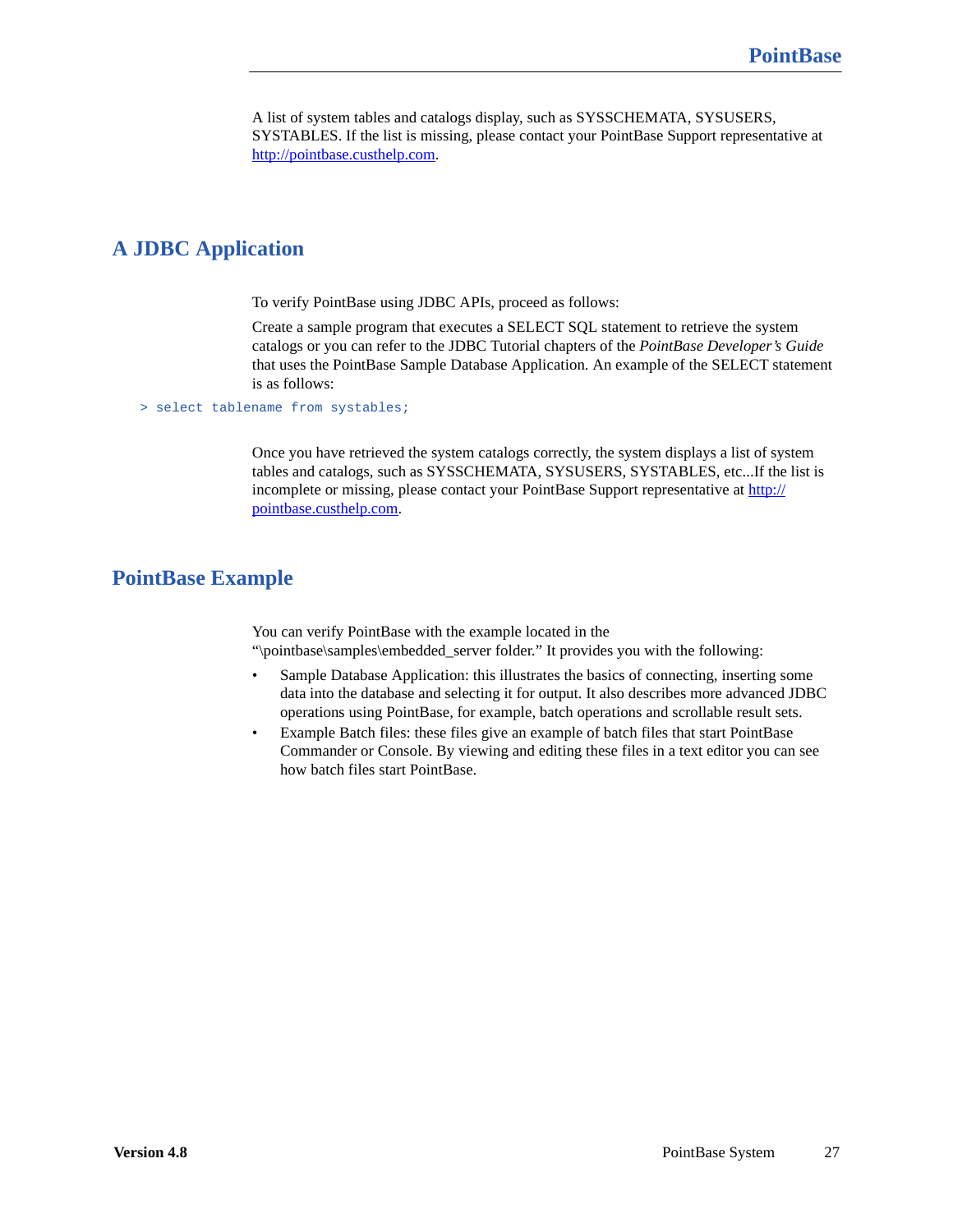# <span id="page-27-0"></span>**Configuring PointBase**

This chapter explains how to configure PointBase database properties. Configuring database properties allow you to control some aspects of PointBase behavior. The following sections describe how to configure your PointBase Embedded RDBMS.

## <span id="page-27-1"></span>**PointBase.ini File**

The "pointbase.ini" file contains the PointBase database properties. You can select the "pointbase.ini" parameters to configure the database properties. By configuring the database properties, you can increase the performance of your system.

### **Changing the Location of the PointBase.ini File**

The "pointbase.ini" file has one default location: "<install directory>\pointbase\tools\<product name>." You can override the default location of the "pointbase.ini" file by using the *Define*  option or by adding a parameter to the URL when connecting to PointBase.

#### *Using the Define Option*

You must use the Define option when you start PointBase. The following examples set the location of the "pointbase.ini" file to "c:\pointbase\config\pointbase.ini."

• Using the Microsoft Java Virtual Machine

jview /d:pointbase.ini=<path>

If you want the system to search for the "pointbase.ini" file in the "config" folder, enter the following:

```
jview /d:pointbase.ini=c:\pointbase\config\pointbase.ini /cp 
c:\pointbase\lib\pbtools47.jar;c:\pointbase\lib\pbembedded47.jar 
com.pointbase.tools.toolsCommander com.pointbase.jdbc.jdbcUniversalDriver 
jdbc:pointbase:embedded:sample pbpublic pbpublic
```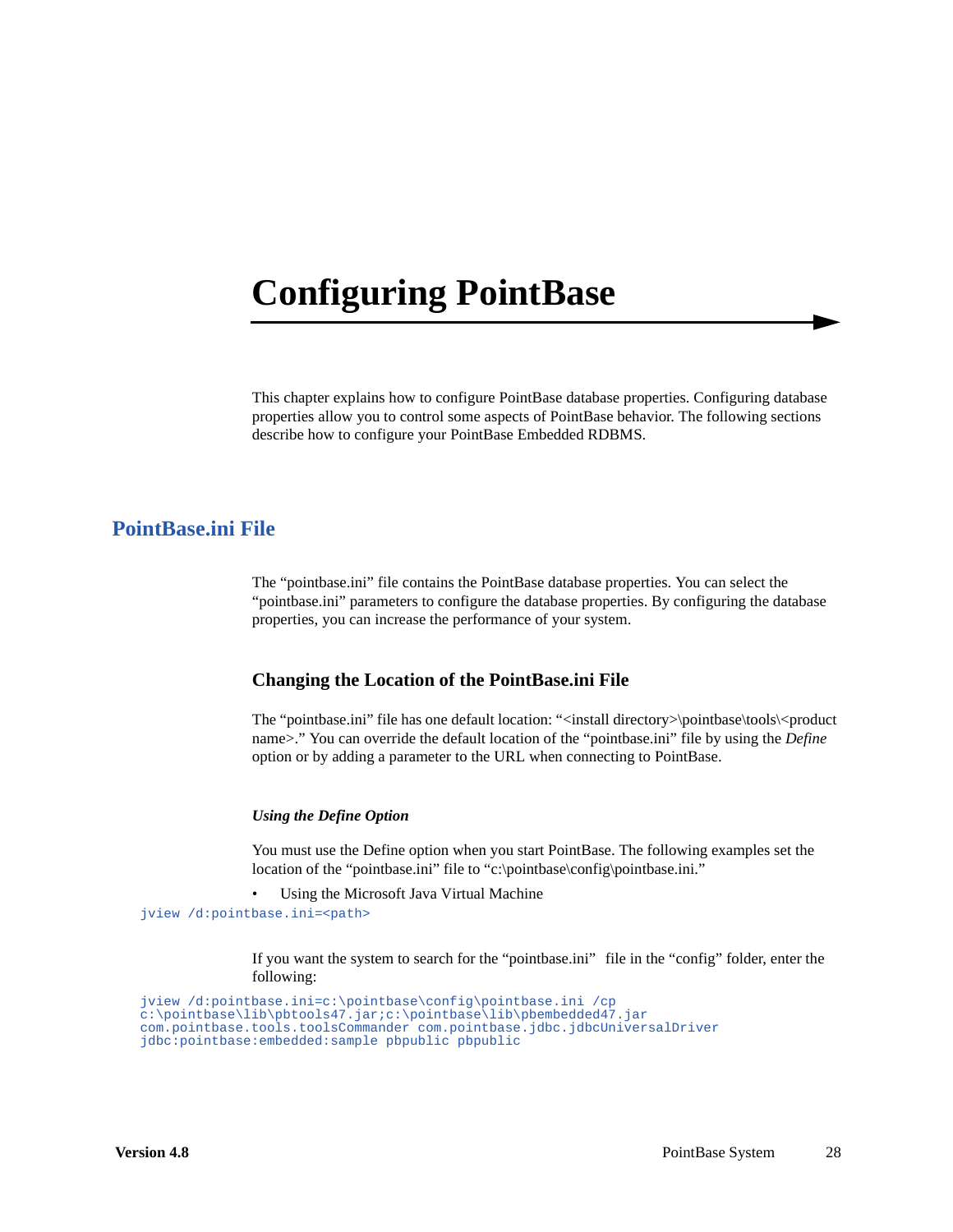• When using the Sun Java Virtual Machine

java -Dpointbase.ini=<path>

If you want the system to search for the "pointbase.ini" file in the "config" folder, enter the following:

```
java -Dpointbase.ini=c:\pointbase\config\pointbase.ini -classpath 
c:\pointbase\lib\pbtools47.jar;c:\pointbase\lib\pbembedded47.jar 
com.pointbase.tools.toolsCommander com.pointbase.jdbc.jdbcUniversalDriver 
jdbc:pointbase:embedded:sample pbpublic pbpublic
```
#### *Using the URL*

Use the URL when starting PointBase. The following example sets the location of the "pointbase.ini" file by appending a parameter to the URL.

"jdbc:pointbase:embedded:databaseName,pointbase.ini=<path to pointbase.ini>"

If you want the system to search for the "pointbase.ini" file in the "config" folder, enter the following:

```
java -classpath 
c:\pointbase\lib\pbtools47.jar;c:\pointbase\lib\pbembedded47.jar 
com.pointbase.tools.toolsCommander 
com.pointbase.jdbc.jdbcUniversalDriver 
jdbc:pointbase:embedded:sample,pointbase.ini=c:\config\pointbase.ini pbpublic pbpublic
```
**NOTE:** Because PointBase Server Option does not use a URL on the server side, you can change the location of the "pointbase.ini" file by entering the following at the command line, when you start PointBase Server.

java com.pointbase.net.netServer /pointbase.ini=<path to pointbase.ini>.

### **How PointBase Locates the PointBase.ini File**

PointBase searches for the "pointbase.ini" file in the following areas:

- URL
- -Dpointbase.ini=<folder\file> (or for jview /d:pointbase.ini=x)
- In the directory where the application loading the driver is located

**NOTE:** In the case of PointBase Server Option, PointBase searches the command line because it has no URL option. See "Changing the Location of the PointBase.ini File."

If PointBase is unable to find the "pointbase.ini" file, it uses the default database properties defined in the section, "Database Properties."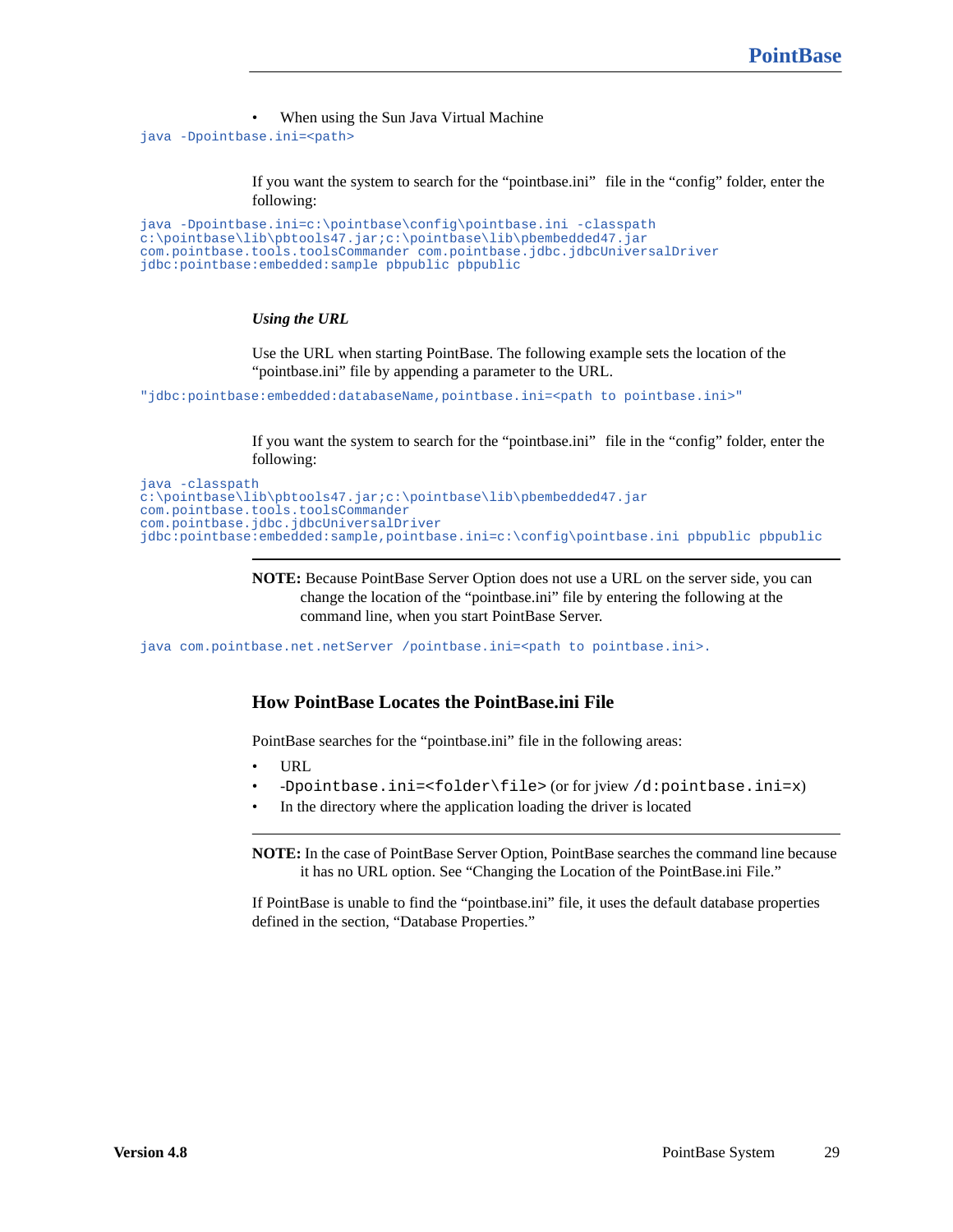# <span id="page-29-0"></span>**Configuring Database Properties**

This section describes how to configure the properties of the PointBase database. You can configure or set the database properties in the following ways:

- Edit the parameters in the "pointbase.ini" file located in the directory, "<install directory>\tools\<pointbase\_product>."
- Add a parameter(s) to the URL, when starting PointBase. The following example sets the database.home parameter to C:\myDatabase.

"jdbc:pointbase:embedded:databaseName,create=true,database.home=C:\myDatabases"

#### The following code describes a more complete example:

```
java -classpath 
c:\pointbase\embedded\lib\pbtools47.jar;c:\pointbase\embedded\lib\pbembedded47.jar 
com.pointbase.tools.toolsCommander 
com.pointbase.jdbc.jdbcUniversalDriver 
jdbc:pointbase:embedded:databaseName,create=true,database.home=C:\myDatabases pbpublic 
pbpublic
```
- Use the PointBase Console. Refer to the *PointBase Console Guide* for more information.
- Use the Define option when starting PointBase. The following example sets the database.home parameter to C:\myDatabase.

java -Ddatabase.home=C:\myDatabase ...

The following code describes a more complete example:

```
java -Ddatabase.home=C:\myDatabase -classpath 
c:\pointbase\lib\pbtools47.jar;c:\pointbase\lib\pbembedded47.jar 
com.pointbase.tools.toolsCommander com.pointbase.jdbc.jdbcUniversalDriver 
jdbc:pointbase:embedded:databaseName,create=true pbpublic pbpublic
```
### **What Method of Configuration Takes Precedence?**

Because database properties can be set in different ways, PointBase prioritizes which database properties to use first, to avoid any conflicts. For example, if you define the database.home parameter to c:\myDatabase using the URL and you also edit the "pointbase.ini" file to define the database.home parameter to c:\temp, PointBase uses the URL definition instead of the property set in the "pointbase.ini." The database properties defined in the URL take first precedence, then the properties defined in the "pointbase.ini" and finally, the properties specified in the Define option. The following is the order of precedence.

- 1. URL parameter
- 2. -D (Define option)
- 3. pointbase.ini.

#### **INI Parameter Organization**

The INI parameters are organized into three categories.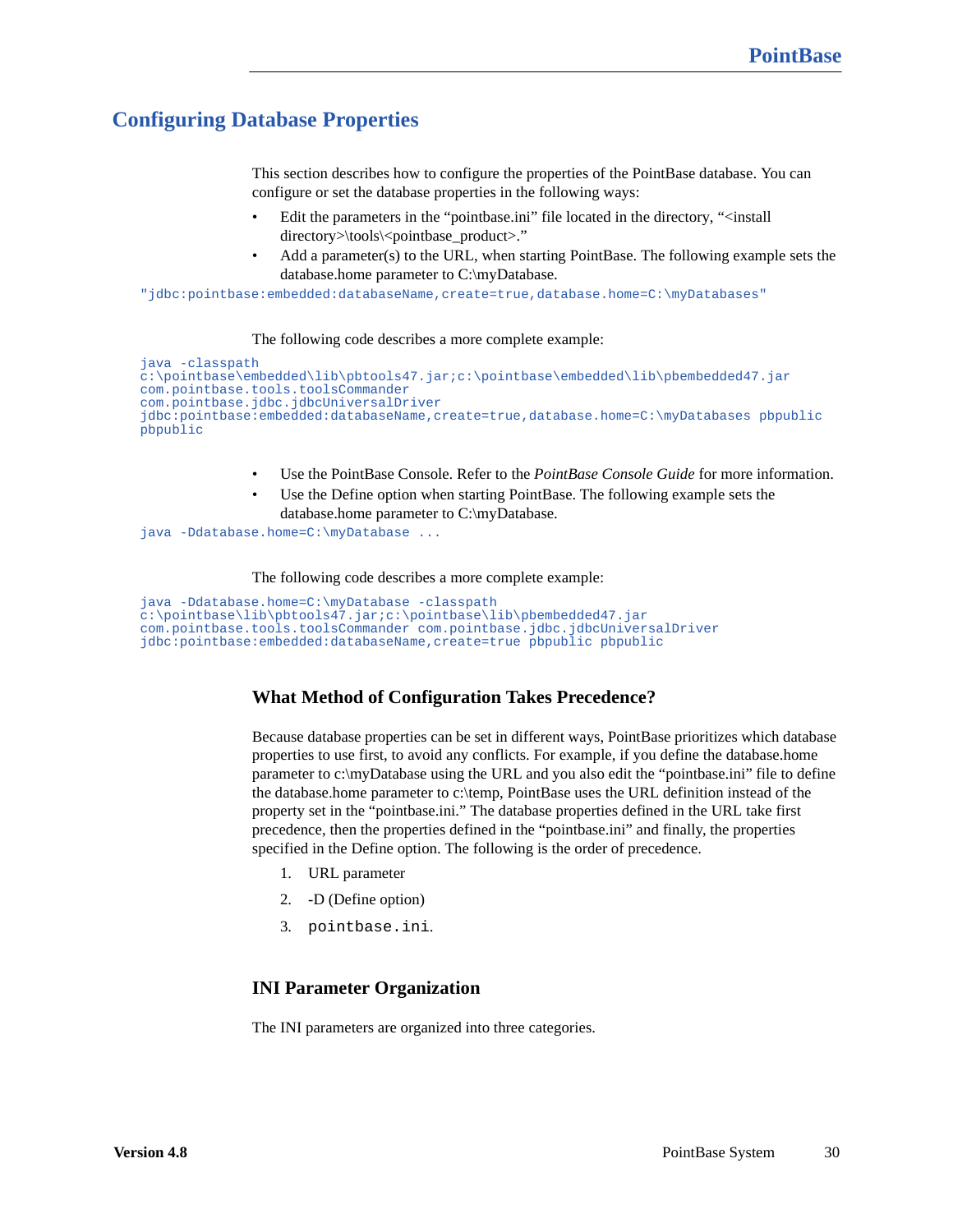#### *Connection*

Some INI parameters are connection specific. Parameters specified through the URL override the parameters specified by other means. If the same parameter is specified in multiple ways then the order of precedence stated above is applied.

#### *Database*

Similar conditions apply for database parameters as for connection parameters. However only the first connection is allowed to setup the initial parameters for that database. Any of these parameters specified in subsequent connections are ignored.

#### *Process*

The user can set up the process-based initial parameters only once, at the time of the first connection to any database in that process. Any of the parameters specified in subsequent connections are ignored.

These categories and their related INI parameters are shown in table below:

| <b>Connection</b>             | <b>Database</b>              | <b>Process</b>                        |
|-------------------------------|------------------------------|---------------------------------------|
| crypto.communicationAlgorithm | Crypto.databaseAlgorith<br>m | connection.convertUserInfoToUppercase |
| crypto.communicationKey       | crypto.databaseKey           | cache.checkpointinterval              |
| fetch.blocksize               | database.pagesize            | cache.size                            |
| stream.checkSize              | debug.log                    | documentation.home                    |
| transaction.isolationLevel    | debug.logSize                | server.port                           |
|                               | debug.logLevel               | database.home                         |
|                               | locale.country               |                                       |
|                               | locale.language              |                                       |
|                               | locks.maxCount               |                                       |
|                               | locks.timeout                |                                       |
|                               | log.filesize                 |                                       |
|                               | log.syncatcommit             |                                       |
|                               | max.connections              |                                       |
|                               | sort.size                    |                                       |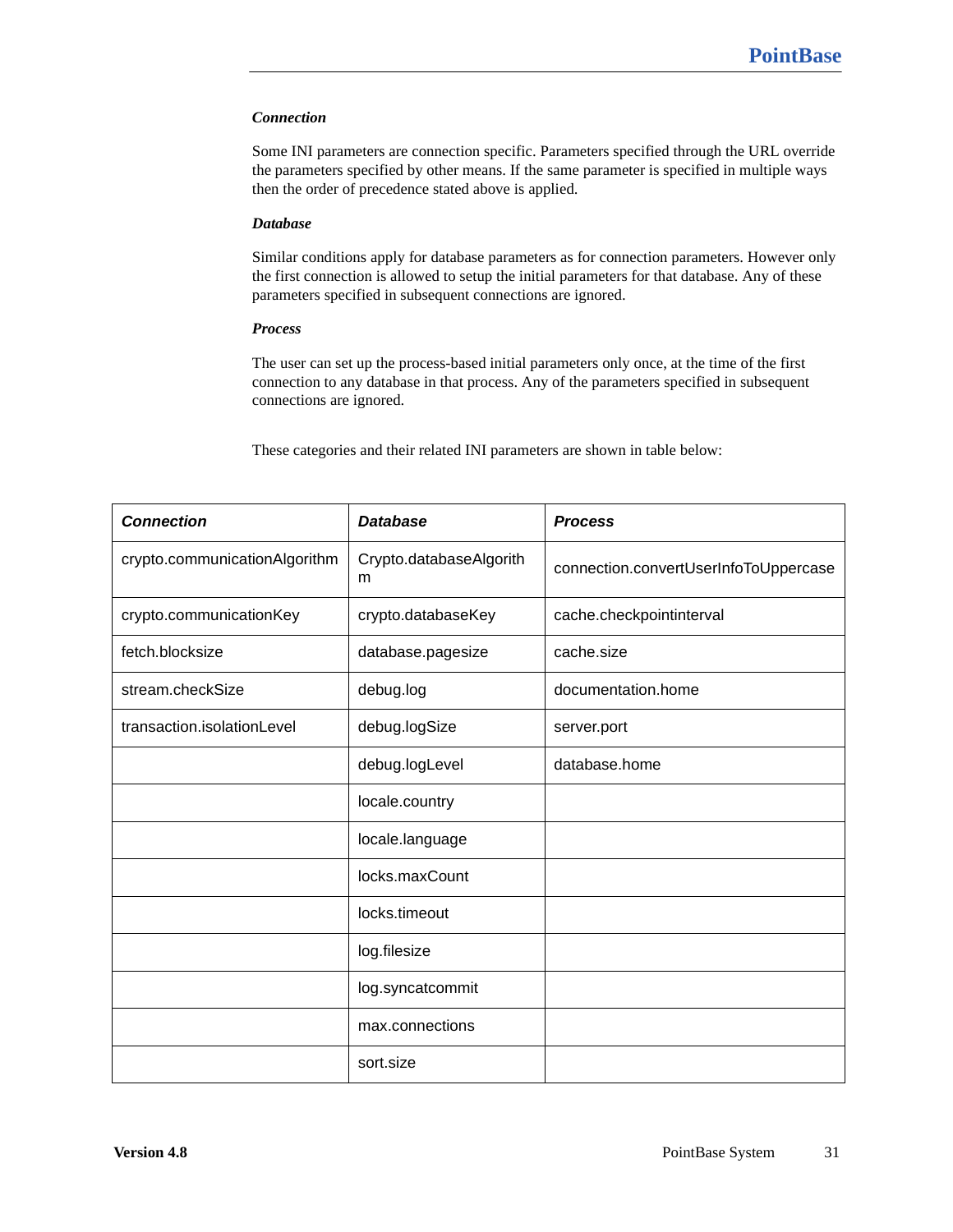| table.pageReserve       |  |
|-------------------------|--|
| connpool.size           |  |
| SQLCaching.size         |  |
| cursor.holdAcrossCommit |  |

Note: When using Server option, the INI parameters that are set on the client (URL, -D , INI file) will override the parameters that are set on the server.

For example, consider a case where you start the server as shown below

java -Ddatabase.home=e:\myfolder\personal com.pointbase.net.netServer

and then start the client application as follows:

java -Ddatabase.home=e:\publicfolder com.pointbase.tools.toolsConsole

As database.home is categorized as a process INI parameter, the first client will set the database.home as e:\publicfolder. All subsequent clients will connect to database located in e:\publicfolder.

To avoid this, it is recommended that a pointbase.ini file on the client side contain only parameters that relate to the client such as documentation.home and sort.size , and set serverside parameters in pointbase.ini on the server.

## <span id="page-31-0"></span>**Database Properties Described**

The following table describes the PointBase parameters in the "pointbase.ini" file*,* which you can use to configure the database properties. If you do not specify a value for a setting, the system uses the default value listed in the following table.

| <b>Key Name</b>          | <b>Default</b> | <b>Description</b>                                                                                          |
|--------------------------|----------------|-------------------------------------------------------------------------------------------------------------|
| cache.checkpointinterval | 10             | The checkpoint interval in seconds                                                                          |
| cache.size               | 2063           | Maximum number, in pages, held in cache.<br>Best performance is found when this value is a<br>prime number. |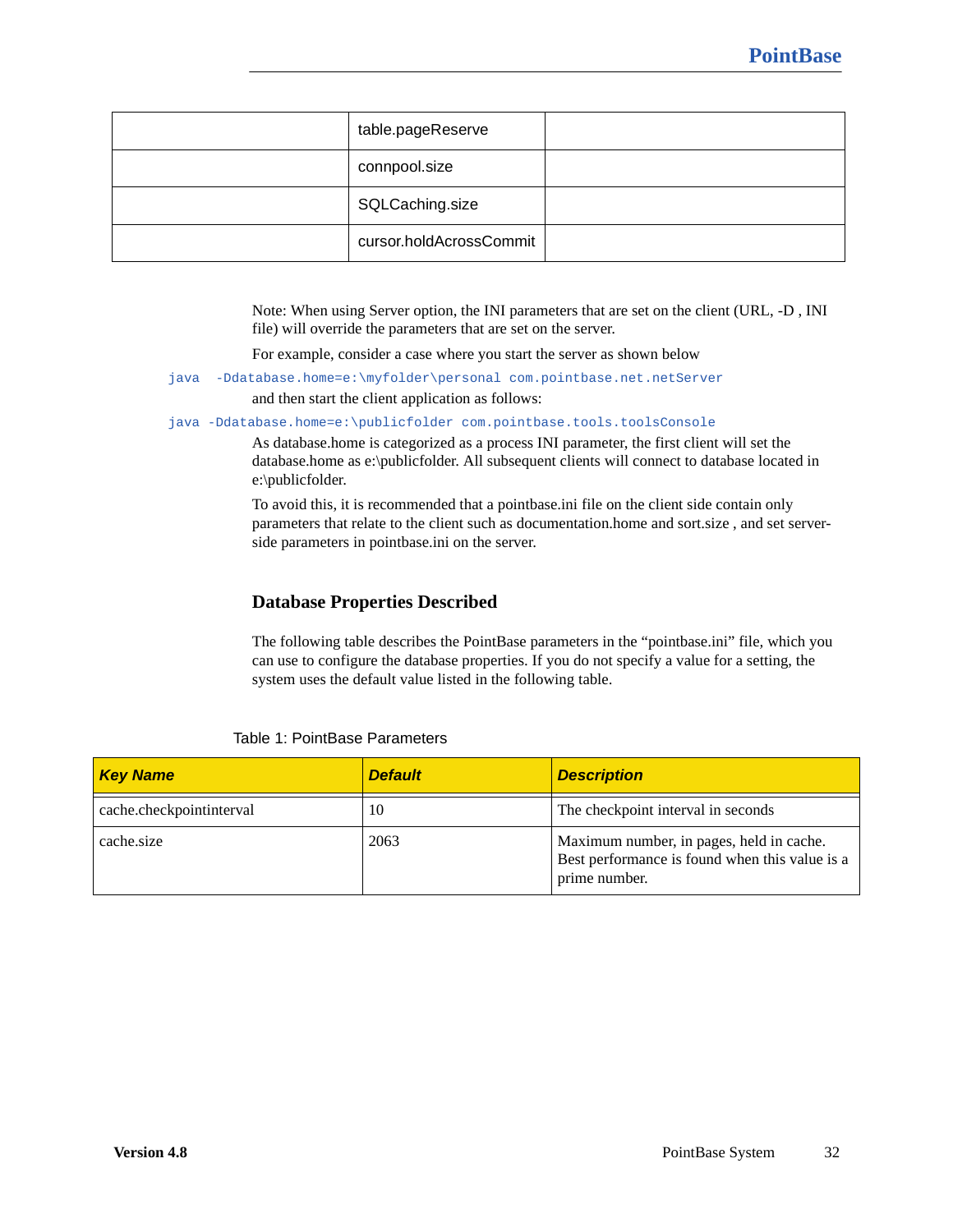| <b>Key Name</b>                       | <b>Default</b>       | <b>Description</b>                                                                                                                                                                                                                                                                                                                                                                                                                                                                                                                         |
|---------------------------------------|----------------------|--------------------------------------------------------------------------------------------------------------------------------------------------------------------------------------------------------------------------------------------------------------------------------------------------------------------------------------------------------------------------------------------------------------------------------------------------------------------------------------------------------------------------------------------|
| connection.convertUserInfoToUppercase | true                 | Indicates the behavior of usernames and<br>passwords that are specified in JDBC<br>connection(i.e getConnection()) methods. If<br>this parameter is set to TRUE then the<br>usernames and passwords specified in the<br>JDBC connection methods, will be converted<br>to uppercase. If this parameter is set to false<br>then the usernames and passwords will be<br>taken as specified. The username and password<br>for the default user PBPUBLIC will always be<br>converted to uppercase regardless of the value<br>of this parameter. |
| connpool.size                         | 10                   | The number of connections kept in pool when<br>using jdbcPooledDatasource to get<br>connections.                                                                                                                                                                                                                                                                                                                                                                                                                                           |
| crypto.communicationAlgorithm         | None                 | This is the name of algorithm to use for<br>transferring data between client and server. The<br>algorithm should be specified in the<br>"pointbase.ini" file on the client. The choices<br>are: twofish, blowfish, des, des3, tea, and idea.<br>Use <none> to specify no encryption. If the<br/>user specifies "defaultAlg" as the value then<br/>the Blowfish algorithm is used. Refer to the<br/>"Cryptography" chapter of this guide for more<br/>details on each of these algorithms.</none>                                           |
| crypto.communicationKey               | Private              | This is the encryption key used to encrypt data<br>which is transferred between client and server.<br>The key should be specified in the<br>"pointbase.ini" file on the client. Refer to the<br>"Cryptography" chapter of this guide for more<br>information.                                                                                                                                                                                                                                                                              |
| crypto.DatabaseAlgorithm              | none                 | This is an algorithm used to encrypt data in the<br>database. Options are BLOWFISH, DES,<br>DES3, TEA, IDEA, TWOFISH and none.<br>Refer to the "Cryptography" section of this<br>guide for more information.                                                                                                                                                                                                                                                                                                                               |
| crypto.databaseKey                    | Private              | The database encryption key used across the<br>network. Refer to the "Cryptography" section<br>of this guide for more information.                                                                                                                                                                                                                                                                                                                                                                                                         |
| cursor.holdAcrossCommit               | <b>FALSE</b>         | Sets the default for result set holdability. See<br>"Using Result Sets" in the PointBase<br>Developer's Guide for more information.                                                                                                                                                                                                                                                                                                                                                                                                        |
| database.home                         | \pointbase\databases | The folder in which database and log files are<br>located.                                                                                                                                                                                                                                                                                                                                                                                                                                                                                 |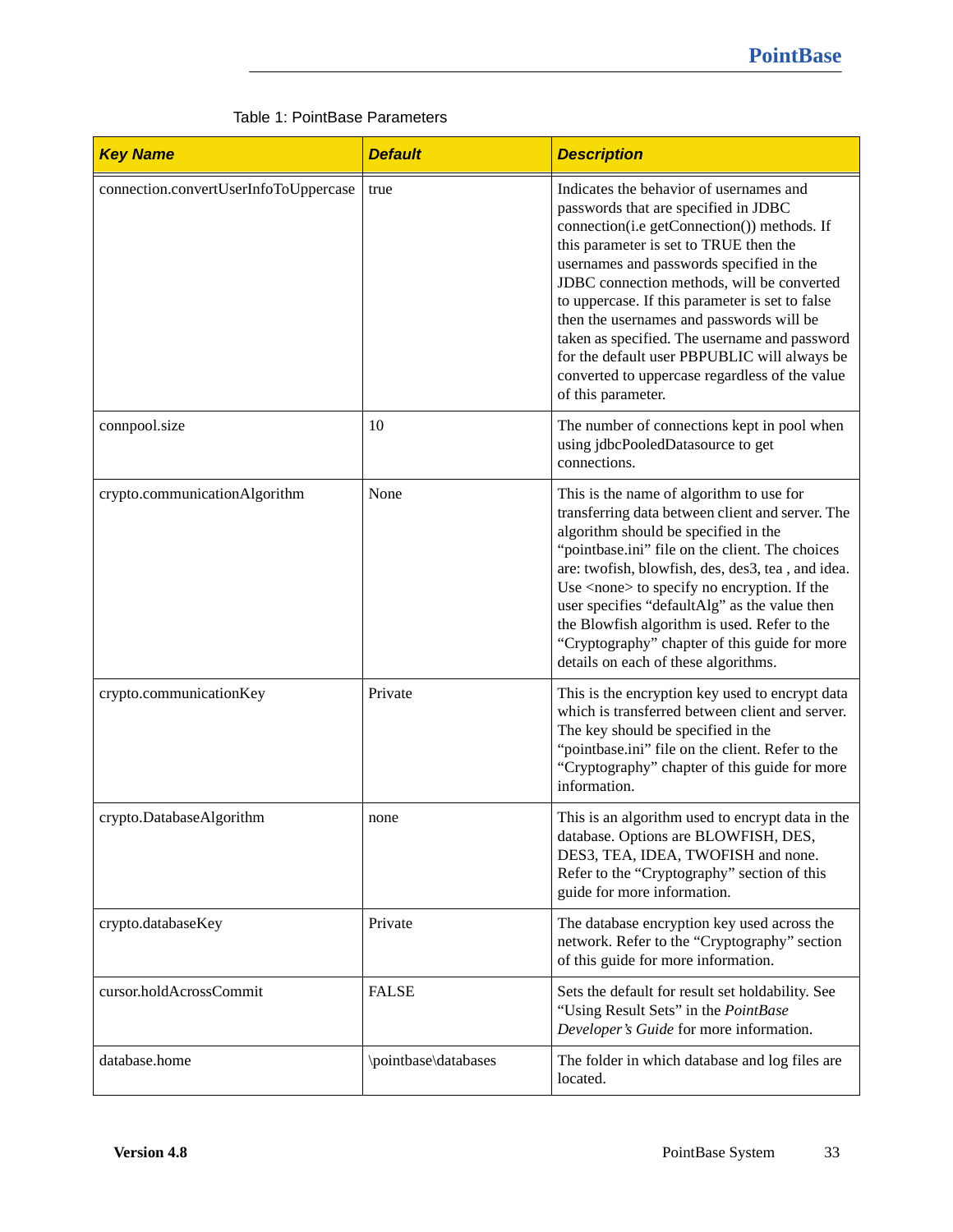| <b>Key Name</b>    | <b>Default</b>                                                    | <b>Description</b>                                                                                                                                                                                                                                                                                                                                                                                                                                      |
|--------------------|-------------------------------------------------------------------|---------------------------------------------------------------------------------------------------------------------------------------------------------------------------------------------------------------------------------------------------------------------------------------------------------------------------------------------------------------------------------------------------------------------------------------------------------|
| database.pagesize  | 4096                                                              | The size, in bytes, of each database page. This<br>can be any number divisible by 1024. The<br>minimum size is $1K$ and the maximum size is<br>32K. This property is valid only when creating<br>a new database.                                                                                                                                                                                                                                        |
| debug.log          | <b>FALSE</b>                                                      | An optional debug.log is created in the<br>PointBase home directory with the name of<br><database name=""> + "Debug.log". To turn it on,<br/>set to TRUE. To turn off, set to FALSE.<br/>If set to FALSE, PointBase may still write only<br/>important exception information to PointBase<br/>error log which is created in the PointBase<br/>home directory with the name or <database<br><math>name&gt;+</math> "Error.log".</database<br></database> |
|                    |                                                                   | If set to TRUE and debug.log file reaches its<br>maximum size, PointBase renames it to<br><database name=""> + "Debug _save.log and<br/>creates another debug.log to store any new<br/>information. If the new debug.log also reaches<br/>its maximum size, it replaces the old saved log<br/>and PointBase creates another new debug.log.<br/>At most, only two debug.log files will exist.</database>                                                 |
| debug.logSize      | 200M                                                              | Sets the total debug.log file size. Minimum<br>size is 1M, size smaller than 1M will not be<br>taken. Possible values may have the following<br>suffixes: M, G, or K. When the max log size is<br>reached, file is renamed and a new log file is<br>created. If reached again, the log is renamed<br>same as the previous one which is overwritten.                                                                                                     |
| debug.logLevel     | $\mathbf{1}$                                                      | Sets the debug level from 1 to 3. A larger<br>number of debug level will dump more trace<br>information. For example, debug level 1 dumps<br>SQL statements, level 2 dumps locks info when<br>lock_wait timeout occurs, and level 3 dumps<br>setXXX values in prepared statements.                                                                                                                                                                      |
| documentation.home | <install_directory>\docs\ser<br/>ver_embedded</install_directory> | This parameter is set to a folder where Console<br>looks for html help files.                                                                                                                                                                                                                                                                                                                                                                           |
| fetch.blocksize    | 100                                                               | The number of rows to fetch in each request to<br>the database in retrieving rows of data. This<br>parameter affects PointBase Server Option<br>only.                                                                                                                                                                                                                                                                                                   |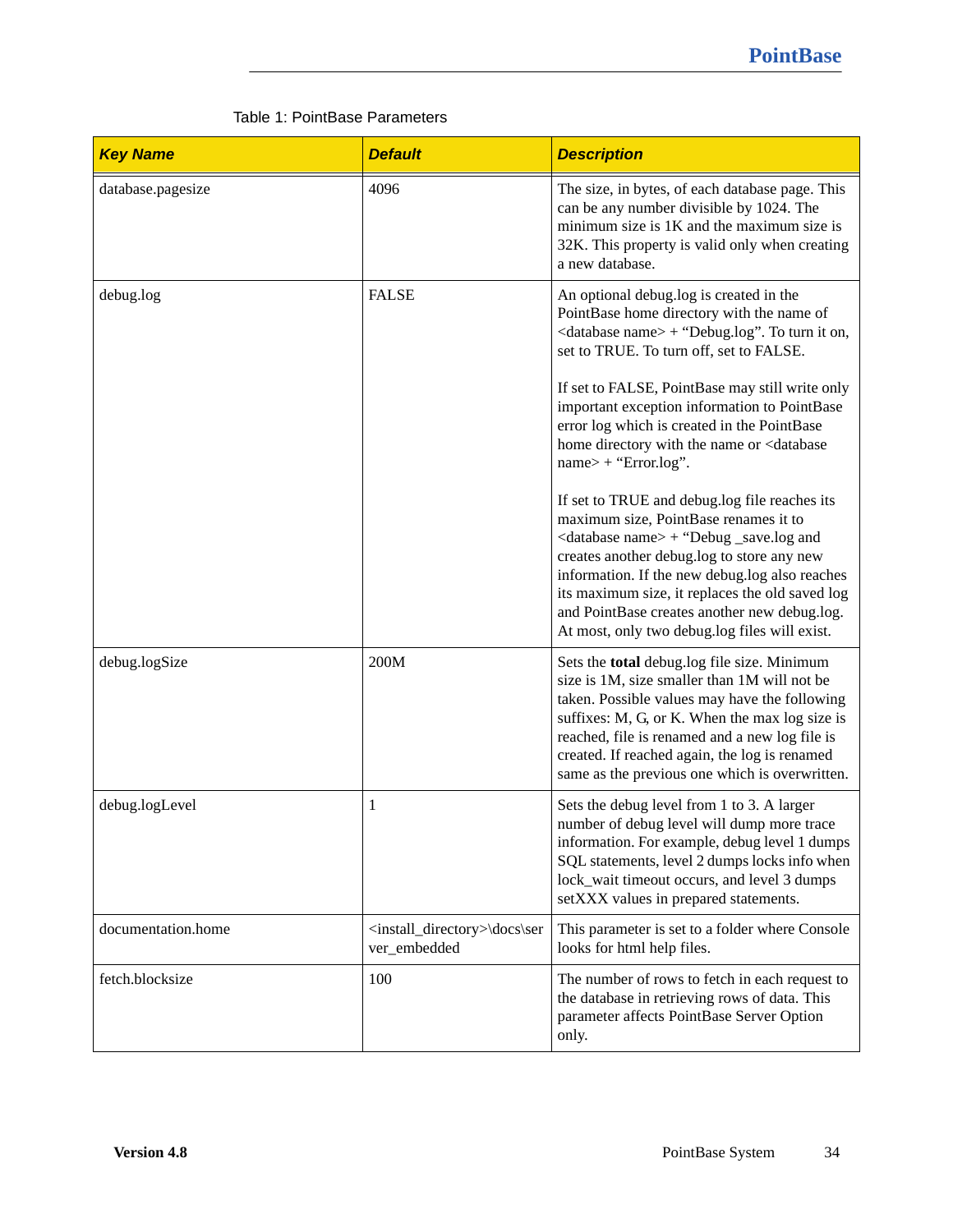| <b>Key Name</b>  | <b>Default</b>        | <b>Description</b>                                                                                                                                                                                                                                                                                                                                                                                                                                                                                                                                                                                                                                             |
|------------------|-----------------------|----------------------------------------------------------------------------------------------------------------------------------------------------------------------------------------------------------------------------------------------------------------------------------------------------------------------------------------------------------------------------------------------------------------------------------------------------------------------------------------------------------------------------------------------------------------------------------------------------------------------------------------------------------------|
| locale.country   | localeLanguageDefault | Sets the default country. Can be used in<br>conjunction with locale.language. This defaults<br>to the country relative to the locale.language<br>parameter value.                                                                                                                                                                                                                                                                                                                                                                                                                                                                                              |
| locale.language  | null                  | Sets the default language. Can be used in<br>conjunction with locale.country. In this<br>parameter, null is equivalent to US.                                                                                                                                                                                                                                                                                                                                                                                                                                                                                                                                  |
| locks.maxCount   | 2000                  | The number of row level locks held on a<br>particular table before it is converted to a table<br>lock.                                                                                                                                                                                                                                                                                                                                                                                                                                                                                                                                                         |
| locks.timeout    | 60                    | The period of time (in seconds) the database<br>waits for a lock to be acquired before rolling<br>back.                                                                                                                                                                                                                                                                                                                                                                                                                                                                                                                                                        |
| log.filesize     | 50M                   | The maximum size of database log file. Once<br>this size is reached, the database starts writing a<br>new log file labeled with the next file number.<br>Old log file(s) are eventually removed when<br>they are no longer needed by the database. The<br>lower limit for this property is 10 times the<br>page size. The upper limit is the maximum<br>integer value of the file size (platform-<br>dependent). The value can be specified with an<br>appended k/K for Kilobyte units, m/M for<br>Megabyte as units, or g/G for Gigabyte units<br>(for example, log.filesize=300K).                                                                           |
| log.syncatcommit | false                 | When you set this parameter to true, the log file<br>will be written to disc at the end of every<br>transaction.<br>When set to true, every time a commit is made<br>(by manually committing or auto commit $=$<br>true), a physical write to the log file on the disk<br>system will be FORCED.<br>When set to false, the return from COMMIT<br>statement is done before ensuring the last<br>commit log record is on the disk. If there is a<br>system crash, it is possible that last few<br>transactions that were perceived to be<br>committed at run time did not make it to disk<br>and got rolled back when the database is<br>opened after the crash. |
| max.connections  | $\Omega$              | The default 0 means unlimited connections. It<br>is useful to set this to 1 if only 1 connection is<br>to be used. This will disable the lock manager<br>and a substantial performance gain will be<br>realized as a result.                                                                                                                                                                                                                                                                                                                                                                                                                                   |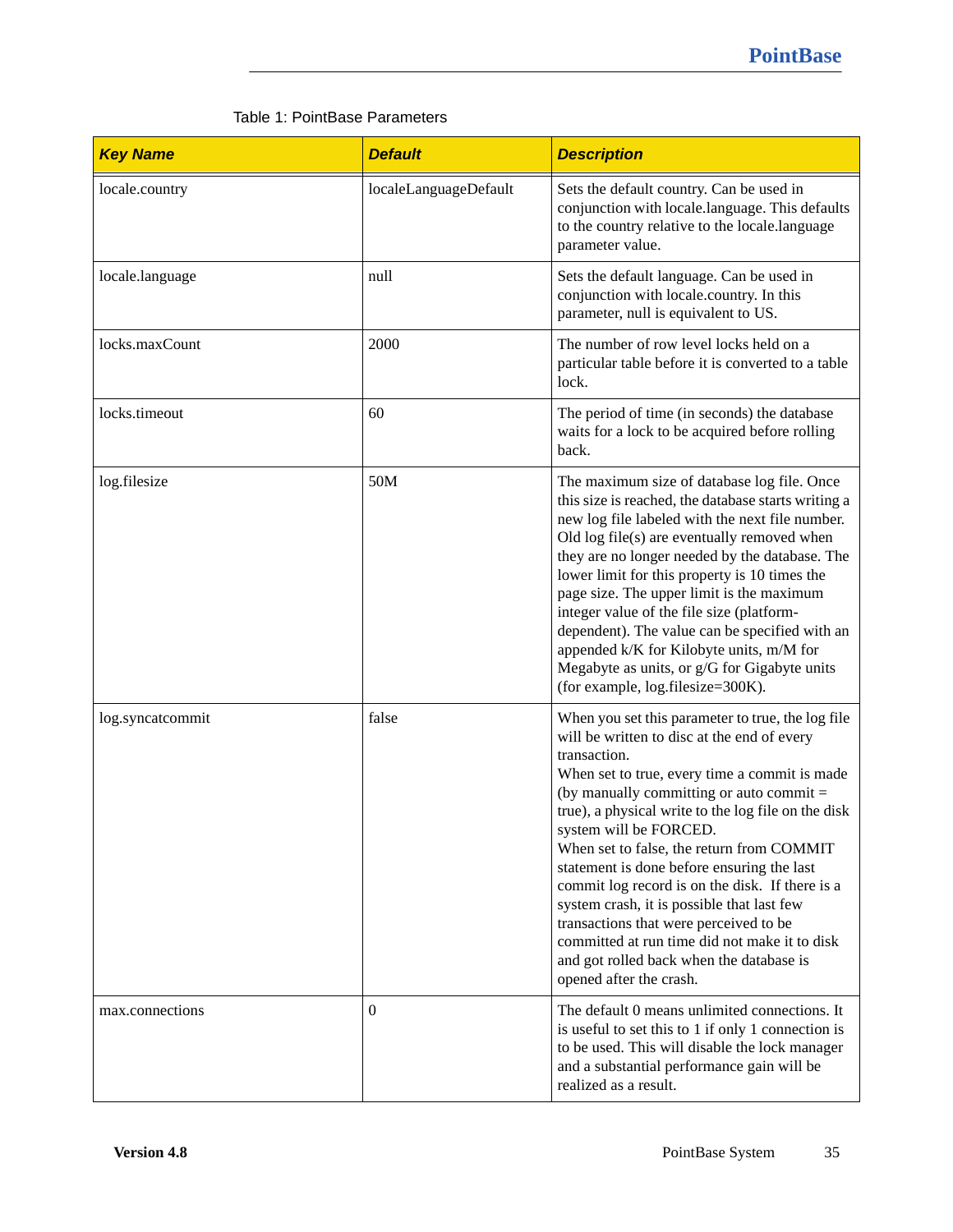| <b>Key Name</b>            | <b>Default</b>                       | <b>Description</b>                                                                                                                                                                                                                                                                                                                       |
|----------------------------|--------------------------------------|------------------------------------------------------------------------------------------------------------------------------------------------------------------------------------------------------------------------------------------------------------------------------------------------------------------------------------------|
| server.port                | 9092                                 | The server port number. Any valid port value<br>may be used. This value should be set on both<br>the client and the server "pointbase.ini" files.                                                                                                                                                                                        |
| sort.size                  | 2048                                 | The maximum size in KB for internal memory<br>sorting. When 2048 is used, the database uses<br>disk files to perform large sorts. The larger the<br>value, the faster the sort (at the expense of<br>memory). If the value is smaller, the memory<br>footprint will be smaller. Use a value that is<br>compatible with your environment. |
| SQLCaching.size            | 50                                   | Specifies number of SQL caching entries in<br>memory. When this value is set to $0$ (zero)<br>SQLCaching is disabled.                                                                                                                                                                                                                    |
| stream.checkSize           | true                                 | This ensures that the length of the stream<br>specified in JDBC methods is checked against<br>the length specified, for example, in methods<br>like: setAsciiStream(int parameter,<br>InputStream in, int length).                                                                                                                       |
| table.pageReserve          | 15                                   | This integer value determines percentage of<br>space reserved in the table pages that can be<br>used by the UPDATE commands. This helps<br>future updates of the rows in the page to fit into<br>the same page.                                                                                                                          |
| transaction.isolationLevel | TRANSACTION<br><b>READ_COMMITTED</b> | Other values for this field are:<br>TRANSACTION_REPEATABLE_READ,<br>TRANSACTION_SERIALIZABLE, and<br>TRANSACTION_READ_UNCOMMITTED.                                                                                                                                                                                                       |

## Table 1: PointBase Parameters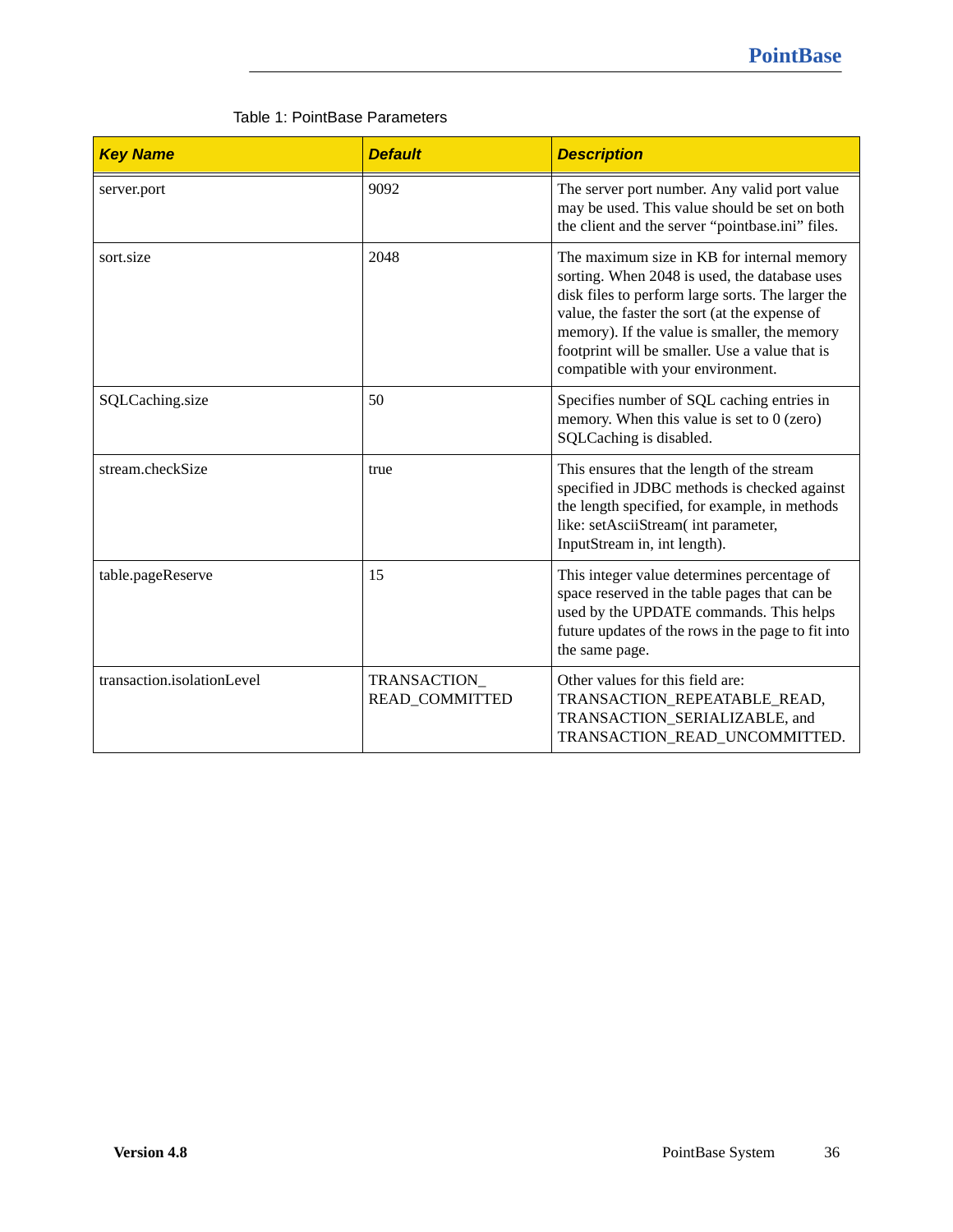# **Performance Tuning**

This chapter explains how to improve the performance of PointBase. Improving the performance increases the speed of database operations, for example, processing queries and other SQL commands. By explaining specific database settings and how they affect performance or, by explaining the appropriate steps to optimize a query, this chapter can help you improve PointBase performance. Each of the following sections explain a different way to accomplish increased performance.

# **Optimizing Query Expressions**

Query optimization consists of analyzing an SQL query expression used within SELECT, DELETE (where clause), INSERT (query expression), or UPDATE (where clause) statements to determine the best way to execute the query expression. The description of which resources to use and how to use them is known as a query plan.

Some of the major influences on the optimizer's choice of a query plan are the following:

- The SQL table(s) in the database to be accessed.
- The size of each SQL table (number of rows and columns which impacts the number of reads from physical storage).
- The indexes on the specified SQL table or tables and how they relate to the query expression.
- The size of the cache that can contain the rows of the SQL table or tables.

Indexes are very crucial to the optimizer. If a column or columns of the index are used in the where clause or as a joining column, then the optimizer can consider using the index in the costing of a given query plan. The optimizer measures the cost of using any index that exists. Indexes allow the database system to only access those rows that meet the criteria of the query expression.

For an index, the optimizer determines the number of leaf pages (bottom tier), the depth of the index and the selectivity factor. The selectivity factor is the number of unique index key column values. Additionally, the optimizer determines the cost of scanning each row of the table.

The optimizer in the PointBase is a cost-based optimizer. This means that it will look at the numerous possible query plans and will determine which one is most optimal and least expensive for a given query expression.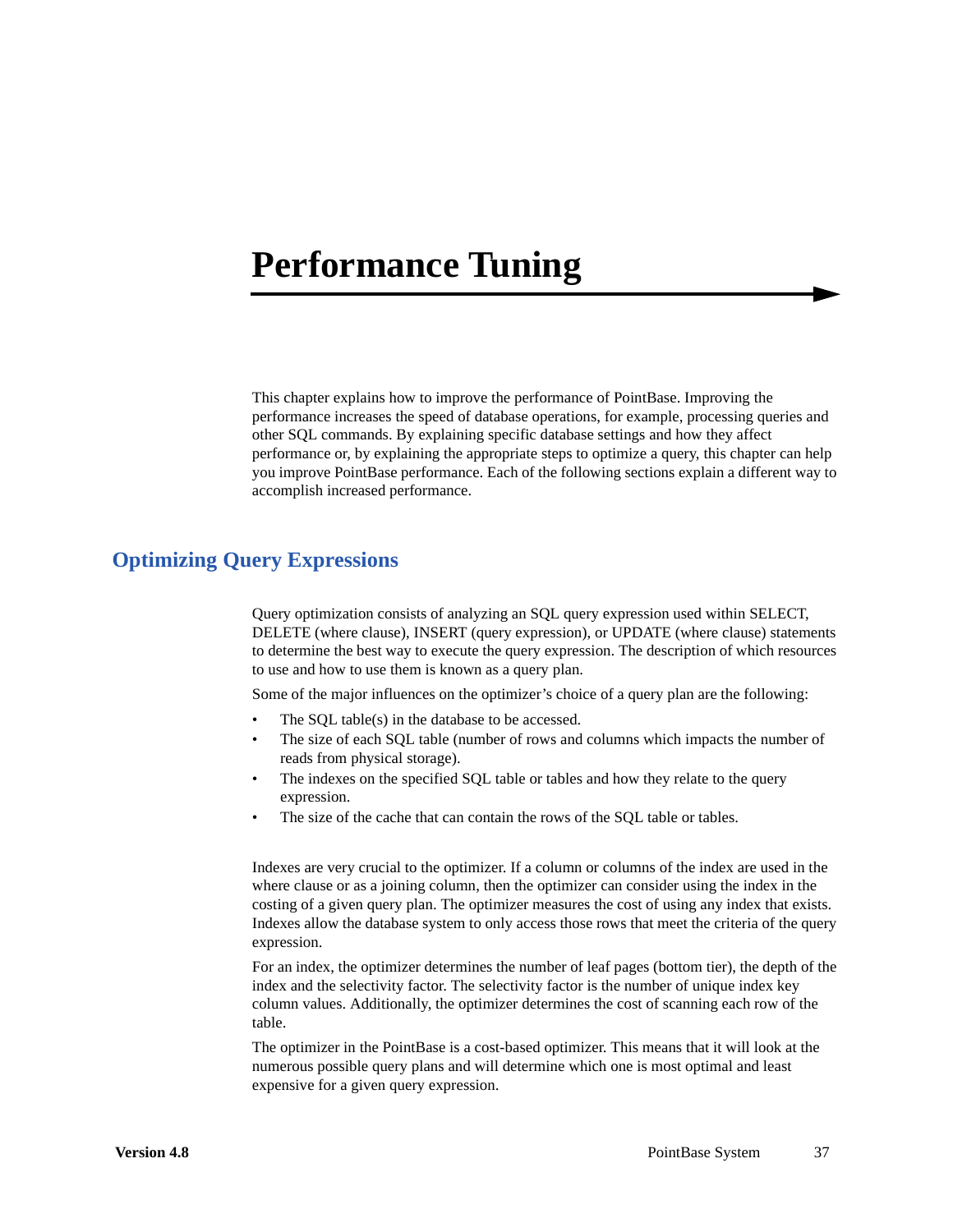One of the difficulties that an optimizer encounters is that the index information can become quickly outdated. This occurs through deletions, insertions, and modifications to the actual key values of the index. The number of leaf pages, the depth and the selectivity factor all become invalid with just one or more deletions, insertions, or modifications. To solve this problem, most database systems require a database administrator to run a statistics tool to update the information on an index so that the optimizer always has current information.

The optimizer in PointBase does not require any such tool or the intervention of a database administrator. The PointBase system automatically keeps the number of leaf pages, index depth, and selectivity factor for each index consistently current. By keeping pertinent information current, the optimizer will always have correct information to determine what query plan should be employed to execute the query expression.

## **Execution Plan**

Whenever a query is compiled, the optimizer figures out various ways the query can be executed and picks the one with the lowest cost. The cost is determined in terms of the number of I/Os needed to perform the query in addition to the CPU cost associated with evaluating the portion of the query under consideration. The important elements of an execution plan are as follows:

## *The Access Methods*

If there are any indexes, are they used? If there are multiple indexes, which ones are used? If an index is used, does the base table need to be accessed, or is all the information needed available in the index? If only the index is accessed and not the base table, this is known as an indexonly access and can improve performance dramatically.

#### *The Join Order*

This determines the order in which tables are accessed. At each step, the execution plan estimates costs and the number of rows produced.

#### *The Join Type*

This element could be a NESTED LOOP or an OUTER JOIN NESTED LOOP.

### *The Predicates*

Where in the execution plan are the predicates put to use? The objective is to push the computation as close to the data and filter it out as quickly as possible.

## <span id="page-37-0"></span>**PLAN Facility**

To generate the execution plan for a particular query, you may use the PLAN facility by executing either of two PointBase Commander commands: EXPLAIN or SET PLANONLY ON. Before using the PLAN facility, make sure that no existing tables with the names, PLAN\_TABLE and PLAN\_QUERIES exist in your current schema.

If they do exist, make sure they have the correct columns by verifying them against the tables described in the next sections. If they do not have the correct columns, you must drop the PLAN\_TABLE and PLAN\_QUERIES tables before using the PLAN facility.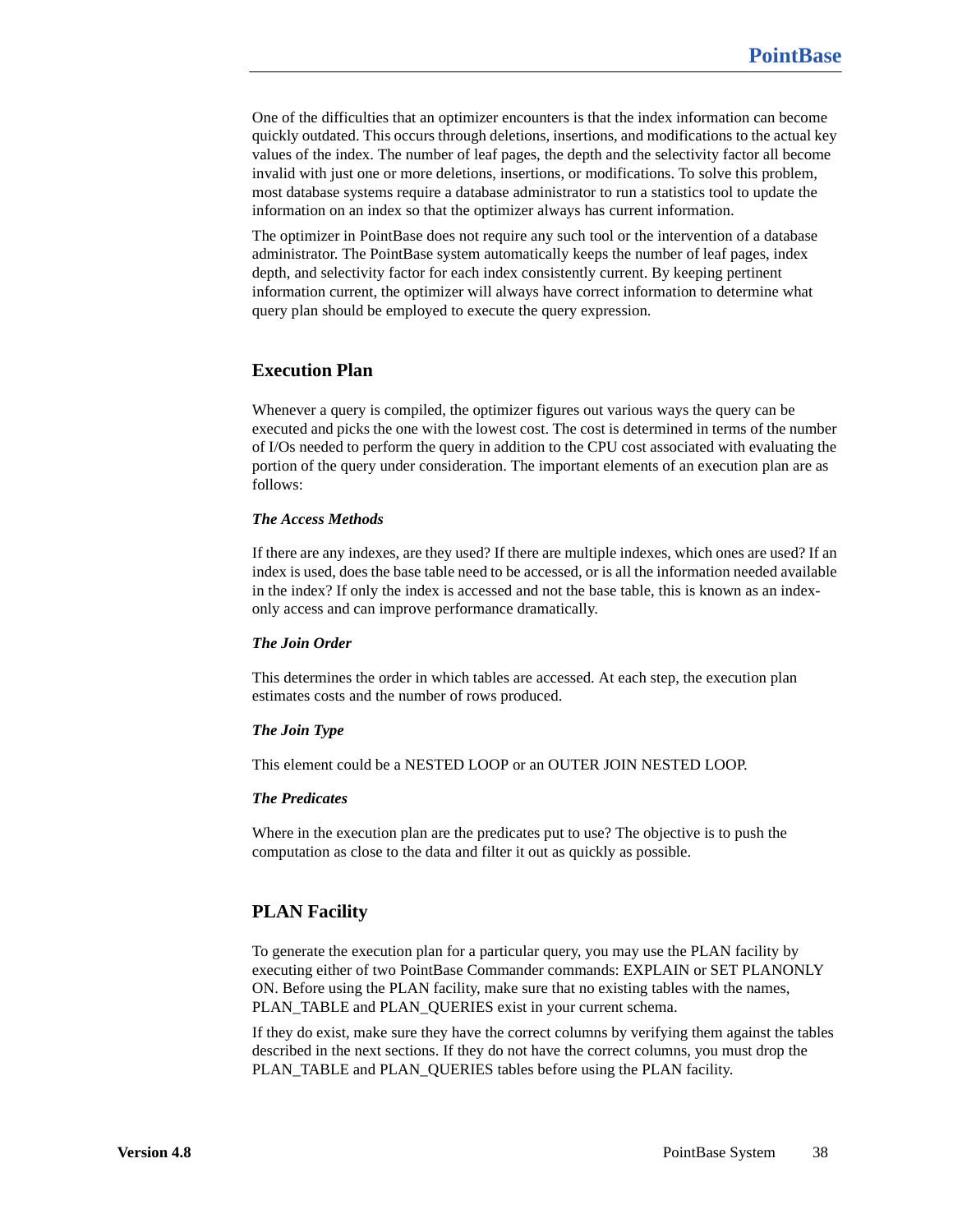The following explains how to use the PLAN facility:

- 1. From PointBase Commander, enter the following: SET PLANONLY ON.
- 2. Compile and execute the query of interest. PointBase automatically returns the execution plan for that query.
- 3. Finally enter: SET PLANONLY OFF. Once this is done, you can view the PLAN\_TABLE and PLAN\_QUERIES tables with a SELECT statement.

The three steps explained above, can also be performed using the EXPLAIN command. Using the PointBase Commander, enter the keyword, EXPLAIN, followed by the query for which you want to create an execution plan. You may use INSERT, DELETE, UPDATE, or SELECT for the query, for example:

EXPLAIN select \* from t1;

Note that, using the EXPLAIN command clears the tables, PLAN\_QUERIES and PLAN\_TABLE, each time you use the command. Using the EXPLAIN command is equivalent to the following commands:

```
DELETE FROM PLAN_TABLE;
DELETE FROM PLAN_QUERIES;
SET PLANONLY ON;
SELECT * FROM <table name>;
SET PLANONLY OFF;
```
## **PLAN\_QUERIES and PLAN\_TABLE**

The PLAN facility keeps the execution plan information in two SQL tables: PLAN\_QUERIES and PLAN\_TABLE. These SQL tables can be accessed and modified with common SQL commands. These tables have the following characteristics:

- The system automatically creates these tables.
- The owner of each table is the current user.
- As the user, you must truncate the tables to remove data that it no longer needs. To remove data from these tables, use a DELETE statement.

#### *PLAN\_QUERIES*

The PLAN\_QUERIES table stores the queries you executed after first executing, SET PLANONLY ON. For example, the following queries are stored the PLAN\_QUERIES table:

```
select * from t1, t2 where t1. c1 = t2. c1 and t1. c1 > 5 and t2. c1 < 100;
select * from t1 LEFT OUTER JOIN t2 on t1.c1=t2.c1;
select max(t1.c1) from t1,t2 group by t2.c1, t1.c1;
```

| Query | Value                                                                       |
|-------|-----------------------------------------------------------------------------|
|       | select * from $t1, t2$ where $t1. c1 = t2. c1$ and<br>t1.c1>5 and t2.c1<100 |
|       | select * from t1 LEFT OUTER JOIN t2 on<br>$t1. c1 = t2. c1$                 |

## **PLAN\_QUERIES**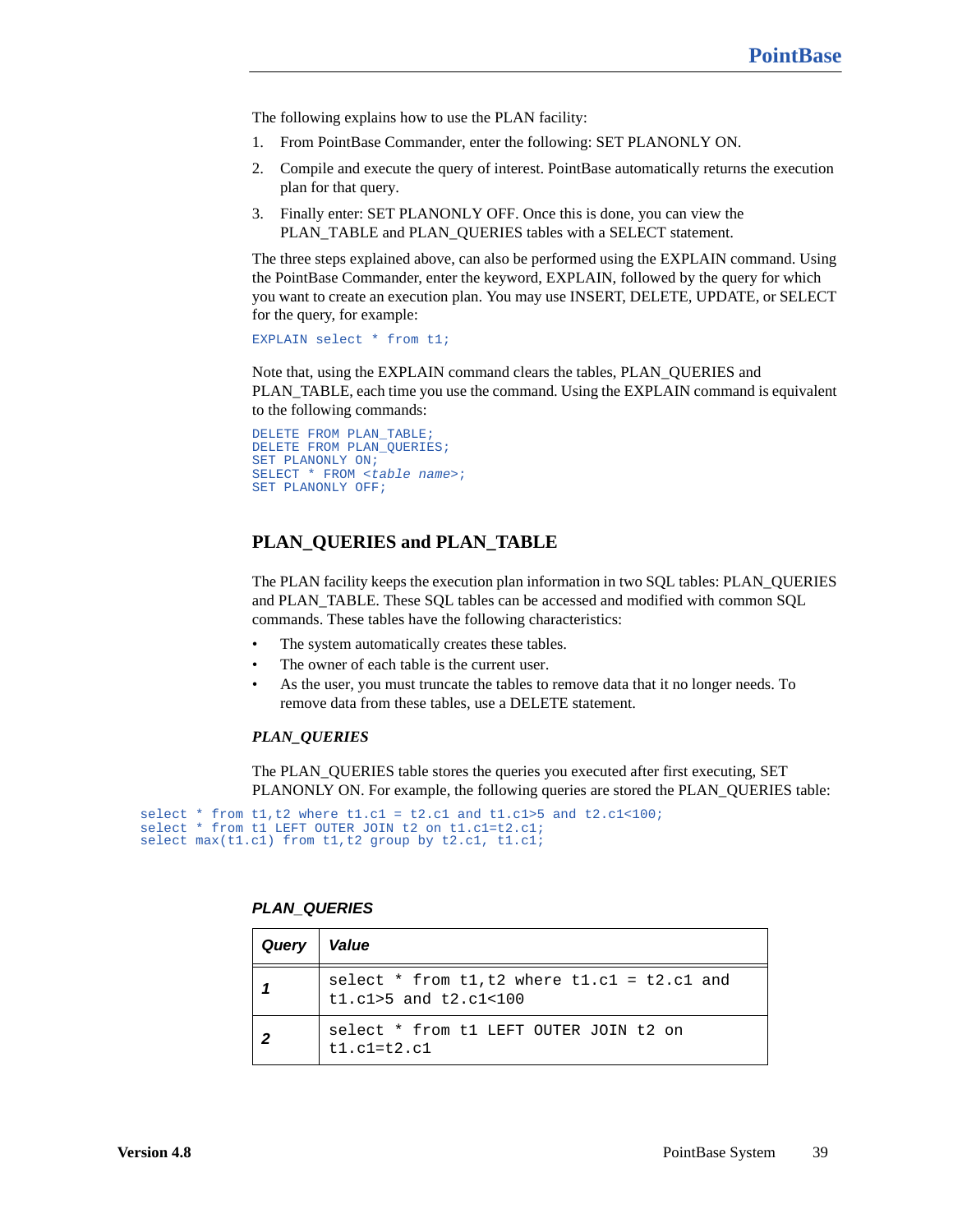# **PLAN\_QUERIES**

| Query   Value |                                                       |
|---------------|-------------------------------------------------------|
|               | select max(t1.c1) from t1,t2 group by t2.c1,<br>t1.c1 |

# *PLAN\_TABLE*

The PLAN\_TABLE table stores the execution plan for all SQL queries after executing the command, SET PLANONLY ON or EXPLAIN. Note that PointBase automatically clears this table after every EXPLAIN command. If you are using the PointBase Commander, make sure to use the SET SCREENWIDTH <value> command to view all the columns in PLAN\_TABLE, for example: SET SCREENWIDTH 2000;

# **PLAN\_TABLE**

| Query | <b>Block</b> | <b>Step</b>    | <b>Operation</b>             | Access_<br><b>Method</b> | Table_<br><b>Name</b> | Index<br><b>Name</b> | Cost | Cum.<br>Cost | <b>Output</b><br>_Rows | <b>Expressions</b>                                  | Begin Key<br><b>Predicates</b> |
|-------|--------------|----------------|------------------------------|--------------------------|-----------------------|----------------------|------|--------------|------------------------|-----------------------------------------------------|--------------------------------|
| 1     | 1            | 1              | scan                         | indexonly<br>scan        | t1                    | ind1                 | 1    | 1            | 5                      | $<$ (T2.C1,<br>constant)                            | $= constant$                   |
| 1     | $\mathbf{1}$ | $\overline{2}$ | nested loop<br>join          | table scan               | t2                    | Null                 | 10   | 11           | 15                     | $=(T1.C1,$<br>$T2.C1$ ),<br>>(T1.C1, consta)<br>nt) | $= constant$                   |
| 2     | 1            |                | none                         | table scan               | t2                    | Null                 | 5    | 5            | 20                     | Null                                                | $>$ constant                   |
| 2     | $\mathbf{1}$ | $\overline{2}$ | outer<br>nested loop<br>join | table scan               | t1                    | Null                 | 5    | 10           | 16                     | $=(T1.C1,$<br>T2.C1                                 | Null                           |
| 2     | 1            | 3              | group by                     | Null                     | Null                  | Null                 | Null |              | Null                   | (T2.C1,T1.C1)                                       | <b>Null</b>                    |
| 3     | 1            | 2              | scan                         | table scan               | t3                    | Null                 | 30   | 30           | 40                     | Null                                                | Null                           |
| 3     | 1            | 3              | nested loop<br>join          | table scan               | t4                    | Null                 | 20   | 50           | 80                     | Null                                                | Null                           |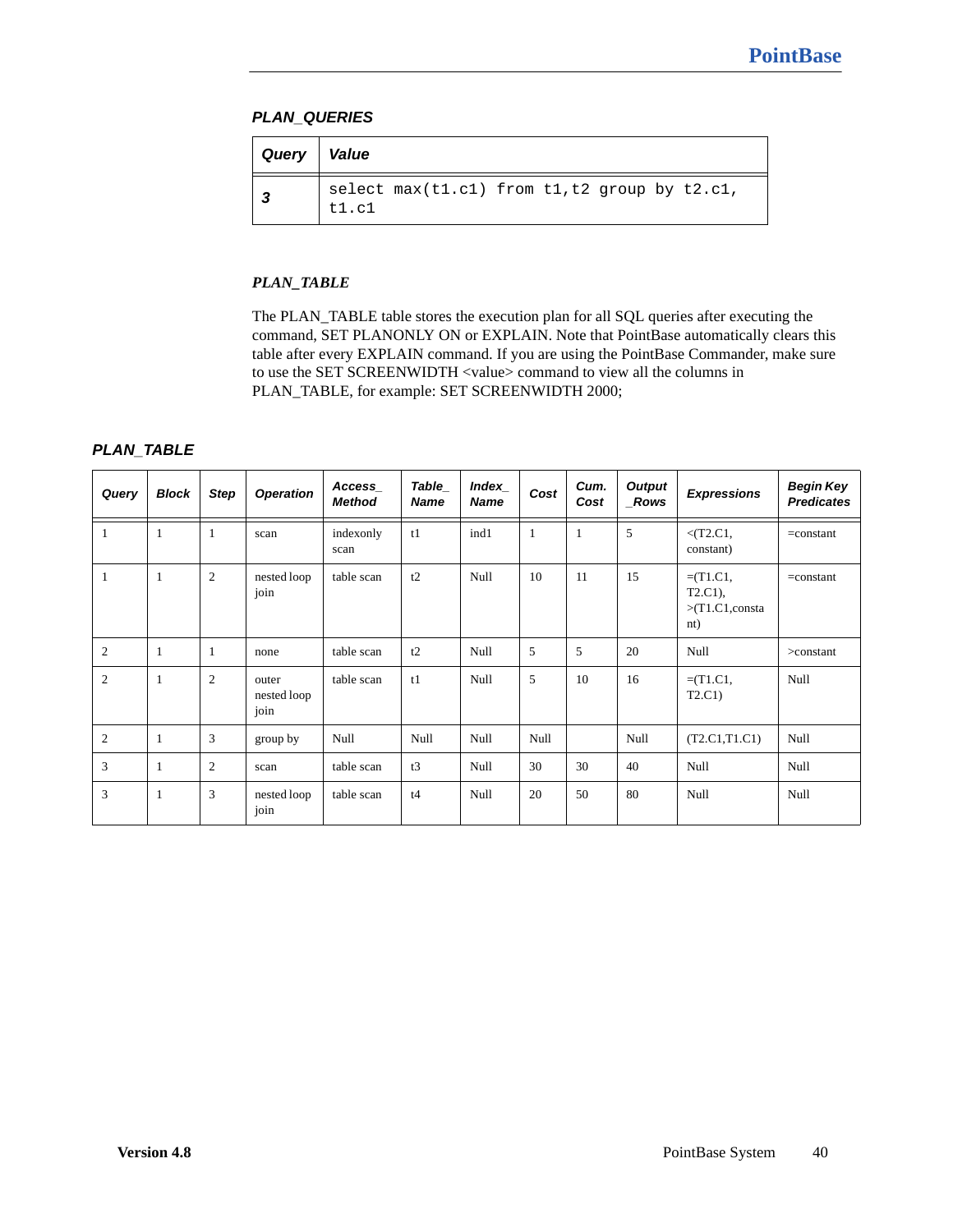# **Optimizing MIN and MAX Functions in a Query**

This section explains when the optimizer can optimize the MIN and MAX functions in a query, which is also referred to as *MIN/MAX Optimization*. Optimizing MIN or MAX functions increases the performance of a particular query that uses these functions. If a query meets certain criteria, then at best, PointBase only has to read one row instead of reading all rows that satisfy the key predicate(s). The following sections summarize the descriptions of MIN and MAX functions and explain the necessary conditions for the optimizer to choose MIN/MAX Optimization.

# **MAX Function**

The MAX function returns the data item with the highest value for a column when applied to a column containing numeric data. If you apply the MAX function to a CHARACTER value, it returns the last value in the sorted values for that column. See the *PointBase Developer's Guide* for more information about MAX functions.

## **MIN Function**

The MIN function returns the data item with the lowest value for a column when applied to a column containing numeric data. If you apply the MIN function to a CHARACTER value, it returns the first value in the sorted values for that column. See the *PointBase Developer's Guide* for more information about MIN functions.

### **MIN/MAX Optimization**

For the optimizer to choose MIN/MAX Optimization, the query must meet certain criteria. There can only be one aggregate in the SELECT list: a MIN aggregate or a MAX aggregate. There can be no GROUP BY or HAVING clauses, and there can be no aggregates in the WHERE clause.

If the query meets these specified criteria, the optimizer can choose MIN/MAX Optimization to find the minimum or maximum of a column, which is either the leading column of an index or is an index column up to and including the first column after all index key columns that are covered by equality key predicates. It is also possible if there are range key predicates, but only if the query performs MIN on an ASCENDING index or MAX on a DESCENDING index.

The following are examples of MIN or MAX optimization for the given index:

```
CREATE INDEX PUBLIC.IND2 on PUBLIC.ORDER_TBL ( CUSTOMER_NUM, REP_NUM, 
PRODUCT_NUM); /*Index columns are ASCENDING by default*/
SELECT MIN (CUSTOMER_NUM) /*CUSTOMER_NUM is the leading index column*/
FROM ORDER TBL;
SELECT MIN (REP_NUM) /*REP_NUM is an index column up to and including the 
first column after all index key columns that are cover by equality key 
predicates*/
FROM ORDER_TBL
WHERE CUSTOMER_NUM = 1;
SELECT MIN(CUSTOMER_NUM) /*MIN on ASCENDING index column*/
FROM ORDER_TBL 
WHERE CUSTOMER NUM > 1; /*range key predicate*/
```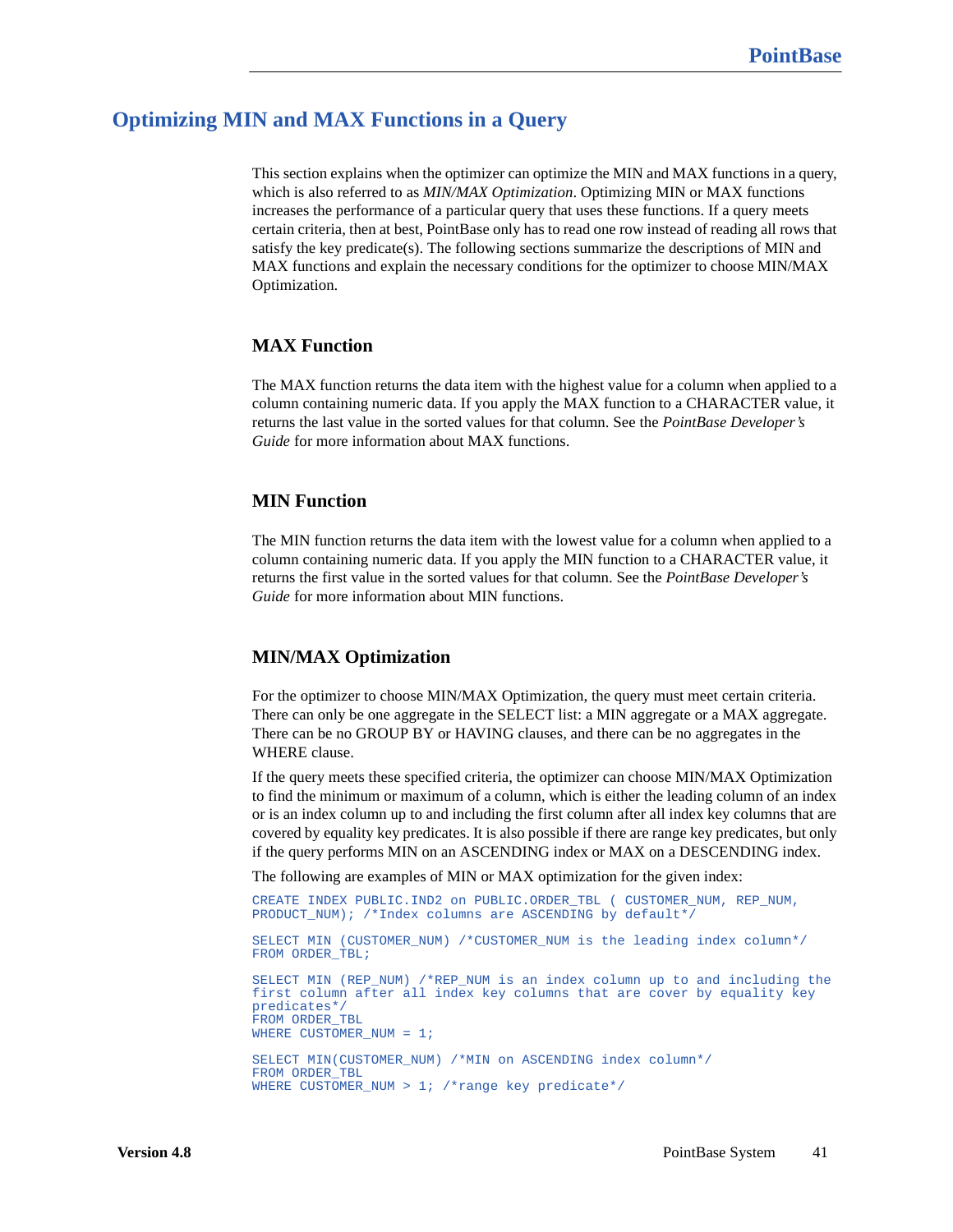#### *MAX on Ascending and MIN on Descending*

In addition to the previous conditions, your query must also satisfy the following conditions, if you are performing the MIN function on a *descending* index column or, the MAX function on an *ascending* index column.

- For MIN or MAX, you cannot have any non-key predicates in the query.
- For MIN, the index column that you are querying cannot allow any NULL values.

# **Optimizing Count(\*) in a Query**

This section explains when the optimizer can optimize the count(\*) function in a query, which is also referred to as the Count(\*) Optimization. Optimizing the count(\*) function increases the performance of a particular query that uses this function. If a query meets certain criteria, then PointBase can return it's internal statistical count of the number of rows in the table as the count. Without the optimization, PointBase must read every row in the table and count every row seen. The following sections summarize the description of the count(\*) function and explains the necessary conditions for the optimizer to choose the count(\*) optimization.

### **count(\*) Function**

The count  $(*)$  function returns the number of rows that satisfy the query after any where clause predicates have been applied. If there is a group by clause, then a separate count is returned that represents the number of rows in each group. See the PointBase Developer's Guide for more information about COUNT functions.

## **count(\*) Optimization**

For the optimizer to choose count(\*) Optimization, the query must meet certain criteria. There can be only one table in the from clause, and only one aggregate in the select list: a count(\*) aggregate. There can be no group by or having clause, and no where clause. In other words, the query must only be asking for the count of every row in the table. Under these conditions, then the internal count of rows for the table is equivalent to the query result. Pointbase will simply read the internal count and return. This will be very fast.

If the transaction isolation level is not read uncommitted, then to ensure the consistency of the count(\*) result, we will attempt to get a shared table lock on the table before reading the count. If we must wait to get the lock, we will not use the optimization and will compute the count in the normal fashion. We will not wait because if the table is busy, we could wait a long time to get the table lock, perhaps longer than it would take to just compute the count by reading all the rows. The table lock will be released in the usual manner, according to the transaction isolation level.

#### **Examples**

The following are examples of the count(\*) optimization:

#### *Schema:*

T1 (a int not null, b int not null, c int); T2 (a int not null, b int not null, c int);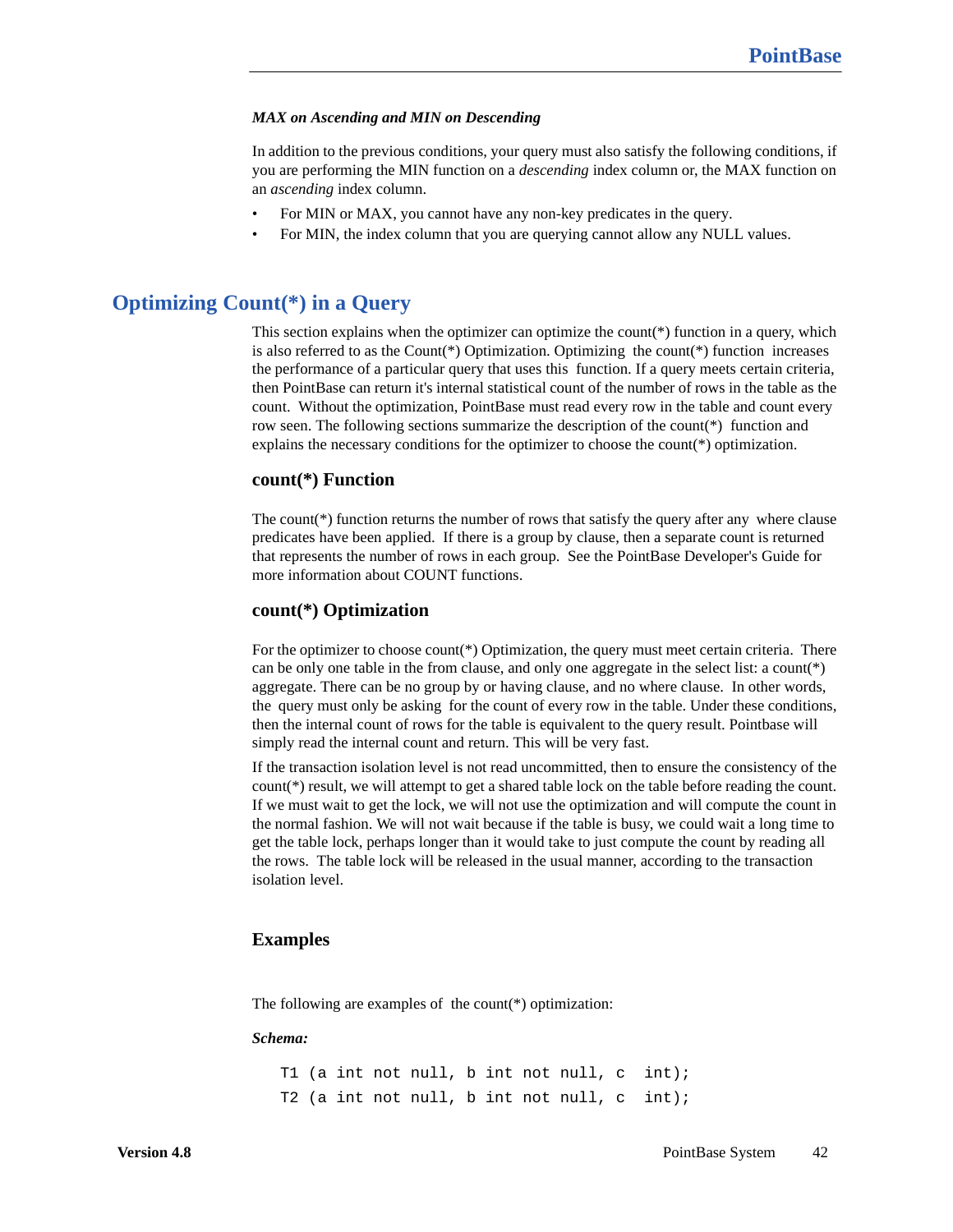## *Query 1:*

Select count(\*) from t1; Count(\*) optimization is possible

#### *Query 2:*

Select count(\*) from  $t1$  where a <  $100$ ; Count(\*) optimization is NOT possible

#### *Query 3:*

Select count(\*),  $min(a)$ ,  $max(a)$  from tl; Count(\*) optimization is NOT possible

### *Query 4:*

Select count(\*) from t1, t2; Count(\*) optimization is NOT possible

### *Query 5:*

Select count(\*) from t1 group by a; Count(\*) optimization is NOT possible

# **Tuning Database Properties**

By configuring some of the database properties using the "pointbase.ini" parameters, you can enhance the performance of PointBase. The following describes the "pointbase.ini" parameters you can configure to improve performance. For a complete list and description of the "pointbase.ini" parameters, refer to ["PointBase Parameters" on page 32](#page-31-0).

## **Increasing the Cache Size**

Some performance improvement may be seen by increasing the size of the cache, which reduces I/O. To set this size, change the value for the "pointbase.ini" parameter, "cache.size." The default value is 2063 buffers where each buffer holds a page. For best results, the cache size should be a prime number. Increasing the size may give improved performance at the expense of memory usage.

## **Setting the Database Page Size**

Changing the value for the parameter, "database.pagesize," sets the default pagesize for the database at creation time. PointBase supports up to 16 different page sizes within a database for different tables, as well as for indexes, and for blob and clob columns. Table and Index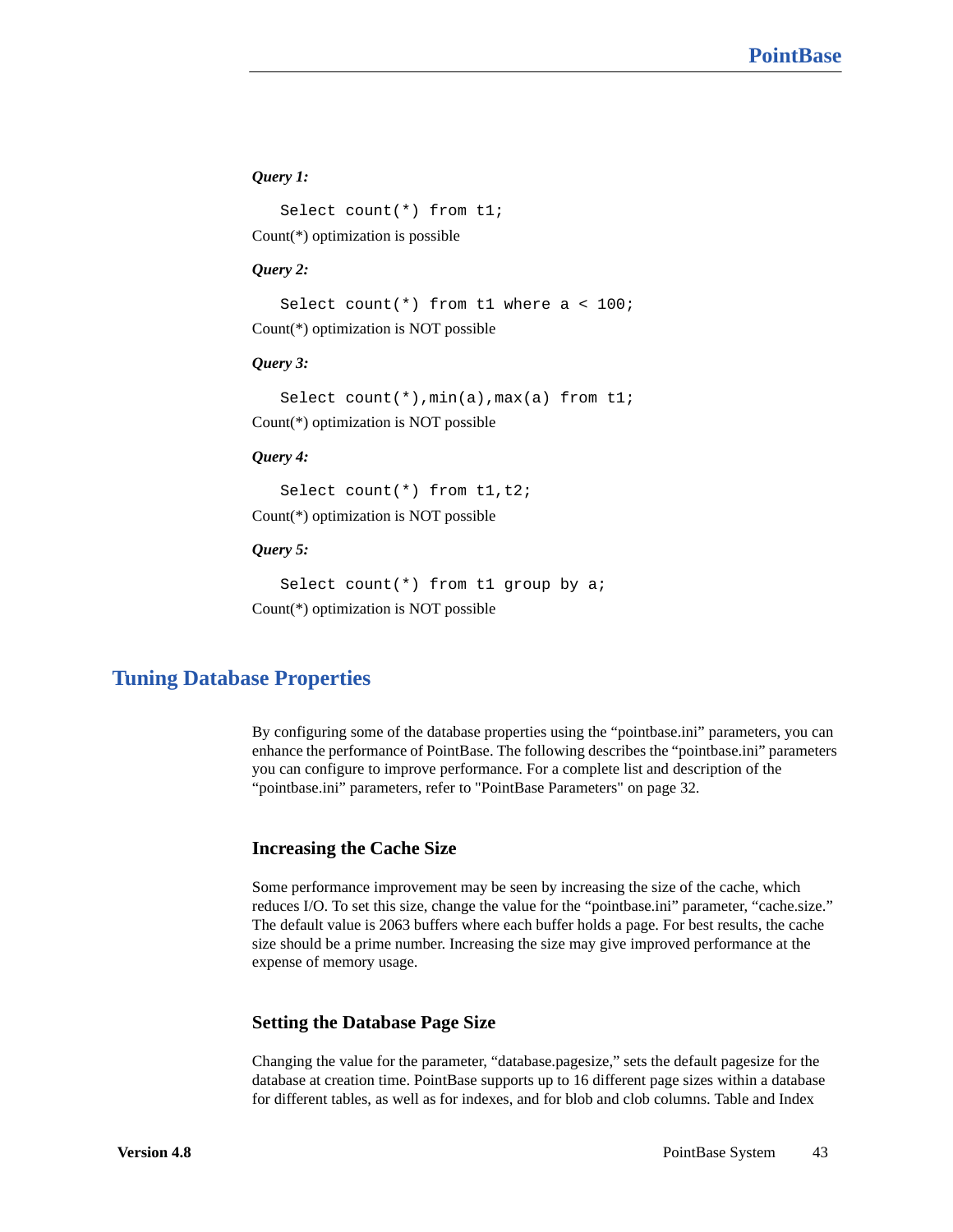pages support sizes of 1K to 32K in increments of 1K. BLOB and CLOB pages support any size in increments of 1K. Careful attention to the optimum page size for a table, column, or index can result in a performance improvement.

For example, if you always access a number of rows that require a page size less than 1K, you should set the default to 1K. If you always access a number of rows that require a page size more than 32K, you should set the default to 32K. If you always access a number of rows that require a maximum page size of 32K or a minimum page size of 1K, you should set the default page size to 4K (which is the PointBase default).

With 4K as your default page size, if you access a number of rows that require a page size between 1K and 4K, you do not waste a significant amount of space on the page. If you access a number of rows that require a page size between 4K and 32K, PointBase will create additional pages as needed in multiples of 4K.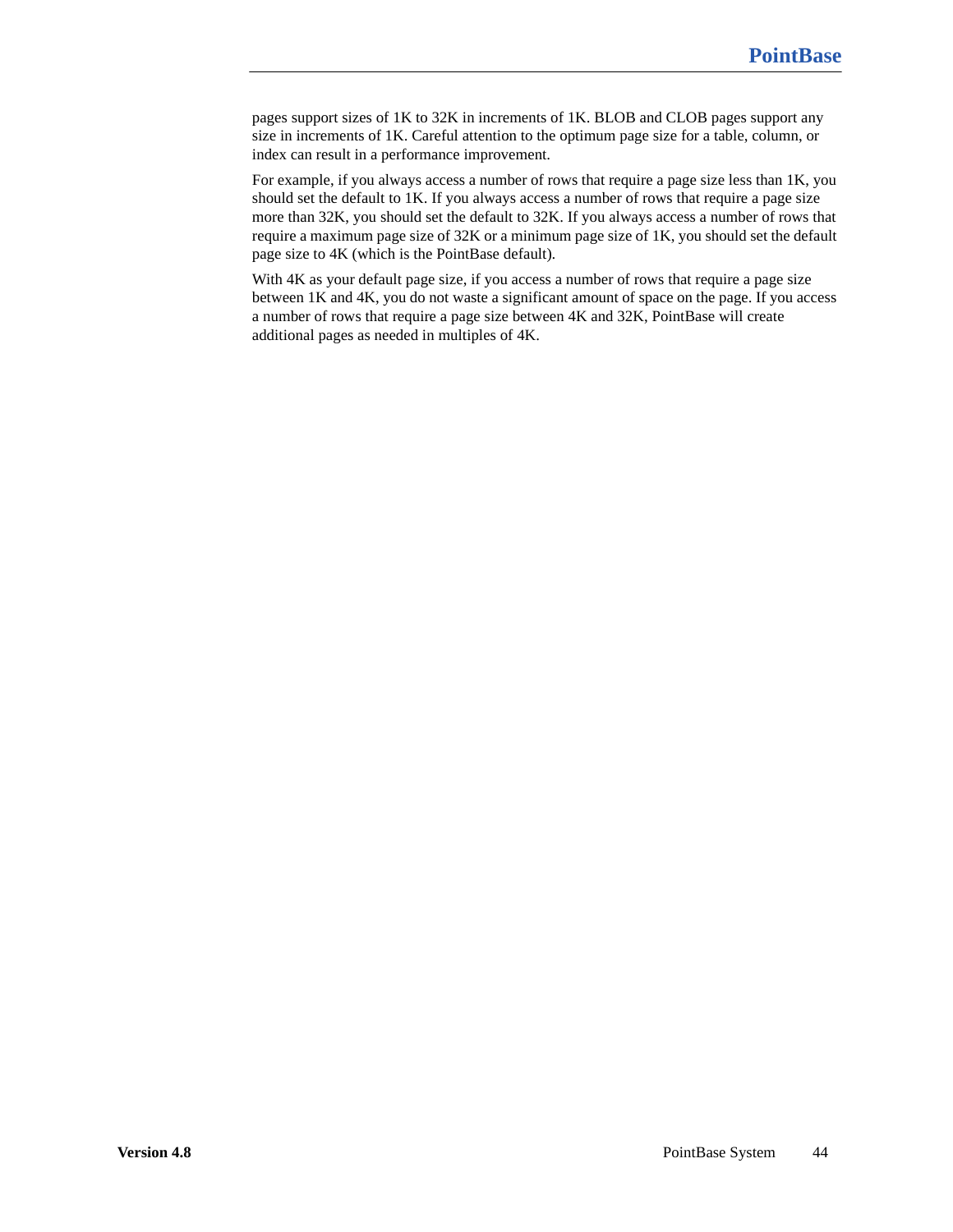# **Setting the Number of Rows Returned**

By knowing the number of rows of data you need to retrieve or fetch from the database, you can configure the "fetch.blocksize" parameter to minimize network traffic and improve performance. (This applies to PointBase Server Option only). This can also be set via a JDBC statement for individual statements.

# **Disabling Some Logging**

You can improve the performance of your system by setting the "log.forcewrite" parameter to FALSE. By setting this parameter to false, a physical write to the log file on the disk system will NOT be forced after each COMMIT. However, this can have a negative effect on the recovery process. If there is an abnormal termination of the program, it is possible that some committed transactions will be lost. In cases where recovery is not an important issue, it is safe to set this to FALSE.

# **Setting Memory Usage for Sorting**

If you are sorting or using ORDER BY statements, the "sort.size" parameter can improve the performance of the system. This parameter is used to store rows in memory while sorting. If current memory is not enough, then a temporary file is used. Tune this parameter depending on the size of the result sets you are sorting. The larger the value, the faster the sort (at the expense of memory). If the value is smaller, the memory footprint is smaller.

# **Caching SQL Statements**

The "SQLCaching.size" parameter configures the number of statements with the plan stored in cache memory. If you know the number of statements that your system uses repeatedly, you can configure this parameter to match that same number of statements, improving the performance of the system. If an SQL statement is stored in the cache, the compilation and plan creation are eliminated, which can save time.

# **Reserving Table Space for Updates**

By configuring the "table.pageReserve" parameter you can reserve space in each table to improve the performance of the system every time it performs an UPDATE. This parameter specifies how much space should be reserved while inserting rows into a table. The space reserved will be used when updates increase the row length. If enough space is not available for the updated row, then a new page will be allocated for the updated row. Having enough space reduces the need for page allocation. If the table is not likely to be updated, then you can set this value to 0.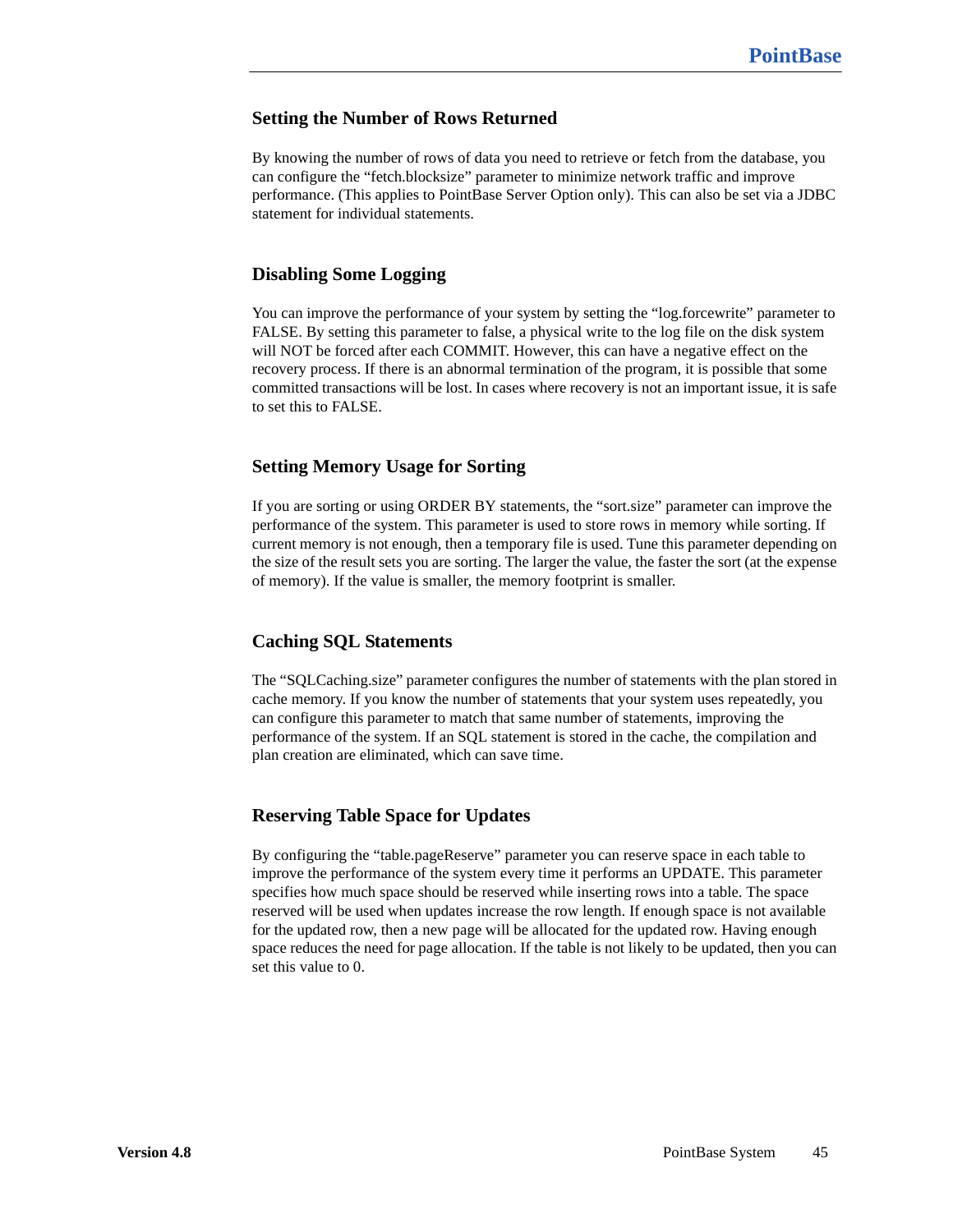# **Minimizing Locking Times**

This section explains how to minimize locking times in PointBase to increase performance. When you hold a lock on a table or row, it prevents another transaction to perform actions on the same table or row, which may adversely affect performance. (The action prevented depends on the type of lock held.) The following sections explain how to minimize locking times in different ways to increase PointBase performance.

# **Writing Data at the End of Transactions**

When possible, attempt to write data to the database at the end of a transaction. Since the write locks will only be released once the transaction is committed, you can minimize the time that the write locks will be held. This is especially important for *hot-spot* tables. These are tables that have a small number of rows and that almost every transaction must update—also known as *Hot-Spot* tables.

# **Using READ\_COMMITTED**

When reading data and the transaction-isolation level is set to READ\_COMMITTED, PointBase releases the lock on a row as soon it returns the row data to the user, minimizing resource usage and maximizing concurrency. After all the reads are complete, no locks are held.

# **Using Indexes**

This section explains how to use indexes with PointBase to increase performance. Indexes allow you to increase the speed of data access to disk. Poor use of indexes may adversely affect performance. The following sections explain different ways to use indexes to improve PointBase performance.

# **Ordering Columns**

When creating indexes, order the index columns with performance in mind. That is, the first index column should be a column for which you will most often have an equality key predicate.

If you need to sort data by particular columns (ORDER BY) or need to group rows on particular columns (GROUP BY), consider adding an index on those columns in the order by which you need the data to be ordered or grouped. The optimizer can then use the index to access the rows in the correct order—avoiding a sort.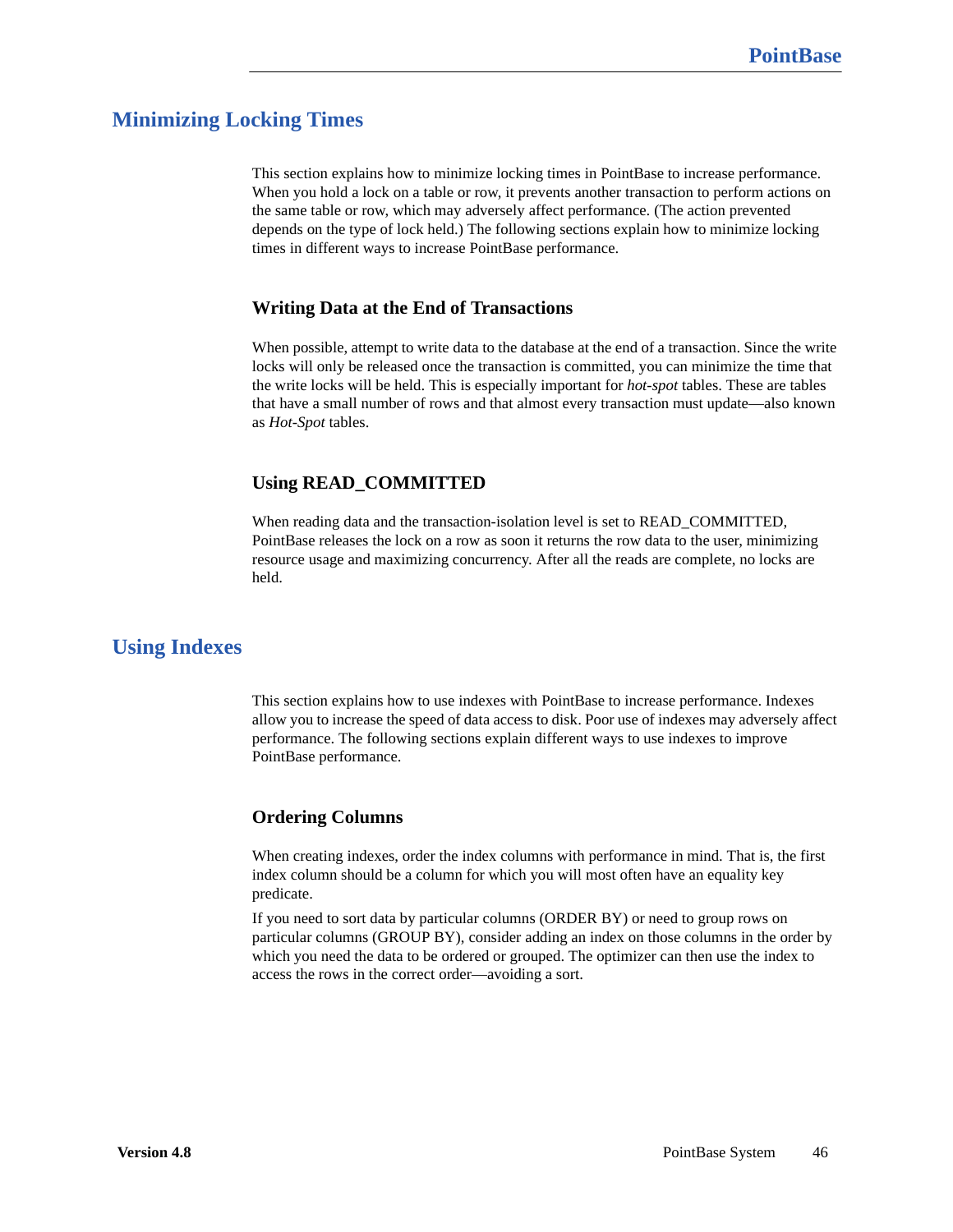## **Accessing Indexes Only**

Whenever possible, consider adding enough columns to the index so that all columns necessary for queries which use the index can be satisfied from the index itself. This type of access is called "index-only" access.

## **Avoiding Parameters in Range Predicates**

If possible, do not use parameters for range predicates on indexed columns. They make it hard for the optimizer to determine how many rows will be accessed when using that index, making it a difficult task for the optimizer to determine if using the index will be more efficient than a table scan.

## **Scanning Indexes**

To make sure your indexes are being used, use the EXPLAIN command. As discussed in the section, ["PLAN Facility" on page 38](#page-37-0), the EXPLAIN command returns the execution plan for a particular query. You may use EXPLAIN to see if you are getting index scans. If this is not the case, and you feel you should be getting index scans, you may not have set up your indexes correctly. Make sure to re-evaluate your indexes.

## **Calculating Index Overhead**

Although index management can improve performance, it may add overhead to INSERT and UPDATE operations. PointBase recommends calculating the correct balance so that the overhead does not exceed the benefits. (Consequently, you should create indexes on columns—only when they use the indexes in predicates—where the majority of results return a small number of rows.) Use the following formula to calculate the cost/benefit ratio:

# of rows selected / # of rows in table=cost-benefit

If the result is less than .10, then you should create indexes. If the result is greater, then you should not create an index, as the overhead will cost more than its benefits.

# **Selecting Multiple Rows With Different Key Values**

If you need to select multiple rows with different key values, consider using an IN predicate instead of multiple OR predicates. This will be advantageous if all the OR values are close together.

If all the OR values are not close together, consider using UNION DISTINCT instead of multiple OR predicates. This will return the same result as using multiple OR predicates if the primary key column(s) are being selected.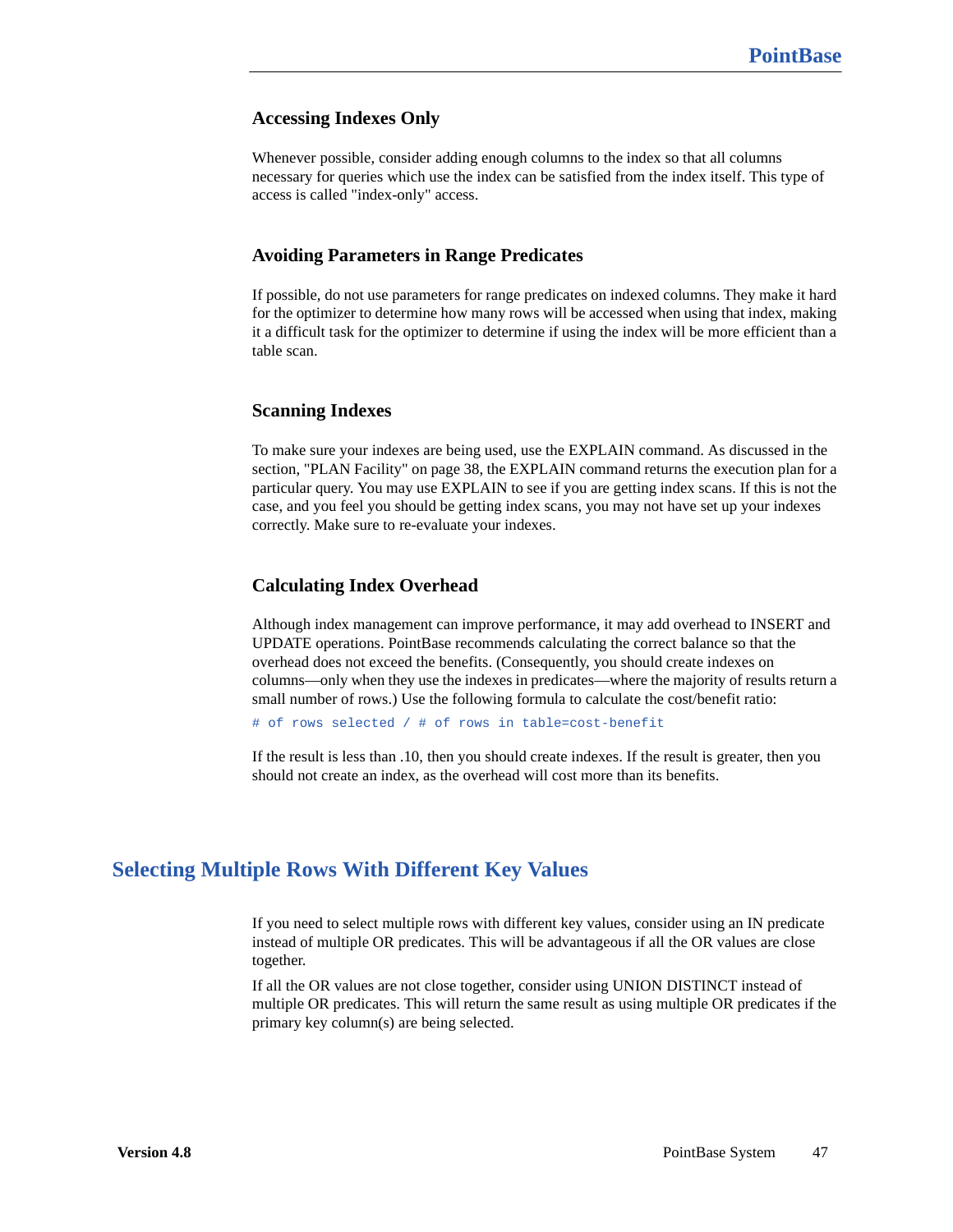# **Using the UNION Operator**

Use UNION ALL versus UNION DISTINCT if there are no duplicate rows between the two parts of the union or if duplicate rows are acceptable.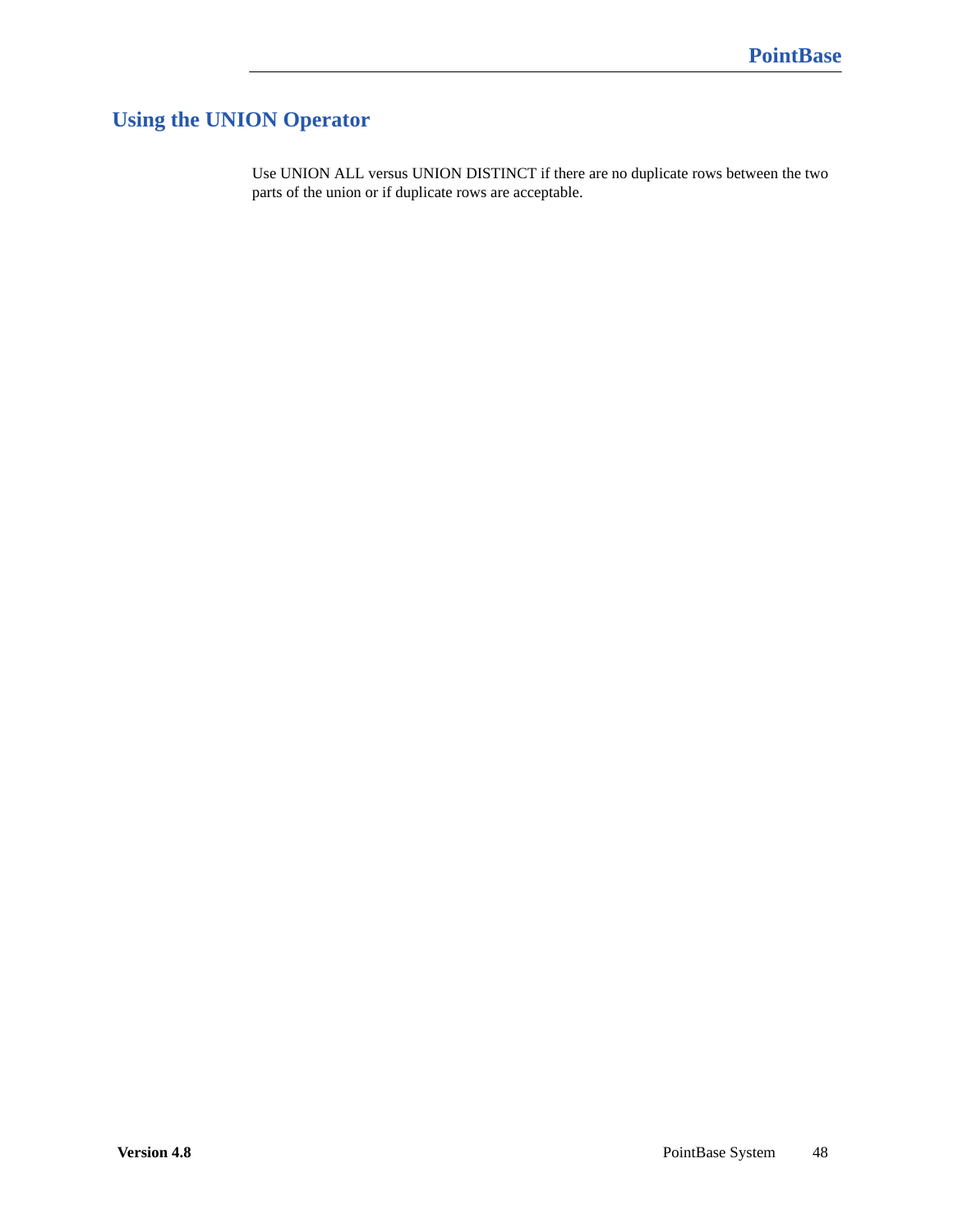# **PointBase™ Cryptography**

*Cryptography* is the science of data protection. Encryption algorithms vary in their strength (or their perceived ability to protect data) and performance, but have many aspects in common. The symmetric ciphers used in the PointBase products all operate on blocks of data, using an encryption key to produce new data blocks. These data blocks may later be used to reconstitute the original data, provided the same key is used. A good algorithm, one that is said to be *strong*, has properties that make plain-text difficult to decipher. PointBase uses encryption in two places; in the database file(s), and between the client and server for network communications.

**Note:** Encryption is not available in the evaluation version of PointBase.

# **Database Encryption**

In this type of cryptography, the database pages themselves are encrypted. This type works with the PointBase Embedded version and with the PointBase Embedded - Server Option. It is possible to set the database to use a supported algorithm to encrypt all the data that is being written to the disk files.

The performance overhead of each algorithm is different; however, it has been shown that none of the supported algorithms contribute to any significant degradation to the database performance.

# **Client and Server Communication Encryption**

In this type of cryptography, a session key is generated by the client, using a zero-information protocol negotiated with the server. This session key is then used in a symmetric stream cipher, picked randomly each time a connection is made. The session key is destroyed each time a connection is dropped. From this point on, all communications between client and server are encrypted, including the database passwords and data.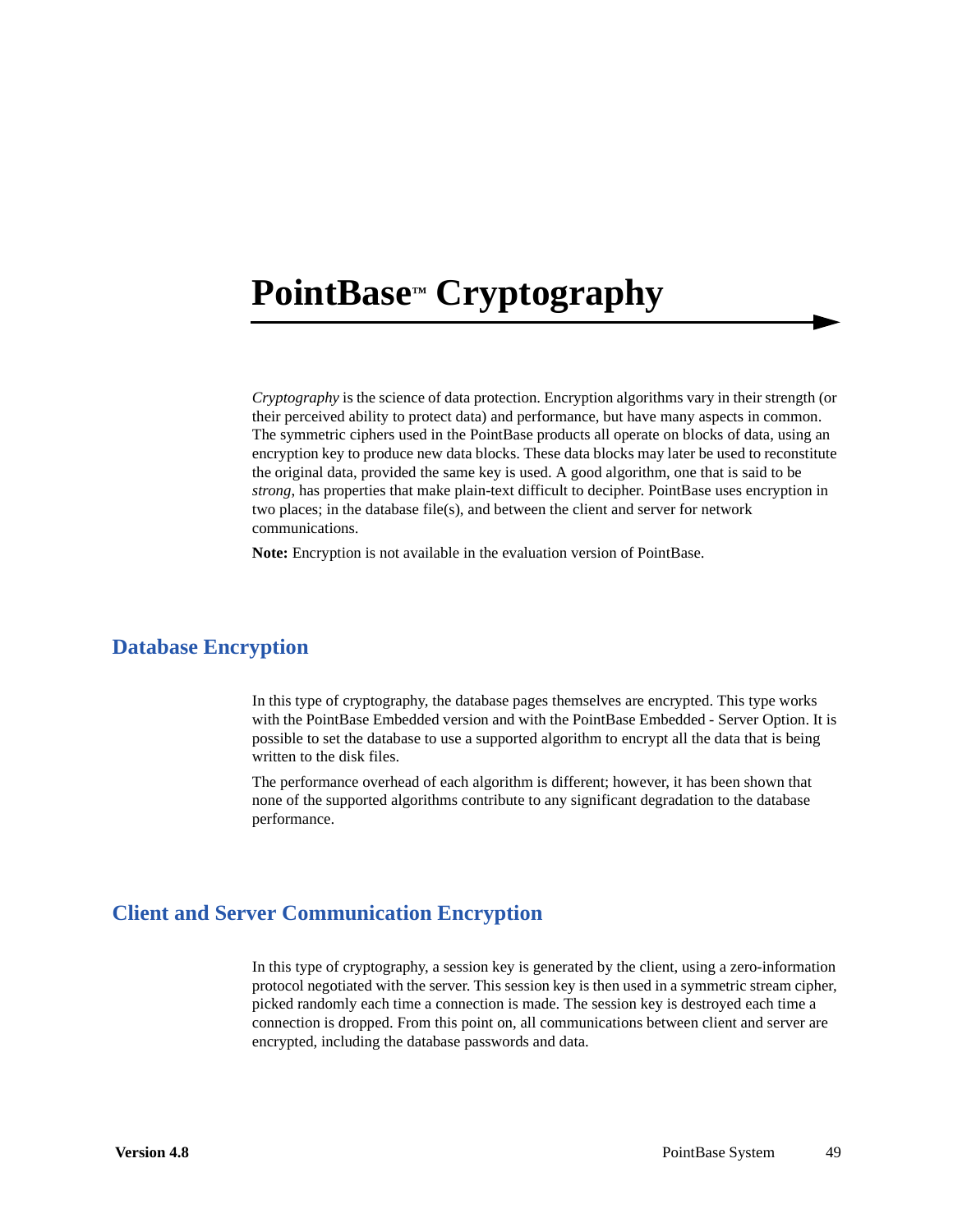# **Available Algorithms**

| <b>Algorithm</b> | <b>Description</b>                                                                                                                                                 | <b>Key Length</b>                                 |
|------------------|--------------------------------------------------------------------------------------------------------------------------------------------------------------------|---------------------------------------------------|
| <b>BLOWFISH</b>  | Blowfish is a complex modular algorithm that uses<br>a session key. It is very secure and relatively fast,<br>but its key setup is designed to be relatively slow. | Variable from 32 to 448 bits                      |
| <b>DES</b>       | An older type of encryption algorithm that works<br>best on hardware, but is extremely slow on<br>software. It uses a 56-bit session key.                          | 56 bits                                           |
| DES <sub>3</sub> | DES3 is similar to the older DES algorithm, but<br>the 56-bit session key is used three times, thereby<br>increasing security.                                     | 56 bit key used 3 times<br>$(= 168 \text{ bits})$ |
| <b>TEA</b>       | TEA is a cryptographic algorithm designed to<br>minimize memory footprint while maximizing<br>speed.                                                               | 128 bits                                          |
| <b>IDEA</b>      | IDEA is considered a highly secure block<br>algorithm. Its 128-bit key is resistant to most<br>decryption attempts.                                                | 128 bits                                          |
| <b>TWOFISH</b>   | TWOFISH is considered the most secure block<br>algorithm. Its 256-bit key 128-bit block cipher<br>with 16 rounds has thus far not been broken.                     | $256 \text{ bits}$                                |

There are currently six available algorithms for your PointBase software: BLOWFISH, DES, DES3, TEA, IDEA, and TWOFISH.

For more information on the various cryptographic algorithms, go to *http:// www.kremlinencrypt.com/crypto/algorithms.html* or read *Applied Algorithms* by Bruce Schneier.

# **Setting Database Encryption**

To set database encryption algorithms, you need to modify the "pointbase.ini" file on the server. You need to add or update the following line to include the name of the algorithm. By default the algorithm is none:

crypto.DatabaseAlgorithm=<algorithm\_name>

For example:

crypto.DatabaseAlgorithm=tea

**NOTE:** The crypto.DatabaseAlgorithm property has no default setting.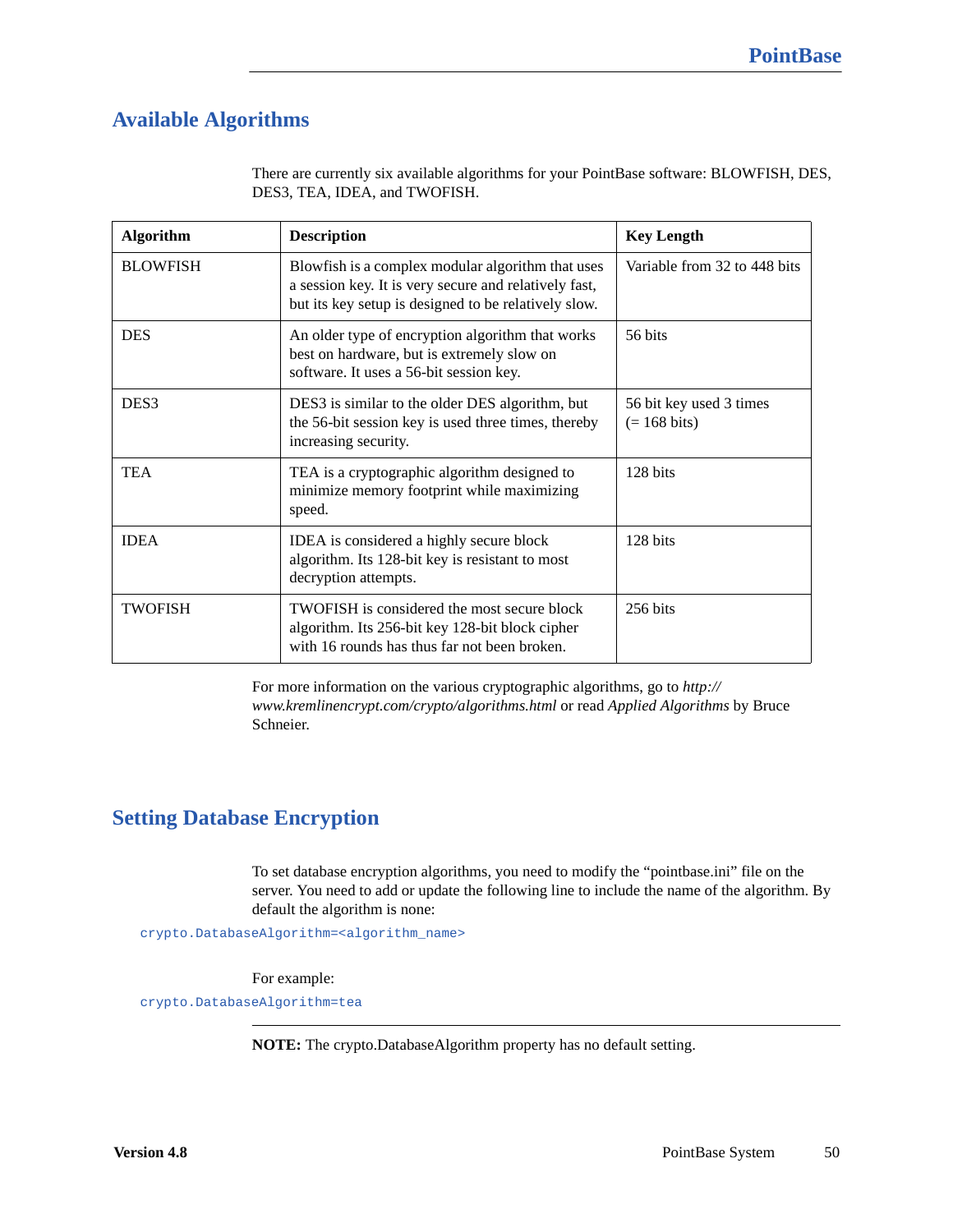To set the database encryption key, you need to set the "pointbase.ini" parameter crypto.databaseKey. Every PointBase encryption algorithm uses a key to encrypt data. You can use any string value for this parameter, for example:

crypto.databaseKey=pointbase

**NOTE:** This parameter has a private default setting if no key is specified.

For more information on updating the "pointbase.ini file," refer to the "Configuring PointBase" section.

# **Setting Client and Server Communication Encryption**

Similar to the database encryption, PointBase offers client and server communication encryption. This database property is set only on the client machine, because the client initiates the encryption. When the client connects to the server, it passes the "pointbase.ini" parameter crypto.communication as true. This parameter is set to true by default. You can set this encryption off by setting the "pointbase.ini" parameter to false. The following is an example:

crypto.communication=true

However, if you decide to keep this encryption on, but want to change the algorithm, you can do so by setting the "pointbase.ini" parameter crypto.communicationAlgorithm. Set this parameter in the same way you set the crypto.DatabaseAlgorithm, described in "Setting Database Encryption Algorithms." The following is an example:

crypto.communicationAlgorithm=blowfish

Also similar to database encryption is the parameter crypto.communicationKey. Every PointBase encryption algorithm uses a key to encrypt data. Set this parameter the same way as the database encryption key. The following is an example:

crypto.communicationKey=pointbase

**NOTE:** This parameter has a private default setting if no key is specified.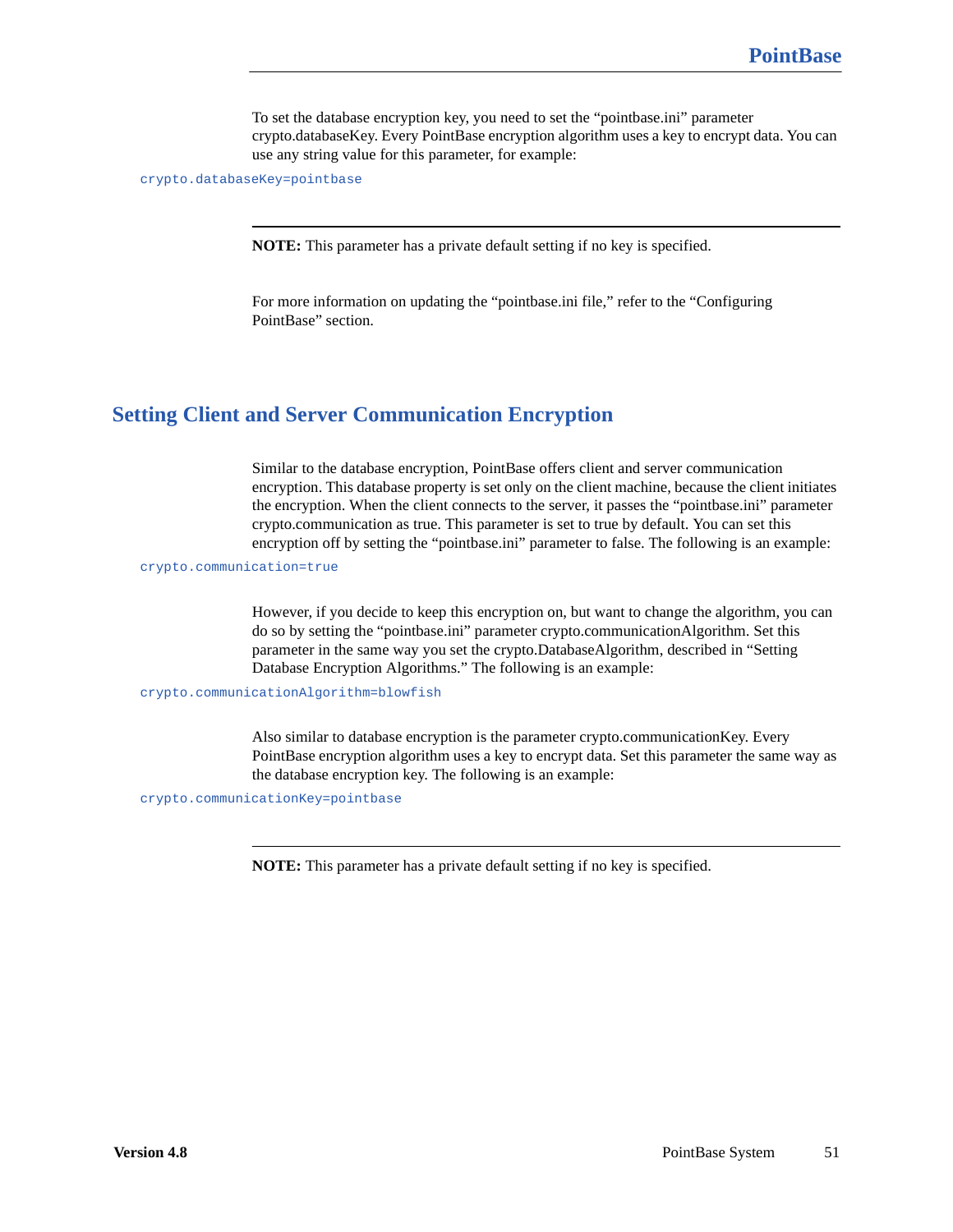# **Database Log Flushing**

The PointBase database logs transaction information in a log file for its internal transaction management and crash recovery. This log file grows over time due to transaction information used when synchronizing data.

PointBase provides a mechanism for flushing the log files automatically. Instead of appending log information to the same file, PointBase switches to a new file with an incrementing log file number. The old log files are automatically removed if the log information is no longer needed.

Switching to a new log file can be done by either of the following three ways:

- Setting the property log.filesize.
- Programmatically invoking the switchLogFile() method in com.pointbase.jdbc.jdbcConnection object (for PointBase Embedded) or com.pointbase.net.netJDBCConnection object (for PointBase Embedded - Server Option).
- Issuing a SWITCHLOGFILE command from PointBase Commander.

Since old log files are deleted automatically, you should not explicitly delete them.

# **How to Flush the Log Setting the log.filesize**

The log.filesize property represents the maximum size of a database log file (default=50MB). This property is set in the "pointbase.ini" file. Once this size is reached, the database starts writing into a new log file labeled with the next file number. Old log file(s) are eventually removed when they are no longer needed by the database. The lower limit for this property is 10 times the page size. The upper limit is the maximum integer value of the file size, which is platform-dependent. The value can be specified with an appended k/K for Kilobytes, m/M for Megabytes, or g/G for Gigabytes (for example, log.filesize=300K).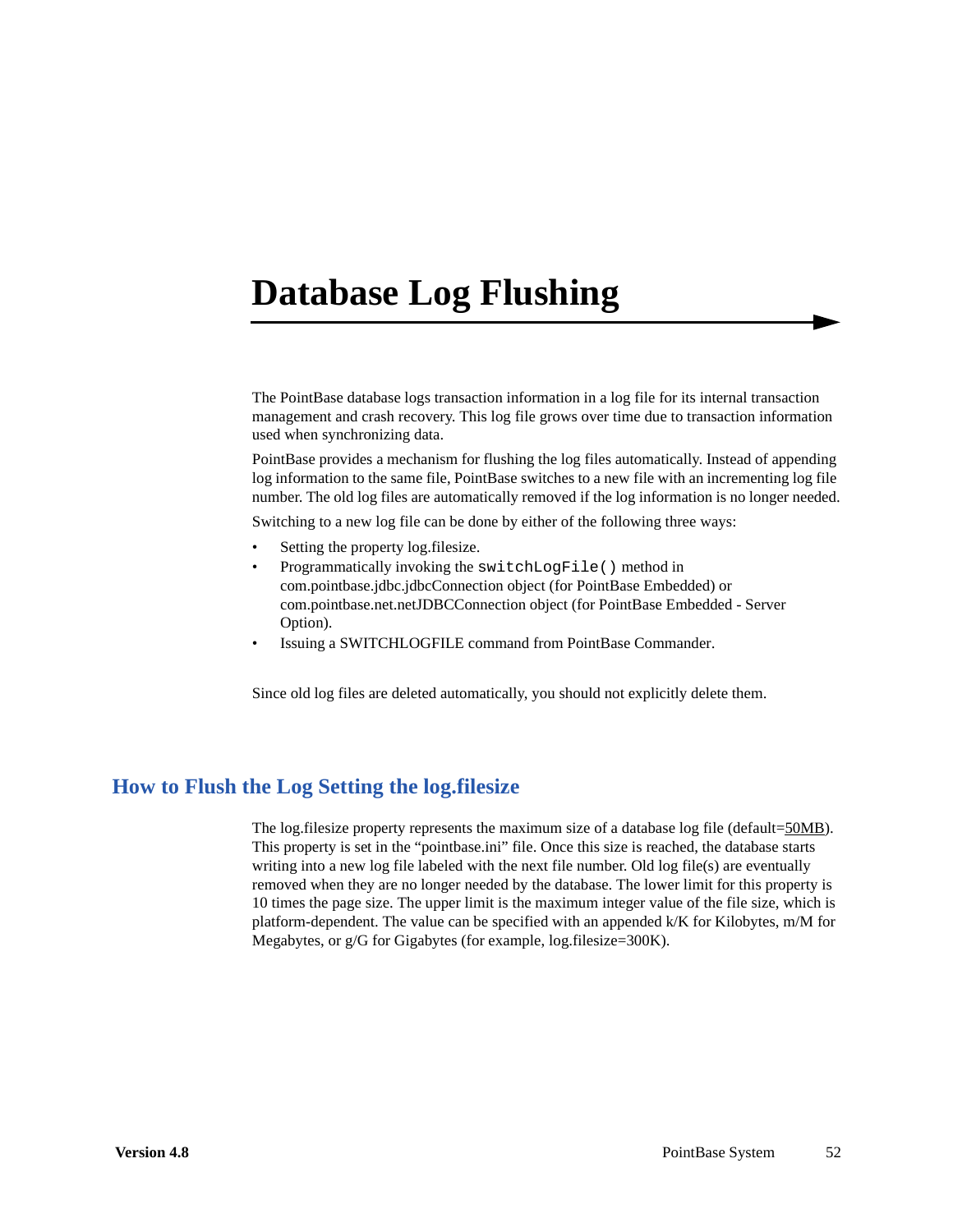# **How to Flush the Log Using PointBase Commander**

Database log flushing can also be done by issuing a SWITCHLOGFILE command from PointBase Commander. The SWITCHLOGFILE command forces the database to switch to a new log file.

Syntax:

SWITCHLOGFILE

(Single word, no parameters.)

This is an internal command understood only by PointBase Commander.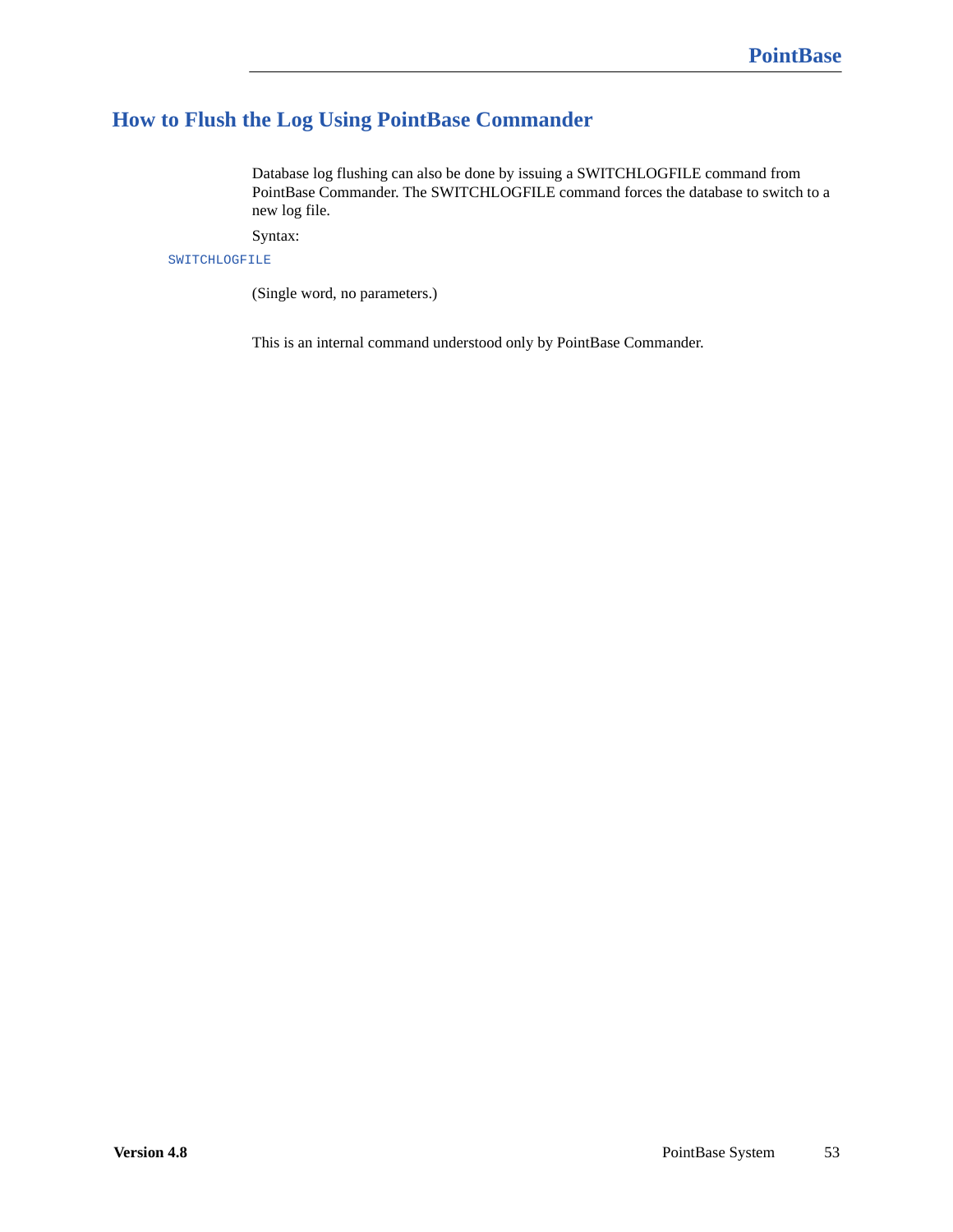# **PointBase™ Internationalization**

PointBase supports the Unicode standard for facilitating internationalization of applications. Unicode is an international character set that supports over 650 of the world's languages, such as Japanese, Chinese, Russian, French, and German. The Unicode standard uses a 16-bit set instead of 8-bit code sets used by other character sets.

This expansion provides codes for more than 65,000 characters, an increase of over 200 times the capacity allowed by 8-bit code sets (256 characters). To keep character coding simple and efficient, the Unicode standard assigns each character a unique 16-bit value and does not use complex modes or escape codes to specify modified characters or special cases. This simplicity and efficiency makes it easy for computers and software to handle Unicode-encoded text files.

Unicode allows developers to create a single version of an application and deploy it anywhere without requiring any modification to the code. The same Unicode application will work with data in any language. In addition, the application will run on different language versions of the operating system; for example, it can be deployed on a European language version of Microsoft Windows NT 4.x as well as on a Japanese or Chinese version without any modification. This results in a significant reduction in development, testing, and maintenance costs.

The following sections further explain Unicode.

- "What Types of Businesses are Likely to Use Unicode?"
- "Are There any Limitations to Unicode?"
- "Implementation"
- "Restrictions"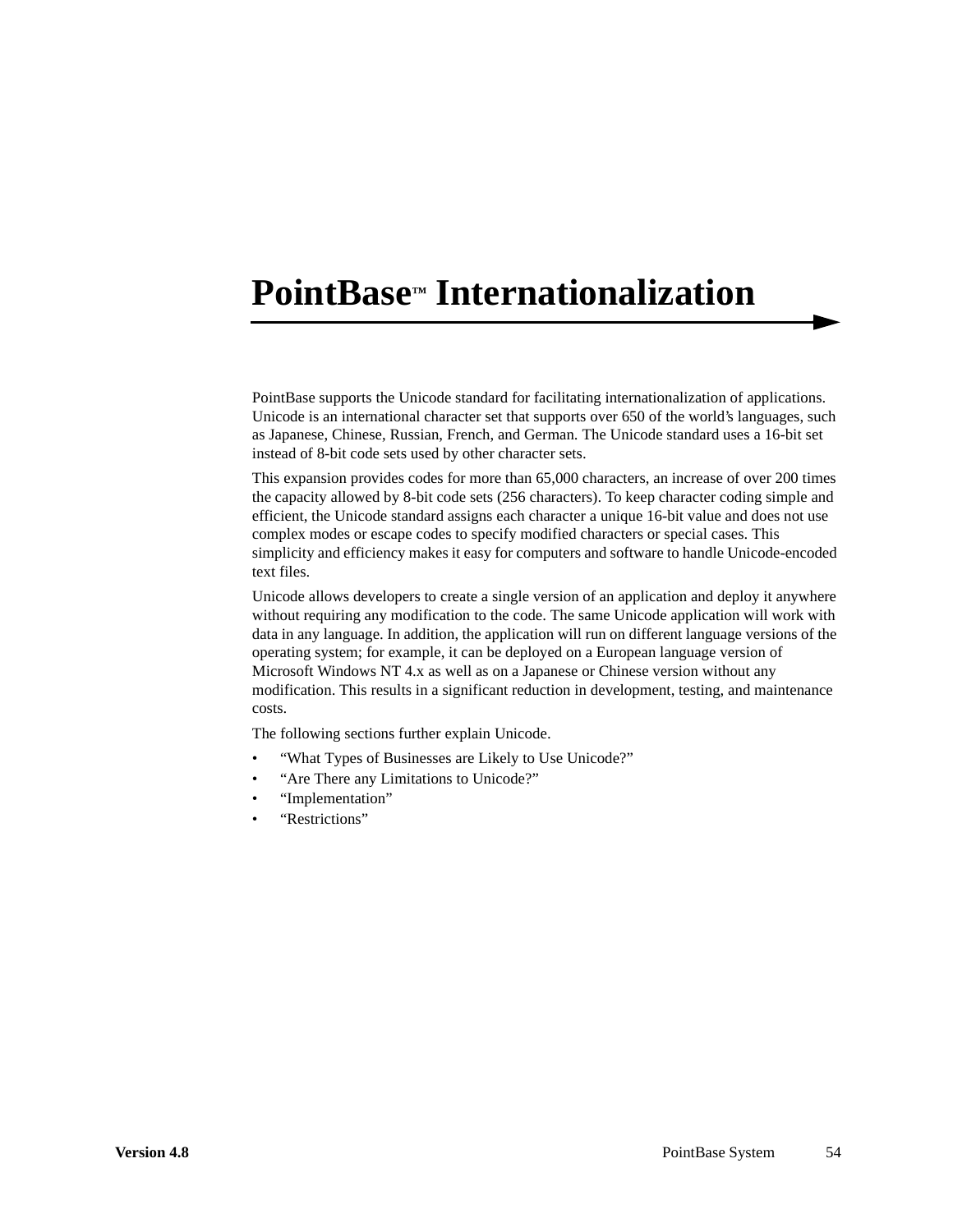# **What Types of Businesses are Likely to Use Unicode?**

The following businesses are most likely to use Unicode:

- Multinational companies that want to mix data from many offices and languages in one database server.
- Software developers who want to create one version of an application and send it to multiple countries without making any engineering changes.
- In-house MIS teams in banks and insurance companies.
- Libraries and museums which require that some fields contain text excerpts or names in many different languages. Other users of Unicode are software companies providing software to these institutions.
- Government departments (for example, immigration or intelligence) or non-profit organizations that must keep records in many languages.

# **Are There any Limitations to Unicode?**

Unicode presents the following limitations:

- Unicode is very powerful but it does not do everything. Unicode is intentionally designed not to handle complex text-based operations such as sorting, hyphenation, and line breaks, or to include font or display information. For these operations, Unicode relies on the application or on the operating system.
- Unicode does *not* translate the text in applications into localized versions.
- Unicode does *not* translate data from one language to another.

# **Implementation**

Unicode characters are multibyte letters and numbers that are used in most of the world's alphabets. Three areas are important for Unicode support:

- 1. "CHAR/CLOB handling"
- 2. "Expression package"
- 3. "Sort package"

# **CHAR/CLOB handling**

PointBase makes use of a standard string-encoding algorithm called UTF-8. UTF-8 is a 1-to-3 byte, variable-width encoding of Unicode. Different characters are one, two, or three bytes in length. For example, ASCII characters (A-Z, a-z, 0-9, and so on) are encoded as one-byte characters. Asian ideographs are encoded as three-byte characters. Accented European characters are encoded as two-byte characters. UTF-8 is the format, which is usually supported by database vendors and is a more compact storage format if the data is primarily ASCII (English) data.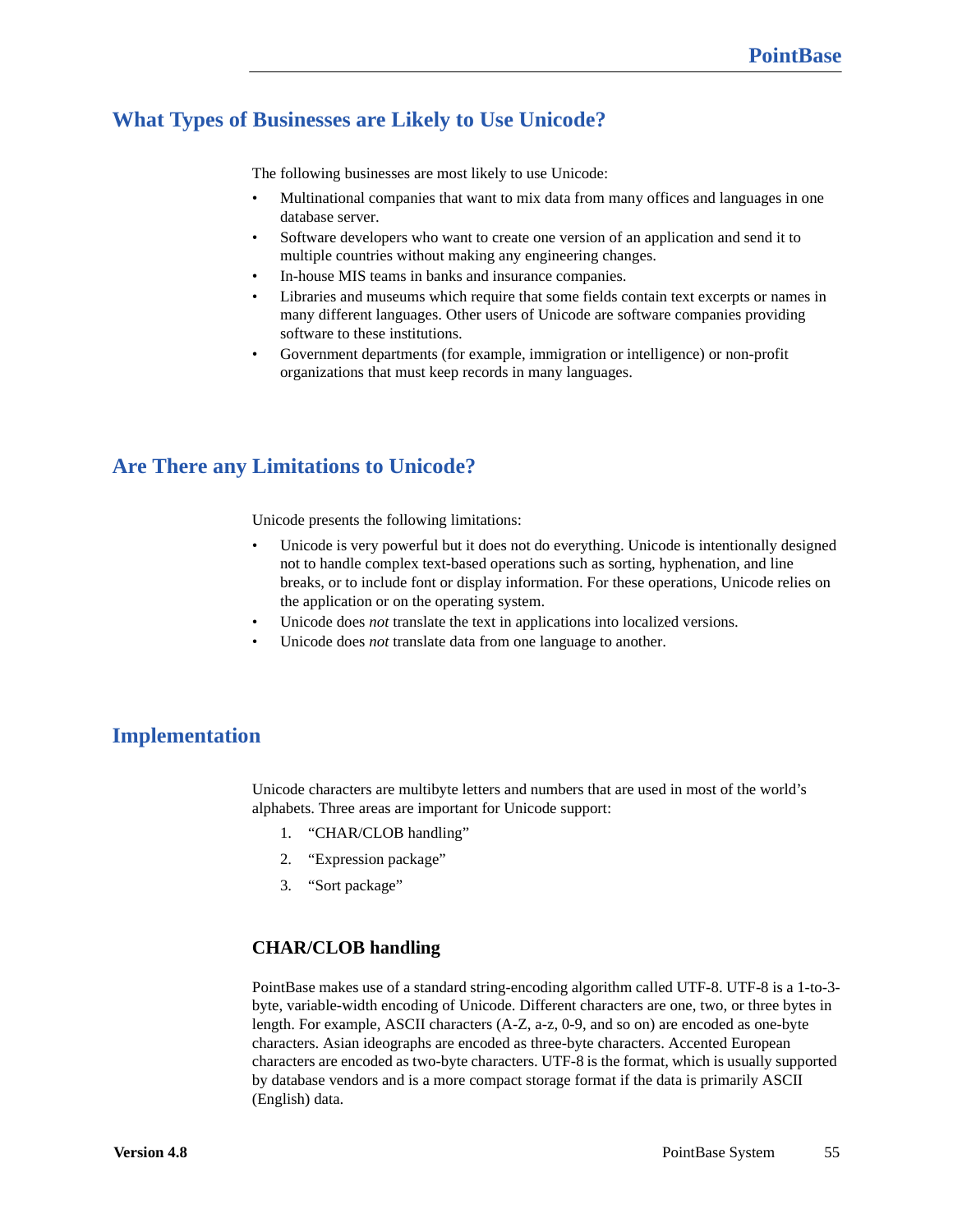Changing all string data to use UTF-8 avoids truncating Unicode characters when stored. There is a slight overhead when using this encoding algorithm.

## **Expression package**

The expression package is responsible for the database expressions that manipulate strings. These expressions are:

- $\langle$  (less than),  $\langle$  = (less than or equals too)
- $\geq$  (greater than)  $\geq$  (greater than or equals too)
- $=$  (equals),  $!=,$   $\lt$  (not equals)
- Like (pattern matching)
- Upper/Lower (case conversion)
- Cast (from/to string types)

The source to an expression may be a literal, column or the result of another expression (implicitly or explicitly through a marker variable). These are all Unicode capable. For the expression LIKE the % wild card character will match zero or more Unicode characters. The \_ (underscore) wild card matches exactly one Unicode character. Character sets that support variants (like German, where the "o" has many variants and French, where "e" may be accented) require an exact match. In a cast expression where the source is a number and the target is a String, there will not be any locale specific formatting, as for example, in France, where the comma is used to delimit the thousands in a number.

## **Sort package**

Databases make frequent use of a sort package. Indexes are inherently sorted, and ORDER BY and GROUP BY statements also require sorting. When characters are stored using the American ASCII character set, strings can be very efficiently sorted. Nothing more sophisticated than a byte-for-byte comparison is required. This method does have its limitations, but is generally used because of its inherent performance. One such limitation is that ASCII represents the uppercase and lowercase alphabets separately and therefore an

A may sort higher (or lower depending on the sort direction) than a b. With Unicode, the order of data sort is changed. Byte-for-byte comparisons cannot be performed. Each String represented on a database page must now be converted back to its String representation. From the collation sequence (that is a product of the tables country and language) a collation key is generated. This key is then used to perform a comparison with another String's key. The collation key is capable of knowing, for any particular locale, the way in which Strings compare with one another.

PointBase supports Internationalization at three different levels:

- Database: all schemas of the database.
- Schema: all tables and indexes of a schema.
- Table: all index and column/row values of a table.

**NOTE:** CLOB columns behave exactly as CHAR columns in all respects with regard to Unicode. They may be used in expressions, may be sorted and may be stored/retrieved as Unicode streams.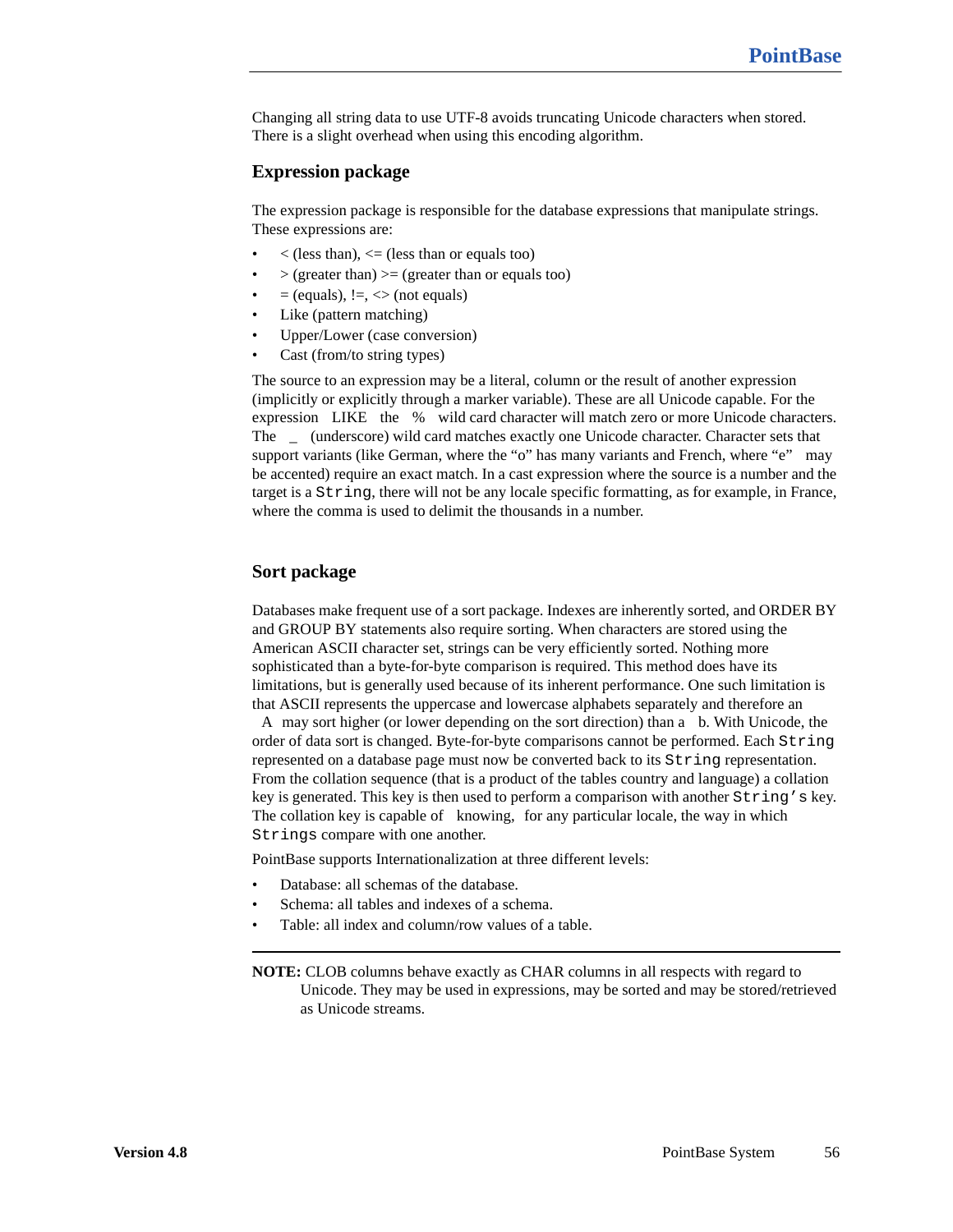# **Restrictions**

Unicode presents the following restrictions:

- The database will accept parameters that are Unicode Strings; however, a SQL literal must contain only characters that can be entered with a keyboard. There is no ability, as in Java, to enter a Unicode character using a delimited form (for example \u0131).
- Variants on a single character are considered different in expressions (accented letters).
- There is a performance impact for Unicode tables in index creation and expressions that require String columns to be operated on. This is a result of converting UTF-8 encoded byte sequences to Strings.
- It is not possible to join two tables that have different collation sequences (the name of the combination of language and country codes) on any CHAR/CLOB column.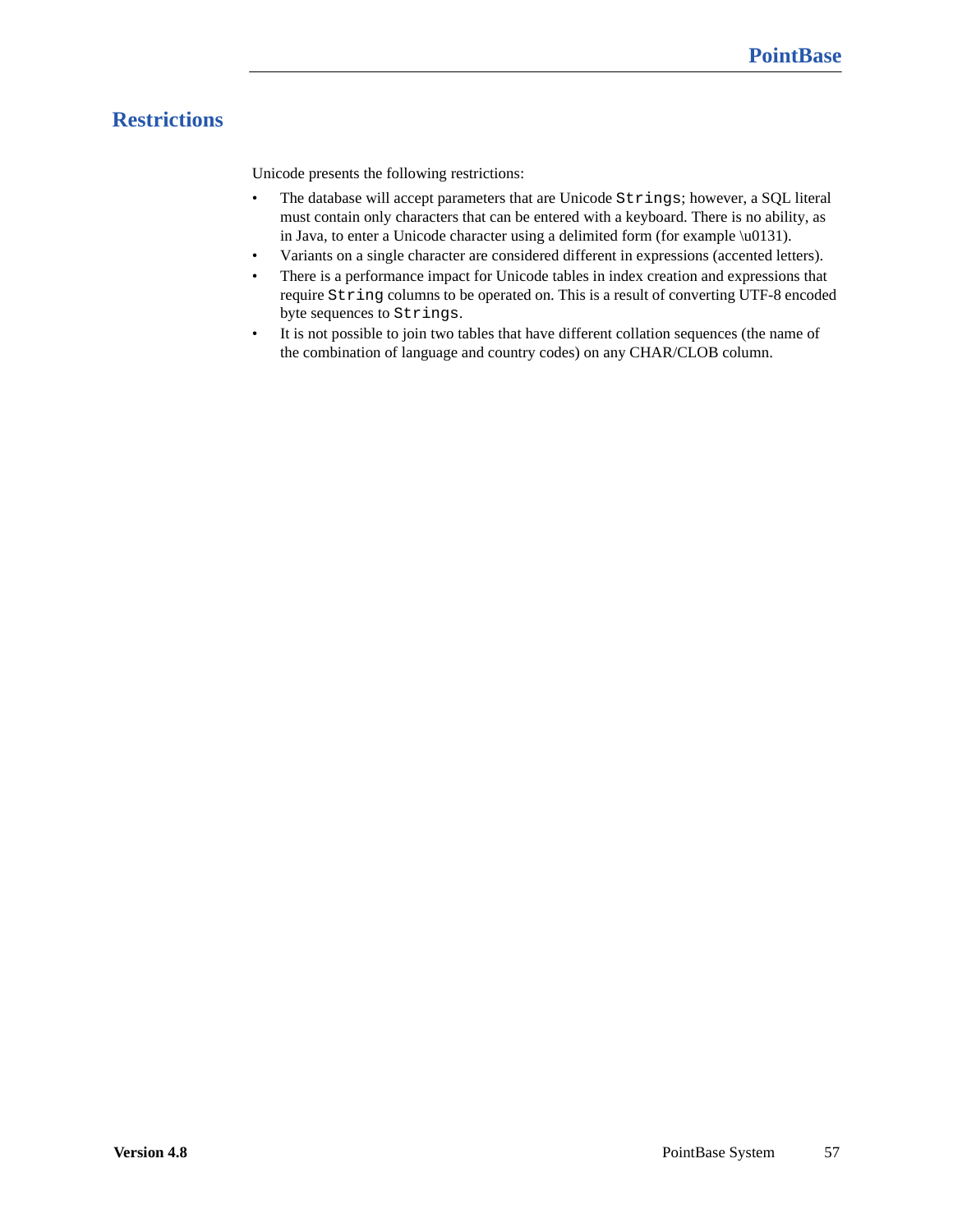# **Using PointBase™ With IDEs**

The following instructions explain how to integrate  $\text{Sun}^{\text{TM}}$  ONE Studio, Borland JBuilder, IBM VisualAge, and WebGain Visual Cafe with PointBase. Note that several versions of the following IDEs exist and may cause the setup to vary slightly.

**NOTE:** The following IDEs bundle PointBase: WebGain Visual Cafe, Sun™ ONE Studio, and Motorola (Metrowerks) Code Warrior.

# **SunTM ONE Studio**

This section explains how to integrate PointBase with Sun™ ONE Studio IDE.

- 1. Select Add jar from the Tools menu.
- 2. Use the Browse button to navigate to your PointBase jar files. Once you have selected your jar file, it displays under File Systems in the Explorer window.

Click the Project Defaults tab in the Explorer window.

- 3. Click the Add existing button.
- 4. Select Objects window.
- 5. Select a specific jar and click Ok.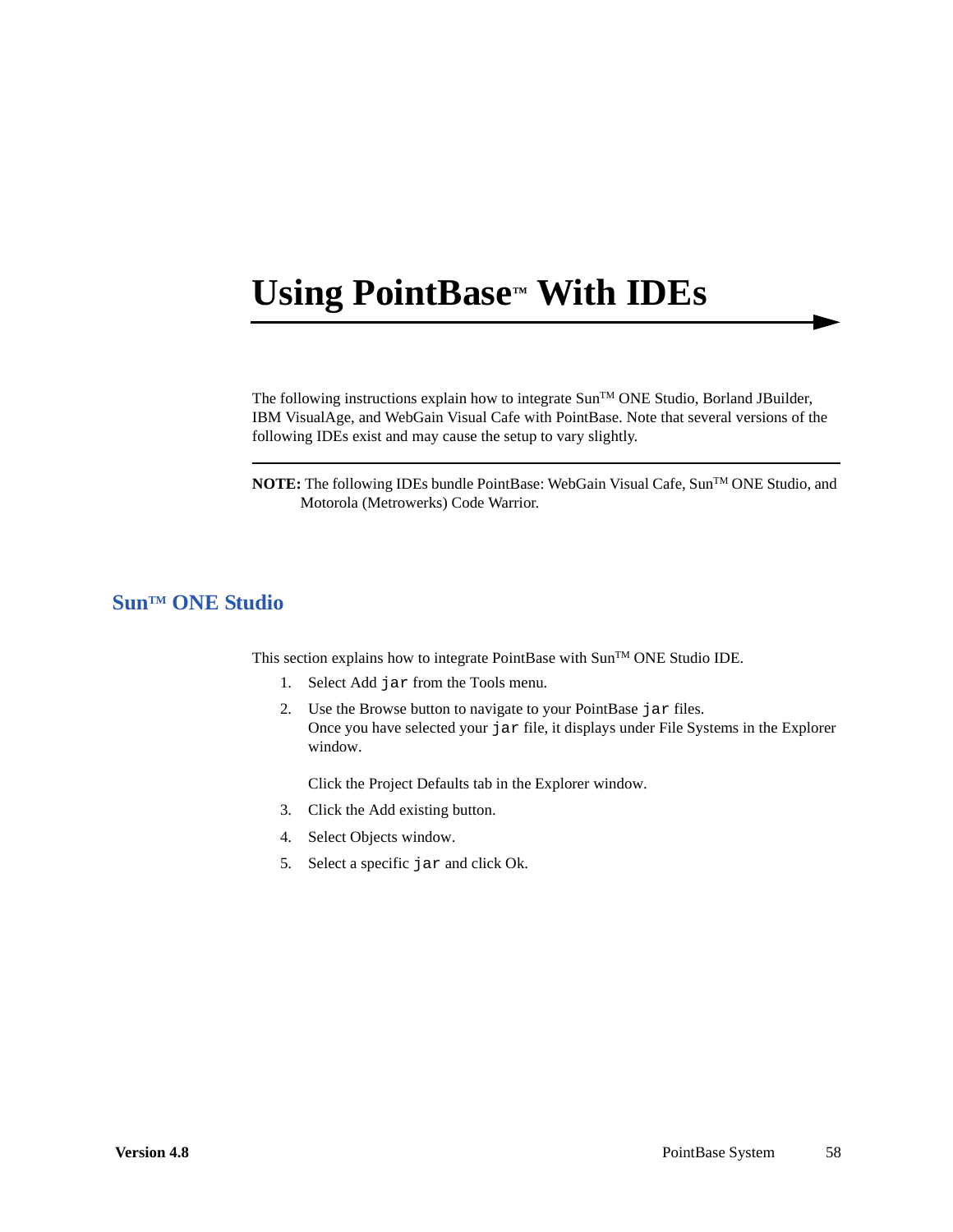# **Borland JBuilder**

This section provides information on how to integrate PointBase with Borland JBuilder 3.5 (Java) IDE.

To use PointBase with Borland JBuilder 3.5 (Java) IDE, you first need to create a new Java project following the standard documentation from Borland. Once your project is created, follow these steps to add PointBase:

- 1. Select Project Properties from the Project menu.
- 2. Select the Required Libraries tab and click the Add button on the dialog box.
- 3. Click the New button.
- 4. Enter POINTBASE in the Name field.
- 5. Click the Add button on the Class tab.
- 6. Browse to the location of your PointBase jar file (for example, \pointbase\lib\pbembedded44.jar)
- 7. Select the jar file and Click Ok. Repeat this step for other jar files, for example, pbclientxx.jar, where *xx* is the release number.
- 8. Click OK on the Class tab. In the dialog box, "Select one or more libraries," POINTBASE should now appear in the list of possible libraries.
- 9. Select POINTBASE and click Ok. POINTBASE now appears in the Required Libraries tab of the Project Properties dialog box.
- 10. Select Ok. You are now ready to write JDBC projects that access PointBase.

If you wish to make PointBase available to ALL default projects using JBuilder, follow the previous procedure with the following change to step 1:

1. Select Default Project Properties from the Project menu.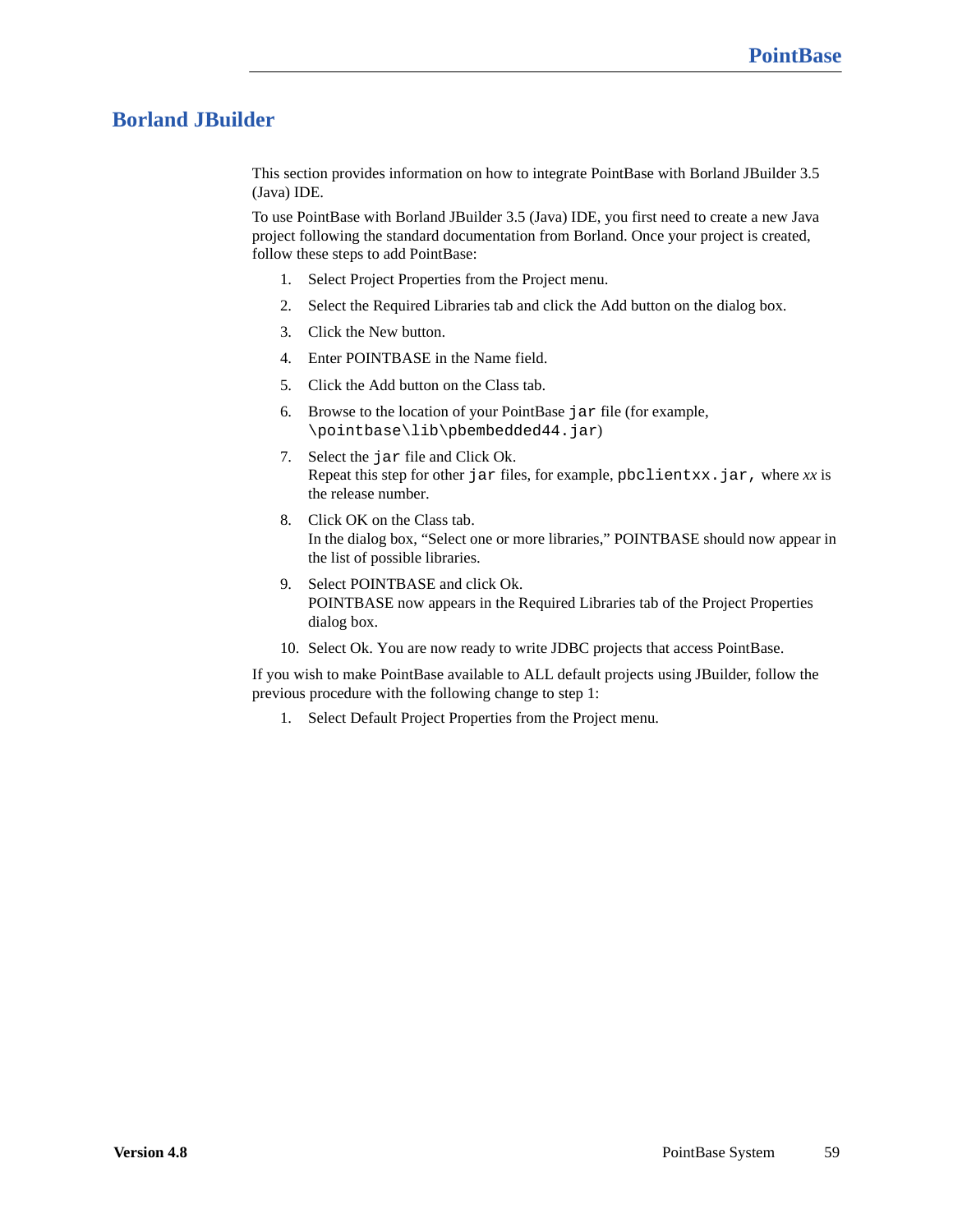# **IBM VisualAge**

This section explains how to integrate PointBase with VisualAge for Java.

- 1. Go to the File menu.
- 2. Select the Quick Start menu item in VisualAge.
- 3. Select Create Project from the Basic list and press Ok.
- 4. Create a Project named PointBase and press Finish. The WorkBench now contains a project named PointBase.
- 5. Right-click on the project named PointBase in the Workbench window and select Import from the list
- 6. Select jar file and press Next.
- 7. Use Browse to locate the "pbembeddedxx.jar" file in the lib subfolder of the \pointbase\ directory (where *xx* represents the release number, for example 44).
- 8. Select the class and the resource check boxes and press Finish.

# **WebGain Visual Cafe 4.1**

This section explains how to integrate PointBase with Web Gain Visual Cafe 4.1.

- 1. Select New Project from the Visual Cafe File menu.
- 2. Select the Data Bound Project wizard and click Ok.

This integrates PointBase classes with Visual Cafe automatically. For more information about using Visual Cafe, please refer to the WebGain documentation.

If you are integrating a different PointBase database, other than the database bundled with Visual Cafe, perform the following:

- 1. Select New Project from the Visual Cafe File menu.
- 2. Select Create Empty Project and click Ok.
- 3. Select Options from the Project menu.
- 4. Select the Directories tab.
- 5. Select Input class files from the "Show directories for" drop down field.
- 6. Click the New button located directly underneath the "Show directories for" drop down field.
- 7. Enter folder name with the complete directory path to the jar file, in the specified field. or

Click the File button or the button directly to the right of the specified field.

- 8. Navigate to the PointBase classes in the PointBase lib directory.
- 9. Select your PointBase jar file and click Ok. (Accept the defaults.)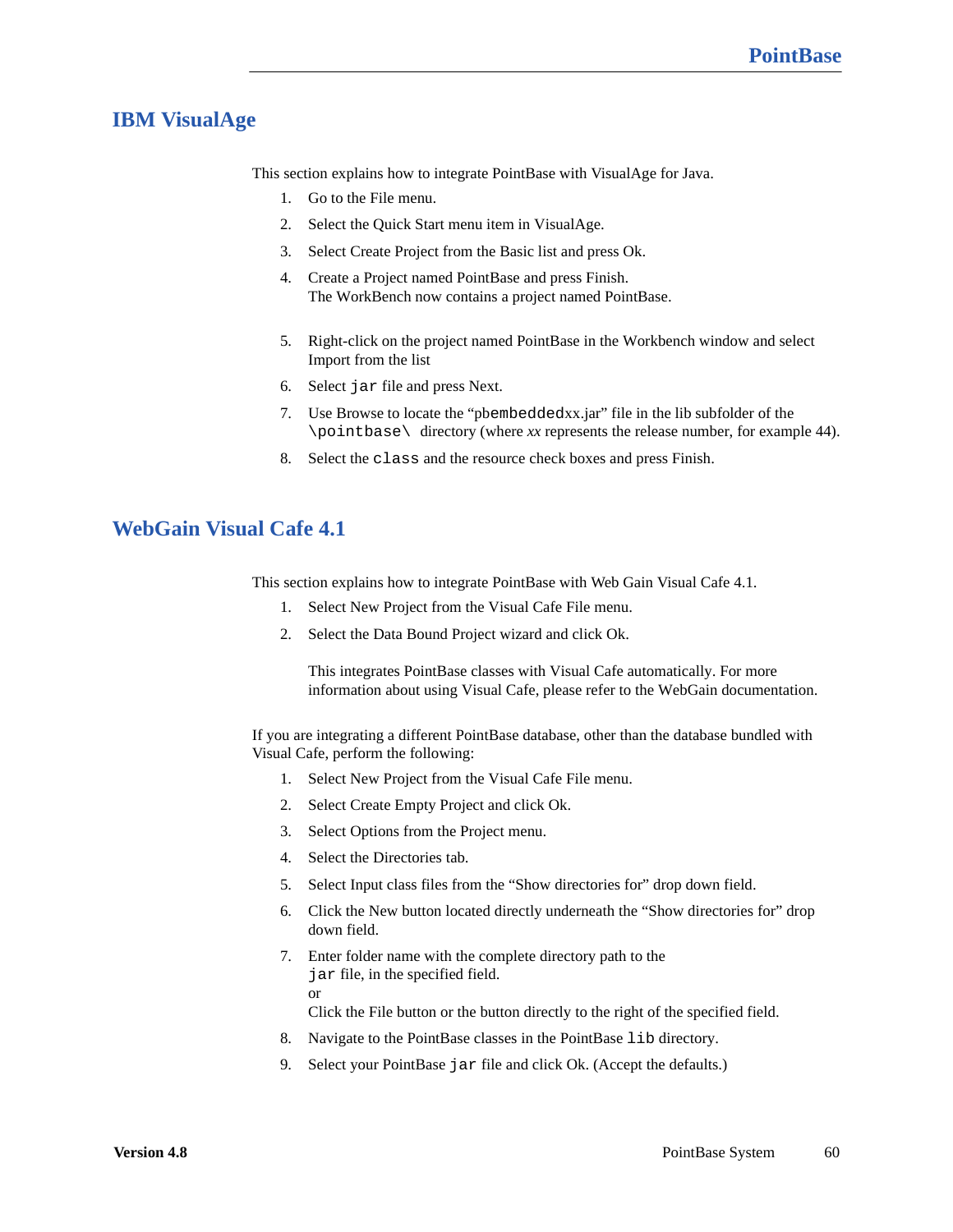# **Appendix A: System Tables**

This chapter describes the PointBase system tables. The PointBase RDBMS stores information about data structures in system tables. You cannot modify these system tables, because they are automatically updated as a result of SQL operations by the database system.

However, these system tables can be queried using standard SQL SELECT statements. For example, to view the components of table SYSTABLES, type the following:

#### select tablename from systables;

The following is a list of the PointBase system tables:

- ["SYSDATABASES" on page 62](#page-61-1)
- ["SYSTABLES" on page 62](#page-61-0)
- ["SYSVIEWS" on page 63](#page-62-0)
- ["SYSVIEWTABLES" on page 63](#page-62-1)
- ["SYSCOLUMNS" on page 64](#page-63-0)
- ["SYSINDEXES" on page 64](#page-63-1)
- ["SYSINDEXKEYS" on page 65](#page-64-0)
- ["SYSPAGESIZEMAP" on page 65](#page-64-1)
- ["SYSSCHEMATA" on page 66](#page-65-0)
- ["SYSUSERS" on page 66](#page-65-1)
- ["SYSROLES" on page 66](#page-65-2)
- ["SYSSQLDATATYPES" on page 67](#page-66-0)
- ["SYSTABLECONSTRAINTS" on page 67](#page-66-1)
- ["SYSKEYCONSTRAINTCOLUMNS" on page 67](#page-66-2)
- ["SYSREFERENTIALCONSTRAINTS" on page 68](#page-67-0)
- ["SYSCHECKCONSTRAINTS" on page 68](#page-67-1)
- ["SYSTRIGGERS" on page 69](#page-68-0)
- ["SYSTRIGGERCOLUMNS" on page 70](#page-69-0)
- ["SYSROUTINES" on page 70](#page-69-1)
- ["SYSPARAMETERS" on page 71](#page-70-0)
- ["SYSTABLEPRIVILEGES" on page 71](#page-70-1)
- ["SYSCOLUMNPRIVILEGES" on page 72](#page-71-0)
- ["SYSROLEPRIVILEGES" on page 72](#page-71-2)
- ["SYSROUTINEPRIVILEGES" on page 72](#page-71-1)
- ["SYSTRIGGERROUTINEDEPEND" on page 73](#page-72-0)
- ["SYSCONSTRAINTROUTINEDEPEND" on page 73](#page-72-1)
- ["SYSSQLSTATEMENTS" on page 73](#page-72-2)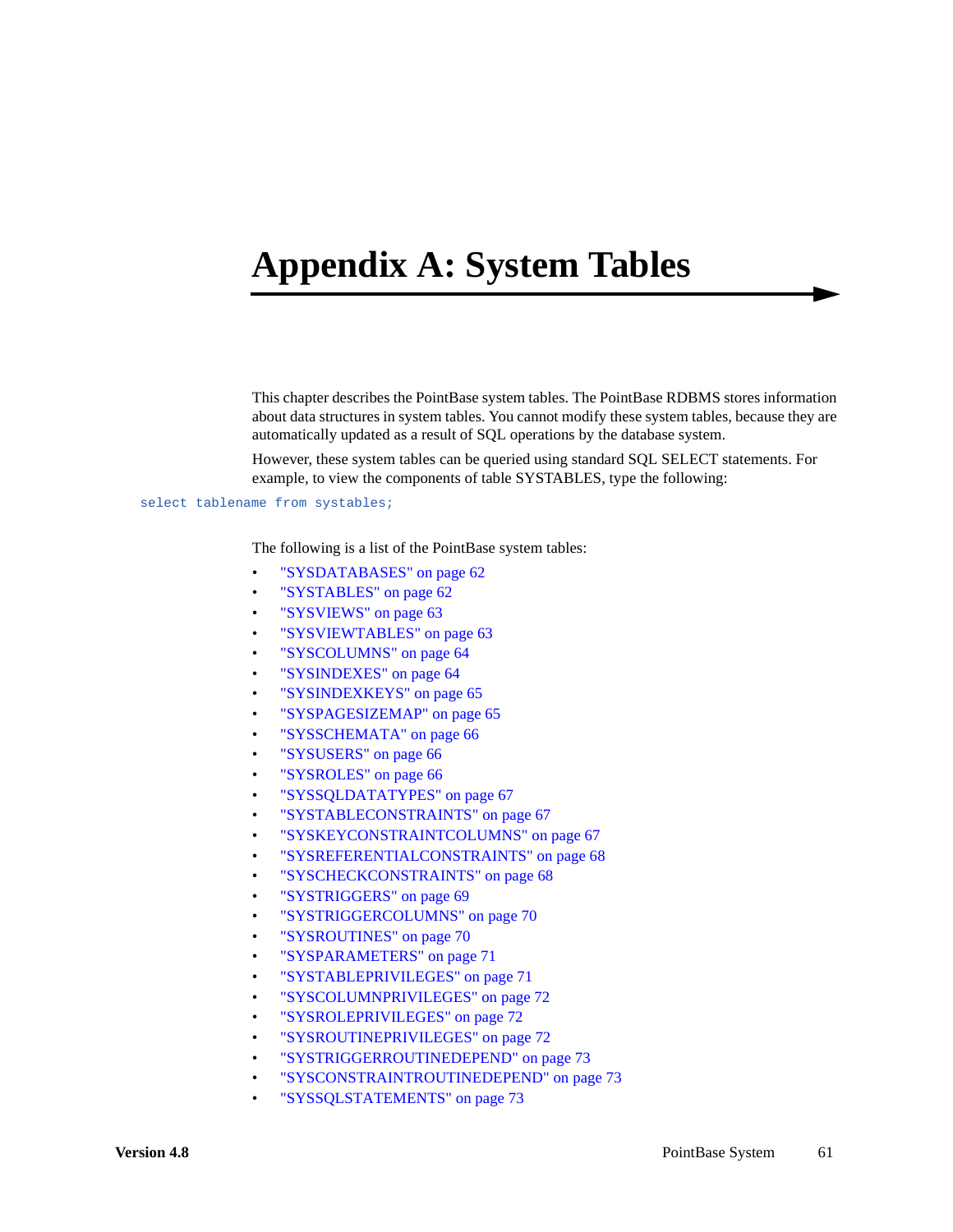## <span id="page-61-1"></span>*SYSDATABASES*

This table contains information about the PointBase database.

| <b>Column Name</b>  | Data Type                   | <b>Description</b>                     |  |
|---------------------|-----------------------------|----------------------------------------|--|
| <b>DatabaseName</b> | varchar $(128)$<br>not null | The name of the database               |  |
| DatabaseId          | integer not<br>null         | The database ID number                 |  |
| OwnerName           | varchar $(128)$<br>not null | The username of the database owner     |  |
| Creation            | timestamp not<br>null       | The time that the database was created |  |
| Location            | varchar $(900)$<br>not null | The location of the database file      |  |

# <span id="page-61-0"></span>*SYSTABLES*

This table lists attributes of the tables in a PointBase database.

| <b>Column Name</b>       | Data Type    | <b>Description</b>                                                                                                                                                                                                                                                                |
|--------------------------|--------------|-----------------------------------------------------------------------------------------------------------------------------------------------------------------------------------------------------------------------------------------------------------------------------------|
| SchemaId                 | Integer      | System generated id of the schema                                                                                                                                                                                                                                                 |
| TableName                | Varchar(128) | The name of the table                                                                                                                                                                                                                                                             |
| TableId                  | Integer      | System generated id of the table                                                                                                                                                                                                                                                  |
| TableType                | Integer      | 1: Base 2: System                                                                                                                                                                                                                                                                 |
| <b>TableCreation</b>     | Timestamp    | Creation time of the table                                                                                                                                                                                                                                                        |
| TableLastModified        | Timestamp    | Time of last table modification                                                                                                                                                                                                                                                   |
| <b>TableFirstPage</b>    | Integer      | First page to the table                                                                                                                                                                                                                                                           |
| PageSize                 | Integer      | The size of the table, in kilobytes. "O" in this<br>field indicates the table uses either the default<br>pagesize which is 4 KB or the pagesize<br>specified in the pointbase. ini file. The<br>maximum pagesize is 32 KB. All pagesizes<br>should be a multiple of 1 KB.         |
| LOBPageSize              | Integer      | The size of the LOB table, in kilobytes. "O" in<br>this field indicates the table uses either the<br>default pagesize which is 4 KB or the<br>pagesize specified in the pointbase.ini<br>file. There is no maximum lobpagesize. All<br>lobpagesizes should be a multiple of 1 KB. |
| <b>ReplicationStatus</b> | Boolean      | For internal use only                                                                                                                                                                                                                                                             |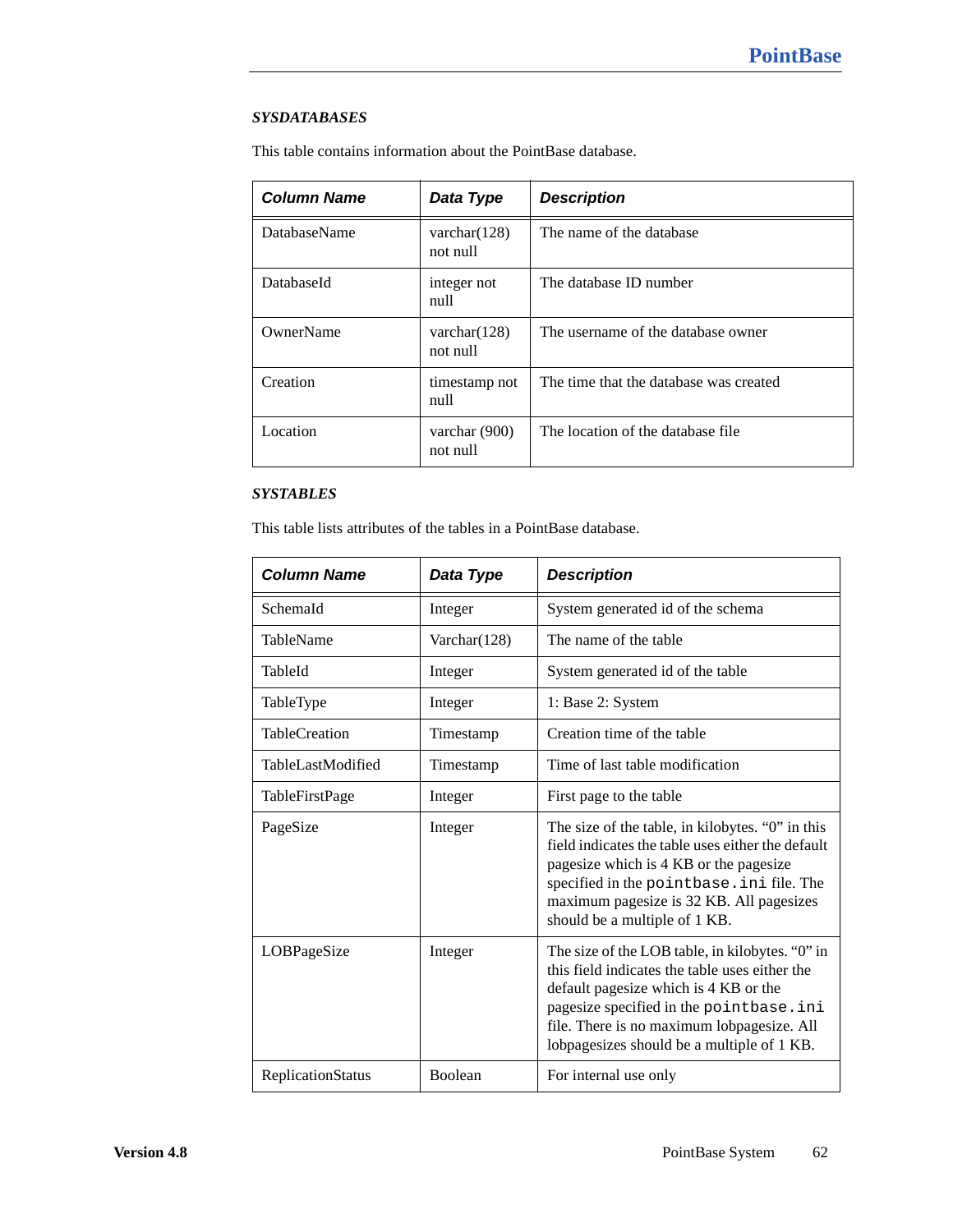| <b>Column Name</b> | Data Type | <b>Description</b>                                                                                                                                         |
|--------------------|-----------|------------------------------------------------------------------------------------------------------------------------------------------------------------|
| CommitBehavior     | Short     | 1: on commit delete rows<br>2: on commit preserve rows                                                                                                     |
| Country            | Char(2)   | The country code value contained in the<br>country and language code property. It<br>defaults to US ASCII. If no value is specified<br>the default is US.  |
| Language           | Char(2)   | The language code value contained in the<br>country and language code property. It<br>defaults to US ASCII. If no value is specified<br>the default is US. |
| TableOrgType       | Smallint  | 1: Entry Sequenced (default)<br>2: Key Sequenced                                                                                                           |

## <span id="page-62-0"></span>*SYSVIEWS*

This table stores the definitions of each view.

| <b>Column Name</b> | Data Type        | <b>Description</b>                                                                                                                        |
|--------------------|------------------|-------------------------------------------------------------------------------------------------------------------------------------------|
| SchemaId           | Integer          | System generated ID of the schema                                                                                                         |
| ViewName           | Varchar $(128)$  | The name of the view                                                                                                                      |
| ViewId             | Integer          | System generated ID of the view                                                                                                           |
| IsUpdatable        | Boolean          | TRUE if view is updateable, FALSE otherwise                                                                                               |
| CheckOption        | Char(1)          | N: Not specified, C: Specified WITH<br>CASCADED CHECK OPTION, L: Specified<br>WITH LOCAL CHECK OPTION<br>Only applies to updateable views |
| ViewDefinition     | Varchar $(3958)$ | Stores the view text: the SELECT statement that<br>defines the view                                                                       |

# <span id="page-62-1"></span>*SYSVIEWTABLES*

This table lists the table id of all tables referenced in the view

| <b>Column Name</b> | Data Type | <b>Description</b>                       |
|--------------------|-----------|------------------------------------------|
| ViewSchemaId       | Integer   | System generated ID of the view's schema |
| ViewId             | Integer   | System generated ID of the view          |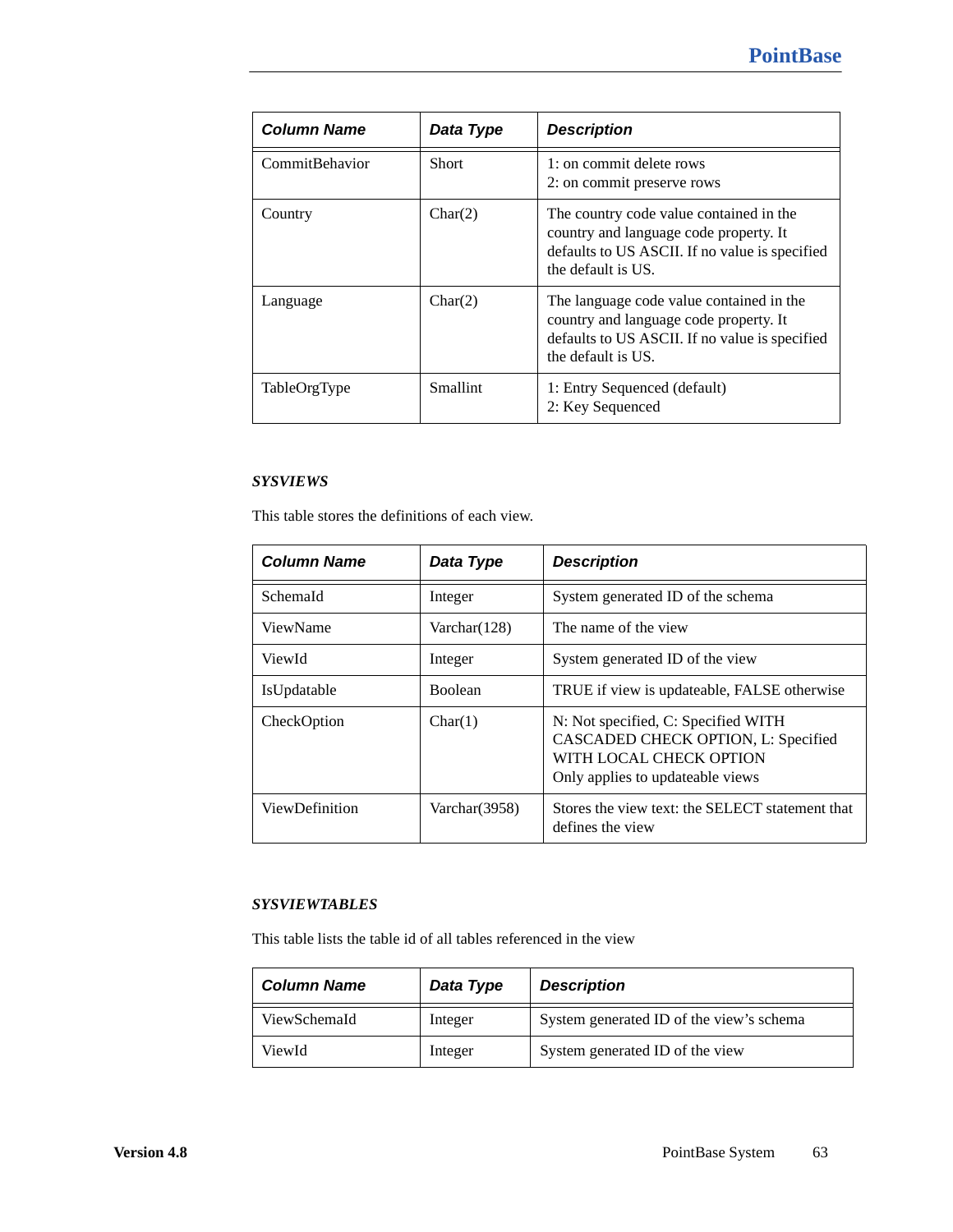| <b>Column Name</b>   | Data Type | <b>Description</b>                                      |
|----------------------|-----------|---------------------------------------------------------|
| TableSchemaId        | Integer   | System generated ID of the referenced table's<br>schema |
| TableId              | Integer   | System generated ID of the referenced table             |
| <b>TableColumnId</b> | Integer   | System generated ID of the referenced table's<br>column |

## <span id="page-63-0"></span>*SYSCOLUMNS*

This table stores the definitions of columns in a PointBase database.

| <b>Column Name</b> | Data Type      | <b>Description</b>                                                        |
|--------------------|----------------|---------------------------------------------------------------------------|
| TableId            | Integer        | System generated id of the table                                          |
| ColumnName         | Varchar(128)   | The name of the column                                                    |
| ColumnId           | Integer        | System generated id of the column                                         |
| OrdinalPosition    | Integer        | Position number of the column within the<br>table                         |
| ColumnType         | Integer        | SQL Data Type value                                                       |
| ColumnLength       | Integer        | Data Length/Precision (maximum)                                           |
| ColumnScale        | Integer        | Length of the scale                                                       |
| <b>IsNullable</b>  | <b>Boolean</b> | True: can accept SQL NULL values, False:<br>cannot accept SQL NULL values |
| ColumnDefault      | Varchar(900)   | Default value for the column                                              |

# <span id="page-63-1"></span>*SYSINDEXES*

This table describes attributes of indices.

| <b>Column Name</b>    | Data Type    | <b>Description</b>                                                            |  |  |
|-----------------------|--------------|-------------------------------------------------------------------------------|--|--|
| TableId               | Integer      | System generated Id of the table                                              |  |  |
| <b>IndexName</b>      | Varchar(128) | Name of the index                                                             |  |  |
| IndexId               | Integer      | System generated Id of the index                                              |  |  |
| IndexSchemaId         | Integer      | Represents the Schema ID of the Schema<br>with which the index is associated. |  |  |
| <b>IndexFirstPage</b> | Integer      | First page id of the index                                                    |  |  |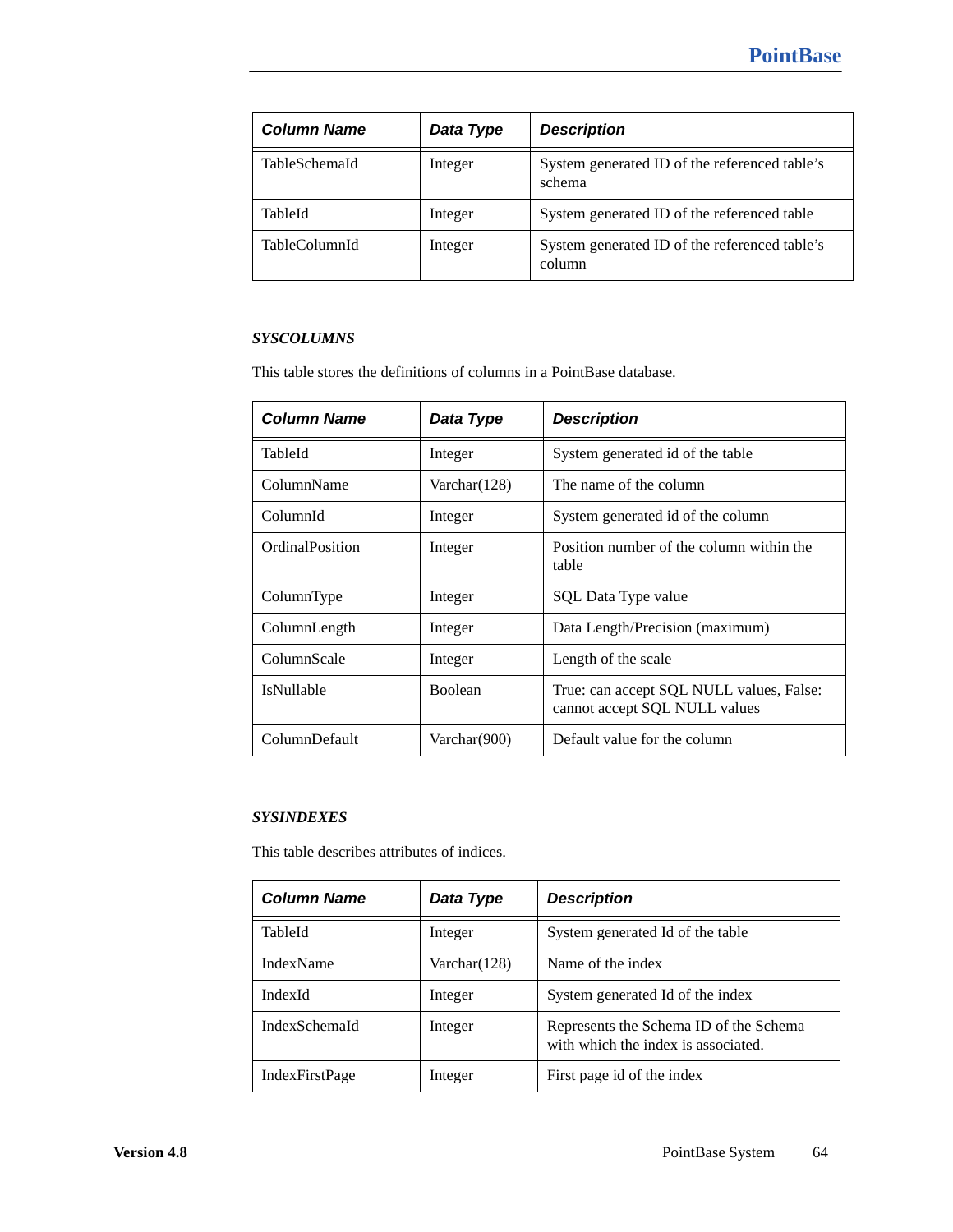| <b>Column Name</b>   | Data Type      | <b>Description</b>                                                                                                                                                                                                                                                                            |
|----------------------|----------------|-----------------------------------------------------------------------------------------------------------------------------------------------------------------------------------------------------------------------------------------------------------------------------------------------|
| IndexType            | Integer        | Index key uniqueness. 1: primary, 2: unique,<br>4: duplicate keys allowed                                                                                                                                                                                                                     |
| IndexOrgType         | Integer        | 1: B-tree 2: Clustered Btree                                                                                                                                                                                                                                                                  |
| IndexPageSize        | Integer        | The size of the table index, in kilobytes. "0"<br>in this field indicates the table uses either the<br>default pagesize which is 4 KB or the<br>pagesize specified in the point base.ini<br>file. The maximum indexpagesize is 32 KB.<br>All indexpage sizes should be a multiple of 1<br>KB. |
| IndexColList         | Varchar $(10)$ | For internal use only                                                                                                                                                                                                                                                                         |
| <b>IndexCreation</b> | Timestamp      | Creation time of the index                                                                                                                                                                                                                                                                    |

# <span id="page-64-0"></span>*SYSINDEXKEYS*

This table lists attributes of index keys.

| <b>Column Name</b> | Data Type      | <b>Description</b>                      |
|--------------------|----------------|-----------------------------------------|
| TableId            | Integer        | System generated id of the table        |
| IndexId            | Integer        | System generated id of the index        |
| ColumnId           | Integer        | System generated id of the column       |
| SortDirection      | <b>Boolean</b> | True: Ascending, False: Descending      |
| OrdinalPosition    | Integer        | Position of the column within the index |

## <span id="page-64-1"></span>*SYSPAGESIZEMAP*

This table stores the definitions of page sizes in a PointBase database.

| <b>Column Name</b> | Data Type | <b>Description</b>                |
|--------------------|-----------|-----------------------------------|
| PagesizeID         | Integer   | The ID number of the page size    |
| Pagesize           | Integer   | The size of the page in kilobytes |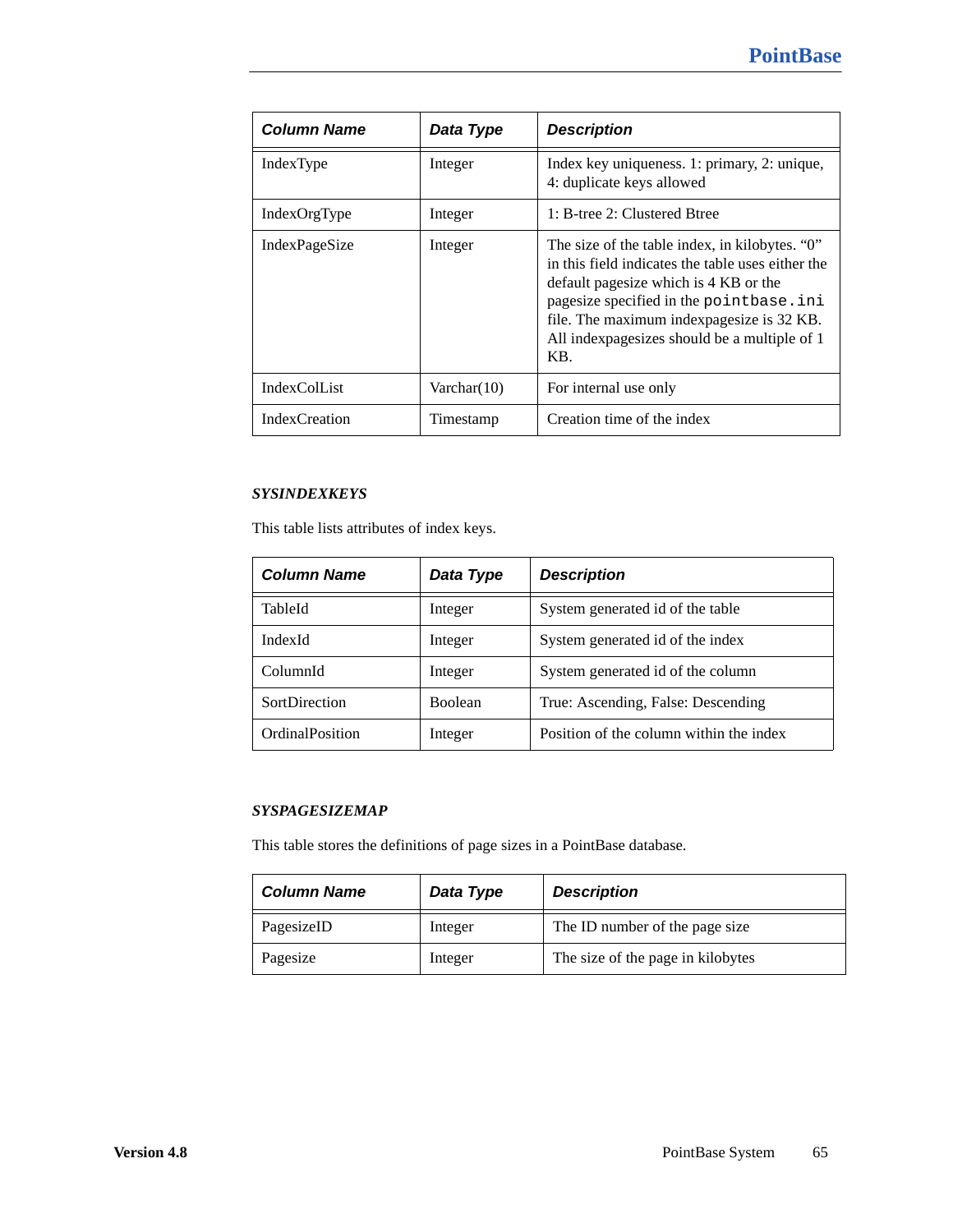## <span id="page-65-0"></span>*SYSSCHEMATA*

This table contains information on schemas in a catalog.

| <b>Column Name</b>    | Data Type    | <b>Description</b>                                                                                                                                         |
|-----------------------|--------------|------------------------------------------------------------------------------------------------------------------------------------------------------------|
| SchemaName            | Varchar(128) | The name of the schema                                                                                                                                     |
| SchemaOwnerId         | Integer      | System generated id of the owner                                                                                                                           |
| SchemaId              | Integer      | System generated id of the schema                                                                                                                          |
| <b>SchemaCreation</b> | Timestamp    | Schema creation time                                                                                                                                       |
| SQLPath               | Varchar(900) | The SQL path of the schema                                                                                                                                 |
| Country               | Char(2)      | The country code value contained in the<br>country and language code property. It<br>defaults to US ASCII. If no value is specified<br>the default is US.  |
| Language              | Char(2)      | The language code value contained in the<br>country and language code property. It<br>defaults to US ASCII. If no value is specified<br>the default is US. |

## <span id="page-65-1"></span>*SYSUSERS*

This table lists user information for a database.

| <b>Column Name</b> | Data Type       | <b>Description</b>                    |
|--------------------|-----------------|---------------------------------------|
| <b>UserName</b>    | Varchar $(128)$ | Name of the user/owner                |
| UserId             | Integer         | System generated id of the user/owner |
| Password           | Varchar $(128)$ | Password for the user/owner           |
| Creation           | Timestamp       | Time of creation of the user/owner    |
| DefaultPath        | Varchar(900)    | Default schema path of the user/owner |
| Default RoleName   | Varchar $(128)$ | The user's default role name          |

## <span id="page-65-2"></span>*SYSROLES*

This table lists roles information for the database.

| <b>Column Name</b> | Data Type       | <b>Description</b>              |
|--------------------|-----------------|---------------------------------|
| RoleName           | Varchar $(128)$ | Name of the role                |
| RoleId             | Integer         | System generated id of the role |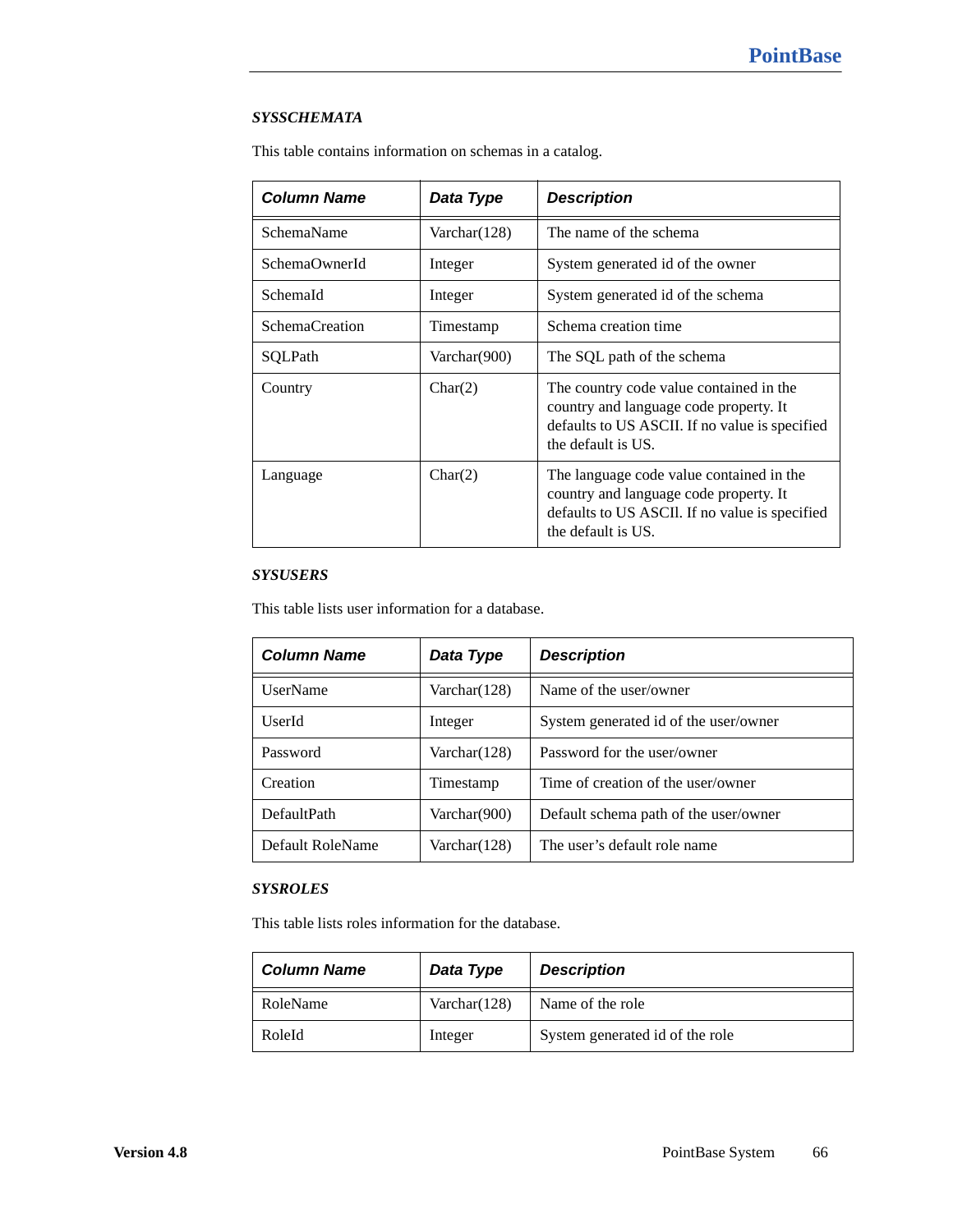## <span id="page-66-0"></span>*SYSSQLDATATYPES*

This table contains attributes of the data types listed in a schema.

| <b>Column Name</b> | Data Type       | <b>Description</b>                           |
|--------------------|-----------------|----------------------------------------------|
| SchemaId           | Integer         | System generated id of the schema            |
| SQLType            | Integer         | SQL standard value of the data type          |
| Name               | Varchar $(30)$  | SQL standard name of the data type           |
| Length             | Integer         | Maximum length or precision of the data type |
| Scale              | <b>Smallint</b> | Scale value of the data type                 |
| Creation           | Timestamp       | Time of creation of the data type            |

## <span id="page-66-1"></span>*SYSTABLECONSTRAINTS*

This table lists the various types of constraints within a schema.

| <b>Column Name</b>  | Data Type       | <b>Description</b>                                                                         |
|---------------------|-----------------|--------------------------------------------------------------------------------------------|
| SchemaId            | Integer         | System generated id of the schema                                                          |
| TableId             | Integer         | System generated id of the table                                                           |
| ConstraintName      | Varchar $(128)$ | Name of the constraint. The name is either<br>specified by the user/owner or by the system |
| ConstraintId        | Integer         | System generated id of the constraint                                                      |
| Type                | Character(1)    | Type of constraint: C: Check, F: Foreign Key, P:<br>Primary Key                            |
| <b>IsDeferrable</b> | <b>Boolean</b>  | T: Deferrable, F: Immediate. Only Immediate is<br>allowed                                  |
| IsInitiallyDeferred | <b>Boolean</b>  | F: Immediate only                                                                          |
| ColumnCount         | Smallint        | Number of columns in the constraint                                                        |
| Creation            | Timestamp       | Time of creation of the constraint                                                         |

## <span id="page-66-2"></span>*SYSKEYCONSTRAINTCOLUMNS*

This table lists attributes of a constraint within a schema.

| <b>Column Name</b> | Data Type | <b>Description</b>                                     |
|--------------------|-----------|--------------------------------------------------------|
| ConstraintSchemaId | Integer   | System generated id of the schema of the<br>constraint |
| ConstraintTableId  | Integer   | System generated id of the table of the constraint     |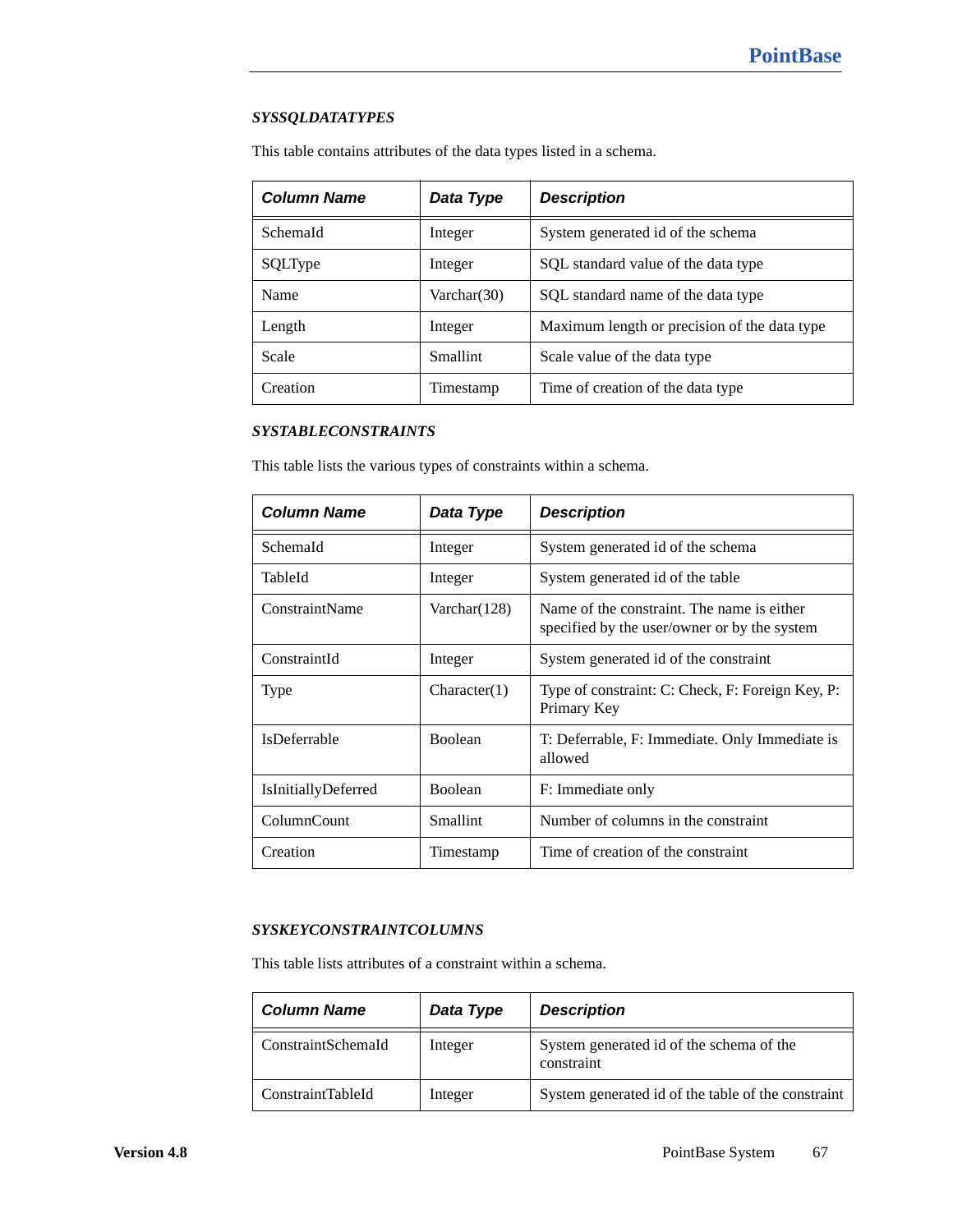| <b>Column Name</b> | Data Type       | <b>Description</b>                    |
|--------------------|-----------------|---------------------------------------|
| ConstraintId       | Integer         | System generated id of the constraint |
| ColumnId           | Integer         | System generated id of the column     |
| OrdinalPosition    | <b>Smallint</b> | Position of the column                |

# <span id="page-67-0"></span>*SYSREFERENTIALCONSTRAINTS*

This table lists relationship attributes for a referenced table.

| <b>Column Name</b>       | Data Type      | <b>Description</b>                                                                       |
|--------------------------|----------------|------------------------------------------------------------------------------------------|
| ConstraintSchemaId       | Integer        | System generated id of the schema                                                        |
| ConstraintTableId        | Integer        | System generated id of the table                                                         |
| ConstraintId             | Integer        | System generated id of the constraint                                                    |
| ConstraintIndexId        | Integer        | System generated id of the index                                                         |
| ReferenceSchemaId        | Integer        | System generated id of the schema where the<br>referenced table exists                   |
| ReferenceTableId         | Integer        | System generated id of the table where the<br>referenced table exists                    |
| ReferenceConstraintId    | Integer        | System generated id of the primary key of the<br>table where the referenced table exists |
| ReferenceColumnCoun<br>t | Smallint       | Number of columns in the primary key                                                     |
| MatchOption              | <b>Boolean</b> | T: Full, F: Partial                                                                      |
| UpdateRule               | Smallint       | 1: No Action, 2: Cascade, 3:Set Null, 4: Set<br>Default, 5:Restrict                      |
| DeleteRule               | Smallint       | 1: No Action, 2: Cascade, 3:Set Null, 4: Set<br>Default, 5: Restrict                     |

## <span id="page-67-1"></span>*SYSCHECKCONSTRAINTS*

This table lists attributes of a constraint that restricts the contents of a specific system table.

| <b>Column Name</b> | Data Type    | <b>Description</b>                    |
|--------------------|--------------|---------------------------------------|
| SchemaId           | Integer      | System generated id of the schema     |
| TableId            | Integer      | System generated id of the table      |
| ConstraintId       | Integer      | System generated id of the constraint |
| CheckClause        | Varchar(900) | Text of the check constraint          |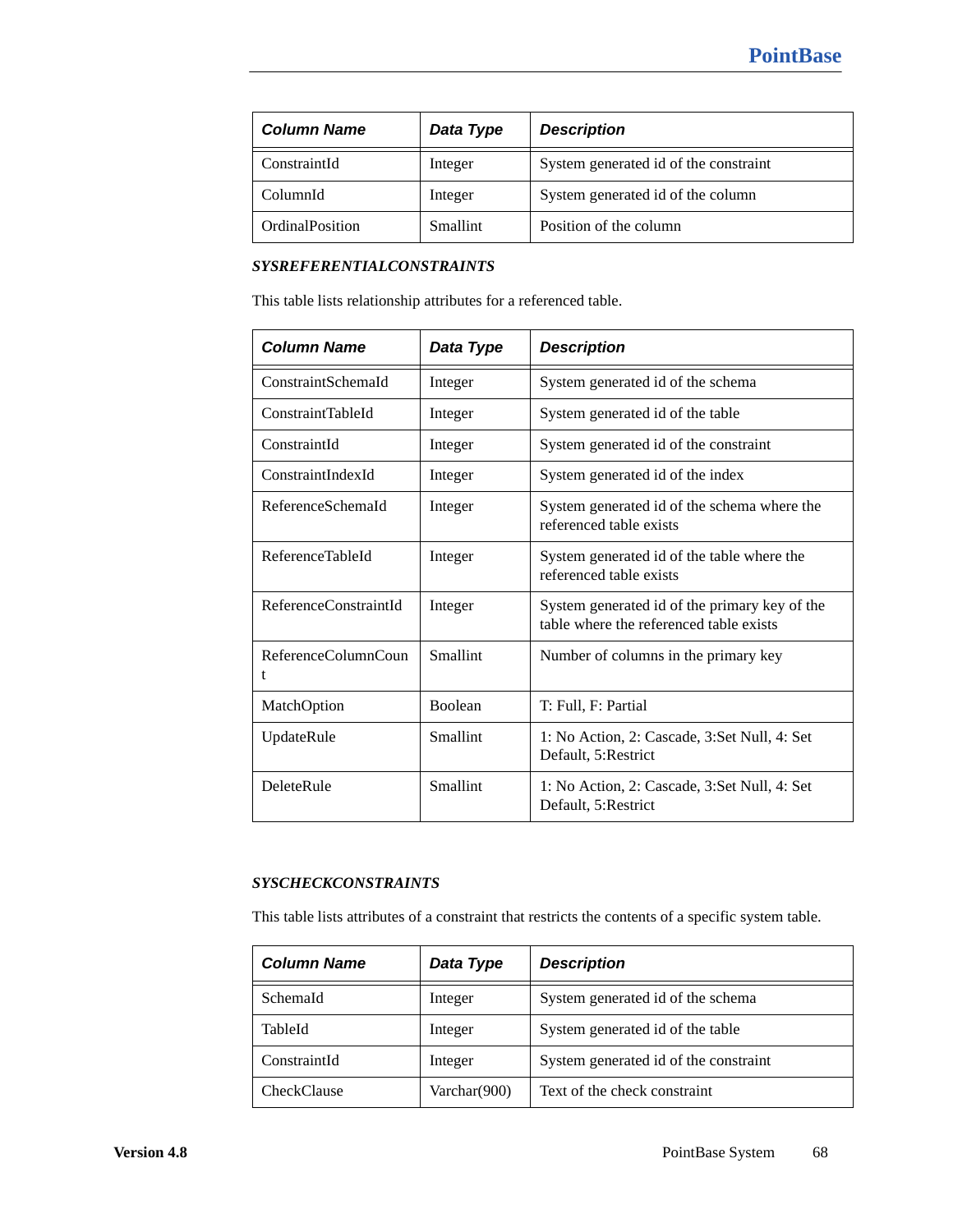# <span id="page-68-0"></span>*SYSTRIGGERS*

This table lists triggers for a specific schema.

| <b>Column Name</b>   | Data Type      | <b>Description</b>                                                                     |
|----------------------|----------------|----------------------------------------------------------------------------------------|
| TableId              | Integer        | System generated id of the table referenced by<br>the trigger                          |
| Seqno                | Integer        | Trigger sequence number in the table                                                   |
| TriggerId            | Integer        | System generated id of the trigger                                                     |
| TableSchemaId        | Integer        | System generated id of the schema that contains<br>the table referenced by the trigger |
| TriggerSchemaId      | Integer        | System generated id of the schema that contains<br>the trigger                         |
| TriggerName          | <b>String</b>  | Name of the trigger                                                                    |
| Event                | String         | D: Delete, I: Insert, or U: Update                                                     |
| Time                 | String         | A: After or B: Before                                                                  |
| Granularity          | String         | R: Row or S: Statement                                                                 |
| IsColumnListImplicit | <b>Boolean</b> | T: column list is implicit, F: a column list was<br>specified                          |
| IsAtomic             | <b>Boolean</b> | T: true, the body of the trigger is atomic                                             |
| <b>OldRowValue</b>   | String         | Old row correlation value                                                              |
| <b>NewRowValue</b>   | String         | New row correlation value                                                              |
| OldTableValue        | String         | Old table correlation value                                                            |
| NewTableValue        | String         | New table correlation value                                                            |
| Creation             | Timestamp      | Time of creation of the trigger                                                        |
| SearchCondition      | String         | Search Condition text of the trigger                                                   |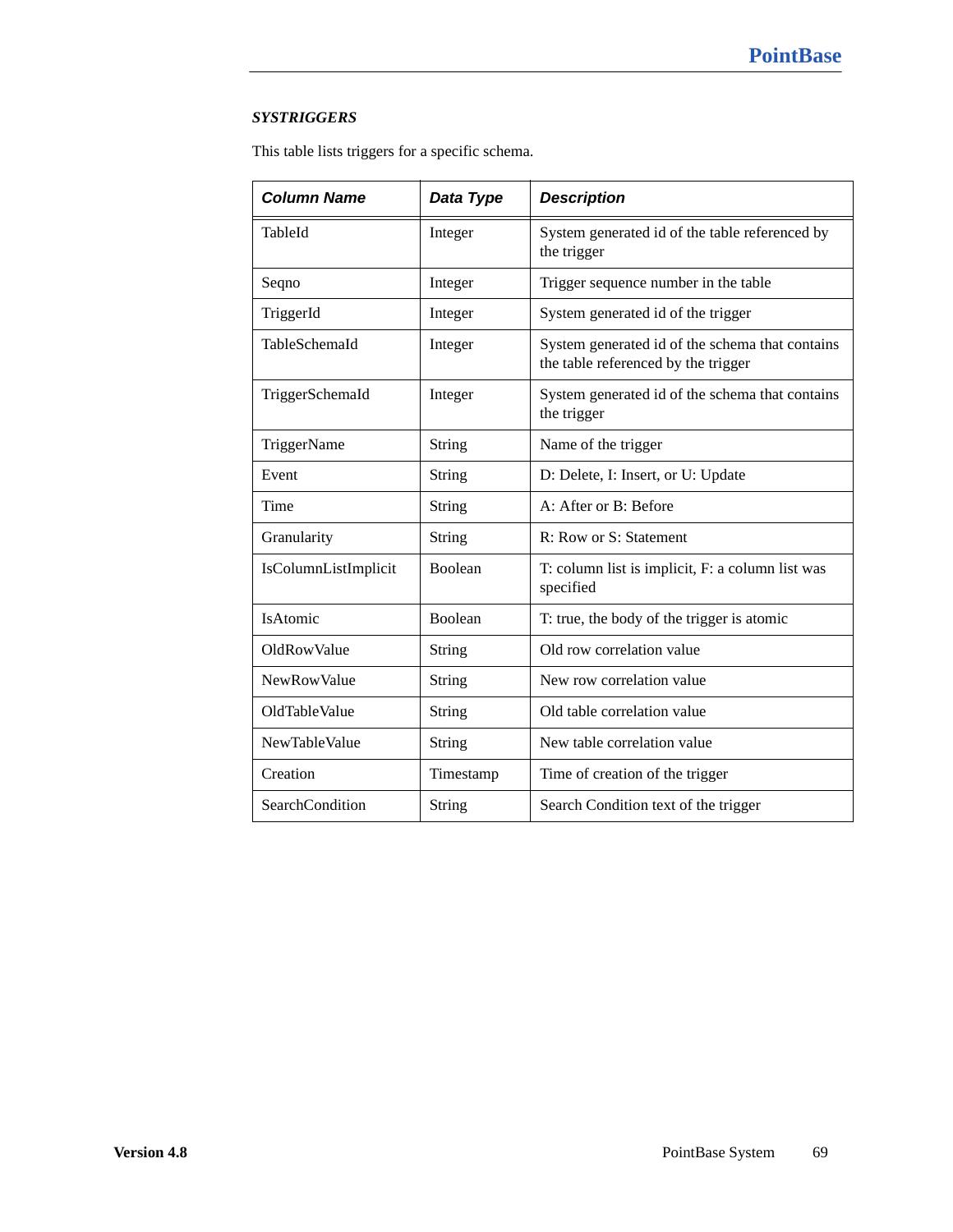## <span id="page-69-0"></span>*SYSTRIGGERCOLUMNS*

This table lists attributes of a trigger within a schema.

| <b>Column Name</b> | Data Type | <b>Description</b>                                                            |
|--------------------|-----------|-------------------------------------------------------------------------------|
| TableId            | Integer   | System generated id of the table of the trigger                               |
| TriggerId          | Integer   | System generated id of the trigger                                            |
| ColumnId           | Integer   | System generated id of the column of the table<br>that the trigger references |

## <span id="page-69-1"></span>*SYSROUTINES*

This table lists routines and their components.

| <b>Column Name</b> | Data Type       | <b>Description</b>                                                      |
|--------------------|-----------------|-------------------------------------------------------------------------|
| SchemaId           | Integer         | System generated id of the schema that contains<br>the routine          |
| <b>RoutineName</b> | Varchar $(128)$ | Name of the routine.                                                    |
| RoutineId          | Integer         | System generated id of the routine                                      |
| RoutineType        | Integer         | Type of routine. 86: Function, 150: Procedure                           |
| Language           | Integer         | 237: SQL, 246: Java                                                     |
| SpecificSchemaId   | Integer         | System generated id of the schema that contains<br>the routine          |
| SpecificName       | Varchar(128)    | Specific name used to reference the routine                             |
| IsDeterministic    | Boolean         | T: True, F: False                                                       |
| <b>DataAccess</b>  | Integer         | 125: No SQL, 238: Contains SQL, 239: Reads<br>SQL, 240: Modifies SQL    |
| ExternalSchemaId   | Integer         | System generated id of the schema that contains<br>the external routine |
| ExternalName       | Varchar $(128)$ | Name of the Java class that contains the external<br>routine            |
| ParameterStyle     | Integer         | 237: SQL                                                                |
| ReturnType         | Integer         | SQL data type value of the value being returned                         |
| Creation           | Timestamp       | Time of creation of the routine                                         |
| Reentrant          | Boolean         | T: True F: False                                                        |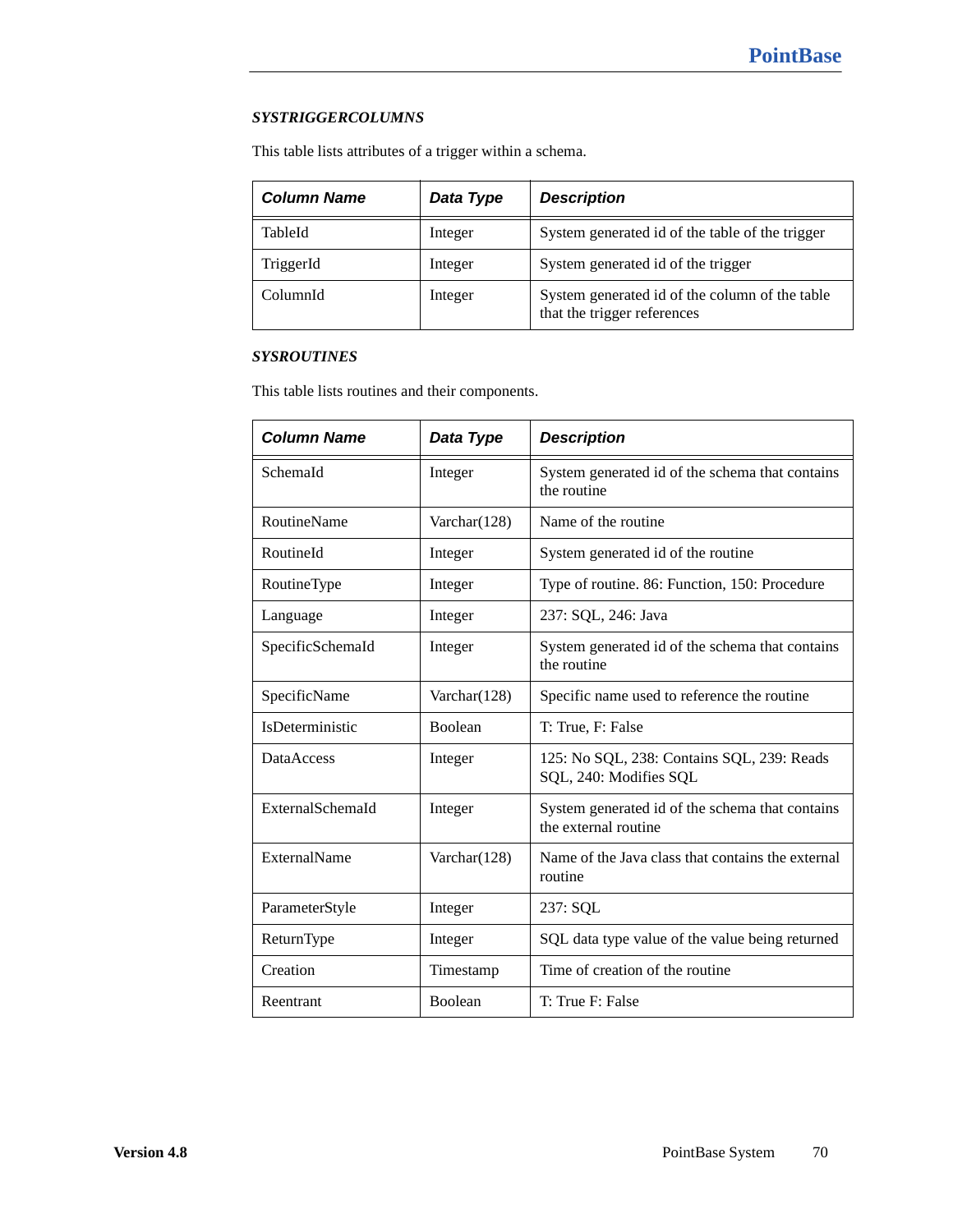## <span id="page-70-0"></span>*SYSPARAMETERS*

This table lists various parameters that affect a routine.

| <b>Column Name</b> | Data Type       | <b>Description</b>                                                                                                                                                                           |
|--------------------|-----------------|----------------------------------------------------------------------------------------------------------------------------------------------------------------------------------------------|
| SchemaId           | Integer         | System generated id of the schema                                                                                                                                                            |
| RoutineId          | Integer         | System generated id of the routine that contains<br>the parameter                                                                                                                            |
| ParameterName      | Varchar $(128)$ | Name of the parameter                                                                                                                                                                        |
| ParameterType      | Integer         | PARSE_TYPE: PARAMETER: 232 (Input,<br>Output, Input/Output parameter)<br>PARSE_TYPE: PARAMETER: 234 (Return<br>value)<br>PARSE_TYPE: PARAMETER: 26 (Original<br>return value before casting) |
| OrdinalPosition    | Integer         | Position of the parameter in the list of<br>parameters of the routine                                                                                                                        |
| ParameterMode      | Integer         | $1:$ In, $2:$ Out, $3:$ InOut                                                                                                                                                                |
| ParameterCode      | Integer         | SQL data type value of the parameter                                                                                                                                                         |
| ParameterLength    | Integer         | Length or precision of the parameter                                                                                                                                                         |
| ParameterScale     | Integer         | Scale of the parameter                                                                                                                                                                       |

# <span id="page-70-1"></span>*SYSTABLEPRIVILEGES*

This table lists ownership privileges on a table.

| <b>Column Name</b> | Data Type      | <b>Description</b>                                                              |
|--------------------|----------------|---------------------------------------------------------------------------------|
| SchemaId           | Integer        | System generated id of the schema                                               |
| TableId            | Integer        | System generated id of the table                                                |
| PrivilegeType      | Character(1)   | S: select, U: update, I: insert, D: delete, T:<br>trigger, R: Reference, A: All |
| GranteeId          | Integer        | System generated id of the grantee                                              |
| GrantorId          | Integer        | System generated id of the grantor                                              |
| IsGrantable        | <b>Boolean</b> | T: can grant privilege to others, F: cannot grant<br>privilege to others        |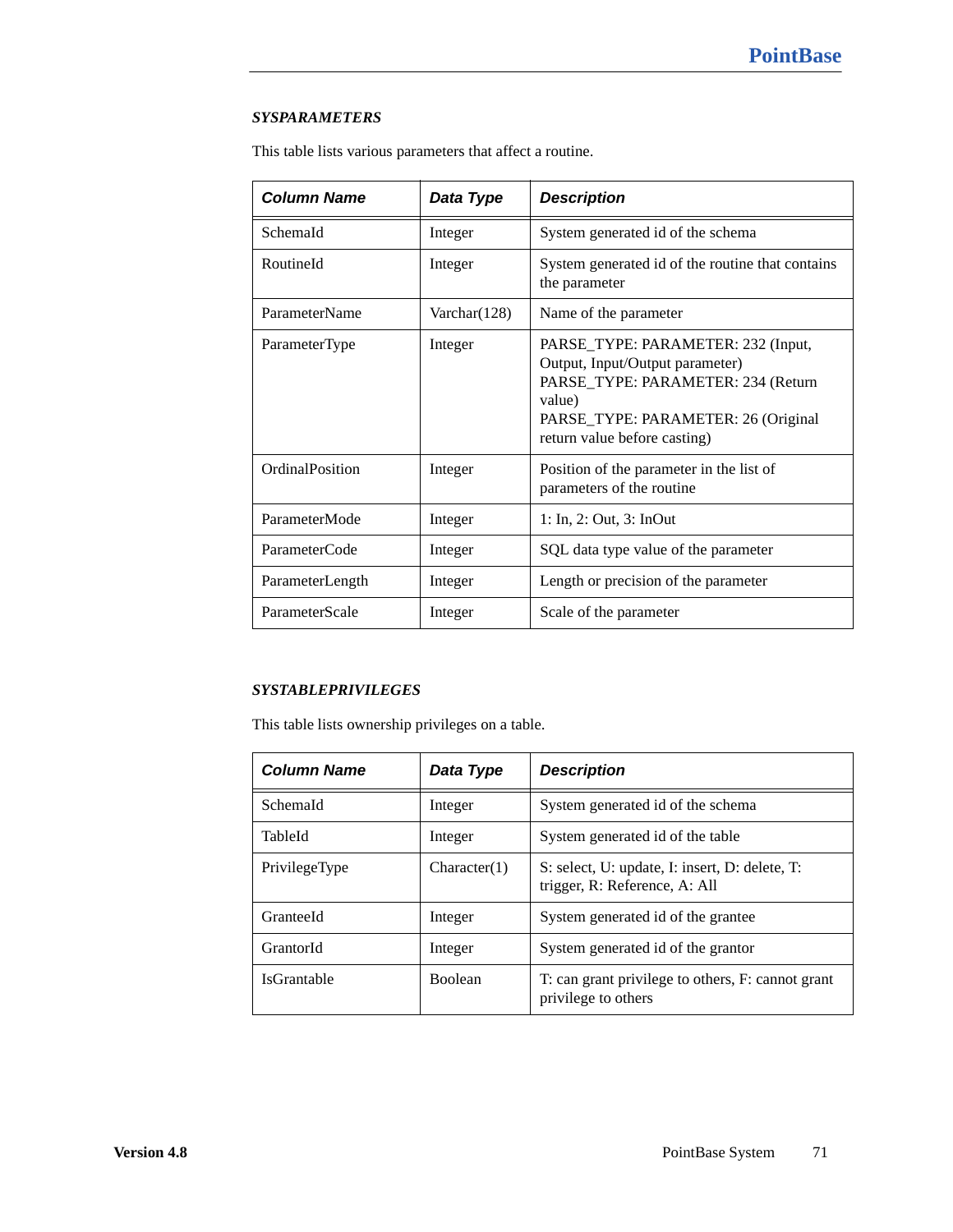## <span id="page-71-0"></span>*SYSCOLUMNPRIVILEGES*

This table lists attributes of an individual column for a table.

| <b>Column Name</b> | Data Type      | <b>Description</b>                                                       |
|--------------------|----------------|--------------------------------------------------------------------------|
| Schemald           | Integer        | System generated id of the schema                                        |
| TableId            | Integer        | System generated id of the table                                         |
| ColumnId           | Integer        | System generated id of the column                                        |
| PrivilegeType      | Character(1)   | S: select, U: update, I: insert, T: trigger, R:<br>reference             |
| GranteeId          | Integer        | System generated id of the grantee                                       |
| GrantorId          | Integer        | System generated id of the grantor                                       |
| <b>IsGrantable</b> | <b>Boolean</b> | T: can grant privilege to others, F: cannot grant<br>privilege to others |

# <span id="page-71-2"></span>*SYSROLEPRIVILEGES*

This table lists privileges for a specific role.

| <b>Column Name</b> | Data Type      | <b>Description</b>                                                       |
|--------------------|----------------|--------------------------------------------------------------------------|
| GranteeId          | Integer        | System generated id of the grantee                                       |
| RoleId             | Integer        | System generated id of the role                                          |
| GrantorId          | Integer        | System generated id of the grantor                                       |
| <b>IsGrantable</b> | <b>Boolean</b> | T: can grant privilege to others, F: cannot grant<br>privilege to others |

## <span id="page-71-1"></span>*SYSROUTINEPRIVILEGES*

This table lists privileges for a specific routine.

| <b>Column Name</b> | Data Type      | <b>Description</b>                                                       |
|--------------------|----------------|--------------------------------------------------------------------------|
| SchemaId           | Integer        | System generated id of the schema                                        |
| RoutineId          | Integer        | System generated id of the routine                                       |
| PrivilegeType      | Character(1)   | E: Execute                                                               |
| GranteeId          | Integer        | System generated id of the grantee                                       |
| GrantorId          | Integer        | System generated id of the grantor                                       |
| <b>IsGrantable</b> | <b>Boolean</b> | T: can grant privilege to others, F: cannot grant<br>privilege to others |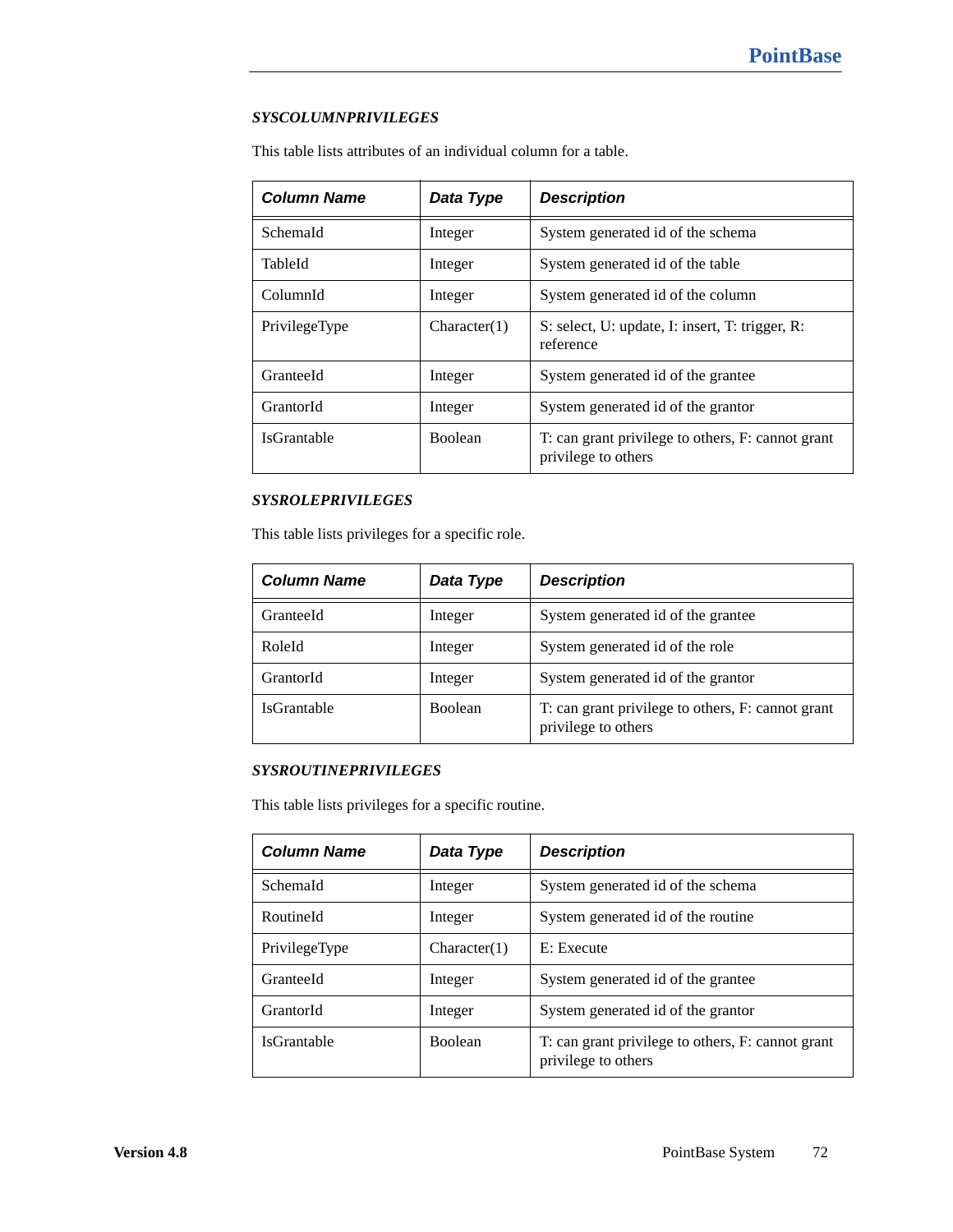### *SYSTRIGGERROUTINEDEPEND*

This table lists the dependencies on a particular routine(s) for a specific trigger.

| <b>Column Name</b> | Data Type | <b>Description</b> |
|--------------------|-----------|--------------------|
| RoutineId          | Integer   | Id of the routine  |
| TriggerId          | Integer   | Id of the trigger  |

### *SYSCONSTRAINTROUTINEDEPEND*

This table lists the dependencies on a particular routine(s) for a specific constraint.

| <b>Column Name</b> | Data Type | <b>Description</b>                 |
|--------------------|-----------|------------------------------------|
| ConstraintSchemaId | Integer   | Id of the schema of the constraint |
| ConstraintId       | Integer   | Id of the constraint               |
| RoutineSchemaId    | Integer   | Id of the schema of the routine    |
| RoutineId          | Integer   | Id of the routine                  |

#### *SYSSQLSTATEMENTS*

This table lists the type of SQL statements that can be used.

| <b>Column Name</b>   | Data Type     | <b>Description</b>                            |
|----------------------|---------------|-----------------------------------------------|
| TRID                 | Integer       | System generated id of the routine or trigger |
| Segno                | Integer       | Sequence number of the statement              |
| <b>StatementType</b> | Byte          | 1: Call, 2: Routine invocation, 3: Return     |
| Type                 | String        | F: Function, P: Procedure, or T: Trigger      |
| SOLText              | <b>String</b> | Text of the SQL statement                     |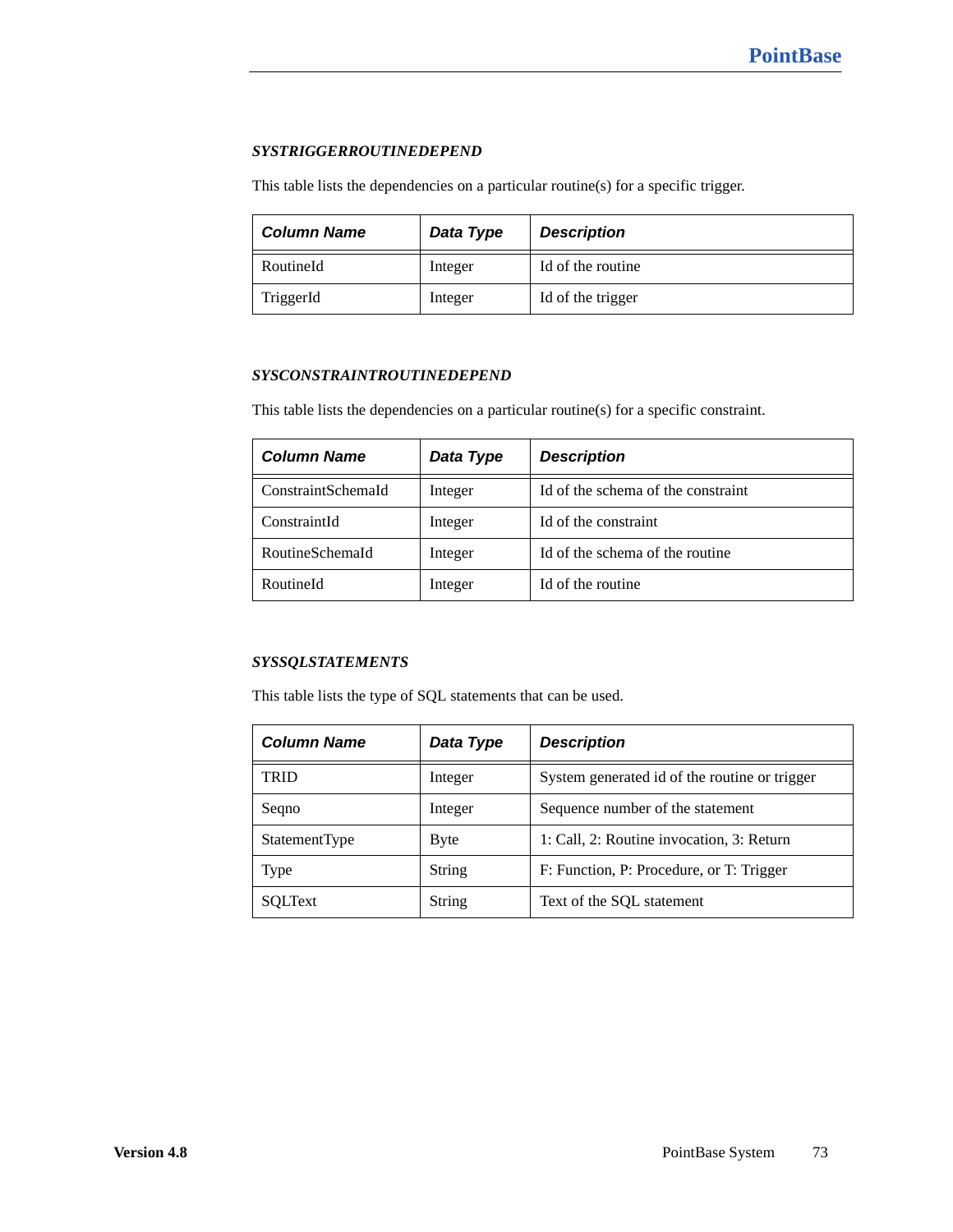# **Appendix B: Error Messages**

The following table describes PointBase error messages.

| <b>PointBase</b><br>message code | SQL<br>state<br>value | PointBase message                                                       |
|----------------------------------|-----------------------|-------------------------------------------------------------------------|
| $\Omega$                         | 00000                 | Successful completion                                                   |
| 1                                | 02000                 | No data found.                                                          |
| 1001                             | 0100A                 | Warning -- query expression $\{0\}$ too long for information<br>schema. |
| 1002                             | 0100B                 | Warning -- default value $\{0\}$ too long for information<br>schema.    |
| 1003                             | 0100C                 | Warning -- dynamic result sets returned.                                |
| 1004                             | 0100D                 | Warning -- additional result sets returned.                             |
| 1005                             | 0100E                 | Warning -- attempted to return too many result sets.                    |
| 1006                             | 01001                 | Warning -- cursor conflict operation. $\{0\}$ .                         |
| 1007                             | 01002                 | Warning -- disconnect error. {0}.                                       |
| 1008                             | 01003                 | Null value eliminated in set function.                                  |
| 1009                             | 01004                 | String data, right truncation.                                          |
| 1010                             | 01006                 | Privilege not revoked. {0}.                                             |
| 1011                             | 01007                 | Privilege not granted. $\{0\}$ .                                        |
| 1012                             | 01008                 | Implicit zero-bit padding.                                              |
| 1013                             | 01009                 | Warning -- search condition $\{0\}$ too long for information<br>schema. |
| 1014                             | 01H00                 | External routine warning. {0}.                                          |

**NOTE:** In the message column, the numbers enclosed by braces represent parameter strings based on the context of the error.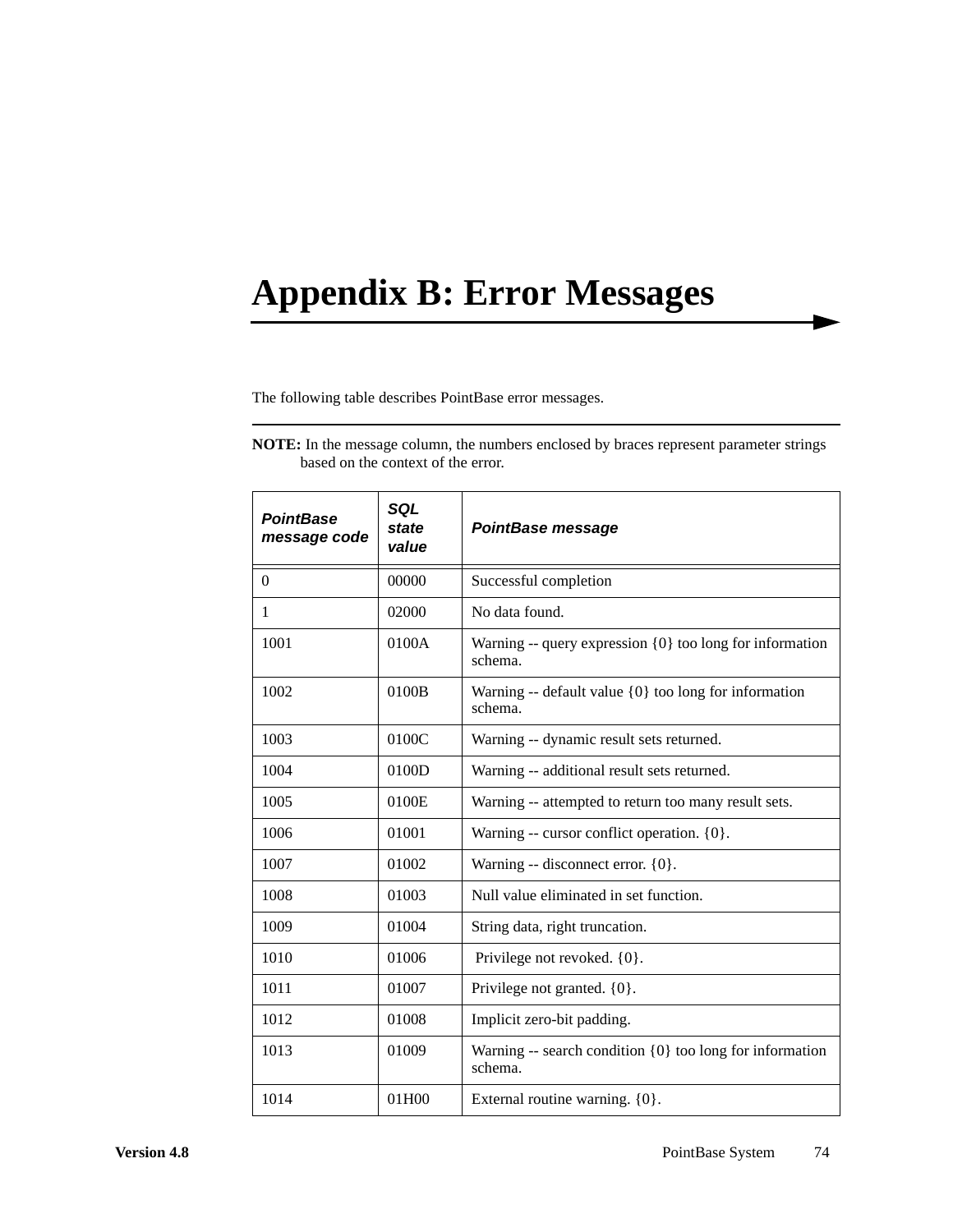| <b>PointBase</b><br>message code | SQL<br>state<br>value | <b>PointBase message</b>                                                                                                                                                                                                                                                                                                                                                                                                                                                                                                                              |
|----------------------------------|-----------------------|-------------------------------------------------------------------------------------------------------------------------------------------------------------------------------------------------------------------------------------------------------------------------------------------------------------------------------------------------------------------------------------------------------------------------------------------------------------------------------------------------------------------------------------------------------|
| 1015                             | 01H01                 | ORDER BY expression not found in SELECT list.                                                                                                                                                                                                                                                                                                                                                                                                                                                                                                         |
| 1016                             | 01H02                 | There has been a mismatch in the number of assignment<br>terms found during type checking.                                                                                                                                                                                                                                                                                                                                                                                                                                                            |
| 1017                             | 01H03                 | To take advantage of bug fixes related to Indexes--Unload<br>your tables. Create a new database and load them again.                                                                                                                                                                                                                                                                                                                                                                                                                                  |
| 2001                             | 08001                 | SQL-client unable to establish SQL-connection. {0}                                                                                                                                                                                                                                                                                                                                                                                                                                                                                                    |
| 2002                             | 08002                 | Connection name in use. $\{0\}$ .                                                                                                                                                                                                                                                                                                                                                                                                                                                                                                                     |
| 2003                             | 08003                 | Connection does not exist. $\{0\}$ .                                                                                                                                                                                                                                                                                                                                                                                                                                                                                                                  |
| 2004                             | 08004                 | SQL-server rejected establishment of SQL-connection.<br>${0}.$                                                                                                                                                                                                                                                                                                                                                                                                                                                                                        |
| 2005                             | 08006                 | Connection failure. {0}.                                                                                                                                                                                                                                                                                                                                                                                                                                                                                                                              |
| 2006                             | 08007                 | Transaction resolution unknown. {0}.                                                                                                                                                                                                                                                                                                                                                                                                                                                                                                                  |
| 2007                             | 2E000                 | Invalid connection name. {0}.                                                                                                                                                                                                                                                                                                                                                                                                                                                                                                                         |
| 2008                             | ZA000                 | Cannot find the JDBC driver " $\{0\}$ ". Driver needs to be<br>registered.                                                                                                                                                                                                                                                                                                                                                                                                                                                                            |
| 2009                             | ZA001                 | Error occurred while instantiating the JDBC driver "{0}"                                                                                                                                                                                                                                                                                                                                                                                                                                                                                              |
| 2010                             | ZA002                 | No valid connection handle exists. Please reestablish a<br>connection handle through JDBC.                                                                                                                                                                                                                                                                                                                                                                                                                                                            |
| 2011                             | ZA003                 | The JDBC feature $\{0\}$ is not supported.                                                                                                                                                                                                                                                                                                                                                                                                                                                                                                            |
| 2012                             | ZA004                 | A JDBC operation of {0} failed.                                                                                                                                                                                                                                                                                                                                                                                                                                                                                                                       |
| 2013                             | ZA005                 | Please note, the PointBase software you are currently<br>using was made available to you on a 30-day trial basis.<br>We appreciate your interest in evaluating our software for<br>use within your applications. The evaluation period for<br>this software has expired. To continue using this software<br>you will need to either purchase a full production copy<br>from our web site at http://www.pointbase.com/products/<br>purchase or contact PointBase sales within U.S. and<br>Canada at 1-877-238-8798. (Intl: 1-650-230-7200 touch<br>2). |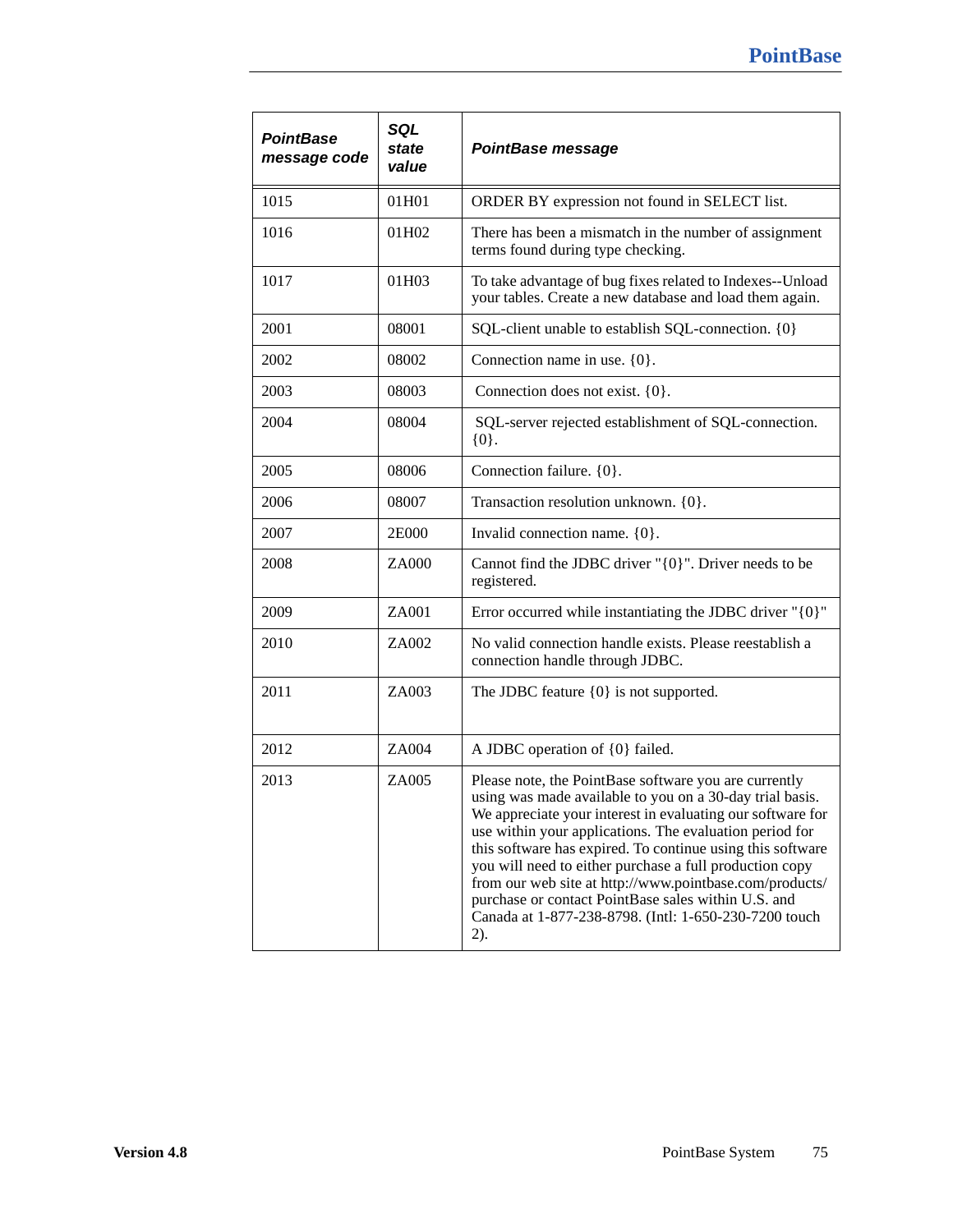| PointBase<br>message code | SQL<br>state<br>value | <b>PointBase message</b>                                                                                                                                                                                                                                                                                                                                                                                                                                                                                                                                               |
|---------------------------|-----------------------|------------------------------------------------------------------------------------------------------------------------------------------------------------------------------------------------------------------------------------------------------------------------------------------------------------------------------------------------------------------------------------------------------------------------------------------------------------------------------------------------------------------------------------------------------------------------|
| 2014                      | ZA006                 | Please note, the PointBase software you are currently<br>using was made available to you on a 30-day trial basis.<br>We appreciate your interest in evaluating our software for<br>use within your applications. The evaluation period for<br>this software will expire in $\{0\}$ days. To continue using<br>this software you will need to either purchase a full<br>production copy from our web site at http://<br>www.pointbase.com/products/purchase or contact<br>PointBase sales within U.S. and Canada at 1-877-238-<br>8798. (Intl: 1-650-230-7200 touch 2). |
| 2015                      | ZA007                 | The system has detected that another process on this<br>computer currently has the database open. If you are<br>certain this is a mistake, please wait a few minutes and try<br>again. If you are still unable to connect, you may delete the<br>lock file, which is located in the database home directory<br>with the same name as the database and the extension<br>$".$ lck".                                                                                                                                                                                      |
| 10001                     | 30000                 | Invalid SQL statement at position {0}.                                                                                                                                                                                                                                                                                                                                                                                                                                                                                                                                 |
| 10002                     | ZB001                 | Double quoted string not ended at position {0}.                                                                                                                                                                                                                                                                                                                                                                                                                                                                                                                        |
| 10003                     | ZB002                 | String not ended at position {0}.                                                                                                                                                                                                                                                                                                                                                                                                                                                                                                                                      |
| 10004                     | ZB003                 | An unexpected character was found at position {0}.                                                                                                                                                                                                                                                                                                                                                                                                                                                                                                                     |
| 10005                     | ZB004                 | An unexpected token was found at position {0}.                                                                                                                                                                                                                                                                                                                                                                                                                                                                                                                         |
| 10006                     | ZB005                 | Expected to find " $\{0\}$ " instead found " $\{1\}$ " at position<br>${2}.$                                                                                                                                                                                                                                                                                                                                                                                                                                                                                           |
| 10007                     | ZB006                 | Missing query expression at position {0}                                                                                                                                                                                                                                                                                                                                                                                                                                                                                                                               |
| 10008                     | ZB007                 | Only constant expressions allowed here at position {0}.                                                                                                                                                                                                                                                                                                                                                                                                                                                                                                                |
| 10009                     | ZB007                 | Missing relational operator at position {0}.                                                                                                                                                                                                                                                                                                                                                                                                                                                                                                                           |
| 10010                     | ZB009                 | Data type $\{0\}$ is not a valid SQL data type supported by<br>PointBase. Please use one of the allowable types.                                                                                                                                                                                                                                                                                                                                                                                                                                                       |
| 10011                     | ZB010                 | LOB size of $\{0\}\{1\}$ is larger than 4 gigabytes which is the<br>maximum length supported for LOB data types.                                                                                                                                                                                                                                                                                                                                                                                                                                                       |
| 10012                     | ZB011                 | {0} is not a valid DEFAULT clause value. Valid values are<br>NULL, constants, and datetime functions.                                                                                                                                                                                                                                                                                                                                                                                                                                                                  |
| 10013                     | ZB012                 | DEFAULT VALUE was found, but other expressions<br>exist. This is invalid syntax. See the Reference Manual.                                                                                                                                                                                                                                                                                                                                                                                                                                                             |
| 10014                     | ZB013                 | The format $\{0\}$ is not a valid BLOB format. The format<br>must be of the order: $X'$ < hexit > < hexit >  ' where < hexit ><br>is a digit $(0.9)$ or A, a, B, b, C, c, D, d, E, e, F, or f.                                                                                                                                                                                                                                                                                                                                                                         |
| 10015                     | ZB014                 | The LIKE operator is only allowed for Character data.                                                                                                                                                                                                                                                                                                                                                                                                                                                                                                                  |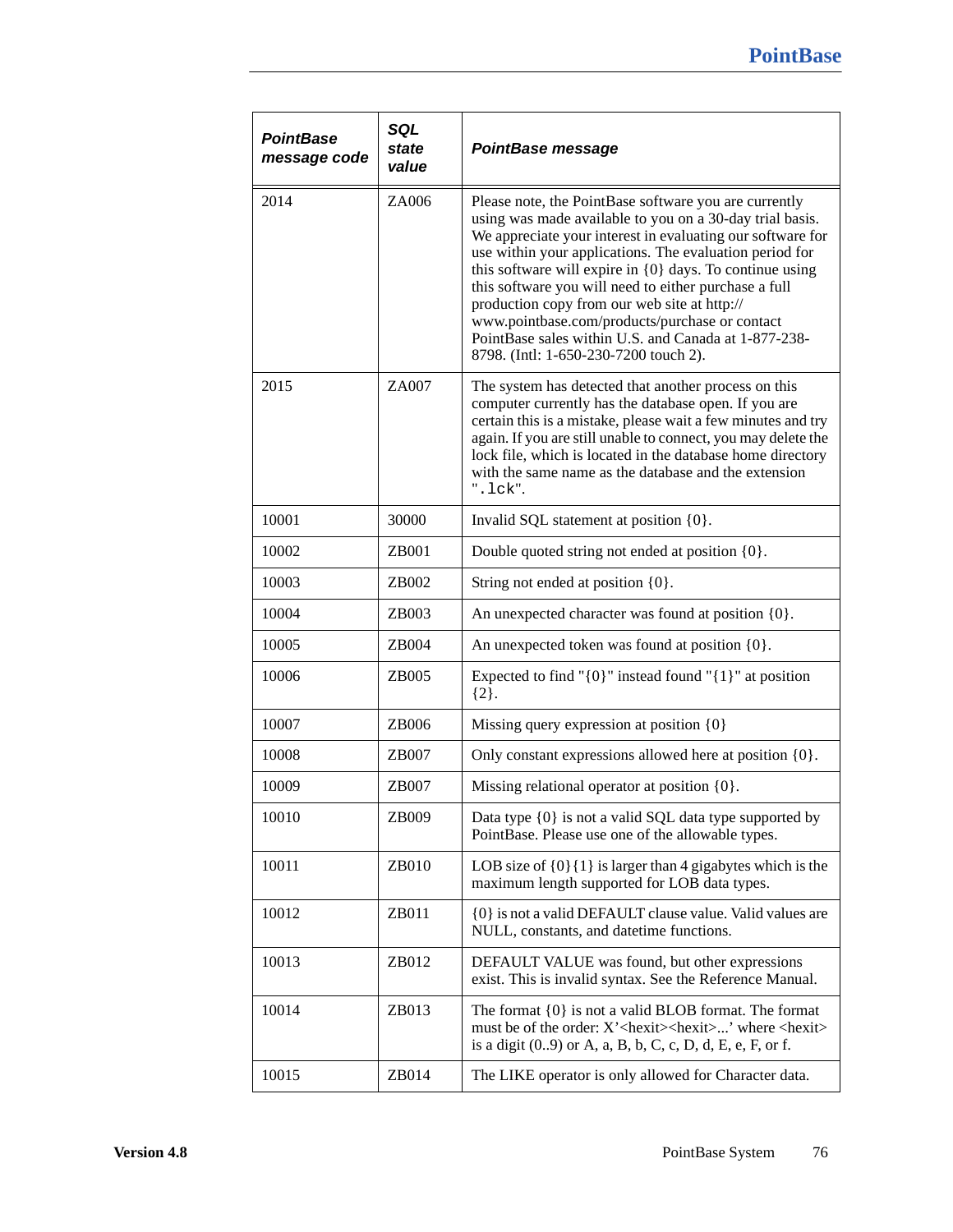| <b>PointBase</b><br>message code | SQL<br>state<br>value | <b>PointBase message</b>                                                                                                                                                          |
|----------------------------------|-----------------------|-----------------------------------------------------------------------------------------------------------------------------------------------------------------------------------|
| 10016                            | ZB015                 | The grant object type: $\{0\}$ is not a valid object type to<br>grant privileges to. Valid types are TABLE, FUNCTION,<br>METHOD, or PROCEDURE.                                    |
| 10017                            | ZB016                 | The grant privilege: $\{0\}$ is not a valid privilege type. Valid<br>types are: SELECT, DELETE, INSERT, UPDATE,<br>REFERENCES, TRIGGER and EXECUTE.                               |
| 10018                            | ZB017                 | The revoke object type: $\{0\}$ is not a valid object type to<br>revoke privileges to. Valid types are TABLE,<br>FUNCTION, METHOD, or PROCEDURE.                                  |
| 10019                            | ZB018                 | The revoke privilege: $\{0\}$ is not a valid privilege type.<br>Valid types are: SELECT, DELETE, INSERT, UPDATE,<br>REFERENCES, TRIGGER and EXECUTE.                              |
| 10020                            | ZB019                 | It is not valid to have a TABLE trigger with an event time<br>of BEFORE. Only ROW triggers can have an event time<br>of BEFORE.                                                   |
| 10021                            | ZB020                 | An AFTER DELETE statement trigger can specify OLD<br>TABLE alias name only.                                                                                                       |
| 10022                            | ZB021                 | A BEFORE DELETE trigger can specify an OLD ROW<br>alias name only.                                                                                                                |
| 10023                            | ZB022                 | A BEFORE INSERT trigger can specify a NEW ROW<br>alias name only.                                                                                                                 |
| 10024                            | ZB023                 | An old values alias is equivalent to the new values alias.<br>Alias names must be unique per trigger definition. Please<br>change one of the alias names.                         |
| 10025                            | ZB022                 | The set parameter $\{0\}$ is invalid.                                                                                                                                             |
| 10026                            | ZB025                 | Expected to find a referential action. Instead found $\{0\}$ .<br>The referential action must be one of the following:<br>CASCADE, SET NULL, SET DEFAULT, RESTRICT,<br>NO ACTION. |
| 10027                            | ZB026                 | The scale $\{0\}$ is larger than the precision $\{1\}$ . Decimal and<br>Numeric data types require the scale to be less than or<br>equal to the precision.                        |
| 10028                            | ZB027                 | LOB size of $\{0\}\{1\}$ is larger than 4 gigabytes which is the<br>maximum length supported for LOB data types.                                                                  |
| 10029                            | ZB028                 | New Pagesize {0}KB cannot be supported. The new<br>pagesize exceeds the limit of $\{1\}$ different pagesizes.                                                                     |
| 10030                            | ZB029                 | Trying to redefine $\{0\}$ pagesize.                                                                                                                                              |
| 10031                            | ZB030                 | The size of $\{0\}$ is smaller than the allowed minimal size of<br>one.                                                                                                           |
| 10032                            | ZB031                 | Table or Index pagesize {0} KB exceeds the 32KB limit.                                                                                                                            |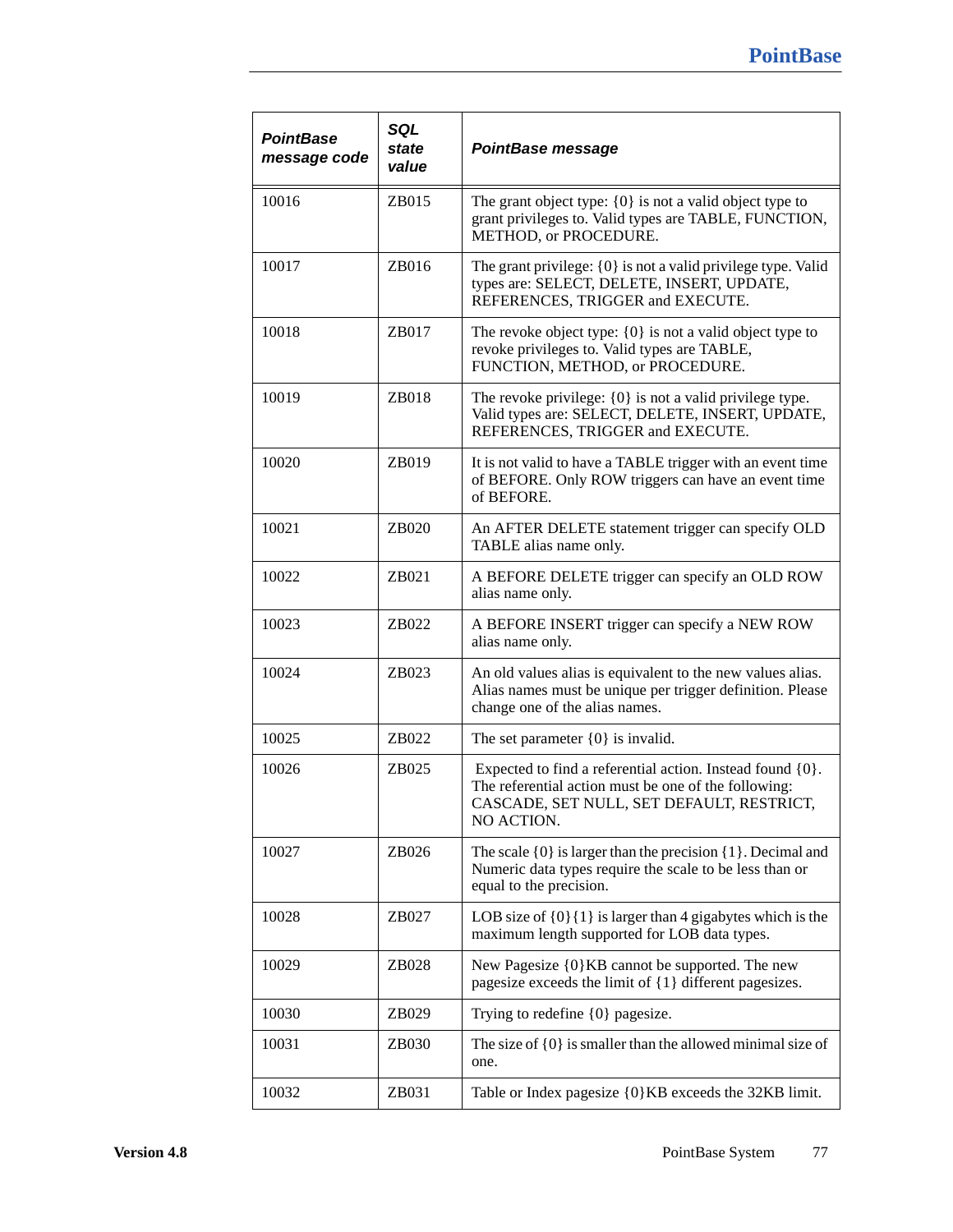| <b>PointBase</b><br>message code | SQL<br>state<br>value | <b>PointBase message</b>                                                                                                                             |
|----------------------------------|-----------------------|------------------------------------------------------------------------------------------------------------------------------------------------------|
| 10033                            | ZB032                 | A NEW ROW or OLD ROW alias name was specified for<br>a statement trigger. Statement triggers can only specify<br>OLD TABLE or NEW TABLE alias names. |
| 10034                            | ZB033                 | An AFTER INSERT statement trigger can specify a NEW<br>TABLE alias name only.                                                                        |
| 10035                            | ZB034                 | Only a Routine (Function or Procedure) Invocation is<br>allowed at this point $\{0\}$ .                                                              |
| 10036                            | ZB035                 | The Trigger alias name $\{0\}$ was used in the body of a<br>trigger but was not specified in the referencing clause.                                 |
| 10037                            | ZB036                 | The trigger $\{0\}$ was defined on table $\{1\}$ . $\{2\}$ . This table is<br>not defined.                                                           |
| 10038                            | ZB037                 | A BEFORE UPDATE trigger can specify NEW ROW or<br>OLD ROW alias names only.                                                                          |
| 10039                            | ZB038                 | An AFTER UPDATE statement trigger can specify OLD<br>TABLE or NEW TABLE alias names only.                                                            |
| 10040                            | ZB039                 | The Trigger alias $\{0\}$ has previously been specified.                                                                                             |
| 10041                            | ZB040                 | An AFTER DELETE row trigger can specify OLD ROW<br>or OLD TABLE alias name only.                                                                     |
| 10042                            | ZB041                 | An AFTER INSERT row trigger can specify NEW ROW<br>or NEW TABLE alias names only.                                                                    |
| 10043                            | ZB042                 | An invalid parameter mode was specified for a parameter<br>of an SQL Function which requires all parameter modes to<br>be IN.                        |
| 10044                            | ZB043                 | Attempted to add a constraint to a column that cannot be<br>supported.                                                                               |
| 15000                            | ZD000                 | System Catalog error {0}.                                                                                                                            |
| 15001                            | 42000                 | Access rule violation. User $\{0\}$ does not have $\{1\}$<br>privilege on object {2}.                                                                |
| 15002                            | 2B000                 | Dependent privilege descriptors still exists on SQL object<br>${0}.$                                                                                 |
| 15003                            | 2B000                 | Column reference " $\{0\}$ " ambiguous at position $\{1\}$ .                                                                                         |
| 15004                            | 2B000                 | Column " $\{0\}$ " not found in table at position $\{1\}$ .                                                                                          |
| 15005                            | 2B000                 | Table or correlation name " $\{0\}$ " specified twice at position<br>${1}.$                                                                          |
| 15006                            | 2B000                 | Invalid table name " $\{0\}$ " specified at position $\{1\}$ .                                                                                       |
| 15007                            | 2B000                 | Invalid ORDER BY number " $\{0\}$ " specified at position<br>$\{1\}.$                                                                                |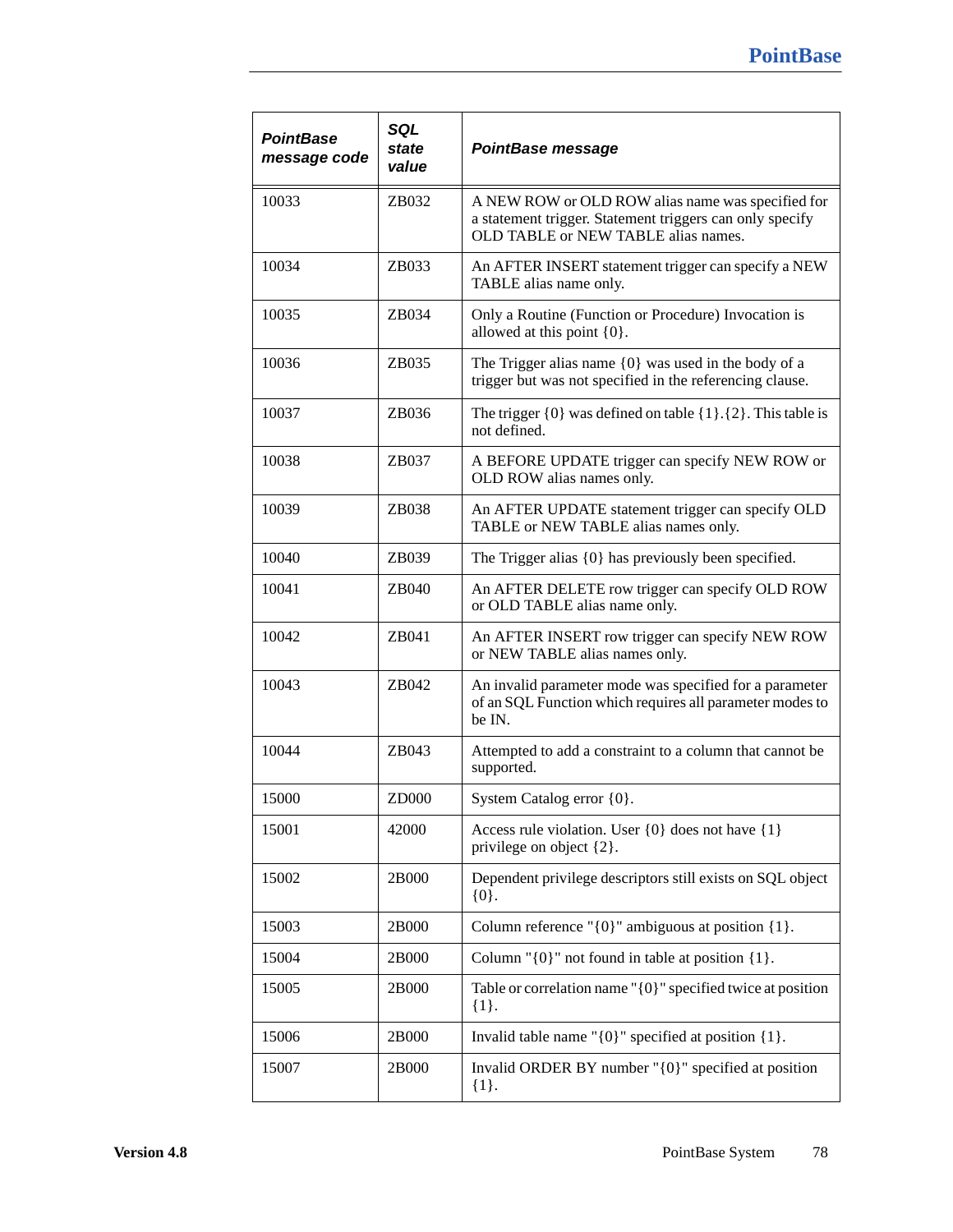| <b>PointBase</b><br>message code | SQL<br>state<br>value | <b>PointBase message</b>                                                                                                                                                                                    |
|----------------------------------|-----------------------|-------------------------------------------------------------------------------------------------------------------------------------------------------------------------------------------------------------|
| 15008                            | 2B000                 | ORDER BY expression not found in SELECT list.                                                                                                                                                               |
| 15009                            | ZD001                 | Cannot find the table $\{0\}.\{1\}$ ".                                                                                                                                                                      |
| 15010                            | ZD002                 | Cannot find the index " $\{2\}$ " for the table " $\{0\}.\{1\}$ ".                                                                                                                                          |
| 15011                            | ZD009                 | The table $\lceil \{0\} \cdot \{1\} \rceil$ already exists.                                                                                                                                                 |
| 15012                            | ZD004                 | The index " $\{2\}$ " for the table " $\{0\}$ ". $\{1\}$ already exists.                                                                                                                                    |
| 15013                            | ZD005                 | Cannot find the schema $\lceil 0 \rceil$ " in the system catalog.                                                                                                                                           |
| 15014                            | ZD006                 | Column " $\{2\}$ " of the table " $\{0\}$ . $\{1\}$ " is too long.<br>Maximum allowed length is {3} for this table pagesize.<br>Recreate the database with a larger page size.                              |
| 15015                            | ZD013                 | Multiple Primary Keys were defined for the table. Only<br>one Primary Key is allowed.                                                                                                                       |
| 15016                            | ZD014                 | The Key Column "{0}" did not specify NOT NULL. Key<br>Columns do not allow null values.                                                                                                                     |
| 15017                            | ZD015                 | The Foreign Key $\{0\}$ does not map to a primary key in<br>table {1}. Each foreign key must reference a table that has<br>a primary key made up of the same columns as specified<br>in the reference list. |
| 15018                            | ZD016                 | Column " $\{0\}$ " is not defined in table " $\{1\}.\{2\}$ ";                                                                                                                                               |
| 15019                            | ZD017                 | Duplicate Column " $\{2\}$ " found in the table " $\{0\}$ . $\{1\}$ ".                                                                                                                                      |
| 15020                            | ZD018                 | Column $\lceil 0 \rceil$ " in the select list is not a grouping column.                                                                                                                                     |
| 15021                            | ZD019                 | Cannot find the database " $\{0\}$ " in system table<br>SYSDATABASES.                                                                                                                                       |
| 15022                            | ZD020                 | Cannot find the user " $\{0\}$ . $\{1\}$ " in system table<br>SYSUSERS.                                                                                                                                     |
| 15023                            | ZD021                 | "Cannot find the routine " $\{0\}$ . $\{1\}$ " with routine id $\{2\}$ in<br>system tables SYSROUTINES.                                                                                                     |
| 15024                            | ZD022                 | "Cannot find the trigger " $\{0\}$ . $\{1\}$ " in system table<br>SYSTRIGGERS.                                                                                                                              |
| 15025                            | ZD023                 | "Cannot find the routine " $\{0\}$ " in system table<br>SYSROUTINES using "{1}" as the existing<br>CURRENT_PATH.                                                                                            |
| 15026                            | ZD024                 | "The routine " $\{0\}$ " already exists in system table<br>SYSROUTINES using " $\{1\}$ " as the existing<br>CURRENT_PATH.                                                                                   |
| 15027                            | ZD025                 | "The trigger " $\{0\}$ " is already defined for table " $\{1\}$ ".                                                                                                                                          |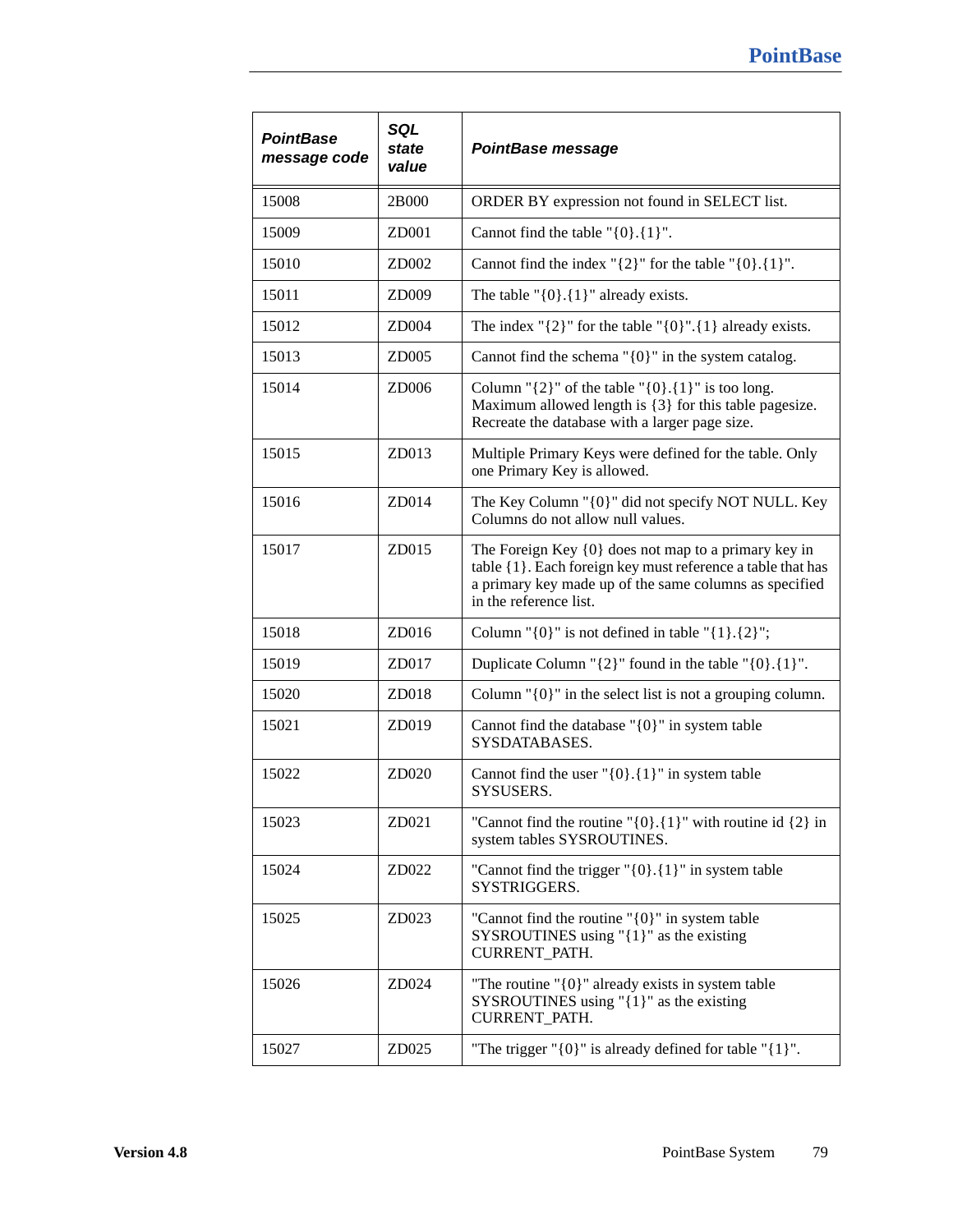| <b>PointBase</b><br>message code | SQL<br>state<br>value | <b>PointBase message</b>                                                                                                                             |
|----------------------------------|-----------------------|------------------------------------------------------------------------------------------------------------------------------------------------------|
| 15028                            | ZD026                 | "The external " $\{0\}$ " routine had the following runtime<br>exception " $\{1\}$ "                                                                 |
| 15029                            | ZD027                 | "The external " $\{0\}$ " routine could not be found at " $\{1\}$ "                                                                                  |
| 15030                            | ZD028                 | "The external " $\{0\}$ " routine threw an exception: " $\{1\}$ "                                                                                    |
| 15031                            | ZD029                 | "The routine name " $\{0\}$ " does not contain a " $\{1\}$ " to<br>delimit the method name.                                                          |
| 15032                            | ZD030                 | "Invalid column " $\{0\}$ " specified at position $\{1\}$ . The<br>column must be referenced in this specific join.                                  |
| 15033                            | ZD031                 | "Attempted to create a new database named " $\{0\}$ " that is<br>already opened.                                                                     |
| 15034                            | ZD032                 | "Attempted to create a new database named "{0}" with<br>user: " $\{1\}$ ", password: " $\{2\}$ ". Only SYSADMIN can be<br>used to create a database. |
| 15035                            | ZD033                 | Incompatible data types in UNION select expressions.                                                                                                 |
| 15036                            | ZD034                 | The number of expressions in the SELECT statements in<br>the UNION are different.                                                                    |
| 15037                            | ZD035                 | "Cannot find the schema with the id " $\{0\}$ " in the system<br>catalog.                                                                            |
| 15038                            | ZD036                 | "Cannot find the table in the schema" $\{0\}$ " with the id<br>$"{1}\}.$                                                                             |
| 15039                            | ZD037                 | The Update statement Set clause found {0} target<br>column(s) and $\{1\}$ source expression(s). The same<br>number of values must be found in each.  |
| 15040                            | ZD038                 | Only SysAdmin can drop the system table $\{0\}.\{1\}$ .                                                                                              |
| 15041                            | ZD039                 | Only SysAdmin can update the system table $\{0\}$ . $\{1\}$ .                                                                                        |
| 15042                            | ZD040                 | The foreign key table $\{0\}$ . $\{1\}$ does not have a primary key<br>match to the referencing table.                                               |
| 15043                            | ZD041                 | Invalid data type for a negate operation. The data type<br>must be a type of the numeric family.                                                     |
| 15044                            | ZD042                 | The Primary Key column $\{0\}$ cannot have a default value<br>of NULL.                                                                               |
| 15045                            | ZD043                 | Invalid Constraint Type of {0} was specified.                                                                                                        |
| 15046                            | ZD044                 | "Cannot find the routine " $\{0\}$ " in system table<br>SYSROUTINES using "{1}" as the existing<br>CURRENT_PATH.                                     |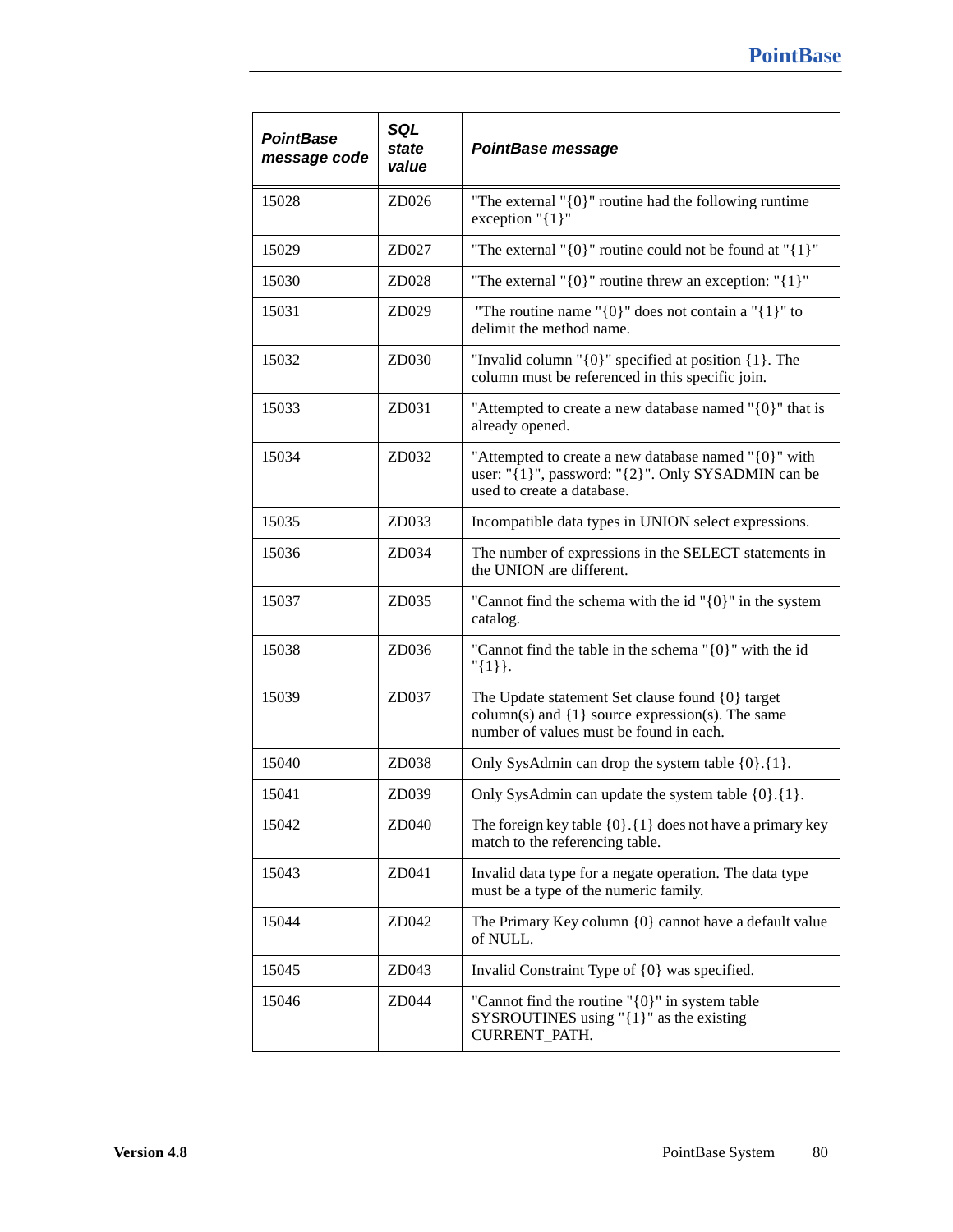| <b>PointBase</b><br>message code | SQL<br>state<br>value | <b>PointBase message</b>                                                                                                                                                                    |
|----------------------------------|-----------------------|---------------------------------------------------------------------------------------------------------------------------------------------------------------------------------------------|
| 15047                            | ZD045                 | "Invalid Foreign Key Constraint {0}. Number of columns<br>in the parent and child are not equal. The parent has $\{1\}$<br>columns and the child has {2} columns.                           |
| 15048                            | ZD046                 | "Invalid Foreign Key Constraint {0}. The data type of the<br>parent column $\{1\}$ is not the same as of the child column<br>${2}.$                                                         |
| 15049                            | ZD047                 | Access rule violation. User $\{0\}$ is not the owner of the<br>schema $\{1\}$ and cannot create the SQL Object $\{2\}$ .                                                                    |
| 15050                            | ZD048                 | Access rule violation. User $\{0\}$ is not the owner of the<br>schema $\{1\}$ and cannot drop the SQL Object $\{2\}$ .                                                                      |
| 15051                            | ZD049                 | Constraint definition column $\{0\}$ is not a valid column of<br>the table.                                                                                                                 |
| 15052                            | ZD050                 | Column $\{0\}$ occurs more than once in the same constraint<br>definition.                                                                                                                  |
| 15053                            | ZD051                 | The SQL Routine was defined to have an SQL body but<br>the language specified was not SQL.                                                                                                  |
| 15054                            | ZD052                 | User $\{0\}$ does not have the revoke privilege of $\{1\}$ on<br>object $\{2\}$ . The privilege was never granted.                                                                          |
| 15055                            | ZD053                 | The columns in the USING clause do not constitute a valid<br>join condition.                                                                                                                |
| 15056                            | ZD054                 | The constraint $\{0\}$ . $\{1\}$ was not found.                                                                                                                                             |
| 15057                            | ZD055                 | The constraint $\{0\}.\{1\}$ already exists.                                                                                                                                                |
| 15058                            | ZD056                 | No Primary Key was found for table $\{0\}$ . $\{1\}$ . An attempt<br>was made to find a primary key because the table had been<br>used in the reference clause of a foreign key constraint. |
| 15059                            | ZD057                 | The SQL Routine was defined to have a LANGUAGE of<br>SQL but contains an external body.                                                                                                     |
| 15300                            | 3F000                 | Invalid schema name. $\{0\}$ specified at position $\{1\}$ .                                                                                                                                |
| 15302                            | 0E000                 | Invalid schema name list $\{0\}$ .                                                                                                                                                          |
| 15303                            | ZD301                 | Access rule violation. User $\{0\}$ is not the owner of the<br>schema $\{1\}$ and cannot create the SQL Object $\{2\}$ .                                                                    |
| 20000                            | <b>ZE000</b>          | query optimization errors. {0}.                                                                                                                                                             |
| 25000                            | ZG000                 | Run-time execution errors. {0}.                                                                                                                                                             |
| 25001                            | ZG001                 | An illegal attempt to perform an internal Bind command<br>occurred.                                                                                                                         |
| 25002                            | ZG002                 | An illegal attempt to perform an internal Describe<br>command occurred.                                                                                                                     |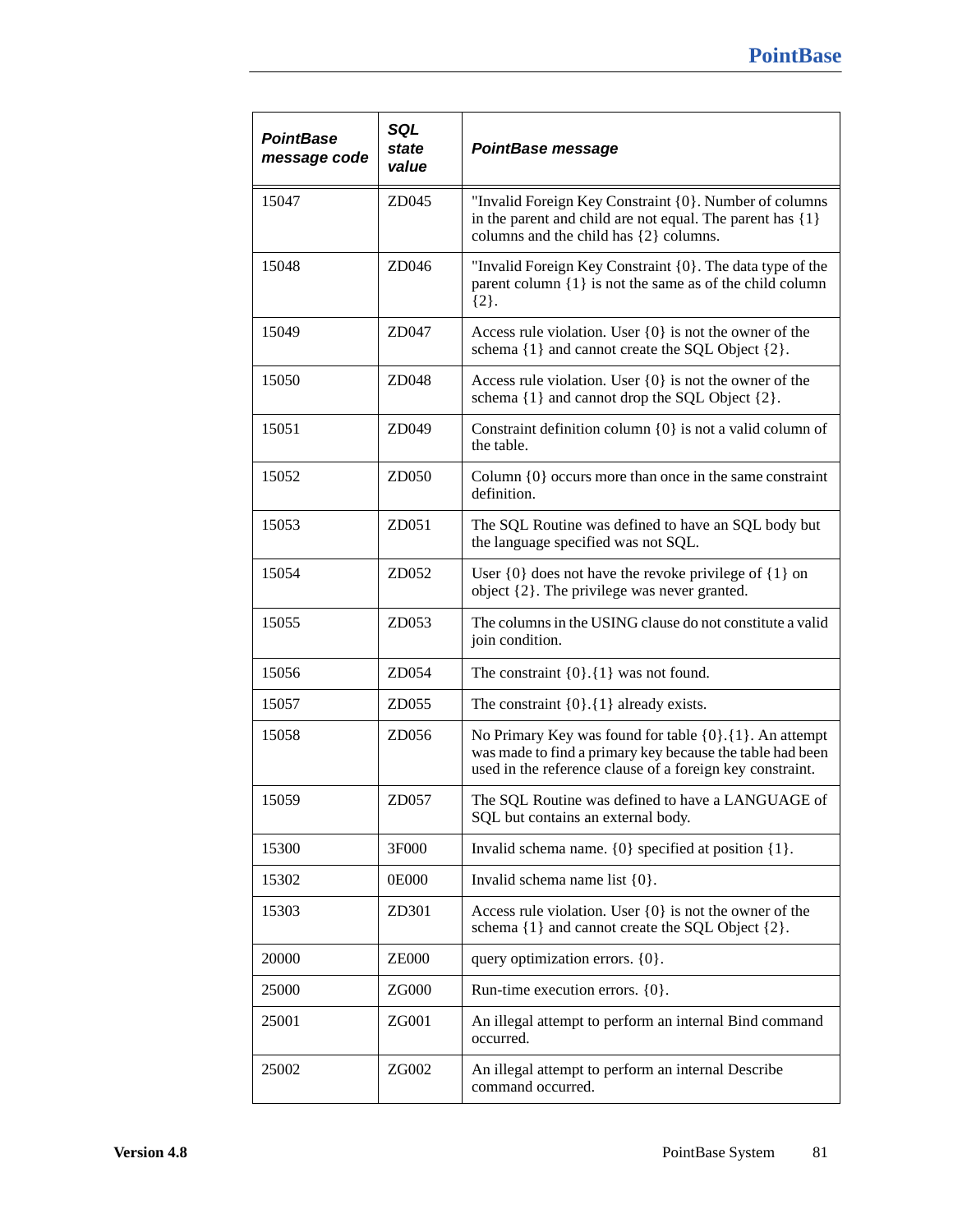| <b>PointBase</b><br>message code | SQL<br>state<br>value | <b>PointBase message</b>                                                                                                          |
|----------------------------------|-----------------------|-----------------------------------------------------------------------------------------------------------------------------------|
| 25003                            | ZG003                 | An illegal attempt to perform an internal Fetch command<br>occurred.                                                              |
| 25004                            | ZG004                 | Dynamic parameter markers and Bind variable count<br>mismatch. Number of parameter markers: {0}. Number of<br>bind variables: {1} |
| 25005                            | ZG005                 | The following value: $\{0\}$ is not a valid SQL Boolean<br>value.                                                                 |
| 25006                            | ZG006                 | Not supported {0}                                                                                                                 |
| 25007                            | ZG007                 | Illegal cast operation between type: $\{0\}$ and type: $\{1\}$ .                                                                  |
| 25008                            | ZG008                 | Attempted to insert a NULL value into a column that<br>specified NOT NULL.                                                        |
| 25009                            | ZG009                 | Attempt to turn off log in the middle of a transaction.                                                                           |
| 25010                            | ZG010                 | Only Select Statements are allowed in the "plan only"<br>mode.                                                                    |
| 25011                            | ZG011                 | Subquery result is not a single scalar value.                                                                                     |
| 25012                            | ZG012                 | Result Set {0} is an invalid/non-existent database result<br>set.                                                                 |
| 25013                            | ZG013                 | An illegal attempt to perform an internal GetResultSet<br>command occurred.                                                       |
| 25015                            | ZG015                 | An attempt was made to convert between incompatible<br>data types.                                                                |
| 25021                            | ZG021                 | Invalid combination of isolation level and transaction<br>access mode.                                                            |
| 25101                            | 3C000                 | Ambiguous cursor name. {0}.                                                                                                       |
| 25102                            | 34000                 | Invalid cursor name. {0}.                                                                                                         |
| 25103                            | 36001                 | Cursor sensitivity request rejected. {0}.                                                                                         |
| 25104                            | 36002                 | Cursor sensitivity request failed. {0}.                                                                                           |
| 25105                            | 24000                 | Invalid cursor state. $\{0\}$ .                                                                                                   |
| 25201                            | 22001                 | Data exception -- string data right truncation. {0}.                                                                              |
| 25202                            | 22002                 | Data exception -- null value, no indicator parameter. {0}.                                                                        |
| 25203                            | 22003                 | Data exception -- numeric value out of range. {0}.                                                                                |
| 25204                            | 22004                 | Data exception -- null value not allowed. {0}.                                                                                    |
| 25205                            | 22005                 | Data exception -- error in assignment. {0}.                                                                                       |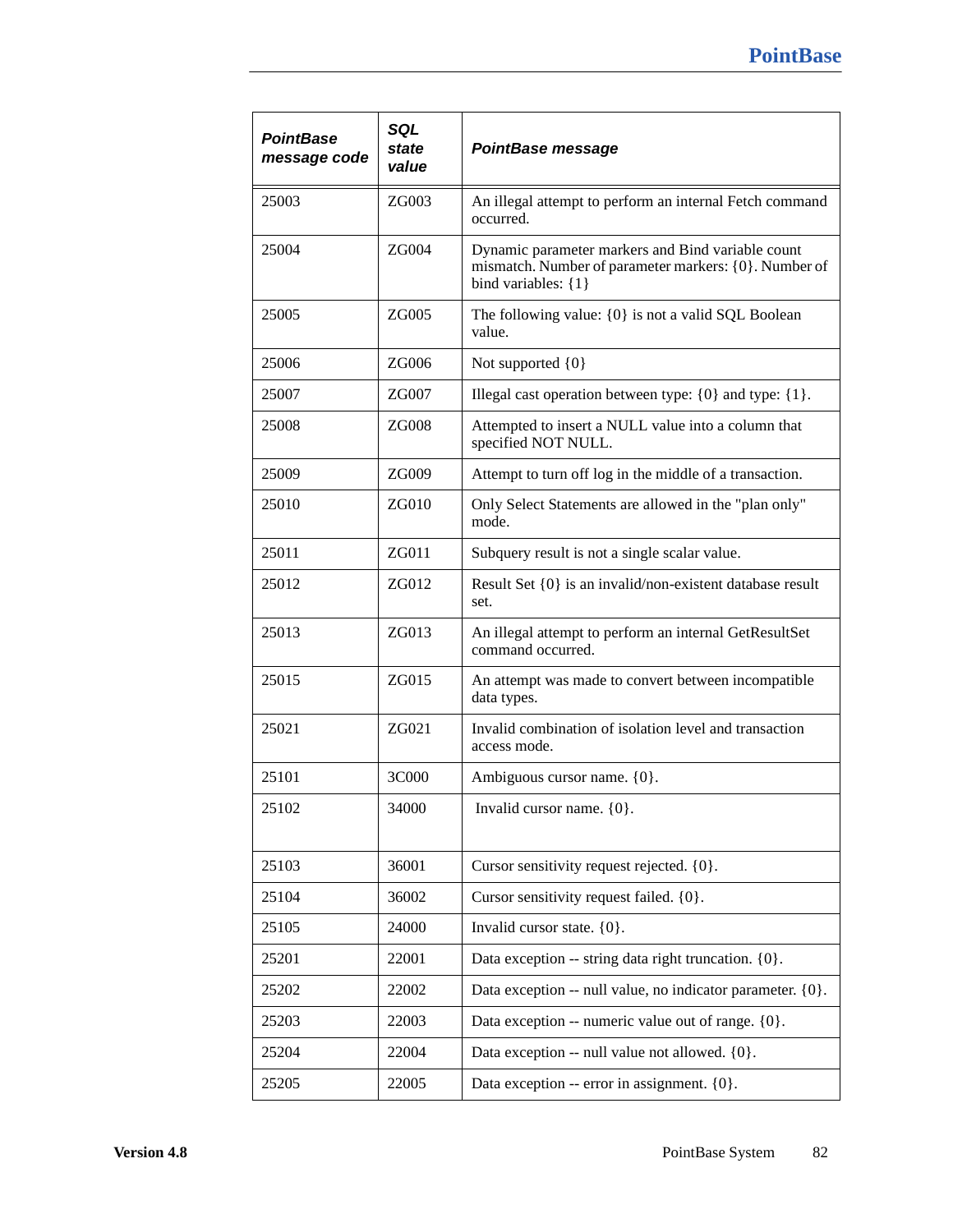| <b>PointBase</b><br>message code | SQL<br>state<br>value | PointBase message                                                            |  |
|----------------------------------|-----------------------|------------------------------------------------------------------------------|--|
| 25206                            | 22007                 | Data exception -- invalid date time format. {0}.                             |  |
| 25207                            | 22008                 | Data exception -- datetime field overflow. {0}.                              |  |
| 25208                            | 22009                 | Data exception -- invalid timezone displacement. {0}.                        |  |
| 25209                            | 22010                 | Data exception -- invalid indicator parameter value. {0}.                    |  |
| 25210                            | 22011                 | Data exception -- substring error. {0}.                                      |  |
| 25211                            | 22012                 | Data exception -- division by zero. {0}.                                     |  |
| 25212                            | 22014                 | Data exception -- invalid update value. {0}.                                 |  |
| 25213                            | 22015                 | Data exception -- interval field overflow. {0}.                              |  |
| 25214                            | 22018                 | Data exception -- invalid character for cast. {0}.                           |  |
| 25215                            | 22019                 | Data exception -- invalid escape character. {0}.                             |  |
| 25216                            | 22020                 | Data exception -- invalid limit value. {0}.                                  |  |
| 25217                            | 22022                 | Data exception -- indicator overflow. {0}.                                   |  |
| 25218                            | 22023                 | Data exception -- invalid parameter value. {0}.                              |  |
| 25219                            | 22025                 | Data exception -- invalid escape sequence. {0}.                              |  |
| 25220                            | 22026                 | Data exception -- string data length mismatch. {0}.                          |  |
| 25221                            | 22027                 | Data exception -- trim error. {0}.                                           |  |
| 25222                            | 22028                 | Data exception -- row already exists. {0}.                                   |  |
| 25223                            | 2200A                 | Data exception -- null value in reference target. {0}.                       |  |
| 25224                            | 2201B                 | Data exception -- invalid regular expression. {0}.                           |  |
| 25225                            | 2201C                 | Data exception -- null row not permitted in table. {0}.                      |  |
| 25226                            | 2201D                 | Data Exception -- No Applicable Cast Operator. {0}                           |  |
| 25227                            | 2201E                 | User $\{0\}$ already exists in the database.                                 |  |
| 25228                            | 2201F                 | Schema {0} already exists in the database.                                   |  |
| 25229                            | 22020                 | Duplicate row found in unique index.                                         |  |
| 25230                            | 2201H                 | Trigger $\{0\}$ already exists in the database.                              |  |
| 25301                            | 38001                 | External routine exception -- containing SQL not<br>permitted. {0}.          |  |
| 25302                            | 38002                 | External routine exception -- modifying SQL not<br>permitted. {0}.           |  |
| 25303                            | 38003                 | External routine exception -- prohibited SQL statement<br>{0} not permitted. |  |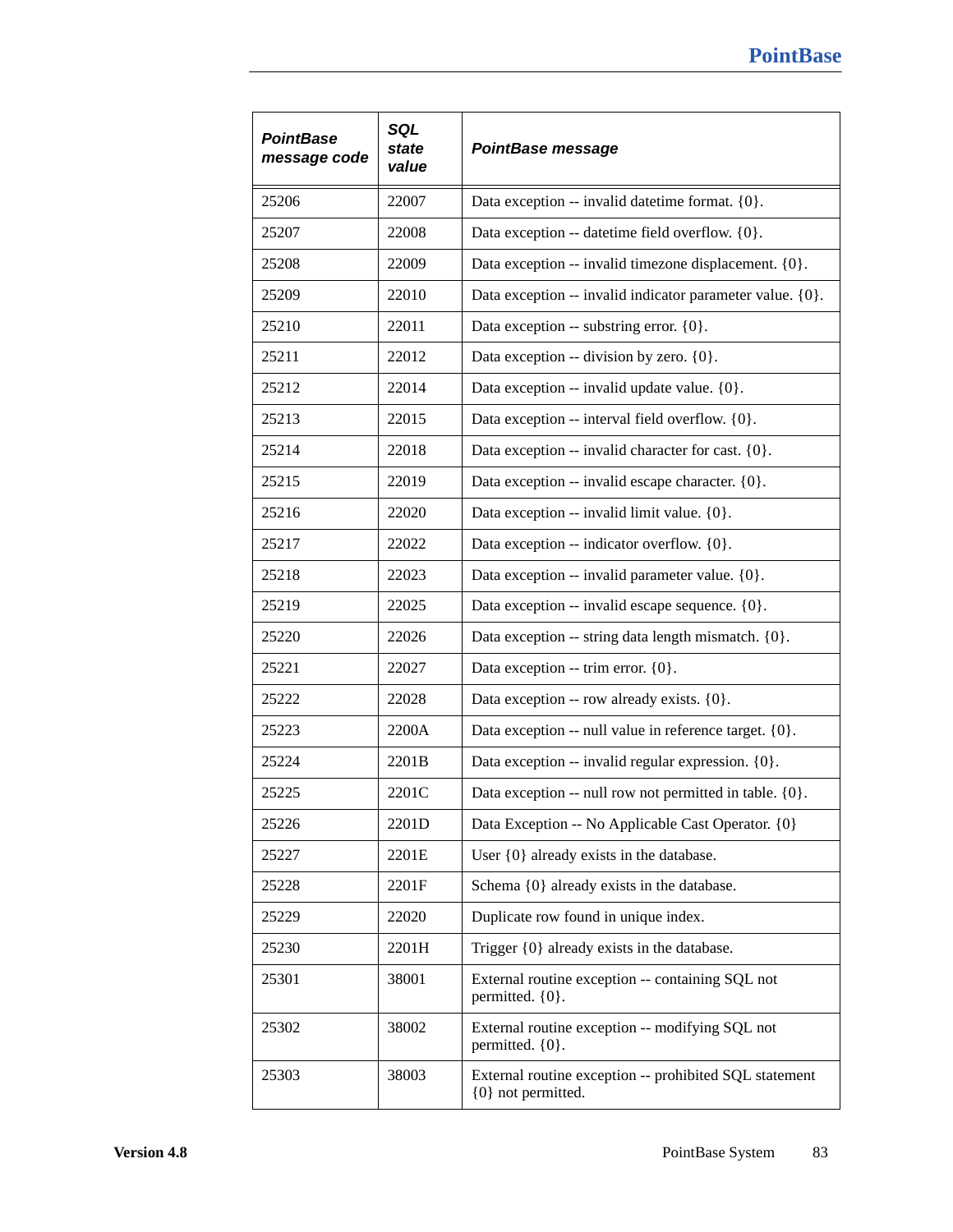| <b>PointBase</b><br>message code | SQL<br>state<br>value | PointBase message                                                                           |  |
|----------------------------------|-----------------------|---------------------------------------------------------------------------------------------|--|
| 25304                            | 38004                 | External routine exception -- reading SQL-data not<br>permitted. {0}.                       |  |
| 25305                            | 39001                 | External routine invocation exception -- invalid<br>SQLSTATE returned. {0}.                 |  |
| 25306                            | 39004                 | External routine invocation exception -- null value not<br>allowed. $\{0\}$ .               |  |
| 25307                            | 2F002                 | SQL routine exception -- modifying SQL-data not<br>permitted. {0}.                          |  |
| 25308                            | 2F003                 | SQL routine exception -- prohibited SQL-statement {0}<br>attempted.                         |  |
| 25309                            | 2F004                 | SQL routine exception -- reading SQL-data not permitted.<br>${0}.$                          |  |
| 25310                            | 2F005                 | SQL routine exception -- function {0} executed no return<br>statement.                      |  |
| 25401                            | 0B000                 | Invalid transaction initiation. {0}.                                                        |  |
| 25402                            | 25001                 | Invalid transaction state -- active SQL-transaction. {0}.                                   |  |
| 25403                            | 25002                 | Invalid transaction state -- branch transaction already<br>active. $\{0\}$ .                |  |
| 25404                            | 25003                 | Invalid transaction state -- inappropriate access mode for<br>branch transaction. $\{0\}$ . |  |
| 25405                            | 25004                 | Invalid transaction state -- inappropriate isolation level for<br>branch transaction. {0}.  |  |
| 25406                            | 25005                 | Invalid transaction state -- no active SQL-transaction for<br>branch transaction. $\{0\}$ . |  |
| 25407                            | 25006                 | Invalid transaction state -- read-only SQL-transaction.<br>${0}.$                           |  |
| 25408                            | 25007                 | Invalid transaction state -- schema and data statement<br>mixing not supported. {0}.        |  |
| 25409                            | 25008                 | Invalid transaction state -- held cursor requires same<br>isolation level. {0}.             |  |
| 25410                            | 2D000                 | Invalid transaction termination. {0}.                                                       |  |
| 25411                            | 40001                 | Transaction rollback serialization failure. {0}.                                            |  |
| 25412                            | 40002                 | Transaction rollback integrity constraint violation. {0}.                                   |  |
| 25413                            | 40003                 | Transaction rollback statement completion unknown. {0}.                                     |  |
| 25414                            | 40004                 | Transaction rollback triggered action exception. {0}.                                       |  |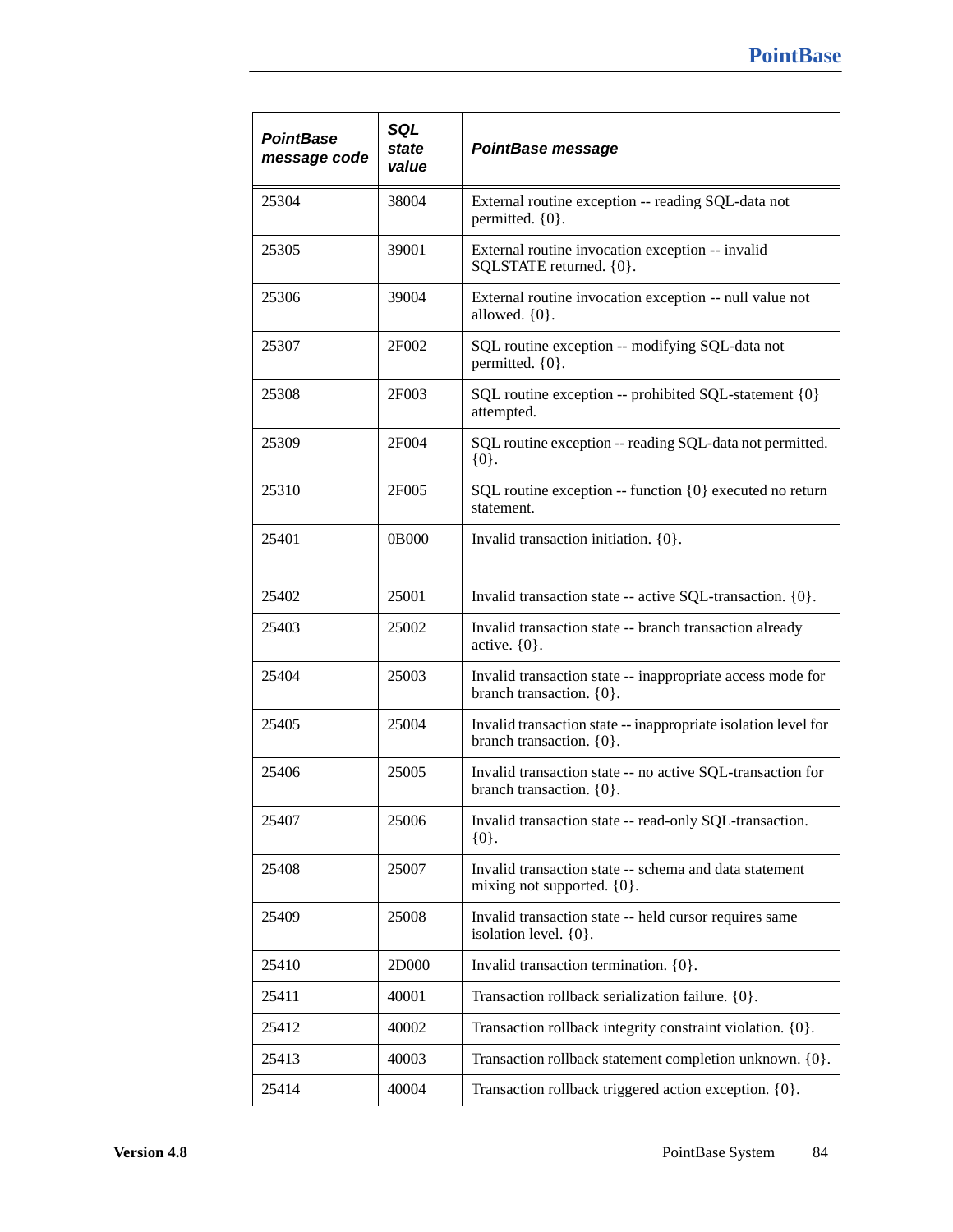| <b>PointBase</b><br>message code | SQL<br>state<br>value | PointBase message                                                                                                                                                          |  |
|----------------------------------|-----------------------|----------------------------------------------------------------------------------------------------------------------------------------------------------------------------|--|
| 25415                            | 3B001                 | Savepoint invalid specification exception. $\{0\}$ .                                                                                                                       |  |
| 25416                            | 3B002                 | Too many savepoints. $\{0\}$ .                                                                                                                                             |  |
| 25417                            | 3B003                 | Transaction Access Mode is READ_ONLY. No statement<br>that modifies data is allowed in this mode.                                                                          |  |
| 25418                            | 3B004                 | Data Log is off for this table. This statement is not<br>allowed.                                                                                                          |  |
| 25501                            | 09000                 | Triggered action exception. $\{0\}$ .                                                                                                                                      |  |
| 25702                            | 27000                 | Triggered data change violation. {0}.                                                                                                                                      |  |
| 26801                            | 21000                 | Cardinality violation. {0}.                                                                                                                                                |  |
| 26802                            | 44000                 | With check option violation. {0}.                                                                                                                                          |  |
| 26803                            | 23000                 | Integrity constraint violation occurred with constraint {0}.                                                                                                               |  |
| 40000                            | <b>ZL000</b>          | System catalog error. $\{0\}$ .                                                                                                                                            |  |
| 40001                            | ZL001                 | System catalog internal error. {0}.                                                                                                                                        |  |
| 45000                            | <b>ZM000</b>          | Space manager errors. {0}.                                                                                                                                                 |  |
| 50000                            | <b>ZN000</b>          | Cache Full. Current size is $\{0\}$ pages. Increase the size of<br>the cache using the cache.size= <number of="" pages=""></number>                                        |  |
| 50001                            | <b>ZN001</b>          | Cache manager I/O error. {0}.                                                                                                                                              |  |
| 50002                            | ZN002                 | Cache manager did not find requested page. Either retry<br>the system and try again or contact Technical Support.                                                          |  |
| 50003                            | ZN003                 | Cache Manager Page Zero is a reserved page. Either retry<br>the system and try again or contact Technical Support.                                                         |  |
| 50004                            | <b>ZN004</b>          | Cache Manager Commit detected not all pages have zero<br>ref count first offending page number {0}. Either retry the<br>system and try again or contact Technical Support. |  |
| 50005                            | <b>ZN005</b>          | Page factory is null. Either retry the system and try again<br>or contact Technical Support.                                                                               |  |
| 50006                            | ZN006                 | Database $\{0\}$ does not exist or cannot be found in home<br>{1} or either specify database.home= <folder> in<br/>pointbase.ini to indicate the database folder.</folder> |  |
| 50008                            | <b>ZN008</b>          | An attempt (on $\{0\}$ ) to create a database failed because the<br>database already exists.                                                                               |  |
| 50009                            | ZN009                 | Page has a negative ref count: $\{0\}$ $\{1\}$ . Either retry the<br>system and try again or contact Technical Support.                                                    |  |
| 50010                            | ZN010                 | No cache context has been set. Either retry the system and<br>try again or contact Technical Support.                                                                      |  |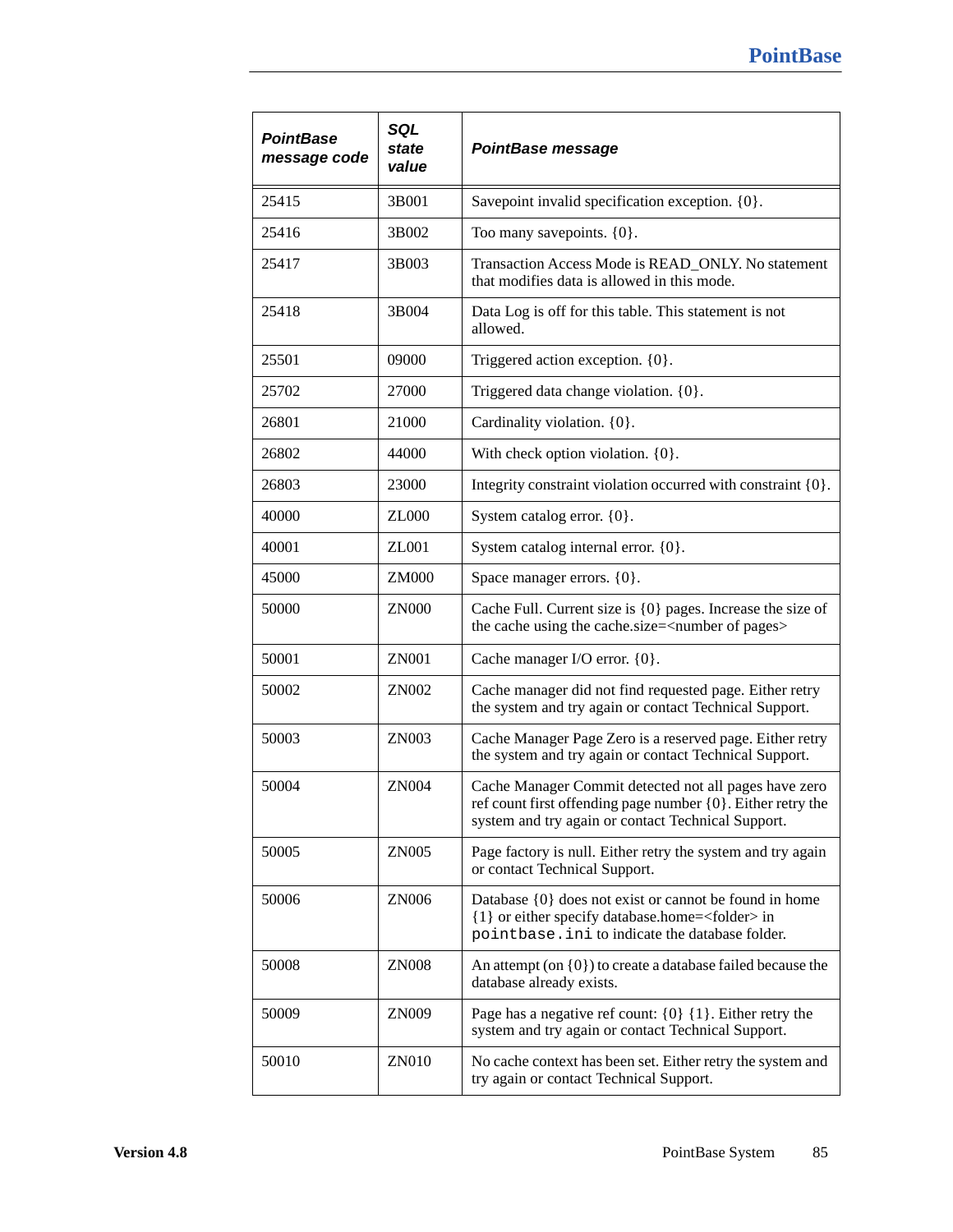| <b>PointBase</b><br>message code | SQL<br>state<br>value | <b>PointBase message</b>                                                                                                                                                                                                   |  |
|----------------------------------|-----------------------|----------------------------------------------------------------------------------------------------------------------------------------------------------------------------------------------------------------------------|--|
| 50011                            | <b>ZN011</b>          | Database exceeds maximum size. This version {0}<br>supports a maximum database size of {1} MB.                                                                                                                             |  |
| 50012                            | ZN012                 | SEVERE ERROR!!! The database file [{0}] has failed an<br>integrity check. A possible reason for this is a change in<br>page size. See the documentation for control over this<br>parameter. The database will be shutdown. |  |
| 50013                            | ZN013                 | The database lock file $[\{0\}]$ indicates that the database is<br>currently open in another process.                                                                                                                      |  |
| 55000                            | <b>ZP000</b>          | Transaction manager errors. {0}.                                                                                                                                                                                           |  |
| 60000                            | ZQ000                 | Log manager errors. $\{0\}$ .                                                                                                                                                                                              |  |
| 65000                            | <b>ZR000</b>          | Recovery manager errors. {0}.                                                                                                                                                                                              |  |
| 70000                            | <b>ZS000</b>          | Replication manager errors. {0}.                                                                                                                                                                                           |  |
| 70001                            | <b>ZS001</b>          | Filtering table $\{0\}$ not specified in the list of table<br>referenced. One must specify tables in the list of the<br>command.                                                                                           |  |
| 70002                            | ZS002                 | The table {0} specified in the UNISYNC command<br>cannot be found. Be sure that the table exists and the user<br>has synchronization privileges.                                                                           |  |
| 75000                            | <b>ZT000</b>          | File I/O errors. $\{0\}$ .                                                                                                                                                                                                 |  |
| 75001                            | ZT001                 | Character encoding {0} is not supported by the system.                                                                                                                                                                     |  |
| 76000                            | ZU000                 | The properties file $({0})$ encountered a problem: ${1}$ . The<br>pointbase. ini file has been specified incorrectly.                                                                                                      |  |
| 76001                            | ZU001                 | Class creation $({0})$ error: ${1}$ . Either retry the system and<br>try again or contact Technical Support.                                                                                                               |  |
| 77000                            | ZU000                 | The sort could not complete because memory was<br>exceeded. Try decreasing sort.size= <kb> in<br/>pointbase.ini</kb>                                                                                                       |  |
| 77001                            | ZU001                 | No such element. (nextElement cannot go beyond end of<br>collection)                                                                                                                                                       |  |
| 77002                            | ZU002                 | The elements could not be cast to the appropriate sort<br>interface                                                                                                                                                        |  |
| 77003                            | ZU003                 | I/O Exception occurred during external sorting {0}                                                                                                                                                                         |  |
| 78000                            | <b>ZW000</b>          | Operation $\{0\}$ not permitted on incompatible types $\{1\}$<br>$\{2\}$                                                                                                                                                   |  |
| 78001                            | <b>ZW000</b>          | Marker type cannot be determined. The data type of the<br>dynamic parameter marker is an invalid SQL data type.                                                                                                            |  |
| 78002                            | ZW000                 | The data type of the operand is an invalid SQL data type.                                                                                                                                                                  |  |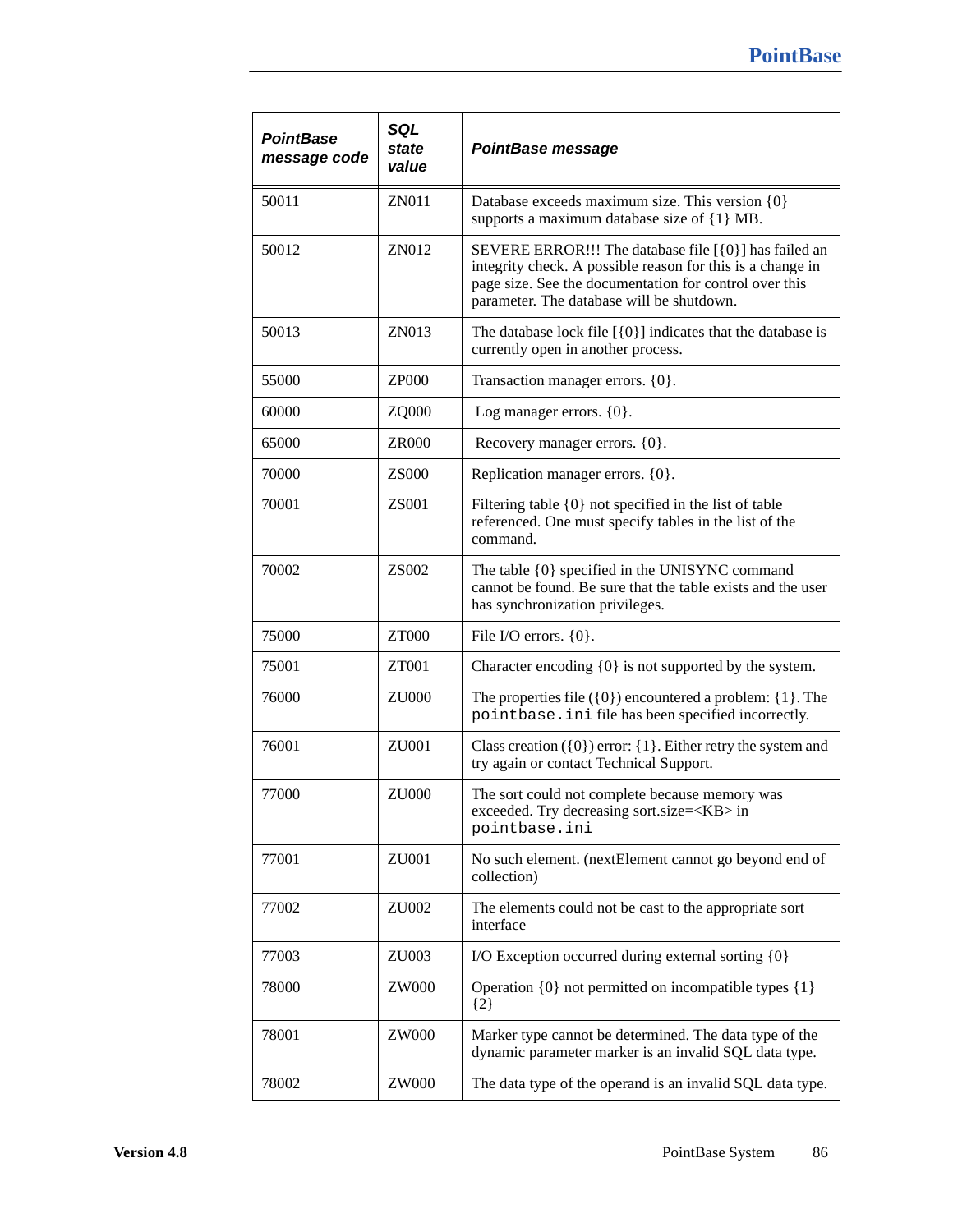| PointBase<br>message code | SQL<br>state<br>value | <b>PointBase message</b>                                                                                                                       |  |
|---------------------------|-----------------------|------------------------------------------------------------------------------------------------------------------------------------------------|--|
| 78003                     | ZW003                 | The value " $\{0\}$ " cannot be converted to a number.                                                                                         |  |
| 78004                     | ZW004                 | The default value " $\{0\}$ " cannot be converted to $\{1\}$ .                                                                                 |  |
| 78005                     | ZW005                 | The expression " $\{0\}$ " cannot be used in a comparison<br>predicate with " $\{1\}$ " because they have incompatible<br>collation sequences. |  |
| 79000                     | ZY000                 | Startup Exception: {0}. Either retry the system and try<br>again or contact Technical Support.                                                 |  |
| 79001                     | ZY001                 | Database Initialization failed. Reason: {0}.                                                                                                   |  |
| 79002                     | ZY002                 | Database {0} already exists. Drop the database and<br>recreate it.                                                                             |  |
| 81000                     | <b>ZZ000</b>          | Failed to insert key into btree page. This is a fatal error.                                                                                   |  |
| 82000                     | ZZB <sub>00</sub>     | Specified LOB offset {0} is out of range. Valid values are<br>from 0 to $\{1\}$ .                                                              |  |
| 82001                     | ZZB01                 | Failed to read LOB data from input stream. IOException =<br>${0}.$                                                                             |  |
| 82002                     | ZZB <sub>02</sub>     | Data Exception -- data is a stream of bytes for parameter<br>${0}$                                                                             |  |
| 82003                     | ZZB03                 | Attempted to convert a large lob to an in-memory string.<br>Maximum size for conversion is $\{0\}$ .                                           |  |
| 83000                     | ZZC00                 | Method called on an object not found in the object map.                                                                                        |  |
| 83001                     | ZZC01                 | No method of this name found on this object                                                                                                    |  |
| 83002                     | ZZC02                 | An IO Exception occurred: {0}                                                                                                                  |  |
| 83003                     | ZZC03                 | The maximum number of connections $\{0\}$ has been<br>exceeded.                                                                                |  |
| 84000                     | ZZC01                 | Lock time out; try later.                                                                                                                      |  |
| 84001                     | ZZC02                 | Lock Promotion timed out; try later.                                                                                                           |  |
| 84002                     | ZZC03                 | Lock escalation failed; try later.                                                                                                             |  |
| 84003                     | ZZC04                 | LockManager Internal error; Table lock not found.                                                                                              |  |
| 84004                     | ZZC05                 | LockManager Internal error; table lock incompatible.                                                                                           |  |
| 85000                     | ZZE00                 | Referential Integrity Violation. {0}. {1} references<br>${2}.{3}$                                                                              |  |
| 86000                     | ZZF01                 | IO Exception when creating a Blob object : {0}                                                                                                 |  |
| 86001                     | ZZF02                 | Requested length on {0} of a Blob is too large.                                                                                                |  |
| 86002                     | ZZF03                 | IO Exception when creating a Clob object: {0}                                                                                                  |  |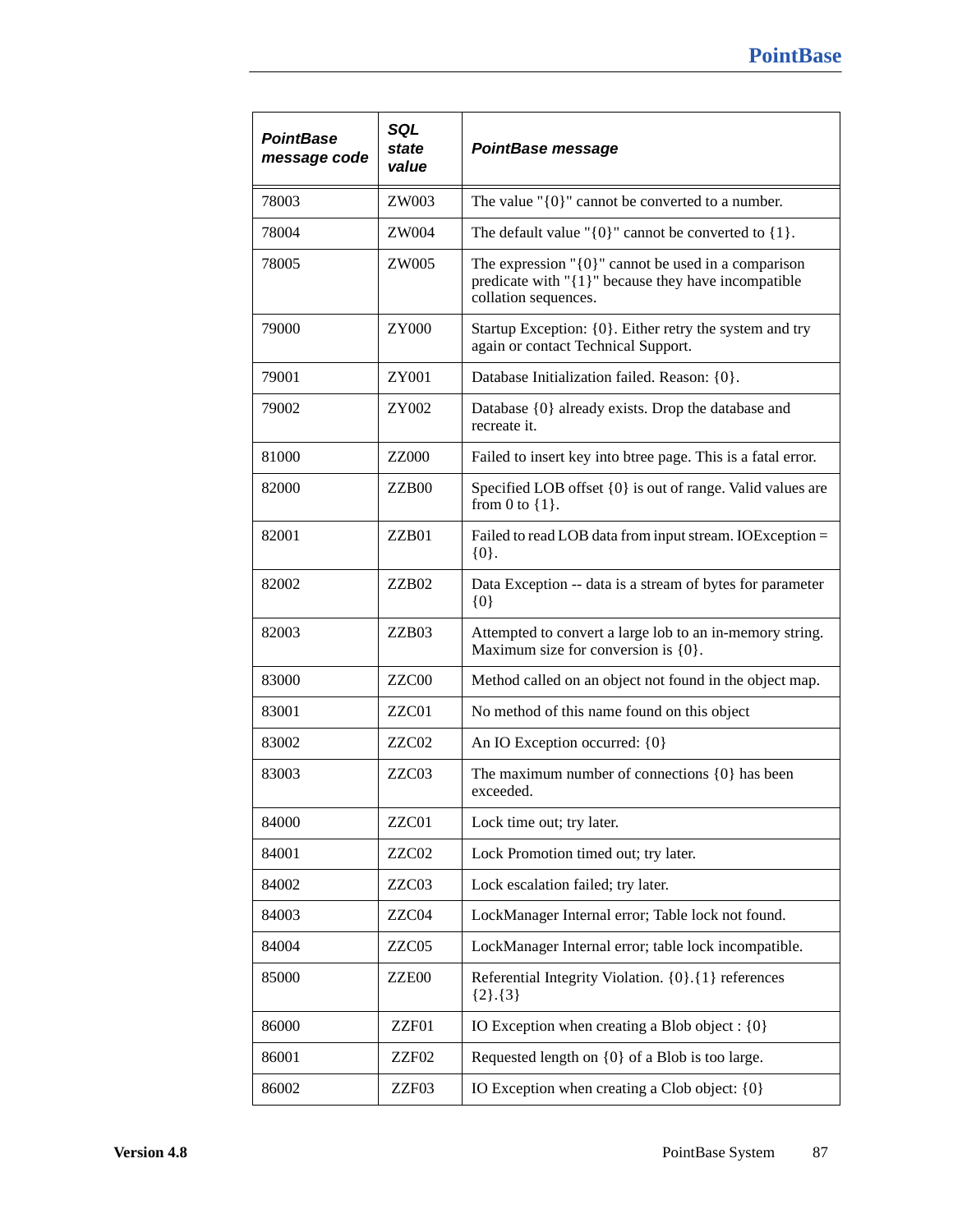| <b>PointBase</b><br>message code | SQL<br>state<br>value | <b>PointBase message</b>                                                                 |  |
|----------------------------------|-----------------------|------------------------------------------------------------------------------------------|--|
| 86003                            | ZZF04                 | IO Exception occurred on $\{0\}$ of a Clob: $\{1\}$                                      |  |
| 86004                            | ZZF05                 | Requested length on {0} of a Clob is too large.                                          |  |
| 86005                            | ZZF06                 | This statement is closed.                                                                |  |
| 86006                            | ZZF07                 | Select Statement is not allowed in executeUpdate or<br>executeBatch.                     |  |
| 86007                            | ZZF08                 | Set Auto commit to false before you perform<br>executeBatch.                             |  |
| 86008                            | ZZF09                 | There are no Statements available to perform<br>executeBatch.                            |  |
| 86009                            | ZZF10                 | {0} not supported.                                                                       |  |
| 86010                            | ZZF11                 | JDBC {0} Core API Method not yet supported.                                              |  |
| 86011                            | ZZF12                 | There are no bind variables to bind with the statement.                                  |  |
| 86012                            | ZZF13                 | Object {0} not serializable.                                                             |  |
| 86013                            | ZZF14                 | IOException occurred on {0} of PreparedStatement : {1}                                   |  |
| 86014                            | ZZF15                 | Parameter Index {0} exceeds the number of bind variables                                 |  |
| 86015                            | ZZF16                 | Column $[\{0\}]$ does not exists in the result set.                                      |  |
| 86016                            | ZZF17                 | Date format error : {0}                                                                  |  |
| 86017                            | ZZF18                 | Number Format error: {0}                                                                 |  |
| 86018                            | ZZF19                 | This result set has been invalidated.                                                    |  |
| 86019                            | ZZF <sub>20</sub>     | IO Exception occurred on {0} of a ResultSet: {1}                                         |  |
| 86020                            | ZZF <sub>21</sub>     | Syntax error in parsing native SQL statement within : {0}                                |  |
| 86021                            | ZZF22                 | IOException occurred on $\{0\}$ of ResultSet : $\{1\}$                                   |  |
| 86022                            | ZZF <sub>23</sub>     | IOException occurred on {0} of JDBCPrimitives: {1}                                       |  |
| 86023                            | ZZF24                 | Malformed URL                                                                            |  |
| 86024                            | ZZF25                 | {0} server rejected SQL connection.                                                      |  |
| 86025                            | ZZF26                 | {0} server returned unexpected data                                                      |  |
| 86026                            | ZZF27                 | $\{0\}$ server is a newer version than $\{0\}$ client                                    |  |
| 86027                            | ZZF <sub>28</sub>     | IO Exception when creating a netJDBCConnection object:<br>${0}$                          |  |
| 86028                            | ZZF29                 | Result set is in an invalid state. May be before the first row<br>or after the last row. |  |
| 86029                            | ZZF30                 | {0}(String) method not allowed on a Prepared Statement.                                  |  |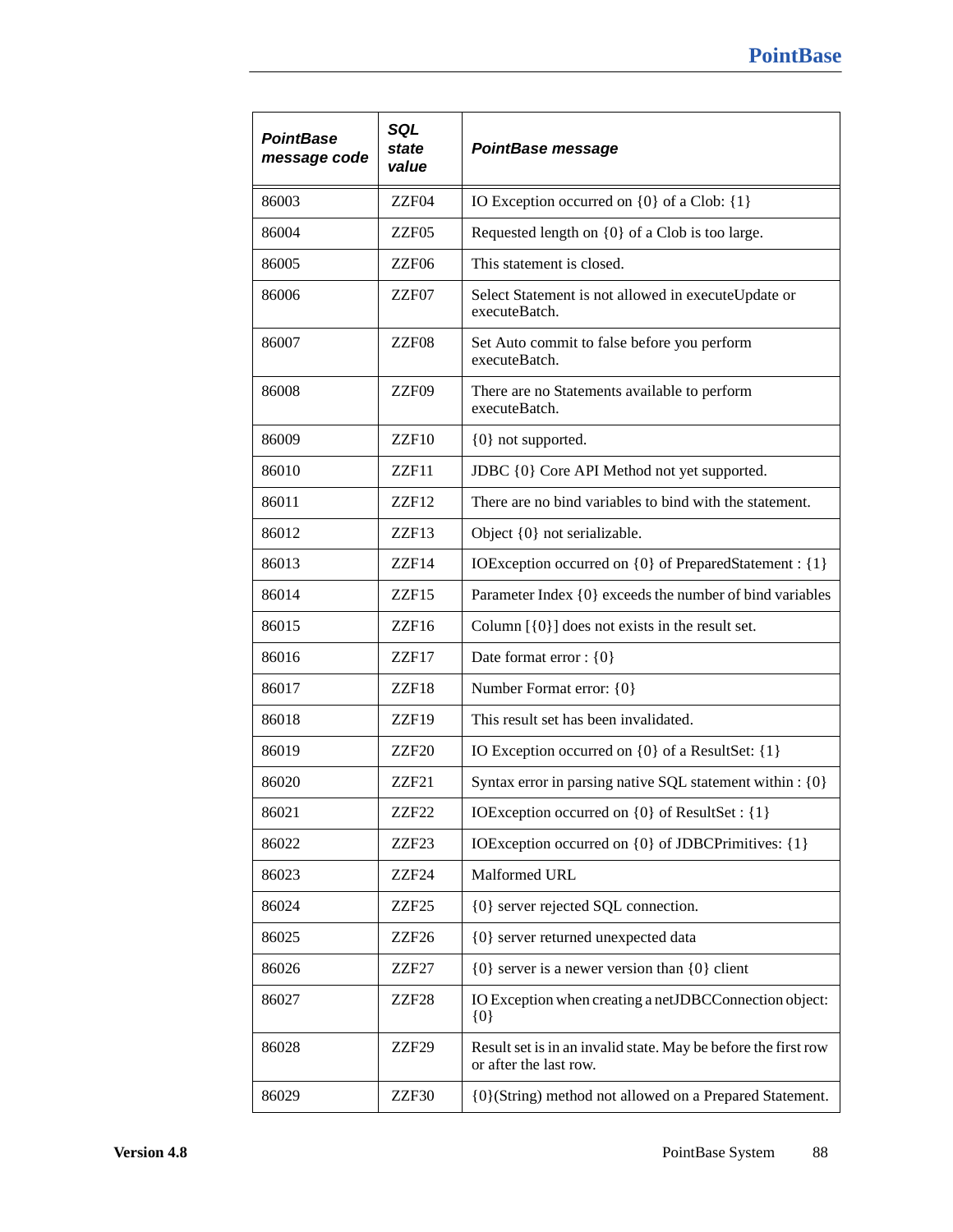| <b>PointBase</b><br>message code | SQL<br>state<br>value | <b>PointBase message</b>                                                                                     |  |
|----------------------------------|-----------------------|--------------------------------------------------------------------------------------------------------------|--|
| 86030                            | ZZF31                 | Execution cancelled due to autocommit or user request.                                                       |  |
| 86031                            | ZZF32                 | Fetch size must be greater or equal to 0                                                                     |  |
| 86032                            | ZZF33                 | Max rows must be greater or equal to 0                                                                       |  |
| 86033                            | ZZF33                 | Field size must be greater or equal to 0                                                                     |  |
| 86034                            | ZZF34                 | Only Select Statements are allowed in the executeQuery.                                                      |  |
| 86035                            | ZZF35                 | Query time out value should be greater or equal to 0                                                         |  |
| 86036                            | ZZF36                 | The referencing alias $\{0\}$ is not supported.                                                              |  |
| 86037                            | ZZF37                 | {0} assignment allowed for before triggers only.                                                             |  |
| 86038                            | ZD031                 | "Attempted to open a database named " $\{0\}$ " when another<br>database named "{1}" is already open.        |  |
| 86039                            | ZZF38                 | Wrong pattern $[\{0\}]$ provided in $[\{1\}]$ for $[\{2\}]$ .                                                |  |
| 86040                            | ZZF39                 | Invalid Parameter $[\{0\}]$ in $[\{1\}]$ for $[\{2\}]$ . $[\{3\}]$ not<br>allowed.                           |  |
| 86041                            | ZZF40                 | Invalid Array parameter $[\{0\}]$ in $[\{1\}]$ for $[\{2\}]$ . Length<br>should be greater than 0.           |  |
| 90000                            | ZZF90                 | shutdown called on the server.                                                                               |  |
| 90001                            | ZZF91                 | shutdown force called on the server.                                                                         |  |
| 90002                            | ZZF92                 | Can not shutdown the server. $\{0\}$ users currently<br>connected. Use shutdown force to shutdown.           |  |
| 90003                            | ZZF93                 | You are not allowed to create a new database.                                                                |  |
| 90004                            | ZZF94                 | Maximum supported database size has been reached.                                                            |  |
| 90005                            | ZZF95                 | Can not shutdown the database. {0} connections currently<br>opened. Use shutdown force to shutdown database. |  |
| 90006                            | ZZF96                 | Database Server is shutdown                                                                                  |  |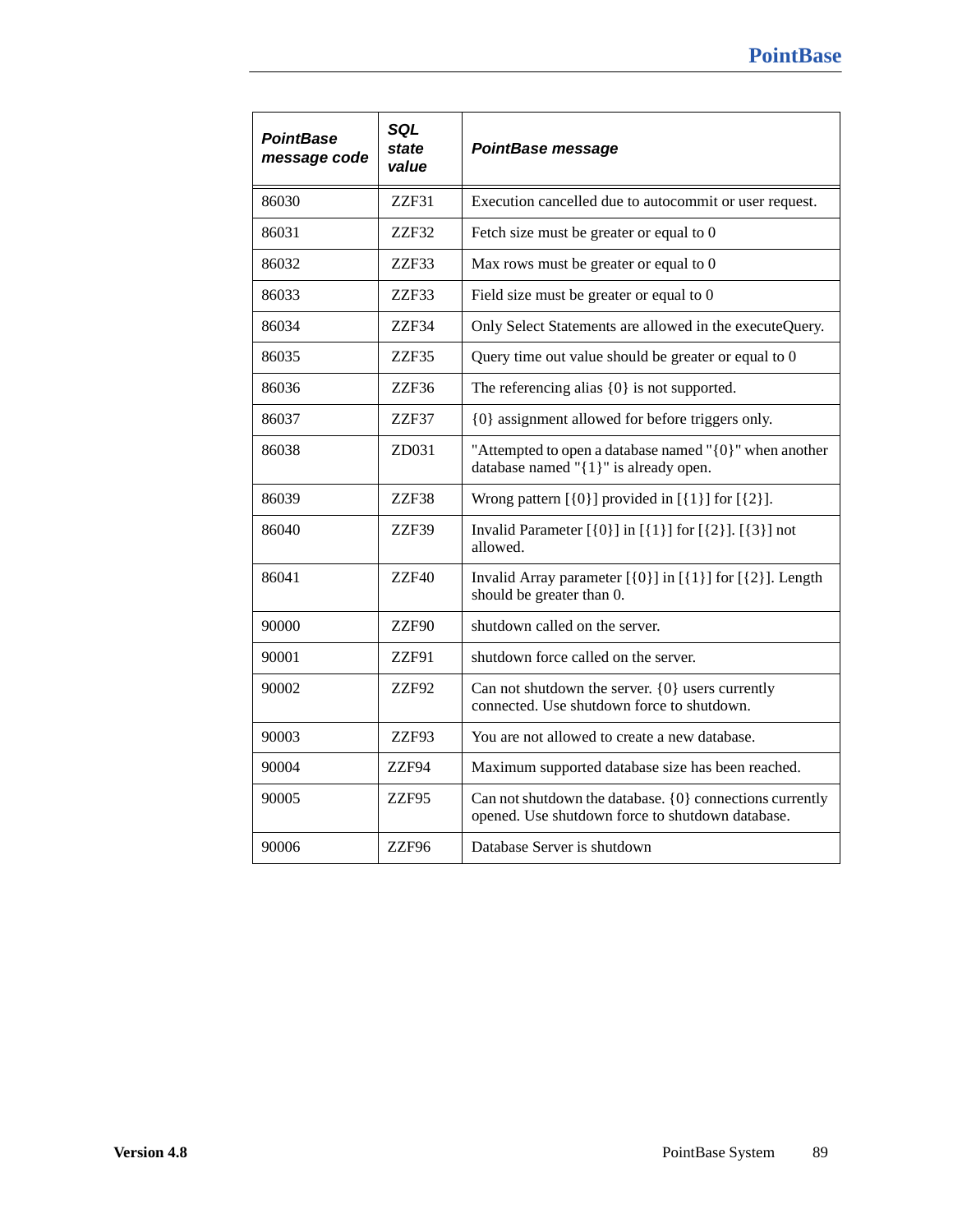# **Appendix C: Country and Language Codes**

This section lists valid Language Codes and valid Country Codes.

### **Language Codes**

| (AFAN) OROMO                     | <b>OM</b> |
|----------------------------------|-----------|
| <b>ABKHAZIAN</b>                 | AB        |
| AFAR                             | AA        |
| <b>AFRIKAANS</b>                 | AF        |
| <b>ALBANIAN</b>                  | SQ        |
| <b>AMHARIC</b>                   | AM        |
| ARABIC                           | AR        |
| <b>ARMENIAN</b>                  | <b>HY</b> |
| <b>ASSAMESE</b>                  | AS        |
| <b>AYMARA</b>                    | AY        |
| <b>AZERBAIJANI</b>               | AZ        |
| <b>BASHKIR</b>                   | <b>BA</b> |
| <b>BASQUE</b>                    | EU        |
| <b>BENGALI;</b><br><b>BANGLA</b> | <b>BN</b> |
|                                  |           |
| <b>BHUTANI</b>                   | DZ        |
| <b>BIHARI</b>                    | <b>BH</b> |
| <b>BISLAMA</b>                   | BI        |
| <b>BRETON</b>                    | <b>BR</b> |
| <b>BULGARIAN</b>                 | <b>BG</b> |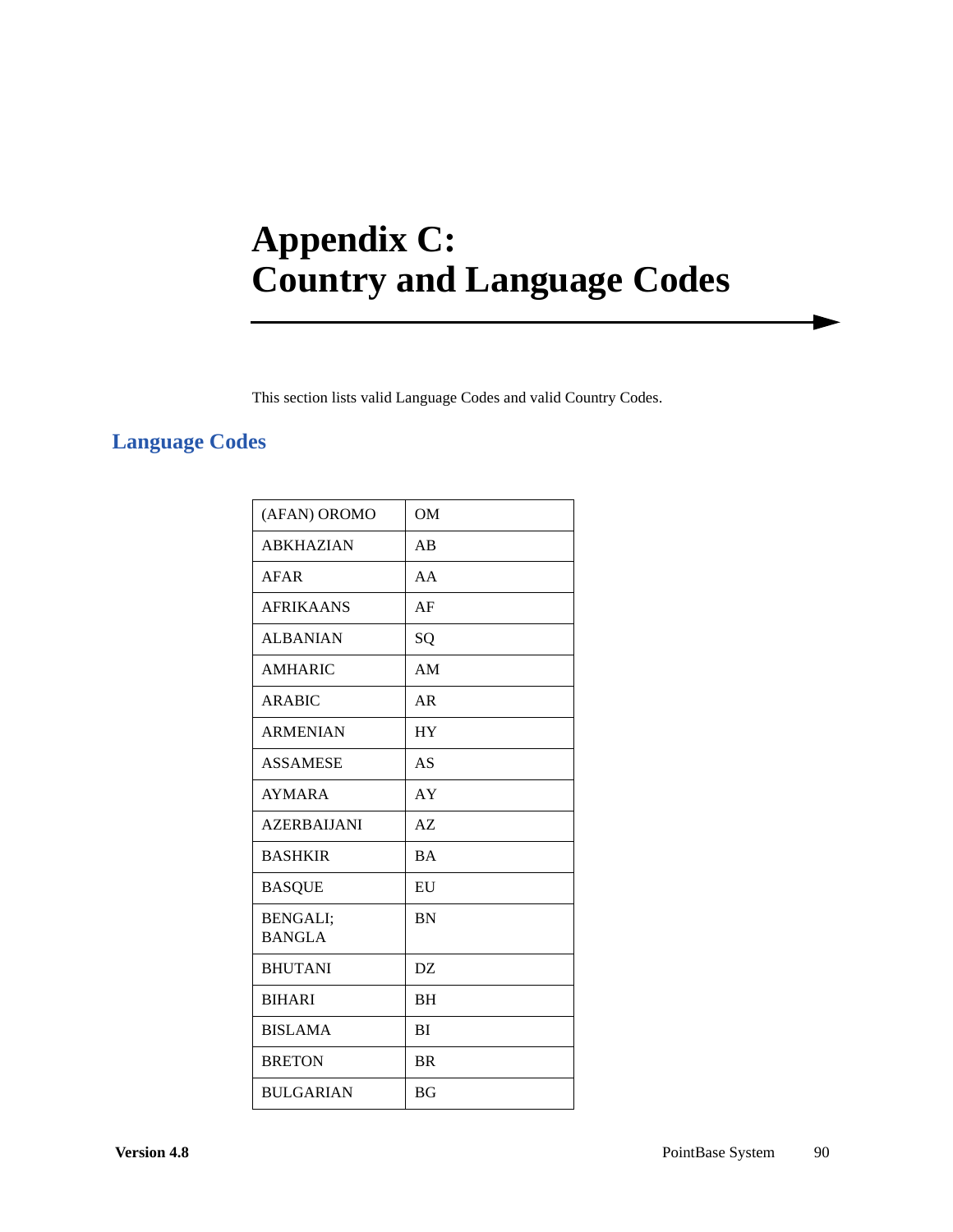| <b>BURMESE</b>                 | MY             |
|--------------------------------|----------------|
| <b>BYELORUSSIAN</b>            | BE             |
| <b>CAMBODIAN</b>               | KM             |
| <b>CATALAN</b>                 | CA             |
| <b>CHINESE</b>                 | ΖH             |
| <b>CORSICAN</b>                | CO             |
| <b>CROATIAN</b>                | HR             |
| <b>CZECH</b>                   | CS             |
| <b>DANISH</b>                  | DA             |
| <b>DUTCH</b>                   | NL             |
| <b>ENGLISH</b>                 | EN             |
| <b>ESPERANTO</b>               | EO             |
| <b>ESTONIAN</b>                | ET             |
| <b>FAROESE</b>                 | F <sub>O</sub> |
| <b>FIJI</b>                    | FJ             |
| <b>FINNISH</b>                 | FI             |
| <b>FRENCH</b>                  | <b>FR</b>      |
| <b>FRISIAN</b>                 | <b>FY</b>      |
| <b>GALICIAN</b>                | GL             |
| <b>GEORGIAN</b>                | KA             |
| <b>GERMAN</b>                  | DE             |
| <b>GREEK</b>                   | EL             |
| <b>GREENLANDIC</b>             | KL             |
| <b>GUARANI</b>                 | GN             |
| <b>GUJARATI</b>                | GU             |
| <b>HAUSA</b>                   | HA             |
| <b>HEBREW</b><br>(FORMERLY IW) | HE             |
| <b>HINDI</b>                   | HI             |
| <b>HUNGARIAN</b>               | HU             |
| <b>ICELANDIC</b>               | IS             |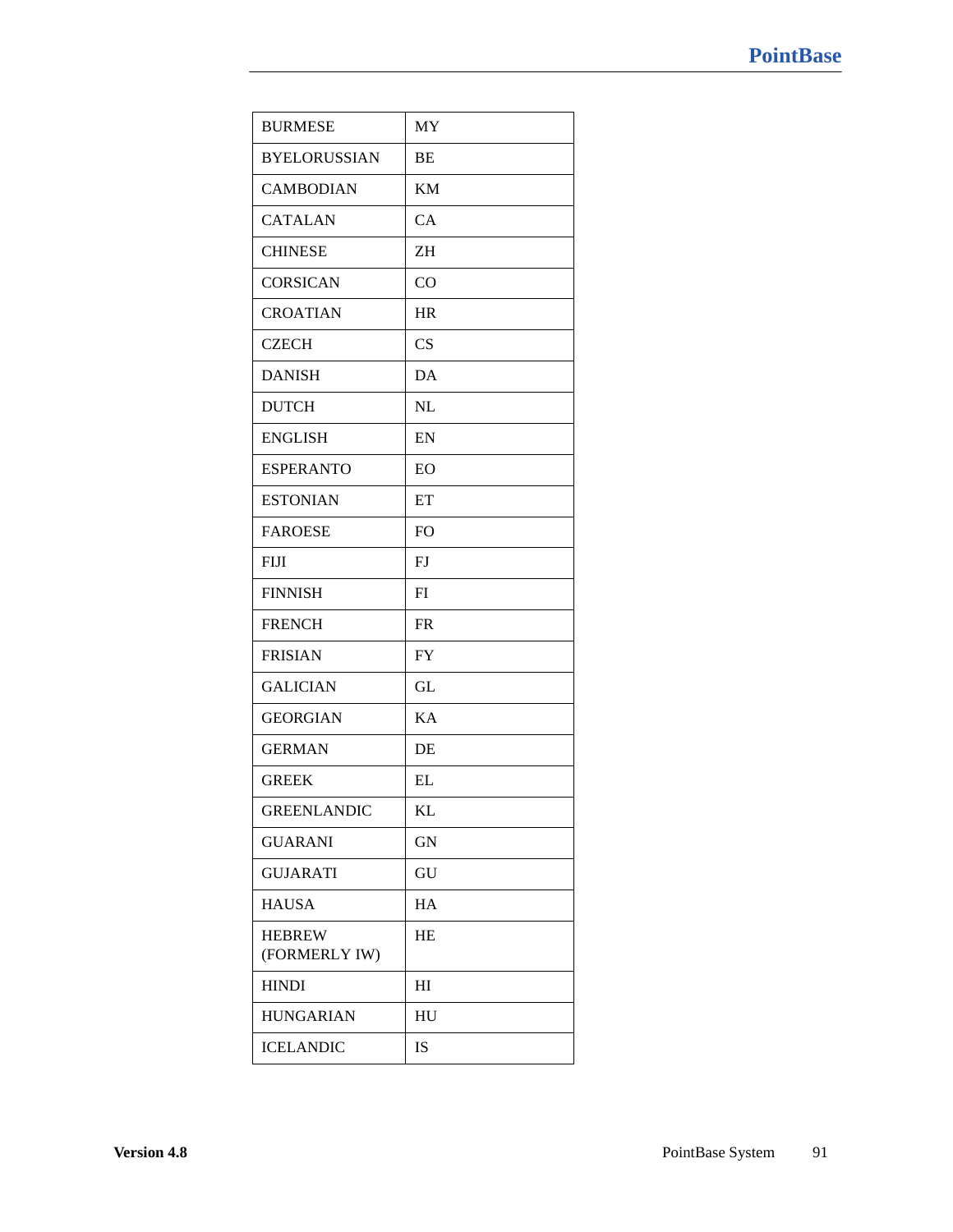| <b>INDONESIAN</b><br>(FORMERLY IN) | ID             |
|------------------------------------|----------------|
| <b>INTERLINGUA</b>                 | IA             |
| <b>INTERLINGUE</b>                 | <b>IE</b>      |
| <b>INUKTITUT</b>                   | IU             |
| <b>INUPIAK</b>                     | IK             |
| <b>IRISH</b>                       | GA             |
| <b>ITALIAN</b>                     | IT             |
| <b>JAPANESE</b>                    | JA             |
| <b>JAVANESE</b>                    | JW             |
| <b>KANNADA</b>                     | <b>KN</b>      |
| <b>KASHMIRI</b>                    | <b>KS</b>      |
| <b>KAZAKH</b>                      | KK             |
| <b>KINYARWANDA</b>                 | <b>RW</b>      |
| <b>KIRGHIZ</b>                     | <b>KY</b>      |
| <b>KIRUNDI</b>                     | <b>RN</b>      |
| <b>KOREAN</b>                      | K <sub>O</sub> |
| <b>KURDISH</b>                     | KU             |
| <b>LAOTHIAN</b>                    | LO             |
| <b>LATIN</b>                       | LA             |
| LATVIAN,<br><b>LETTISH</b>         | LV             |
| <b>LINGALA</b>                     | LN             |
| <b>LITHUANIAN</b>                  | LT             |
| <b>MACEDONIAN</b>                  | MK             |
| <b>MALAGASY</b>                    | MG             |
| <b>MALAY</b>                       | MS             |
| <b>MALAYALAM</b>                   | ML             |
| <b>MALTESE</b>                     | MT             |
| <b>MAORI</b>                       | MI             |
| <b>MARATHI</b>                     | <b>MR</b>      |
| <b>MOLDAVIAN</b>                   | MO             |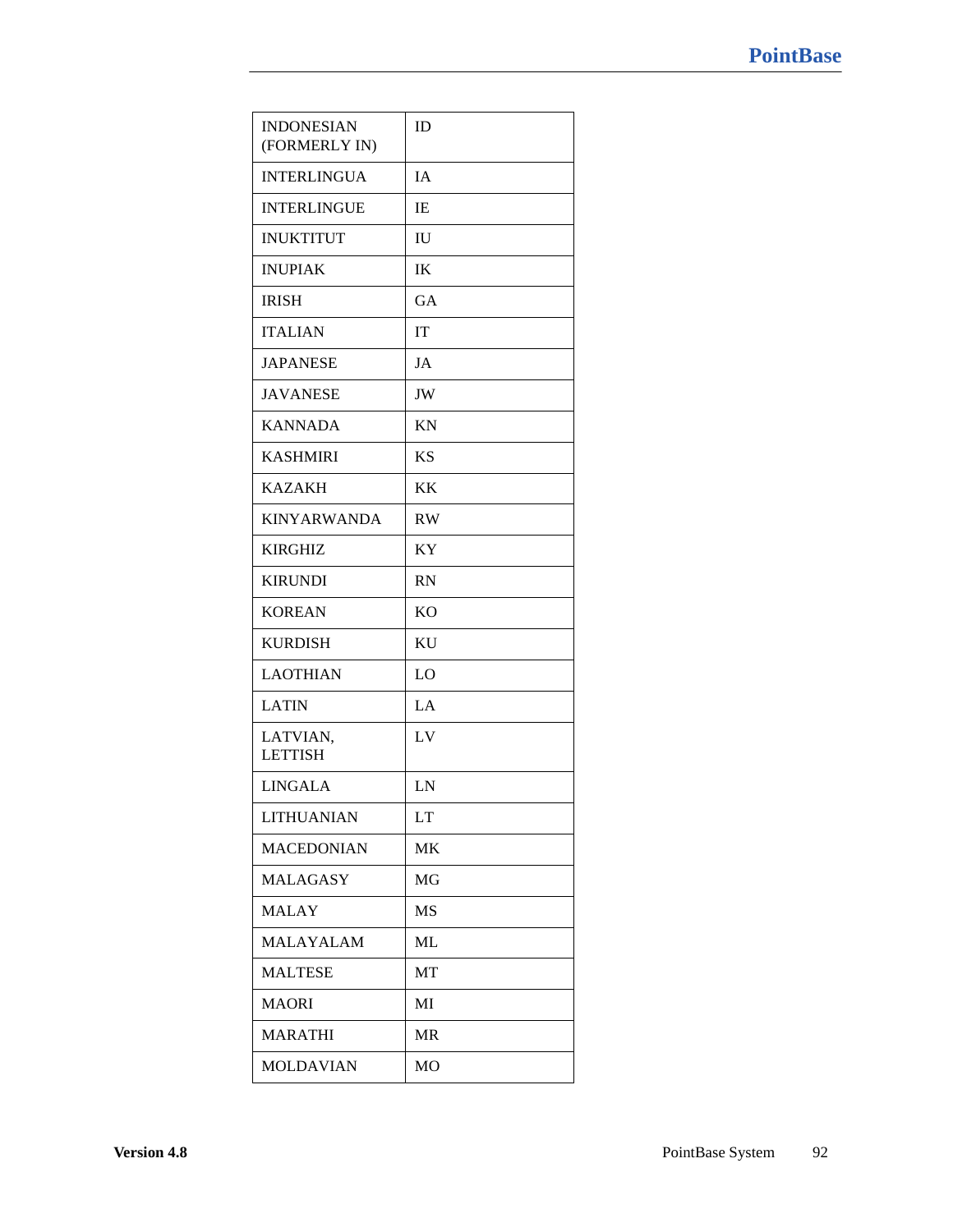| <b>MONGOLIAN</b>          | <b>MN</b>      |
|---------------------------|----------------|
| <b>NAURU</b>              | <b>NA</b>      |
| <b>NEPALI</b>             | <b>NE</b>      |
| <b>NORWEGIAN</b>          | N <sub>O</sub> |
| <b>OCCITAN</b>            | <b>OC</b>      |
| <b>ORIYA</b>              | <b>OR</b>      |
| PASHTO, PUSHTO            | <b>PS</b>      |
| <b>PERSIAN</b>            | FA             |
| <b>POLISH</b>             | PL             |
| <b>PORTUGUESE</b>         | PT             |
| <b>PUNJABI</b>            | PA             |
| <b>QUECHUA</b>            | QU             |
| RHAETO-<br><b>ROMANCE</b> | <b>RM</b>      |
| <b>ROMANIAN</b>           | <b>RO</b>      |
| <b>RUSSIAN</b>            | <b>RU</b>      |
| <b>SAMOAN</b>             | SM             |
| <b>SANGHO</b>             | SG             |
| <b>SANSKRIT</b>           | <b>SA</b>      |
| <b>SCOTS GAELIC</b>       | GD             |
| <b>SERBIAN</b>            | <b>SR</b>      |
| SERBO-<br><b>CROATIAN</b> | <b>SH</b>      |
| <b>SESOTHO</b>            | ST             |
| <b>SETSWANA</b>           | TN             |
| <b>SHONA</b>              | SN             |
| <b>SINDHI</b>             | <b>SD</b>      |
| <b>SINHALESE</b>          | SI             |
| <b>SISWATI</b>            | SS             |
| <b>SLOVAK</b>             | SΚ             |
| <b>SLOVENIAN</b>          | SL             |
| <b>SOMALI</b>             | SO             |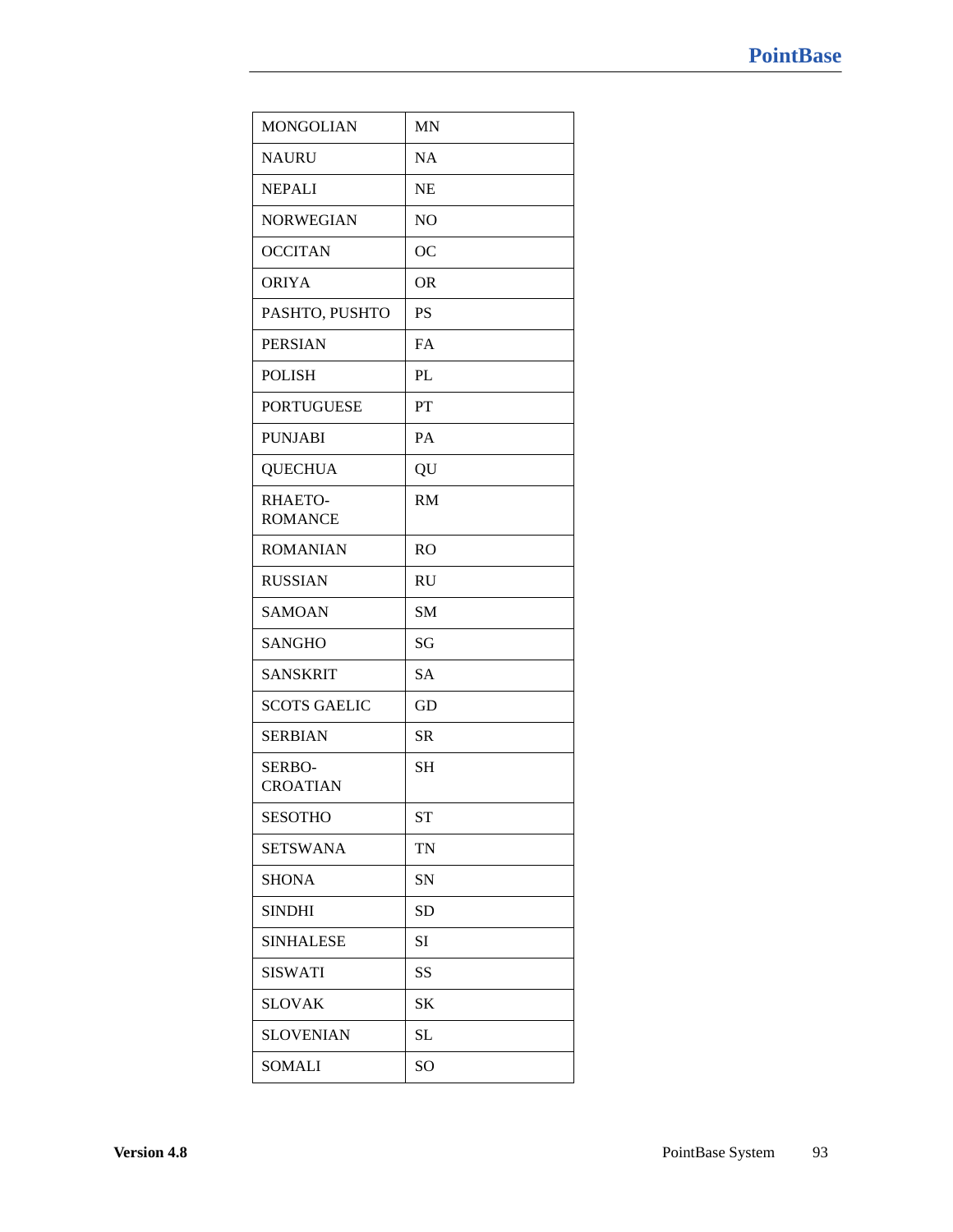| <b>SPANISH</b>                  | ES        |
|---------------------------------|-----------|
| <b>SUNDANESE</b>                | SU        |
| <b>SWAHILI</b>                  | <b>SW</b> |
| <b>SWEDISH</b>                  | SV        |
| <b>TAGALOG</b>                  | <b>TL</b> |
| <b>TAJIK</b>                    | <b>TG</b> |
| <b>TAMIL</b>                    | <b>TA</b> |
| <b>TATAR</b>                    | <b>TT</b> |
| <b>TELUGU</b>                   | TE        |
| <b>THAI</b>                     | <b>TH</b> |
| <b>TIBETAN</b>                  | <b>BO</b> |
| <b>TIGRINYA</b>                 | TI        |
| <b>TONGA</b>                    | <b>TO</b> |
| <b>TSONGA</b>                   | TS        |
| <b>TURKISH</b>                  | <b>TR</b> |
| <b>TURKMEN</b>                  | TK        |
| TWI                             | TW        |
| <b>UIGHUR</b>                   | <b>UG</b> |
| <b>UKRAINIAN</b>                | UK        |
| <b>URDU</b>                     | <b>UR</b> |
| <b>UZBEK</b>                    | UZ        |
| <b>VIETNAMESE</b>               | VI        |
| <b>VOLAPUK</b>                  | VO        |
| <b>WELSH</b>                    | <b>CY</b> |
| <b>WOLOF</b>                    | <b>WO</b> |
| <b>XHOSA</b>                    | <b>XH</b> |
| <b>YIDDISH</b><br>(FORMERLY JI) | YI        |
| <b>YORUBA</b>                   | YO        |
| <b>ZHUANG</b>                   | ZA        |
| ZULU                            | ZU        |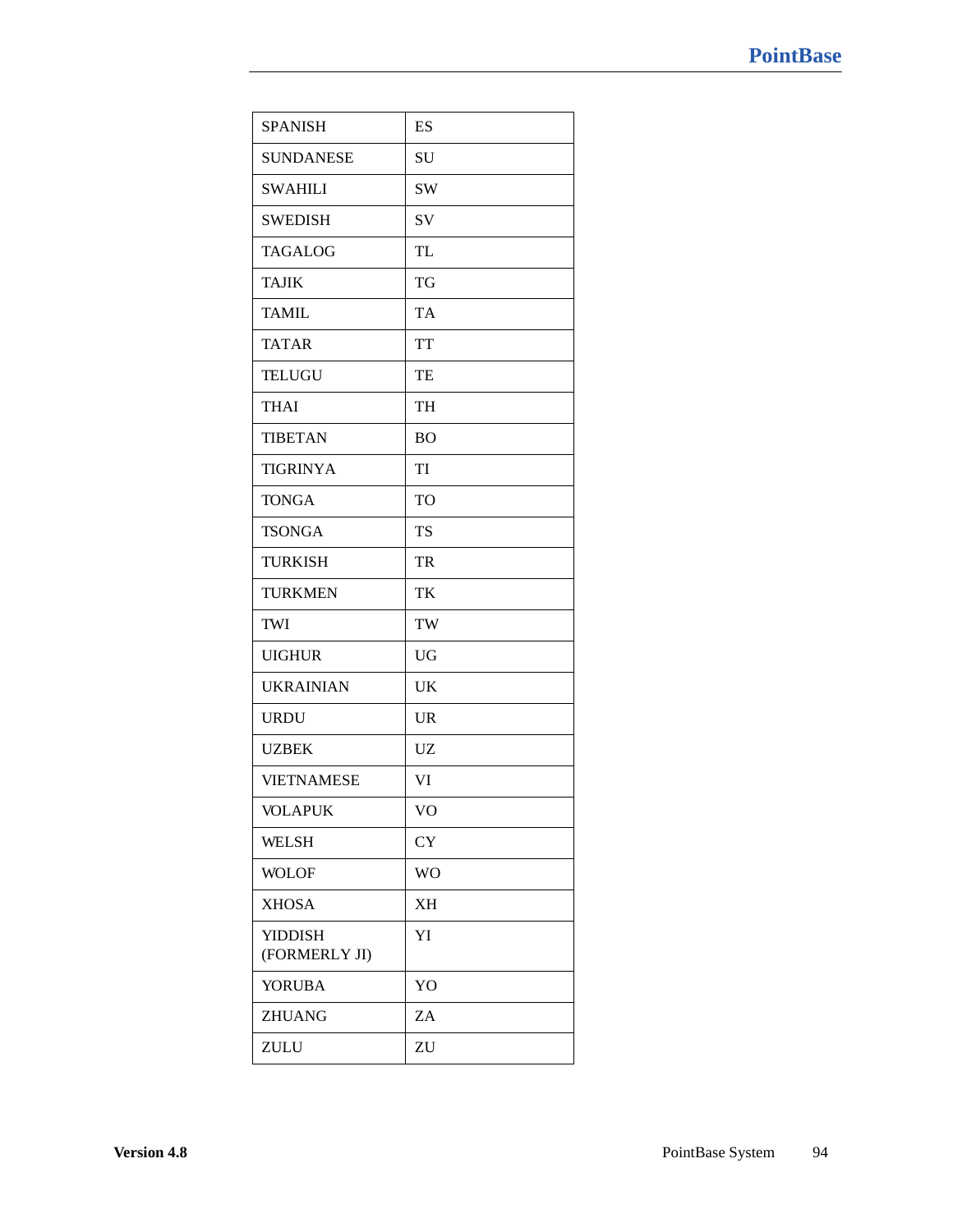### **Country Codes**

The following table lists valid country codes.

| <b>AFGHANISTAN</b>         | AF                     |
|----------------------------|------------------------|
| <b>ALBANIA</b>             | AL                     |
| <b>ALGERIA</b>             | $\mathbf{D}\mathbf{Z}$ |
| <b>AMERICAN SAMOA</b>      | AS                     |
| <b>ANDORRA</b>             | AD                     |
| <b>ANGOLA</b>              | A <sub>O</sub>         |
| <b>ANGUILLA</b>            | AI                     |
| <b>ANTARCTICA</b>          | AQ                     |
| <b>ANTIGUA AND BARBUDA</b> | AG                     |
| <b>ARGENTINA</b>           | AR                     |
| <b>ARMENIA</b>             | AM                     |
| <b>ARUBA</b>               | AW                     |
| <b>AUSTRALIA</b>           | AU                     |
| <b>AUSTRIA</b>             | AT                     |
| <b>AZERBAIJAN</b>          | AZ                     |
| <b>BAHAMAS</b>             | <b>BS</b>              |
| <b>BAHRAIN</b>             | BH                     |
| <b>BANGLADESH</b>          | <b>BD</b>              |
| <b>BARBADOS</b>            | BB                     |
| <b>BELARUS</b>             | BY                     |
| <b>BELGIUM</b>             | BE                     |
| <b>BELIZE</b>              | BΖ                     |
| <b>BENIN</b>               | BJ                     |
| <b>BERMUDA</b>             | BM                     |
| <b>BHUTAN</b>              | BT                     |
| <b>BOLIVIA</b>             | <b>BO</b>              |
| BOSNIA AND HERZEGOWINA     | BA                     |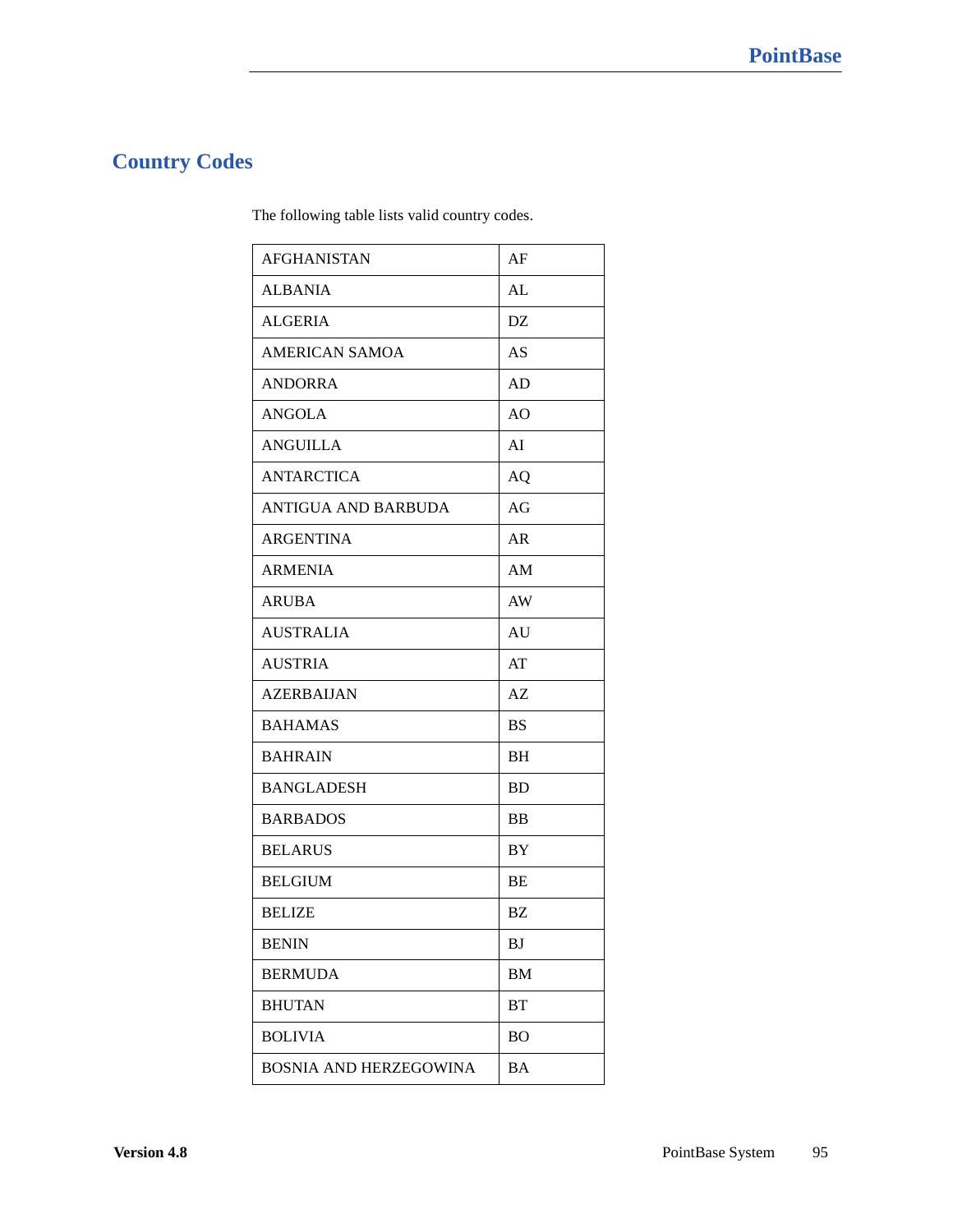| <b>BOTSWANA</b>                                 | <b>BW</b> |
|-------------------------------------------------|-----------|
| <b>BOUVET ISLAND</b>                            | BV        |
| <b>BRAZIL</b>                                   | <b>BR</b> |
| <b>BRITISH INDIAN OCEAN</b><br><b>TERRITORY</b> | <b>IO</b> |
| <b>BRUNEI DARUSSALAM</b>                        | <b>BN</b> |
| <b>BULGARIA</b>                                 | BG        |
| <b>BURKINA FASO</b>                             | BF        |
| <b>BURUNDI</b>                                  | BI        |
| <b>CAMBODIA</b>                                 | KH        |
| <b>CAMEROON</b>                                 | <b>CM</b> |
| <b>CANADA</b>                                   | CA        |
| <b>CAPE VERDE</b>                               | <b>CV</b> |
| <b>CAYMAN ISLANDS</b>                           | KY        |
| <b>CENTRAL AFRICAN REPUBLIC</b>                 | CF        |
| <b>CHAD</b>                                     | TD        |
| <b>CHILE</b>                                    | <b>CL</b> |
| <b>CHINA</b>                                    | CN        |
| <b>CHRISTMAS ISLAND</b>                         | <b>CX</b> |
| COCOS (KEELING) ISLANDS                         | CC        |
| <b>COLOMBIA</b>                                 | CO        |
| <b>COMOROS</b>                                  | KM        |
| <b>CONGO</b>                                    | CG        |
| <b>COOK ISLANDS</b>                             | <b>CK</b> |
| <b>COSTA RICA</b>                               | CR        |
| <b>COTE D'IVOIRE</b>                            | CI        |
| <b>CROATIA (LOCAL NAME:</b><br>HRVATSKA)        | <b>HR</b> |
| <b>CUBA</b>                                     | CU        |
| <b>CYPRUS</b>                                   | <b>CY</b> |
| <b>CZECH REPUBLIC</b>                           | CZ        |
| <b>DENMARK</b>                                  | DK        |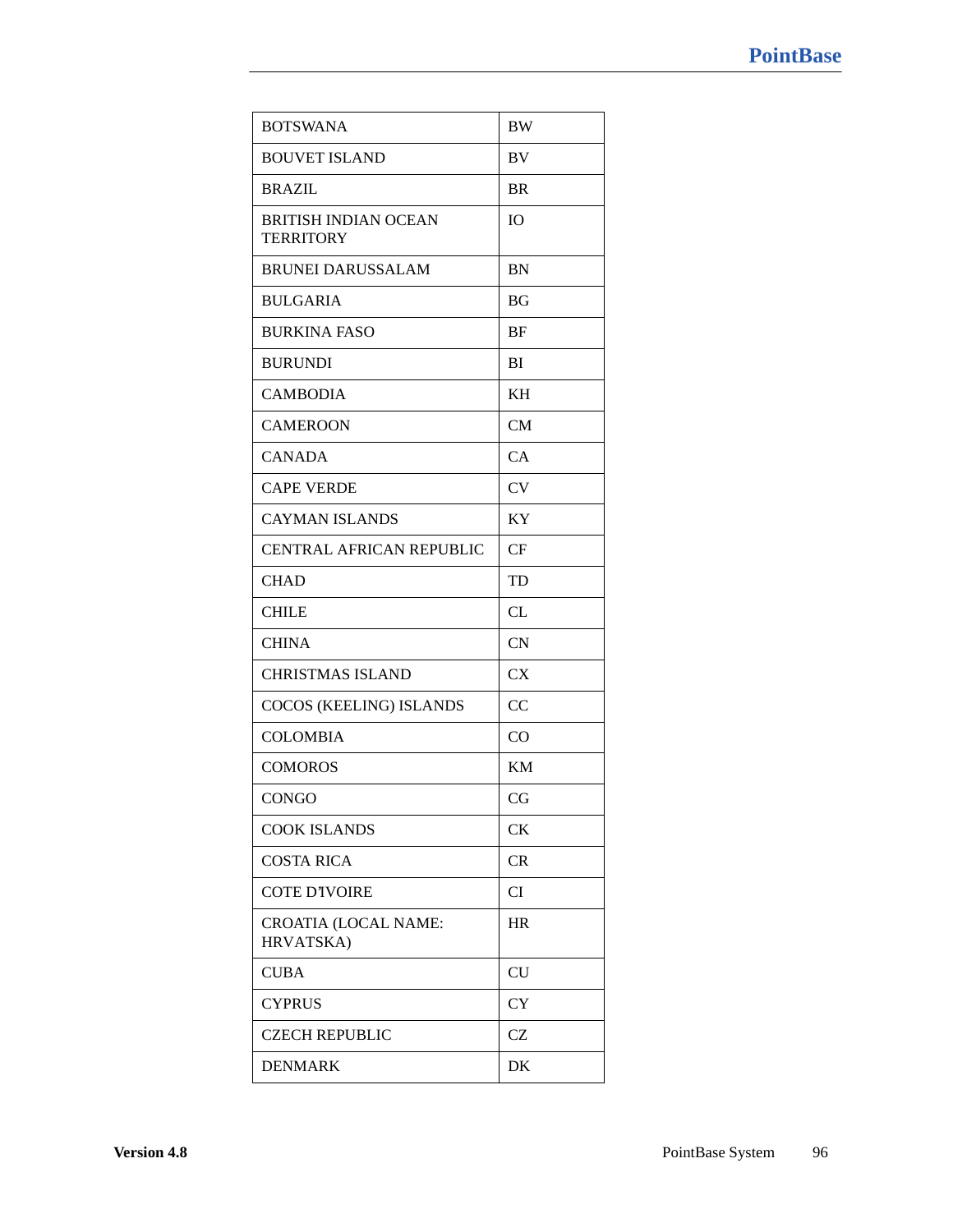| <b>DJIBOUTI</b>                              | DJ             |
|----------------------------------------------|----------------|
| <b>DOMINICA</b>                              | DM             |
| <b>DOMINICAN REPUBLIC</b>                    | D <sub>O</sub> |
| <b>EAST TIMOR</b>                            | TP             |
| <b>ECUADOR</b>                               | EC             |
| <b>EGYPT</b>                                 | EG             |
| <b>EL SALVADOR</b>                           | SV             |
| <b>EQUATORIAL GUINEA</b>                     | GQ             |
| <b>ERITREA</b>                               | ER             |
| <b>ESTONIA</b>                               | EE             |
| <b>ETHIOPIA</b>                              | ET             |
| <b>FALKLAND ISLANDS</b><br>(MALVINAS)        | <b>FK</b>      |
| <b>FAROE ISLANDS</b>                         | <b>FO</b>      |
| <b>FIJI</b>                                  | FJ             |
| <b>FINLAND</b>                               | FI             |
| <b>FRANCE</b>                                | <b>FR</b>      |
| FRANCE, METROPOLITAN                         | <b>FX</b>      |
| <b>FRENCH GUIANA</b>                         | GF             |
| <b>FRENCH POLYNESIA</b>                      | PF             |
| <b>FRENCH SOUTHERN</b><br><b>TERRITORIES</b> | TF             |
| <b>GABON</b>                                 | GA             |
| <b>GAMBIA</b>                                | <b>GM</b>      |
| <b>GEORGIA</b>                               | <b>GE</b>      |
| <b>GERMANY</b>                               | DE             |
| <b>GHANA</b>                                 | <b>GH</b>      |
| <b>GIBRALTAR</b>                             | GI             |
| <b>GREECE</b>                                | <b>GR</b>      |
| <b>GREENLAND</b>                             | GL             |
| <b>GRENADA</b>                               | GD             |
| <b>GUADELOUPE</b>                            | <b>GP</b>      |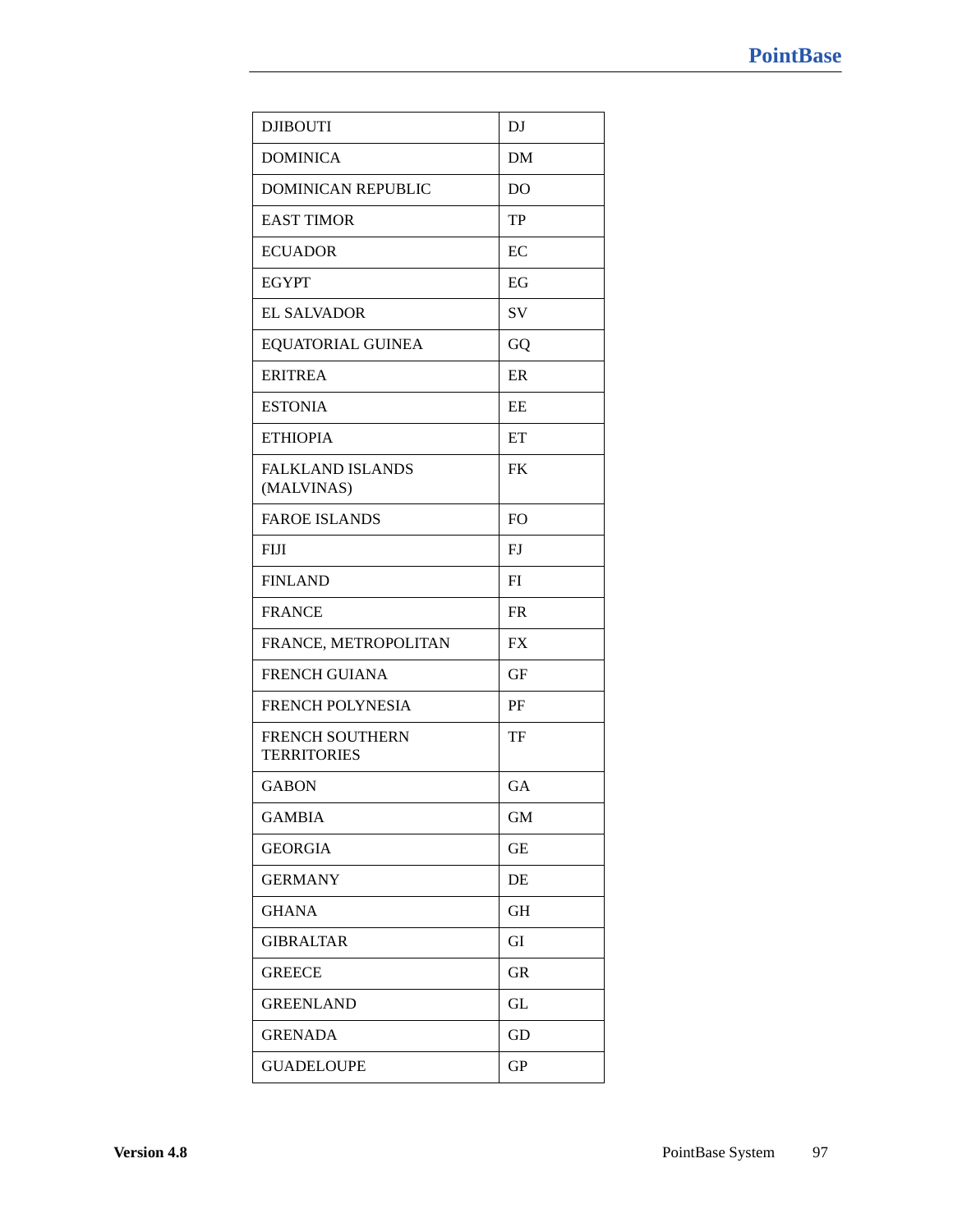| <b>GUAM</b>                                       | GU          |
|---------------------------------------------------|-------------|
| <b>GUATEMALA</b>                                  | GT          |
| <b>GUINEA</b>                                     | <b>GN</b>   |
| <b>GUINEA-BISSAU</b>                              | <b>GW</b>   |
| <b>GUYANA</b>                                     | GY          |
| <b>HAITI</b>                                      | HT          |
| HEARD AND MC DONALD<br><b>ISLANDS</b>             | HM          |
| <b>HONDURAS</b>                                   | HN          |
| <b>HONG KONG</b>                                  | HK          |
| <b>HUNGARY</b>                                    | HU          |
| <b>ICELAND</b>                                    | <b>IS</b>   |
| <b>INDIA</b>                                      | IN          |
| <b>INDONESIA</b>                                  | ID          |
| IRAN (ISLAMIC REPUBLIC OF)                        | IR          |
| <b>IRAQ</b>                                       | IQ          |
| <b>IRELAND</b>                                    | IE          |
| <b>ISRAEL</b>                                     | $_{\rm IL}$ |
| <b>ITALY</b>                                      | IT          |
| <b>JAMAICA</b>                                    | JM          |
| <b>JAPAN</b>                                      | JP          |
| <b>JORDAN</b>                                     | JO          |
| <b>KAZAKHSTAN</b>                                 | KZ          |
| <b>KENYA</b>                                      | KE          |
| <b>KIRIBATI</b>                                   | KI          |
| KOREA, DEMOCRATIC<br>PEOPLE'S REPUBLIC OF         | <b>KP</b>   |
| KOREA, REPUBLIC OF                                | <b>KR</b>   |
| <b>KUWAIT</b>                                     | <b>KW</b>   |
| <b>KYRGYZSTAN</b>                                 | KG          |
| <b>LAO PEOPLE'S DEMOCRATIC</b><br><b>REPUBLIC</b> | LA          |
| <b>LATVIA</b>                                     | LV          |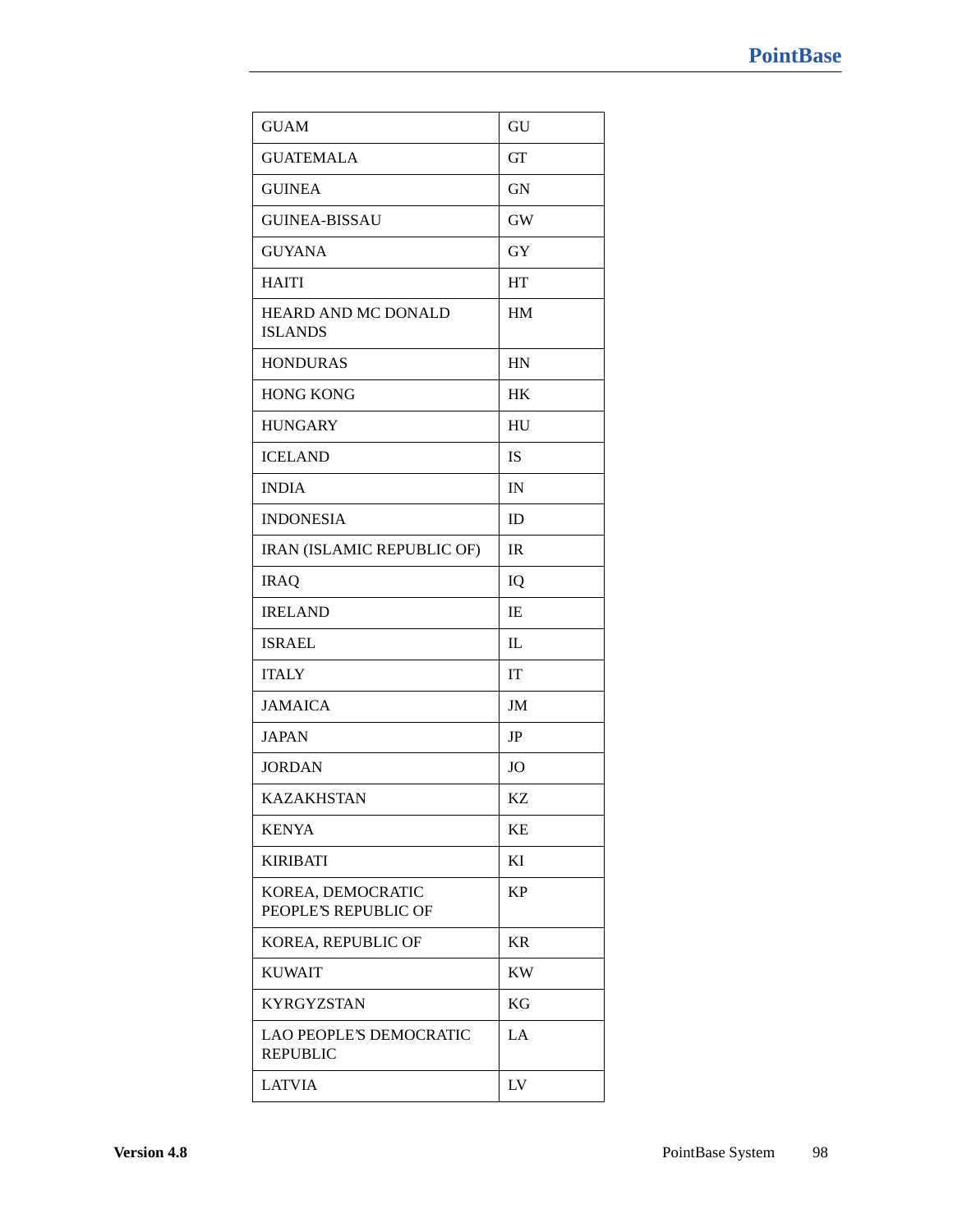| <b>LEBANON</b>                                | LB         |
|-----------------------------------------------|------------|
| <b>LESOTHO</b>                                | LS         |
| <b>LIBERIA</b>                                | LR         |
| LIBYAN ARAB JAMAHIRIYA                        | LY         |
| <b>LIECHTENSTEIN</b>                          | LI         |
| <b>LITHUANIA</b>                              | <b>LT</b>  |
| <b>LUXEMBOURG</b>                             | ${\rm LU}$ |
| <b>MACAU</b>                                  | MO         |
| MACEDONIA, THE FORMER<br>YUGOSLAV REPUBLIC OF | MK         |
| <b>MADAGASCAR</b>                             | MG         |
| <b>MALAWI</b>                                 | <b>MW</b>  |
| <b>MALAYSIA</b>                               | MY         |
| <b>MALDIVES</b>                               | <b>MV</b>  |
| <b>MALI</b>                                   | ML         |
| <b>MALTA</b>                                  | MT         |
| <b>MARSHALL ISLANDS</b>                       | <b>MH</b>  |
| <b>MARTINIQUE</b>                             | MQ         |
| <b>MAURITANIA</b>                             | <b>MR</b>  |
| <b>MAURITIUS</b>                              | MU         |
| <b>MAYOTTE</b>                                | YT         |
| <b>MEXICO</b>                                 | MX         |
| MICRONESIA, FEDERATED<br><b>STATES OF</b>     | <b>FM</b>  |
| MOLDOVA, REPUBLIC OF                          | MD         |
| <b>MONACO</b>                                 | MC         |
| <b>MONGOLIA</b>                               | <b>MN</b>  |
| <b>MONTSERRAT</b>                             | <b>MS</b>  |
| <b>MOROCCO</b>                                | MA         |
| MOZAMBIQUE                                    | МZ         |
| <b>MYANMAR</b>                                | MM         |
| <b>NAMIBIA</b>                                | <b>NA</b>  |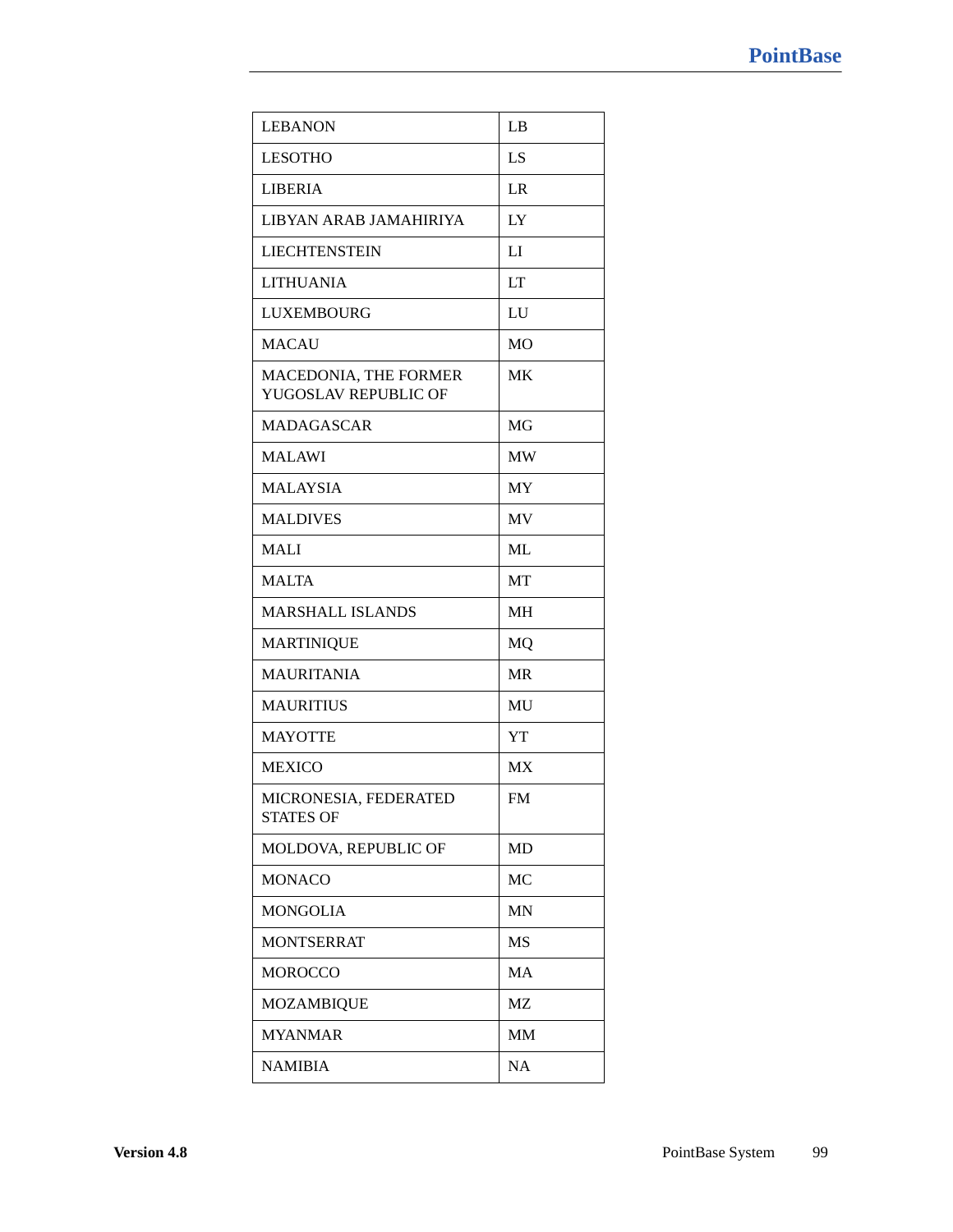| <b>NAURU</b>                       | <b>NR</b>      |
|------------------------------------|----------------|
| <b>NEPAL</b>                       | NP             |
| <b>NETHERLANDS</b>                 | <b>NL</b>      |
| NETHERLANDS ANTILLES               | AN             |
| <b>NEW CALEDONIA</b>               | NC             |
| <b>NEW ZEALAND</b>                 | NZ             |
| <b>NICARAGUA</b>                   | NI             |
| <b>NIGER</b>                       | <b>NE</b>      |
| <b>NIGERIA</b>                     | NG             |
| <b>NIUE</b>                        | NU             |
| <b>NORFOLK ISLAND</b>              | NF             |
| NORTHERN MARIANA<br><b>ISLANDS</b> | <b>MP</b>      |
| <b>NORWAY</b>                      | N <sub>O</sub> |
| <b>OMAN</b>                        | OM             |
| <b>PAKISTAN</b>                    | PK             |
| <b>PALAU</b>                       | PW             |
| <b>PANAMA</b>                      | <b>PA</b>      |
| PAPUA NEW GUINEA                   | PG             |
| <b>PARAGUAY</b>                    | <b>PY</b>      |
| <b>PERU</b>                        | PE             |
| <b>PHILIPPINES</b>                 | <b>PH</b>      |
| <b>PITCAIRN</b>                    | PN             |
| <b>POLAND</b>                      | PL             |
| <b>PORTUGAL</b>                    | PT             |
| PUERTO RICO                        | <b>PR</b>      |
| QATAR                              | QA             |
| <b>REUNION</b>                     | RE             |
| <b>ROMANIA</b>                     | <b>RO</b>      |
| <b>RUSSIAN FEDERATION</b>          | RU             |
| <b>RWANDA</b>                      | <b>RW</b>      |
| SAINT KITTS AND NEVIS              | KN             |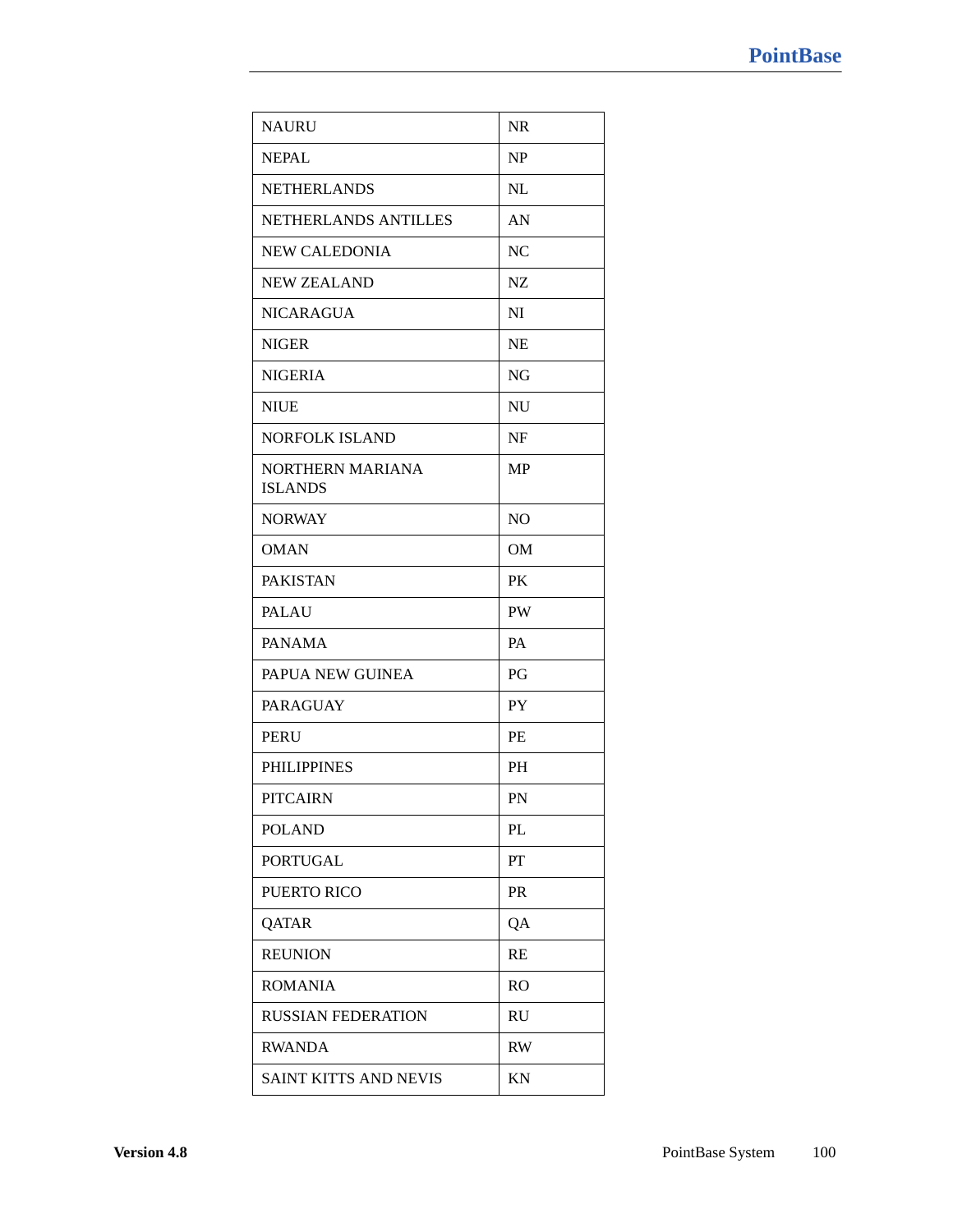| <b>SAINT LUCIA</b>                                            | LC        |
|---------------------------------------------------------------|-----------|
| SAINT VINCENT AND THE<br><b>GRENADINES</b>                    | VC        |
| <b>SAMOA</b>                                                  | WS        |
| <b>SAN MARINO</b>                                             | SМ        |
| <b>SAO TOME AND PRINCIPE</b>                                  | <b>ST</b> |
| <b>SAUDI ARABIA</b>                                           | <b>SA</b> |
| <b>SENEGAL</b>                                                | <b>SN</b> |
| <b>SEYCHELLES</b>                                             | <b>SC</b> |
| <b>SIERRA LEONE</b>                                           | <b>SL</b> |
| <b>SINGAPORE</b>                                              | SG        |
| <b>SLOVAKIA (SLOVAK</b><br><b>REPUBLIC)</b>                   | <b>SK</b> |
| <b>SLOVENIA</b>                                               | <b>SI</b> |
| <b>SOLOMON ISLANDS</b>                                        | <b>SB</b> |
| <b>SOMALIA</b>                                                | <b>SO</b> |
| <b>SOUTH AFRICA</b>                                           | ZA        |
| <b>SOUTH GEORGIA AND THE</b><br><b>SOUTH SANDWICH ISLANDS</b> | <b>GS</b> |
| <b>SPAIN</b>                                                  | ES        |
| <b>SRI LANKA</b>                                              | LK        |
| <b>ST. HELENA</b>                                             | SН        |
| ST. PIERRE AND MIQUELON                                       | <b>PM</b> |
| <b>SUDAN</b>                                                  | <b>SD</b> |
| <b>SURINAME</b>                                               | SR        |
| <b>SVALBARD AND JAN MAYEN</b><br><b>ISLANDS</b>               | SJ        |
| <b>SWAZILAND</b>                                              | SZ        |
| <b>SWEDEN</b>                                                 | SЕ        |
| <b>SWITZERLAND</b>                                            | <b>CH</b> |
| SYRIAN ARAB REPUBLIC                                          | SY        |
| TAIWAN, PROVINCE OF CHINA                                     | TW        |
| <b>TAJIKISTAN</b>                                             | TJ        |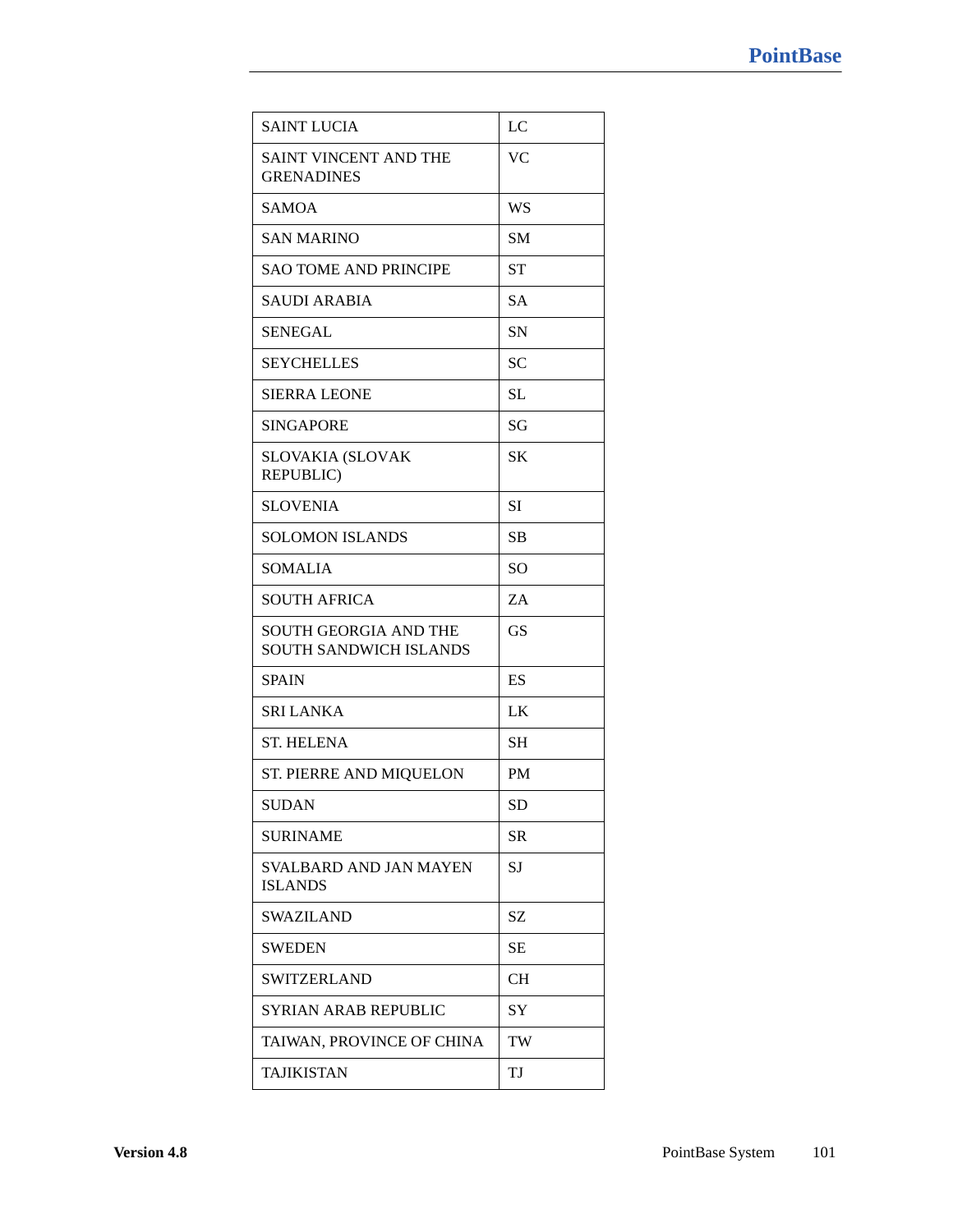| TANZANIA, UNITED REPUBLIC<br>OF                | TZ        |
|------------------------------------------------|-----------|
| <b>THAILAND</b>                                | <b>TH</b> |
| <b>TOGO</b>                                    | TG        |
| <b>TOKELAU</b>                                 | TK        |
| <b>TONGA</b>                                   | <b>TO</b> |
| <b>TRINIDAD AND TOBAGO</b>                     | TT        |
| <b>TUNISIA</b>                                 | <b>TN</b> |
| <b>TURKEY</b>                                  | TR        |
| <b>TURKMENISTAN</b>                            | <b>TM</b> |
| TURKS AND CAICOS ISLANDS                       | TC        |
| <b>TUVALU</b>                                  | TV        |
| <b>UGANDA</b>                                  | <b>UG</b> |
| <b>UKRAINE</b>                                 | <b>UA</b> |
| <b>UNITED ARAB EMIRATES</b>                    | AE        |
| <b>UNITED KINGDOM</b>                          | <b>GB</b> |
| <b>UNITED STATES</b>                           | <b>US</b> |
| UNITED STATES MINOR<br><b>OUTLYING ISLANDS</b> | <b>UM</b> |
| <b>URUGUAY</b>                                 | UY        |
| <b>UZBEKISTAN</b>                              | UZ        |
| <b>VANUATU</b>                                 | VU        |
| VATICAN CITY STATE (HOLY<br>SEE)               | VA        |
| <b>VENEZUELA</b>                               | VE        |
| <b>VIET NAM</b>                                | VN        |
| VIRGIN ISLANDS (BRITISH)                       | VG        |
| VIRGIN ISLANDS (U.S.)                          | VI        |
| <b>WALLIS AND FUTUNA</b><br><b>ISLANDS</b>     | WF        |
| <b>WESTERN SAHARA</b>                          | EΗ        |
| <b>YEMEN</b>                                   | YE        |
| YUGOSLAVIA                                     | YU        |